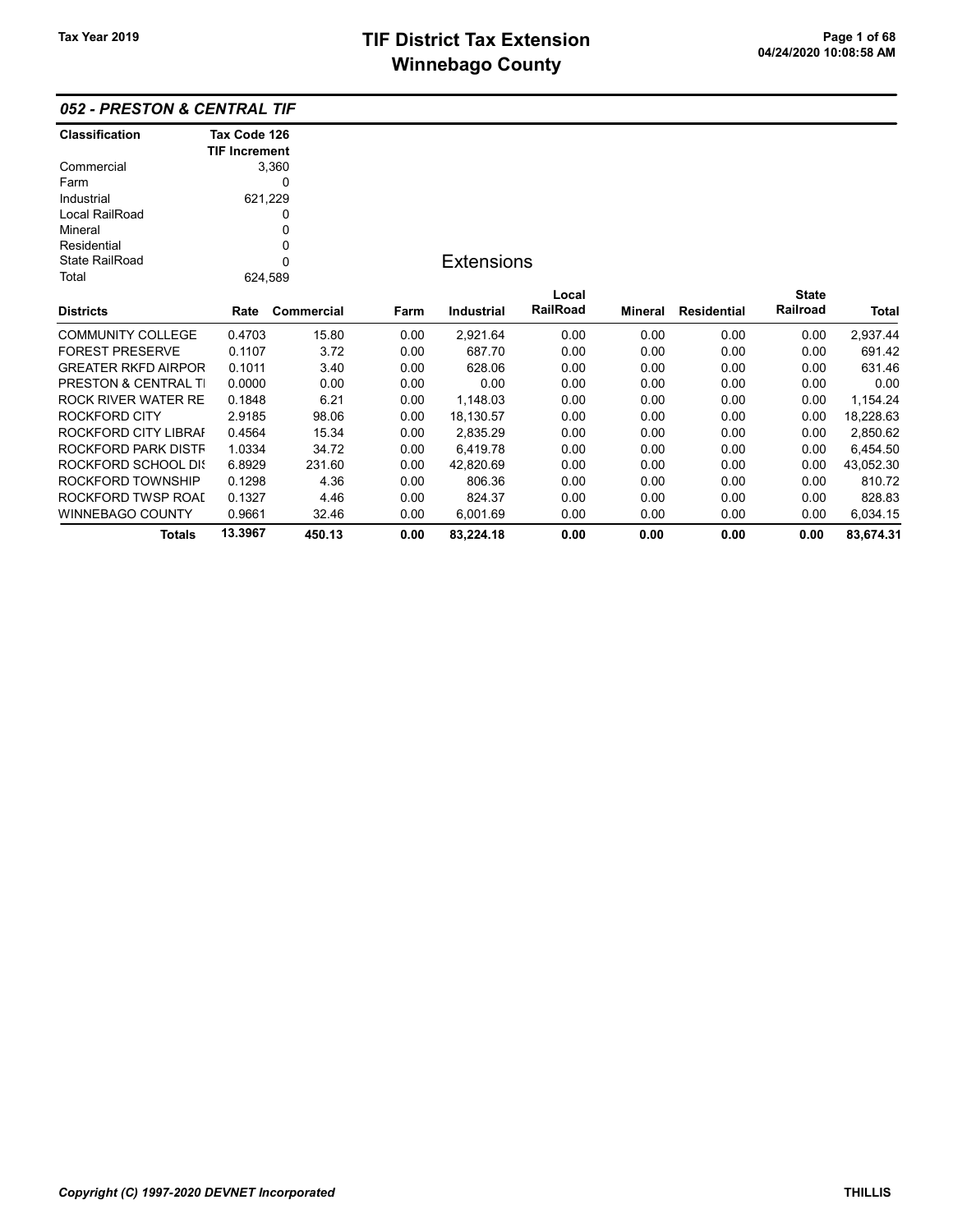## TIF District Tax Extension<br>
M's sada and Canada Canada Canada Canada Canada Canada Canada Canada Canada Canada Canada Canada Canada Canad<br>
M's sada and Canada Canada Canada Canada Canada Canada Canada Canada Canada Canada **Winnebago County**

Totals 13.3967 455.49 0.00 0.00 0.00 0.00 0.00 0.00 455.49

### 063 - WESTSIDE TIF #2

| <b>Classification</b>      | Tax Code 082         |             |      |                   |          |         |                    |              |              |
|----------------------------|----------------------|-------------|------|-------------------|----------|---------|--------------------|--------------|--------------|
|                            | <b>TIF Increment</b> |             |      |                   |          |         |                    |              |              |
| Commercial                 |                      | 3,400       |      |                   |          |         |                    |              |              |
| Farm                       |                      | 0           |      |                   |          |         |                    |              |              |
| Industrial                 |                      | 0           |      |                   |          |         |                    |              |              |
| Local RailRoad             |                      | 0           |      |                   |          |         |                    |              |              |
| Mineral                    |                      | 0           |      |                   |          |         |                    |              |              |
| Residential                |                      | 0           |      |                   |          |         |                    |              |              |
| <b>State RailRoad</b>      |                      | $\mathbf 0$ |      | <b>Extensions</b> |          |         |                    |              |              |
| Total                      |                      | 3,400       |      |                   |          |         |                    |              |              |
|                            |                      |             |      |                   | Local    |         |                    | <b>State</b> |              |
| <b>Districts</b>           | Rate                 | Commercial  | Farm | <b>Industrial</b> | RailRoad | Mineral | <b>Residential</b> | Railroad     | <b>Total</b> |
| <b>COMMUNITY COLLEGE</b>   | 0.4703               | 15.99       | 0.00 | 0.00              | 0.00     | 0.00    | 0.00               | 0.00         | 15.99        |
| <b>FOREST PRESERVE</b>     | 0.1107               | 3.76        | 0.00 | 0.00              | 0.00     | 0.00    | 0.00               | 0.00         | 3.76         |
| <b>GREATER RKFD AIRPOR</b> | 0.1011               | 3.44        | 0.00 | 0.00              | 0.00     | 0.00    | 0.00               | 0.00         | 3.44         |
| ROCK RIVER WATER RE        | 0.1848               | 6.28        | 0.00 | 0.00              | 0.00     | 0.00    | 0.00               | 0.00         | 6.28         |
| <b>ROCKFORD CITY</b>       | 2.9185               | 99.23       | 0.00 | 0.00              | 0.00     | 0.00    | 0.00               | 0.00         | 99.23        |
| ROCKFORD CITY LIBRAI       | 0.4564               | 15.52       | 0.00 | 0.00              | 0.00     | 0.00    | 0.00               | 0.00         | 15.52        |
| ROCKFORD PARK DISTF        | 1.0334               | 35.14       | 0.00 | 0.00              | 0.00     | 0.00    | 0.00               | 0.00         | 35.14        |
| ROCKFORD SCHOOL DIS        | 6.8929               | 234.36      | 0.00 | 0.00              | 0.00     | 0.00    | 0.00               | 0.00         | 234.36       |
| ROCKFORD TOWNSHIP          | 0.1298               | 4.41        | 0.00 | 0.00              | 0.00     | 0.00    | 0.00               | 0.00         | 4.41         |
| ROCKFORD TWSP ROAI         | 0.1327               | 4.51        | 0.00 | 0.00              | 0.00     | 0.00    | 0.00               | 0.00         | 4.51         |
| <b>WESTSIDE TIF #2</b>     | 0.0000               | 0.00        | 0.00 | 0.00              | 0.00     | 0.00    | 0.00               | 0.00         | 0.00         |
| WINNEBAGO COUNTY           | 0.9661               | 32.85       | 0.00 | 0.00              | 0.00     | 0.00    | 0.00               | 0.00         | 32.85        |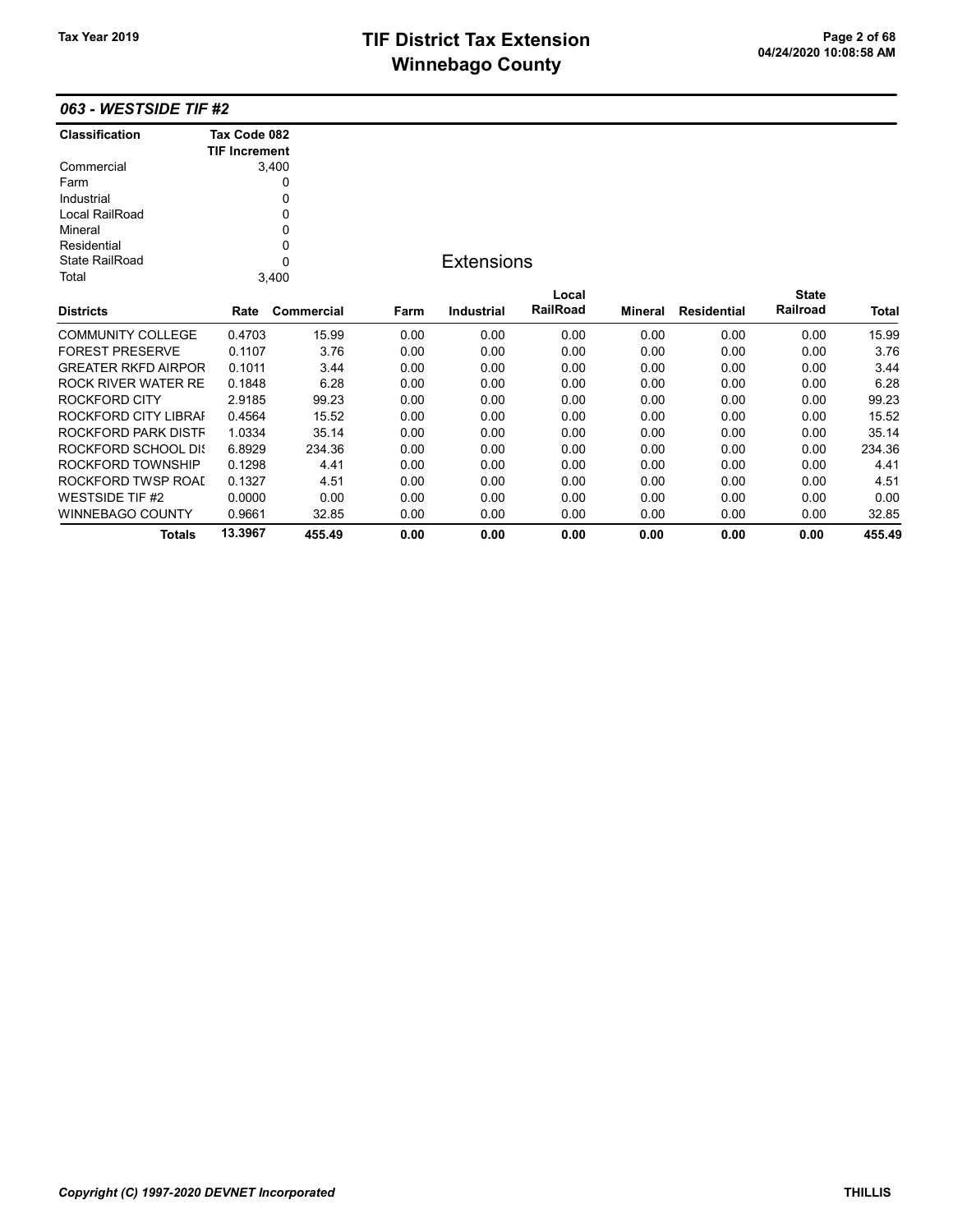| 066 - EAST STATE & ALPINE TIF |  |
|-------------------------------|--|
|-------------------------------|--|

| <b>Classification</b>            | Tax Code 117         |            |      |                   |          |                |                    |              |            |
|----------------------------------|----------------------|------------|------|-------------------|----------|----------------|--------------------|--------------|------------|
|                                  | <b>TIF Increment</b> |            |      |                   |          |                |                    |              |            |
| Commercial                       | 966,504              |            |      |                   |          |                |                    |              |            |
| Farm                             |                      | 0          |      |                   |          |                |                    |              |            |
| Industrial                       |                      | 0          |      |                   |          |                |                    |              |            |
| Local RailRoad                   |                      | 0          |      |                   |          |                |                    |              |            |
| Mineral                          |                      | 0          |      |                   |          |                |                    |              |            |
| Residential                      |                      | 0          |      |                   |          |                |                    |              |            |
| State RailRoad                   |                      | $\Omega$   |      | <b>Extensions</b> |          |                |                    |              |            |
| Total                            | 966,504              |            |      |                   |          |                |                    |              |            |
|                                  |                      |            |      |                   | Local    |                |                    | <b>State</b> |            |
| <b>Districts</b>                 | Rate                 | Commercial | Farm | <b>Industrial</b> | RailRoad | <b>Mineral</b> | <b>Residential</b> | Railroad     | Total      |
| <b>COMMUNITY COLLEGE</b>         | 0.4703               | 4,545.47   | 0.00 | 0.00              | 0.00     | 0.00           | 0.00               | 0.00         | 4,545.47   |
| <b>EAST STATE &amp; ALPINE T</b> | 0.0000               | 0.00       | 0.00 | 0.00              | 0.00     | 0.00           | 0.00               | 0.00         | 0.00       |
| <b>FOREST PRESERVE</b>           | 0.1107               | 1,069.92   | 0.00 | 0.00              | 0.00     | 0.00           | 0.00               | 0.00         | 1,069.92   |
| <b>GREATER RKFD AIRPOR</b>       | 0.1011               | 977.14     | 0.00 | 0.00              | 0.00     | 0.00           | 0.00               | 0.00         | 977.14     |
| ROCK RIVER WATER RE              | 0.1848               | 1,786.10   | 0.00 | 0.00              | 0.00     | 0.00           | 0.00               | 0.00         | 1,786.10   |
| ROCKFORD CITY                    | 2.9185               | 28,207.42  | 0.00 | 0.00              | 0.00     | 0.00           | 0.00               | 0.00         | 28,207.42  |
| ROCKFORD CITY LIBRAI             | 0.4564               | 4,411.12   | 0.00 | 0.00              | 0.00     | 0.00           | 0.00               | 0.00         | 4,411.12   |
| ROCKFORD PARK DISTF              | 1.0334               | 9,987.85   | 0.00 | 0.00              | 0.00     | 0.00           | 0.00               | 0.00         | 9,987.85   |
| ROCKFORD SCHOOL DIS              | 6.8929               | 66,620.15  | 0.00 | 0.00              | 0.00     | 0.00           | 0.00               | 0.00         | 66,620.15  |
| ROCKFORD TOWNSHIP                | 0.1298               | 1,254.52   | 0.00 | 0.00              | 0.00     | 0.00           | 0.00               | 0.00         | 1,254.52   |
| ROCKFORD TWSP ROAI               | 0.1327               | 1,282.55   | 0.00 | 0.00              | 0.00     | 0.00           | 0.00               | 0.00         | 1,282.55   |
| <b>WINNEBAGO COUNTY</b>          | 0.9661               | 9,337.40   | 0.00 | 0.00              | 0.00     | 0.00           | 0.00               | 0.00         | 9,337.40   |
| <b>Totals</b>                    | 13.3967              | 129.479.64 | 0.00 | 0.00              | 0.00     | 0.00           | 0.00               | 0.00         | 129.479.64 |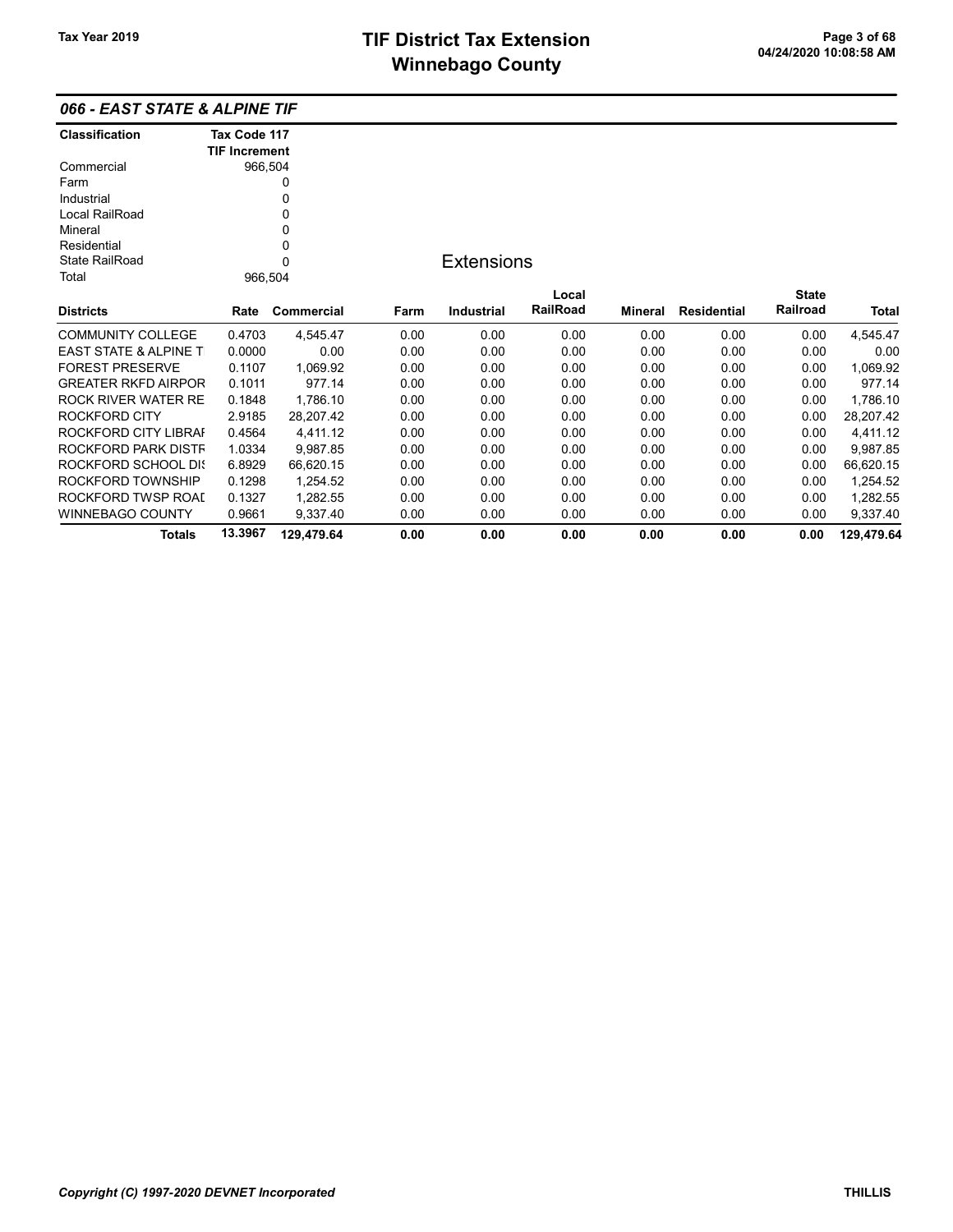|                | 067 - WEST STATE & CENTRAL TIF |
|----------------|--------------------------------|
| Classification | Tax Code 085                   |

|                                | <b>TIF Increment</b> |            |      |                   |                 |         |                    |              |           |
|--------------------------------|----------------------|------------|------|-------------------|-----------------|---------|--------------------|--------------|-----------|
| Commercial                     | 439,050              |            |      |                   |                 |         |                    |              |           |
| Farm                           |                      | 0          |      |                   |                 |         |                    |              |           |
| Industrial                     |                      | 526        |      |                   |                 |         |                    |              |           |
| Local RailRoad                 |                      | 0          |      |                   |                 |         |                    |              |           |
| Mineral                        | 0                    |            |      |                   |                 |         |                    |              |           |
| Residential                    | 237,657              |            |      |                   |                 |         |                    |              |           |
| <b>State RailRoad</b>          |                      | 0          |      | <b>Extensions</b> |                 |         |                    |              |           |
| Total                          | 677,233              |            |      |                   |                 |         |                    |              |           |
|                                |                      |            |      |                   | Local           |         |                    | <b>State</b> |           |
| <b>Districts</b>               | Rate                 | Commercial | Farm | <b>Industrial</b> | <b>RailRoad</b> | Mineral | <b>Residential</b> | Railroad     | Total     |
| <b>COMMUNITY COLLEGE</b>       | 0.4703               | 2,064.85   | 0.00 | 2.47              | 0.00            | 0.00    | 1,117.70           | 0.00         | 3,185.03  |
| <b>FOREST PRESERVE</b>         | 0.1107               | 486.03     | 0.00 | 0.58              | 0.00            | 0.00    | 263.09             | 0.00         | 749.70    |
| <b>GREATER RKFD AIRPOR</b>     | 0.1011               | 443.88     | 0.00 | 0.53              | 0.00            | 0.00    | 240.27             | 0.00         | 684.68    |
| ROCK RIVER WATER RE            | 0.1848               | 811.36     | 0.00 | 0.97              | 0.00            | 0.00    | 439.19             | 0.00         | 1,251.53  |
| <b>ROCKFORD CITY</b>           | 2.9185               | 12,813.67  | 0.00 | 15.35             | 0.00            | 0.00    | 6,936.02           | 0.00         | 19,765.05 |
| ROCKFORD CITY LIBRAI           | 0.4564               | 2,003.82   | 0.00 | 2.40              | 0.00            | 0.00    | 1,084.67           | 0.00         | 3,090.89  |
| ROCKFORD PARK DISTF            | 1.0334               | 4,537.14   | 0.00 | 5.44              | 0.00            | 0.00    | 2,455.95           | 0.00         | 6,998.53  |
| ROCKFORD SCHOOL DIS            | 6.8929               | 30,263.28  | 0.00 | 36.26             | 0.00            | 0.00    | 16,381.46          | 0.00         | 46,680.99 |
| ROCKFORD TOWNSHIP              | 0.1298               | 569.89     | 0.00 | 0.68              | 0.00            | 0.00    | 308.48             | 0.00         | 879.05    |
| ROCKFORD TWSP ROAI             | 0.1327               | 582.62     | 0.00 | 0.70              | 0.00            | 0.00    | 315.37             | 0.00         | 898.69    |
| <b>WEST STATE &amp; CENTRA</b> | 0.0000               | 0.00       | 0.00 | 0.00              | 0.00            | 0.00    | 0.00               | 0.00         | 0.00      |
| WINNEBAGO COUNTY               | 0.9661               | 4,241.66   | 0.00 | 5.08              | 0.00            | 0.00    | 2,296.00           | 0.00         | 6,542.75  |
| <b>Totals</b>                  | 13.3967              | 58,818.20  | 0.00 | 70.46             | 0.00            | 0.00    | 31,838.20          | 0.00         | 90,726.89 |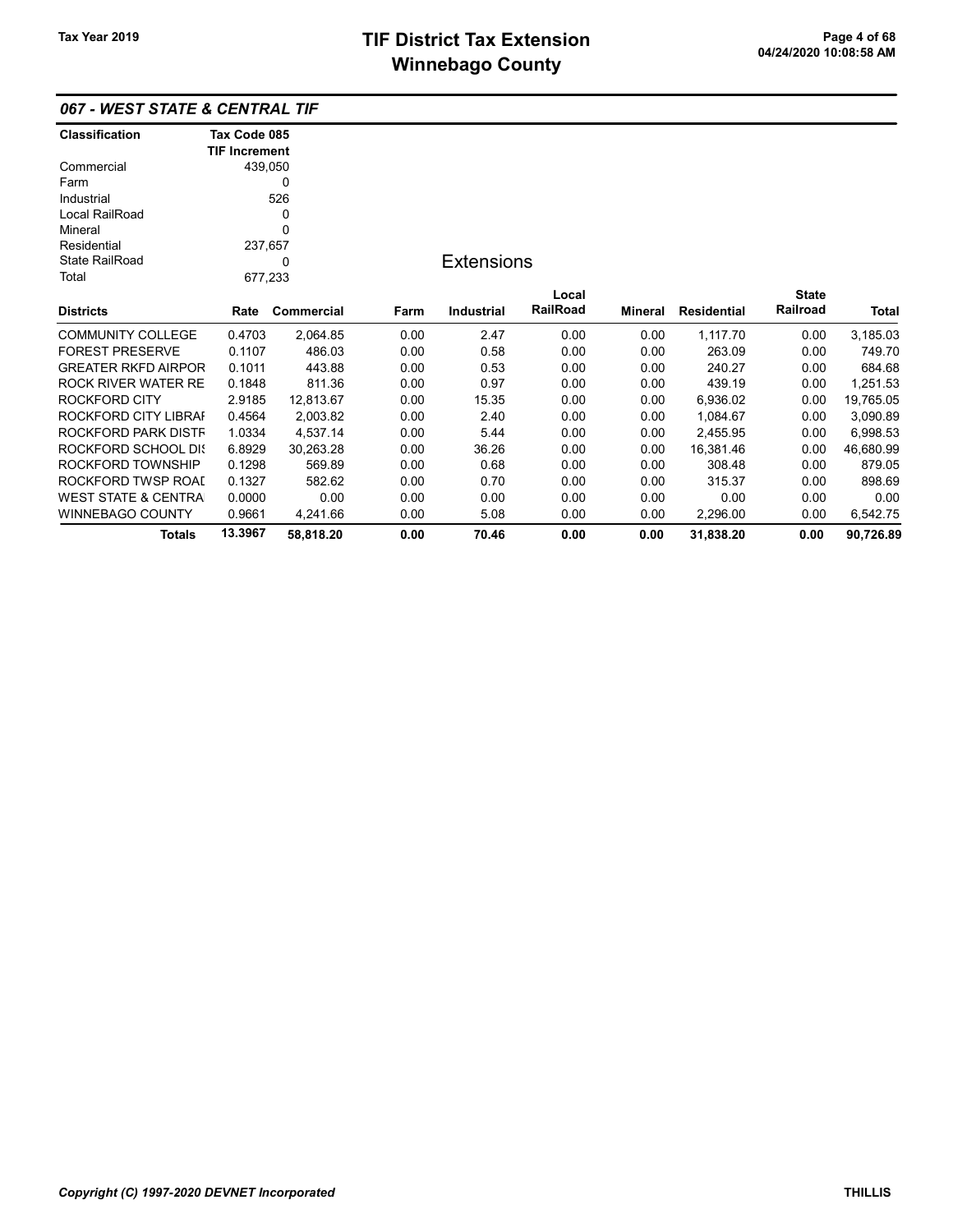| 068 - WEST STATE & KILBURN TIF |
|--------------------------------|
|--------------------------------|

| <b>Classification</b>      | Tax Code 226         |            |      |                   |          |                |                    |              |           |
|----------------------------|----------------------|------------|------|-------------------|----------|----------------|--------------------|--------------|-----------|
|                            | <b>TIF Increment</b> |            |      |                   |          |                |                    |              |           |
| Commercial                 |                      | 78,354     |      |                   |          |                |                    |              |           |
| Farm                       |                      | 0          |      |                   |          |                |                    |              |           |
| Industrial                 | 189,575              |            |      |                   |          |                |                    |              |           |
| Local RailRoad             |                      | 0          |      |                   |          |                |                    |              |           |
| Mineral                    |                      | 0          |      |                   |          |                |                    |              |           |
| Residential                |                      | 5,444      |      |                   |          |                |                    |              |           |
| <b>State RailRoad</b>      |                      | 0          |      | <b>Extensions</b> |          |                |                    |              |           |
| Total                      | 273,373              |            |      |                   |          |                |                    |              |           |
|                            |                      |            |      |                   | Local    |                |                    | <b>State</b> |           |
| Districts                  | Rate                 | Commercial | Farm | <b>Industrial</b> | RailRoad | <b>Mineral</b> | <b>Residential</b> | Railroad     | Total     |
| COMMUNITY COLLEGE          | 0.4703               | 368.50     | 0.00 | 891.57            | 0.00     | 0.00           | 25.60              | 0.00         | 1,285.67  |
| <b>FOREST PRESERVE</b>     | 0.1107               | 86.74      | 0.00 | 209.86            | 0.00     | 0.00           | 6.03               | 0.00         | 302.62    |
| <b>GREATER RKFD AIRPOR</b> | 0.1011               | 79.22      | 0.00 | 191.66            | 0.00     | 0.00           | 5.50               | 0.00         | 276.38    |
| ROCK RIVER WATER RE        | 0.1848               | 144.80     | 0.00 | 350.33            | 0.00     | 0.00           | 10.06              | 0.00         | 505.19    |
| ROCKFORD CITY              | 2.9185               | 2,286.76   | 0.00 | 5,532.75          | 0.00     | 0.00           | 158.88             | 0.00         | 7,978.39  |
| ROCKFORD CITY LIBRAI       | 0.4564               | 357.61     | 0.00 | 865.22            | 0.00     | 0.00           | 24.85              | 0.00         | 1,247.67  |
| ROCKFORD PARK DISTF        | 1.0334               | 809.71     | 0.00 | 1,959.07          | 0.00     | 0.00           | 56.26              | 0.00         | 2,825.04  |
| ROCKFORD SCHOOL DI{        | 6.8929               | 5,400.86   | 0.00 | 13,067.22         | 0.00     | 0.00           | 375.25             | 0.00         | 18,843.33 |
| ROCKFORD TOWNSHIP          | 0.1298               | 101.70     | 0.00 | 246.07            | 0.00     | 0.00           | 7.07               | 0.00         | 354.84    |
| ROCKFORD TWSP ROAI         | 0.1327               | 103.98     | 0.00 | 251.57            | 0.00     | 0.00           | 7.22               | 0.00         | 362.77    |
| WEST STATE & KILBURN       | 0.0000               | 0.00       | 0.00 | 0.00              | 0.00     | 0.00           | 0.00               | 0.00         | 0.00      |
| WINNEBAGO COUNTY           | 0.9661               | 756.98     | 0.00 | 1,831.48          | 0.00     | 0.00           | 52.59              | 0.00         | 2,641.06  |
| <b>Totals</b>              | 13.3967              | 10,496.86  | 0.00 | 25,396.80         | 0.00     | 0.00           | 729.31             | 0.00         | 36,622.96 |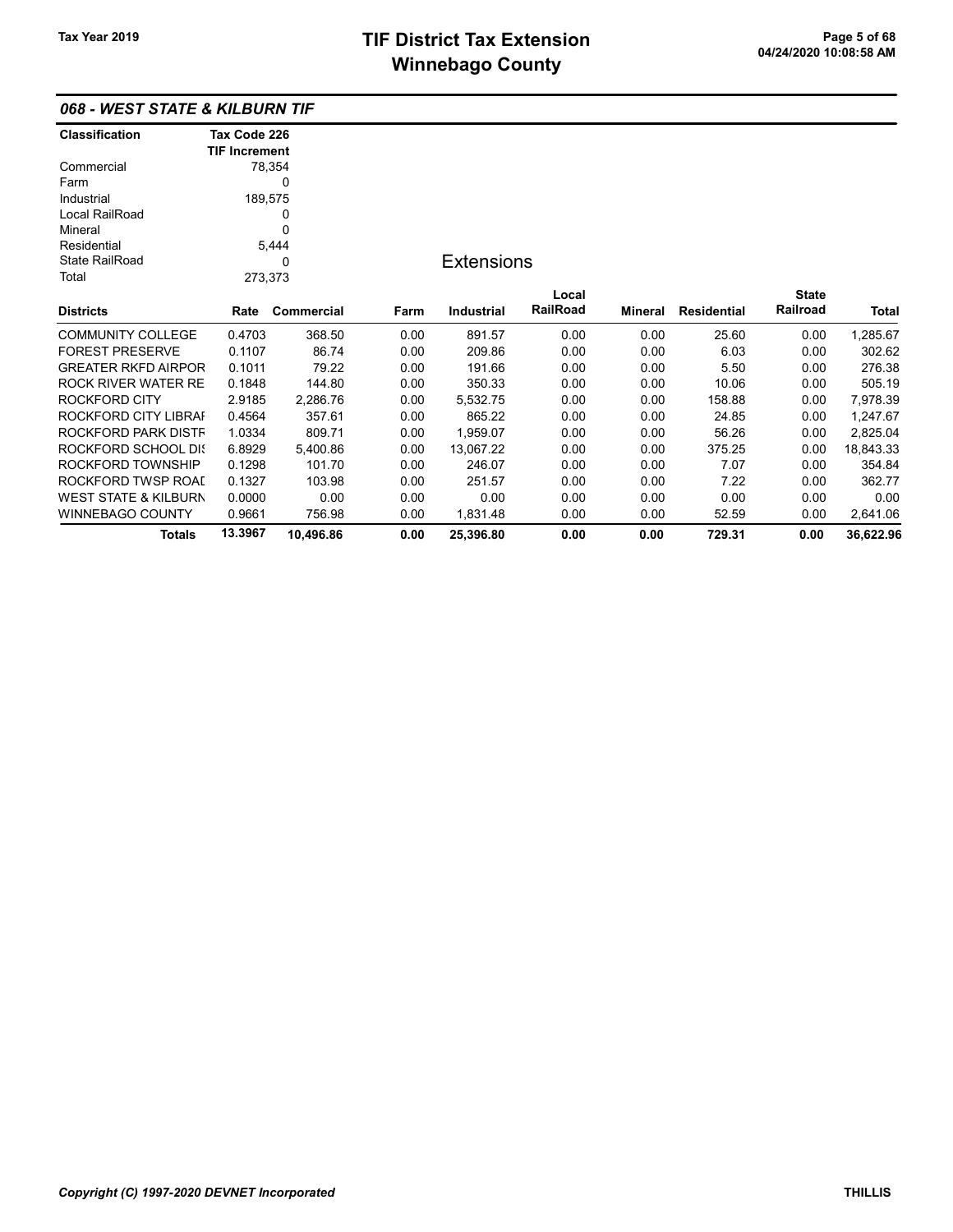## 088 - NORTH MAIN & AUBURN TIF

| <b>Classification</b>      | Tax Code 086         |            |      |                   |          |         |                    |              |           |
|----------------------------|----------------------|------------|------|-------------------|----------|---------|--------------------|--------------|-----------|
|                            | <b>TIF Increment</b> |            |      |                   |          |         |                    |              |           |
| Commercial                 |                      | 195,570    |      |                   |          |         |                    |              |           |
| Farm                       |                      | 0          |      |                   |          |         |                    |              |           |
| Industrial                 |                      | 15,911     |      |                   |          |         |                    |              |           |
| Local RailRoad             |                      | 0          |      |                   |          |         |                    |              |           |
| Mineral                    |                      | 0          |      |                   |          |         |                    |              |           |
| Residential                |                      | 1,994      |      |                   |          |         |                    |              |           |
| <b>State RailRoad</b>      |                      | 0          |      | <b>Extensions</b> |          |         |                    |              |           |
| Total                      | 213,475              |            |      |                   |          |         |                    |              |           |
|                            |                      |            |      |                   | Local    |         |                    | <b>State</b> |           |
| <b>Districts</b>           | Rate                 | Commercial | Farm | Industrial        | RailRoad | Mineral | <b>Residential</b> | Railroad     | Total     |
| <b>COMMUNITY COLLEGE</b>   | 0.4703               | 919.77     | 0.00 | 74.83             | 0.00     | 0.00    | 9.38               | 0.00         | 1,003.97  |
| <b>FOREST PRESERVE</b>     | 0.1107               | 216.50     | 0.00 | 17.61             | 0.00     | 0.00    | 2.21               | 0.00         | 236.32    |
| NORTH MAIN & AUBURN        | 0.0000               | 0.00       | 0.00 | 0.00              | 0.00     | 0.00    | 0.00               | 0.00         | 0.00      |
| <b>ROCK RIVER WATER RE</b> | 0.1848               | 361.41     | 0.00 | 29.40             | 0.00     | 0.00    | 3.68               | 0.00         | 394.50    |
| <b>ROCKFORD CITY</b>       | 2.9185               | 5,707.71   | 0.00 | 464.36            | 0.00     | 0.00    | 58.19              | 0.00         | 6,230.27  |
| ROCKFORD CITY LIBRAI       | 0.4564               | 892.58     | 0.00 | 72.62             | 0.00     | 0.00    | 9.10               | 0.00         | 974.30    |
| ROCKFORD PARK DISTF        | 1.0334               | 2,021.02   | 0.00 | 164.42            | 0.00     | 0.00    | 20.61              | 0.00         | 2,206.05  |
| ROCKFORD SCHOOL DIS        | 6.8929               | 13,480.44  | 0.00 | 1,096.73          | 0.00     | 0.00    | 137.44             | 0.00         | 14,714.62 |
| ROCKFORD TOWNSHIP          | 0.1298               | 253.85     | 0.00 | 20.65             | 0.00     | 0.00    | 2.59               | 0.00         | 277.09    |
| ROCKFORD TWSP ROAL         | 0.1327               | 259.52     | 0.00 | 21.11             | 0.00     | 0.00    | 2.65               | 0.00         | 283.28    |
| WINNEBAGO COUNTY           | 0.9661               | 1,889.40   | 0.00 | 153.72            | 0.00     | 0.00    | 19.26              | 0.00         | 2,062.38  |
| Totals                     | 13.2956              | 26,002.20  | 0.00 | 2,115.45          | 0.00     | 0.00    | 265.11             | 0.00         | 28,382.78 |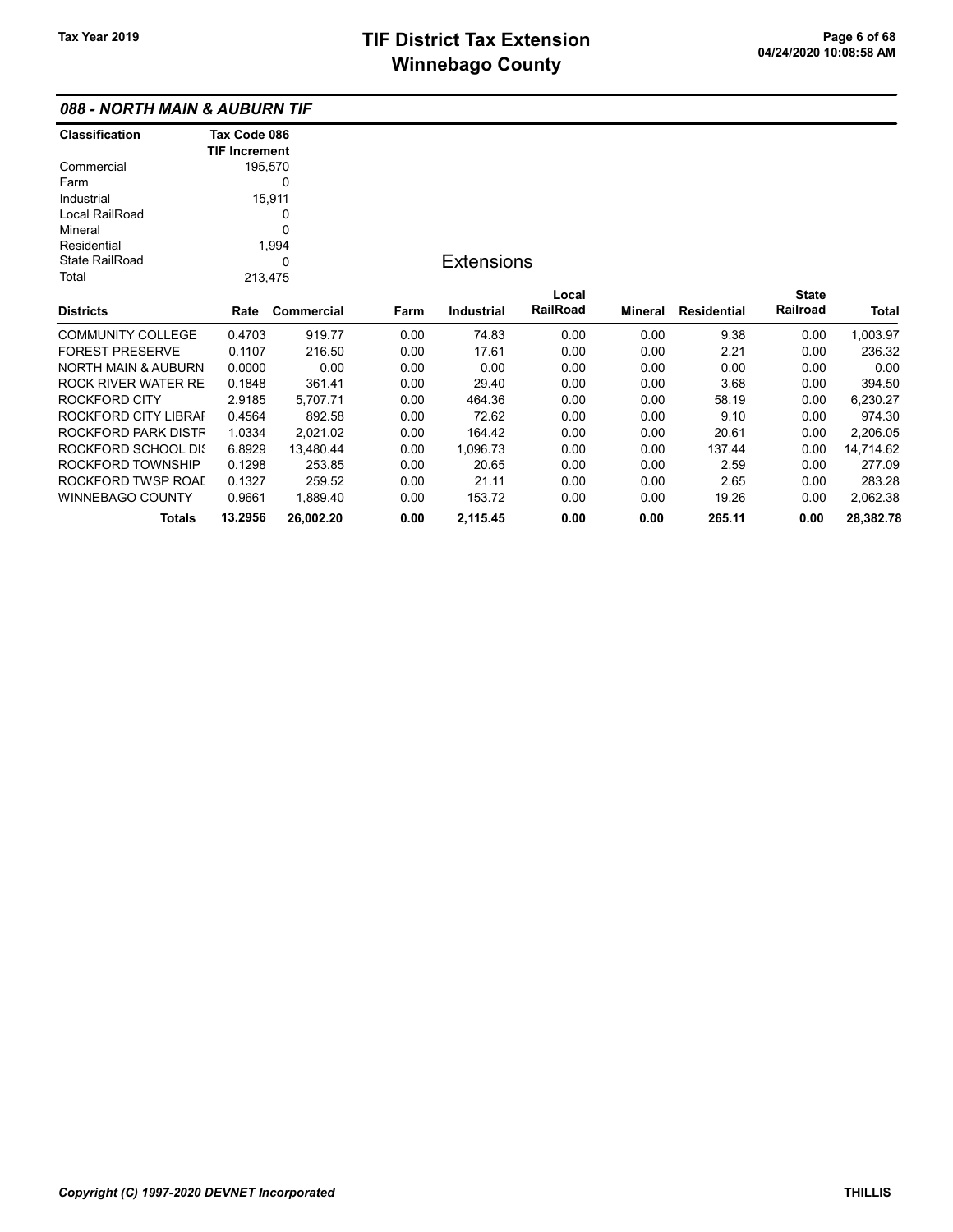| 089 - JACKSON SCHOOL TIF |  |
|--------------------------|--|
|--------------------------|--|

| <b>Classification</b>      | Tax Code 223         |            |      |                   |          |                |                    |              |           |
|----------------------------|----------------------|------------|------|-------------------|----------|----------------|--------------------|--------------|-----------|
|                            | <b>TIF Increment</b> |            |      |                   |          |                |                    |              |           |
| Commercial                 |                      | 257,274    |      |                   |          |                |                    |              |           |
| Farm                       |                      | 0          |      |                   |          |                |                    |              |           |
| Industrial                 |                      | 1,537      |      |                   |          |                |                    |              |           |
| Local RailRoad             |                      | 0          |      |                   |          |                |                    |              |           |
| Mineral                    |                      | 0          |      |                   |          |                |                    |              |           |
| Residential                |                      | 18,124     |      |                   |          |                |                    |              |           |
| <b>State RailRoad</b>      |                      | 0          |      | <b>Extensions</b> |          |                |                    |              |           |
| Total                      |                      | 276,935    |      |                   |          |                |                    |              |           |
|                            |                      |            |      |                   | Local    |                |                    | <b>State</b> |           |
| <b>Districts</b>           | Rate                 | Commercial | Farm | <b>Industrial</b> | RailRoad | <b>Mineral</b> | <b>Residential</b> | Railroad     | Total     |
| <b>COMMUNITY COLLEGE</b>   | 0.4703               | 1,209.96   | 0.00 | 7.23              | 0.00     | 0.00           | 85.24              | 0.00         | 1,302.43  |
| <b>FOREST PRESERVE</b>     | 0.1107               | 284.80     | 0.00 | 1.70              | 0.00     | 0.00           | 20.06              | 0.00         | 306.57    |
| <b>GREATER RKFD AIRPOR</b> | 0.1011               | 260.10     | 0.00 | 1.55              | 0.00     | 0.00           | 18.32              | 0.00         | 279.98    |
| <b>JACKSON SCHOOL TIF</b>  | 0.0000               | 0.00       | 0.00 | 0.00              | 0.00     | 0.00           | 0.00               | 0.00         | 0.00      |
| ROCK RIVER WATER RE        | 0.1848               | 475.44     | 0.00 | 2.84              | 0.00     | 0.00           | 33.49              | 0.00         | 511.78    |
| ROCKFORD CITY              | 2.9185               | 7,508.54   | 0.00 | 44.86             | 0.00     | 0.00           | 528.95             | 0.00         | 8,082.35  |
| ROCKFORD CITY LIBRAI       | 0.4564               | 1,174.20   | 0.00 | 7.01              | 0.00     | 0.00           | 82.72              | 0.00         | 1,263.93  |
| ROCKFORD PARK DISTF        | 1.0334               | 2,658.67   | 0.00 | 15.88             | 0.00     | 0.00           | 187.29             | 0.00         | 2,861.85  |
| ROCKFORD SCHOOL DIS        | 6.8929               | 17,733.64  | 0.00 | 105.94            | 0.00     | 0.00           | 1,249.27           | 0.00         | 19,088.85 |
| ROCKFORD TOWNSHIP          | 0.1298               | 333.94     | 0.00 | 2.00              | 0.00     | 0.00           | 23.52              | 0.00         | 359.46    |
| ROCKFORD TWSP ROAI         | 0.1327               | 341.40     | 0.00 | 2.04              | 0.00     | 0.00           | 24.05              | 0.00         | 367.49    |
| WINNEBAGO COUNTY           | 0.9661               | 2,485.52   | 0.00 | 14.85             | 0.00     | 0.00           | 175.10             | 0.00         | 2,675.47  |
| <b>Totals</b>              | 13.3967              | 34,466.21  | 0.00 | 205.90            | 0.00     | 0.00           | 2,428.01           | 0.00         | 37,100.16 |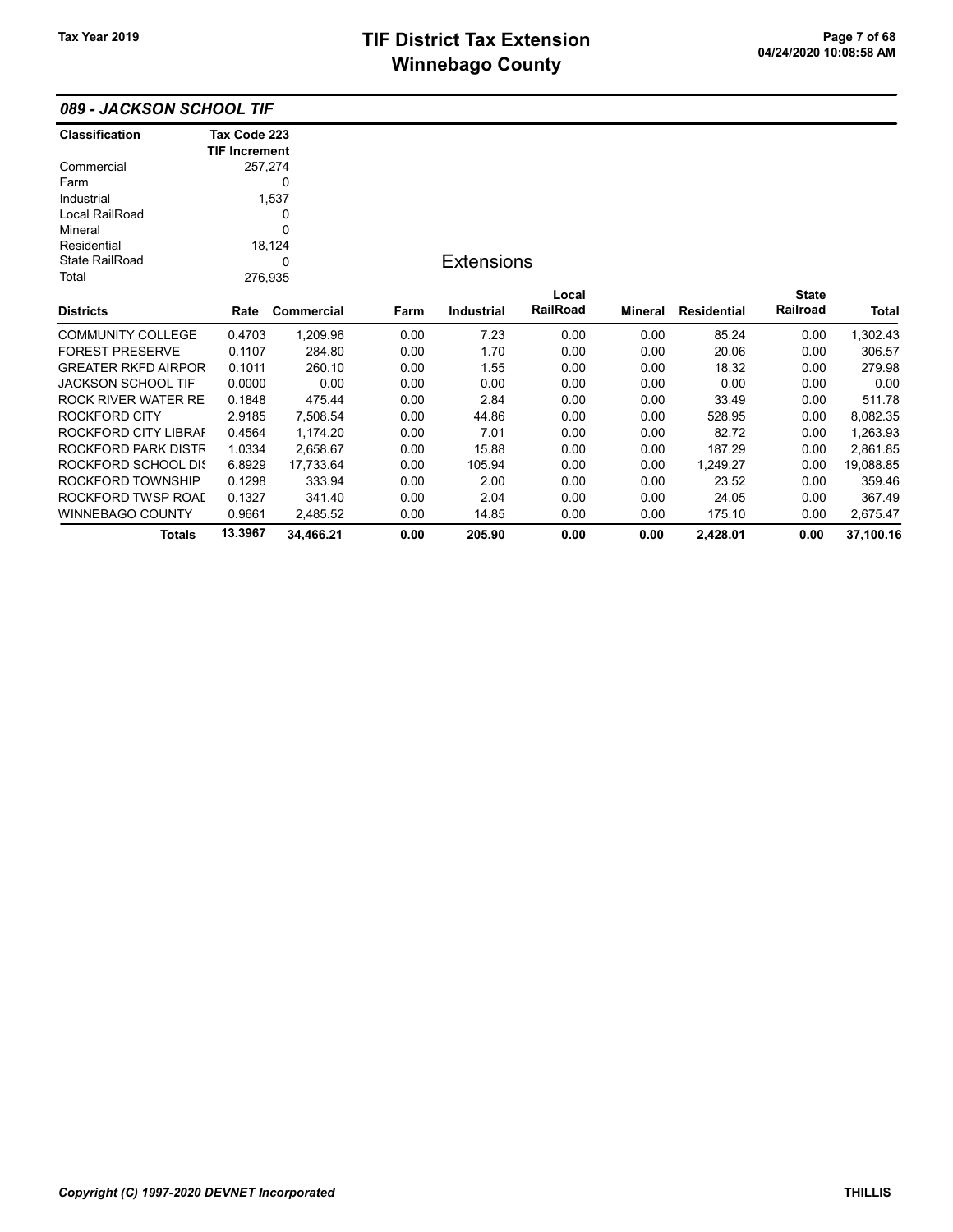## 093 - NORTH MAIN TIF

| <b>Classification</b>      | Tax Code 391         |            |      |                   |          |                |                    |              |           |
|----------------------------|----------------------|------------|------|-------------------|----------|----------------|--------------------|--------------|-----------|
|                            | <b>TIF Increment</b> |            |      |                   |          |                |                    |              |           |
| Commercial                 | 212,430              |            |      |                   |          |                |                    |              |           |
| Farm                       |                      | 0          |      |                   |          |                |                    |              |           |
| Industrial                 |                      | 7,963      |      |                   |          |                |                    |              |           |
| Local RailRoad             |                      | 0          |      |                   |          |                |                    |              |           |
| Mineral                    |                      | 0          |      |                   |          |                |                    |              |           |
| Residential                | 135,941              |            |      |                   |          |                |                    |              |           |
| <b>State RailRoad</b>      |                      | 0          |      | <b>Extensions</b> |          |                |                    |              |           |
| Total                      | 356,334              |            |      |                   |          |                |                    |              |           |
|                            |                      |            |      |                   | Local    |                |                    | <b>State</b> |           |
| <b>Districts</b>           | Rate                 | Commercial | Farm | <b>Industrial</b> | RailRoad | <b>Mineral</b> | <b>Residential</b> | Railroad     | Total     |
| <b>COMMUNITY COLLEGE</b>   | 0.4703               | 999.06     | 0.00 | 37.45             | 0.00     | 0.00           | 639.33             | 0.00         | 1,675.84  |
| <b>FOREST PRESERVE</b>     | 0.1107               | 235.16     | 0.00 | 8.82              | 0.00     | 0.00           | 150.49             | 0.00         | 394.46    |
| <b>GREATER RKFD AIRPOR</b> | 0.1011               | 214.77     | 0.00 | 8.05              | 0.00     | 0.00           | 137.44             | 0.00         | 360.25    |
| <b>NORTH MAIN TIF</b>      | 0.0000               | 0.00       | 0.00 | 0.00              | 0.00     | 0.00           | 0.00               | 0.00         | 0.00      |
| <b>ROCK RIVER WATER RE</b> | 0.1848               | 392.57     | 0.00 | 14.72             | 0.00     | 0.00           | 251.22             | 0.00         | 658.51    |
| <b>ROCKFORD CITY</b>       | 2.9185               | 6,199.77   | 0.00 | 232.40            | 0.00     | 0.00           | 3,967.44           | 0.00         | 10,399.61 |
| ROCKFORD CITY LIBRAI       | 0.4564               | 969.53     | 0.00 | 36.34             | 0.00     | 0.00           | 620.43             | 0.00         | 1,626.31  |
| ROCKFORD PARK DISTF        | 1.0334               | 2,195.25   | 0.00 | 82.29             | 0.00     | 0.00           | 1,404.81           | 0.00         | 3,682.36  |
| ROCKFORD SCHOOL DIS        | 6.8929               | 14,642.59  | 0.00 | 548.88            | 0.00     | 0.00           | 9,370.28           | 0.00         | 24,561.75 |
| ROCKFORD TOWNSHIP          | 0.1298               | 275.73     | 0.00 | 10.34             | 0.00     | 0.00           | 176.45             | 0.00         | 462.52    |
| ROCKFORD TWSP ROAL         | 0.1327               | 281.89     | 0.00 | 10.57             | 0.00     | 0.00           | 180.39             | 0.00         | 472.86    |
| WINNEBAGO COUNTY           | 0.9661               | 2,052.29   | 0.00 | 76.93             | 0.00     | 0.00           | 1,313.33           | 0.00         | 3,442.54  |
| <b>Totals</b>              | 13.3967              | 28,458.61  | 0.00 | 1,066.79          | 0.00     | 0.00           | 18,211.61          | 0.00         | 47,737.01 |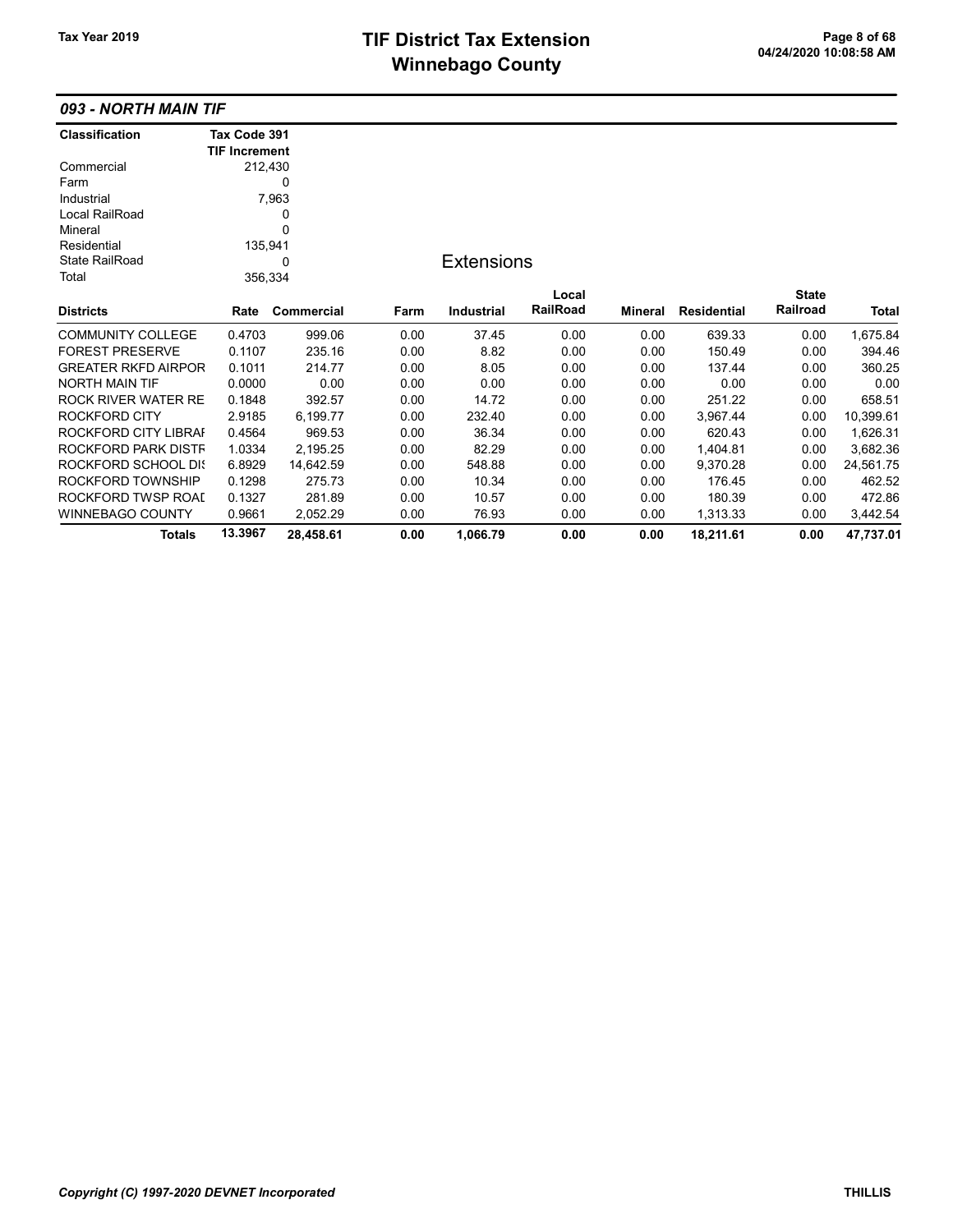## 094 - GLOBAL TRADE TIF #1

| <b>Classification</b>      | Tax Code 392         |             |          |                       |          |         |                    |              |                   |
|----------------------------|----------------------|-------------|----------|-----------------------|----------|---------|--------------------|--------------|-------------------|
|                            | <b>TIF Increment</b> |             |          |                       |          |         |                    |              |                   |
| Commercial                 |                      | 105,046     |          |                       |          |         |                    |              |                   |
| Farm                       |                      | 31,924      |          |                       |          |         |                    |              |                   |
| Industrial                 | 8,132,585            |             |          |                       |          |         |                    |              |                   |
| Local RailRoad             |                      | 0           |          |                       |          |         |                    |              |                   |
| Mineral                    |                      | 0           |          |                       |          |         |                    |              |                   |
| Residential                |                      | 0           |          |                       |          |         |                    |              |                   |
| <b>State RailRoad</b>      |                      | $\mathbf 0$ |          | <b>Extensions</b>     |          |         |                    |              |                   |
| Total                      | 8,269,555            |             |          |                       |          |         |                    |              |                   |
|                            |                      |             |          |                       | Local    |         |                    | <b>State</b> |                   |
| <b>Districts</b>           | Rate                 | Commercial  | Farm     | Industrial            | RailRoad | Mineral | <b>Residential</b> | Railroad     | Total             |
| <b>COMMUNITY COLLEGE</b>   | 0.4703               | 494.03      | 150.14   | 38,247.55             | 0.00     | 0.00    | 0.00               | 0.00         | 38,891.72         |
| <b>FOREST PRESERVE</b>     | 0.1107               | 116.29      | 35.34    | 9,002.77              | 0.00     | 0.00    | 0.00               | 0.00         | 9,154.40          |
| <b>GLOBAL TRADE TIF #1</b> | 0.0000               | 0.00        | 0.00     | 0.00                  | 0.00     | 0.00    | 0.00               | 0.00         | 0.00              |
| <b>GREATER RKFD AIRPOR</b> | 0.1011               | 106.20      | 32.28    | 8,222.04              | 0.00     | 0.00    | 0.00               | 0.00         | 8,360.52          |
| <b>ROCK RIVER WATER RE</b> | 0.1848               | 194.13      | 59.00    | 15,029.02             | 0.00     | 0.00    | 0.00               | 0.00         | 15,282.14         |
| <b>ROCKFORD CITY</b>       | 2.9185               | 3,065.77    | 931.70   | 237,349.49            | 0.00     | 0.00    | 0.00               | 0.00         | 241,346.96        |
| ROCKFORD CITY LIBRAI       | 0.4564               | 479.43      | 145.70   | 37, 117.12            | 0.00     | 0.00    | 0.00               | 0.00         | 37,742.25         |
| ROCKFORD PARK DISTF        | 1.0334               | 1,085.55    | 329.90   | 84,042.13             | 0.00     | 0.00    | 0.00               | 0.00         | 85,457.58         |
| ROCKFORD SCHOOL DIS        | 6.8929               | 7,240.72    | 2,200.49 | 560,570.95            | 0.00     | 0.00    | 0.00               | 0.00         | 570,012.16        |
| ROCKFORD TOWNSHIP          | 0.1298               | 136.35      | 41.44    | 10.556.10             | 0.00     | 0.00    | 0.00               | 0.00         | 10,733.88         |
| ROCKFORD TWSP ROAI         | 0.1327               | 139.40      | 42.36    | 10.791.94             | 0.00     | 0.00    | 0.00               | 0.00         | 10,973.70         |
| WINNEBAGO COUNTY           | 0.9661               | 1,014.85    | 308.42   | 78,568.90             | 0.00     | 0.00    | 0.00               | 0.00         | 79,892.17         |
| <b>Totals</b>              | 13.3967              | 14,072.72   |          | 4,276.77 1,089,498.01 | 0.00     | 0.00    | 0.00               |              | 0.00 1,107,847.48 |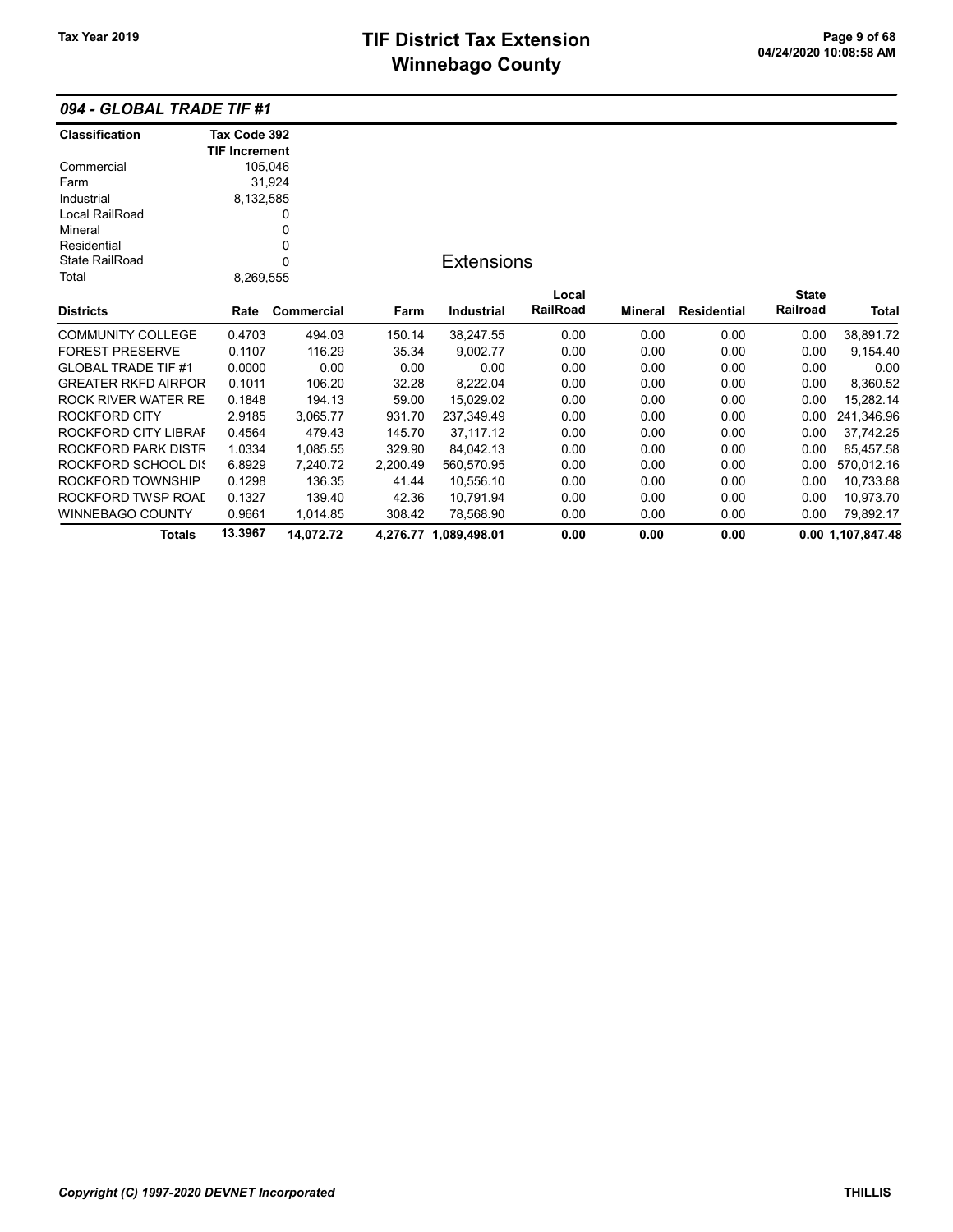|  |  | 098 - MACHESNEY PARK TIF |
|--|--|--------------------------|
|--|--|--------------------------|

| Classification             | Tax Code 118         |            |      |                   |          |                |                    |              |            |
|----------------------------|----------------------|------------|------|-------------------|----------|----------------|--------------------|--------------|------------|
|                            | <b>TIF Increment</b> |            |      |                   |          |                |                    |              |            |
| Commercial                 | 8,572,219            |            |      |                   |          |                |                    |              |            |
| Farm                       |                      | 0          |      |                   |          |                |                    |              |            |
| Industrial                 |                      | 0          |      |                   |          |                |                    |              |            |
| Local RailRoad             |                      | 0          |      |                   |          |                |                    |              |            |
| Mineral                    |                      | 0          |      |                   |          |                |                    |              |            |
| Residential                |                      | 0          |      |                   |          |                |                    |              |            |
| <b>State RailRoad</b>      |                      | $\Omega$   |      | <b>Extensions</b> |          |                |                    |              |            |
| Total                      | 8,572,219            |            |      |                   |          |                |                    |              |            |
|                            |                      |            |      |                   | Local    |                |                    | <b>State</b> |            |
| <b>Districts</b>           | Rate                 | Commercial | Farm | <b>Industrial</b> | RailRoad | <b>Mineral</b> | <b>Residential</b> | Railroad     | Total      |
| <b>COMMUNITY COLLEGE</b>   | 0.4703               | 40,315.15  | 0.00 | 0.00              | 0.00     | 0.00           | 0.00               | 0.00         | 40,315.15  |
| <b>FOREST PRESERVE</b>     | 0.1107               | 9,489.45   | 0.00 | 0.00              | 0.00     | 0.00           | 0.00               | 0.00         | 9,489.45   |
| <b>GREATER RKFD AIRPOR</b> | 0.1011               | 8,666.51   | 0.00 | 0.00              | 0.00     | 0.00           | 0.00               | 0.00         | 8,666.51   |
| HARLEM SCHOOL DIST         | 7.1472               | 612,673.64 | 0.00 | 0.00              | 0.00     | 0.00           | 0.00               | 0.00         | 612,673.64 |
| <b>HARLEM TOWNSHIP</b>     | 0.1079               | 9,249.42   | 0.00 | 0.00              | 0.00     | 0.00           | 0.00               | 0.00         | 9,249.42   |
| <b>HARLEM TWSP ROAD</b>    | 0.0462               | 3,960.37   | 0.00 | 0.00              | 0.00     | 0.00           | 0.00               | 0.00         | 3,960.37   |
| <b>HARLEM-ROSCOE FIRE</b>  | 0.7392               | 63,365.84  | 0.00 | 0.00              | 0.00     | 0.00           | 0.00               | 0.00         | 63,365.84  |
| <b>MACHESNEY PARK TIF</b>  | 0.0000               | 0.00       | 0.00 | 0.00              | 0.00     | 0.00           | 0.00               | 0.00         | 0.00       |
| <b>MACHESNEY PARK VILL</b> | 0.0000               | 0.00       | 0.00 | 0.00              | 0.00     | 0.00           | 0.00               | 0.00         | 0.00       |
| NORTH SUBURBAN LIBR        | 0.2909               | 24,936.59  | 0.00 | 0.00              | 0.00     | 0.00           | 0.00               | 0.00         | 24,936.59  |
| ROCK RIVER WATER RE        | 0.1848               | 15,841.46  | 0.00 | 0.00              | 0.00     | 0.00           | 0.00               | 0.00         | 15,841.46  |
| WINNEBAGO COUNTY           | 0.9661               | 82,816.21  | 0.00 | 0.00              | 0.00     | 0.00           | 0.00               | 0.00         | 82,816.21  |
| Totals                     | 10.1644              | 871,314.64 | 0.00 | 0.00              | 0.00     | 0.00           | 0.00               | 0.00         | 871,314.64 |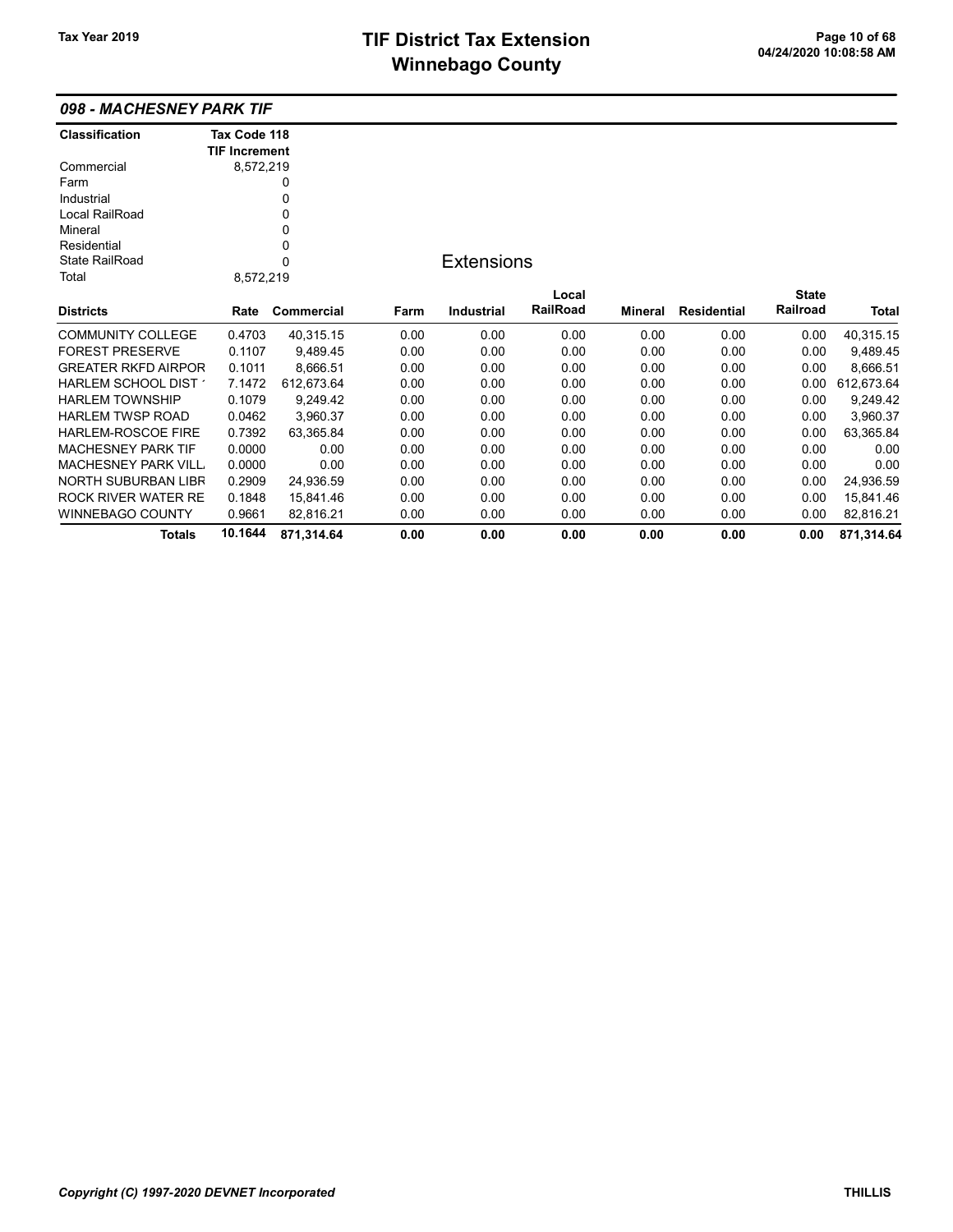## TIF District Tax Extension<br>
Mission 2009 11:08:58 AM **Winnebago County**

| 098 - MACHESNEY PARK TIF |  |
|--------------------------|--|
|--------------------------|--|

| <b>Classification</b>      | Tax Code 141         |            |      |                   |          |                |                    |              |           |
|----------------------------|----------------------|------------|------|-------------------|----------|----------------|--------------------|--------------|-----------|
|                            | <b>TIF Increment</b> |            |      |                   |          |                |                    |              |           |
| Commercial                 |                      | 609,705    |      |                   |          |                |                    |              |           |
| Farm                       |                      | 0          |      |                   |          |                |                    |              |           |
| Industrial                 |                      | 0          |      |                   |          |                |                    |              |           |
| Local RailRoad             |                      | 0          |      |                   |          |                |                    |              |           |
| Mineral                    |                      | 0          |      |                   |          |                |                    |              |           |
| Residential                |                      | 2,216      |      |                   |          |                |                    |              |           |
| State RailRoad             |                      | 0          |      | <b>Extensions</b> |          |                |                    |              |           |
| Total                      |                      | 611,921    |      |                   |          |                |                    |              |           |
|                            |                      |            |      |                   | Local    |                |                    | <b>State</b> |           |
| <b>Districts</b>           | Rate                 | Commercial | Farm | Industrial        | RailRoad | <b>Mineral</b> | <b>Residential</b> | Railroad     | Total     |
| <b>COMMUNITY COLLEGE</b>   | 0.4703               | 2,867.44   | 0.00 | 0.00              | 0.00     | 0.00           | 10.42              | 0.00         | 2,877.86  |
| <b>FOREST PRESERVE</b>     | 0.1107               | 674.94     | 0.00 | 0.00              | 0.00     | 0.00           | 2.45               | 0.00         | 677.40    |
| <b>GREATER RKFD AIRPOR</b> | 0.1011               | 616.41     | 0.00 | 0.00              | 0.00     | 0.00           | 2.24               | 0.00         | 618.65    |
| HARLEM SCHOOL DIST         | 7.1472               | 43,576.84  | 0.00 | 0.00              | 0.00     | 0.00           | 158.38             | 0.00         | 43,735.22 |
| <b>HARLEM TOWNSHIP</b>     | 0.1079               | 657.87     | 0.00 | 0.00              | 0.00     | 0.00           | 2.39               | 0.00         | 660.26    |
| <b>HARLEM TWSP ROAD</b>    | 0.0462               | 281.68     | 0.00 | 0.00              | 0.00     | 0.00           | 1.02               | 0.00         | 282.71    |
| HARLEM-ROSCOE FIRE         | 0.7392               | 4,506.94   | 0.00 | 0.00              | 0.00     | 0.00           | 16.38              | 0.00         | 4,523.32  |
| <b>MACHESNEY PARK TIF</b>  | 0.0000               | 0.00       | 0.00 | 0.00              | 0.00     | 0.00           | 0.00               | 0.00         | 0.00      |
| <b>MACHESNEY PARK VILL</b> | 0.0000               | 0.00       | 0.00 | 0.00              | 0.00     | 0.00           | 0.00               | 0.00         | 0.00      |
| <b>NORTH SUBURBAN LIBR</b> | 0.2909               | 1,773.63   | 0.00 | 0.00              | 0.00     | 0.00           | 6.45               | 0.00         | 1,780.08  |
| <b>WINNEBAGO COUNTY</b>    | 0.9661               | 5.890.36   | 0.00 | 0.00              | 0.00     | 0.00           | 21.41              | 0.00         | 5,911.77  |
| Totals                     | 9.9796               | 60,846.11  | 0.00 | 0.00              | 0.00     | 0.00           | 221.14             | 0.00         | 61,067.27 |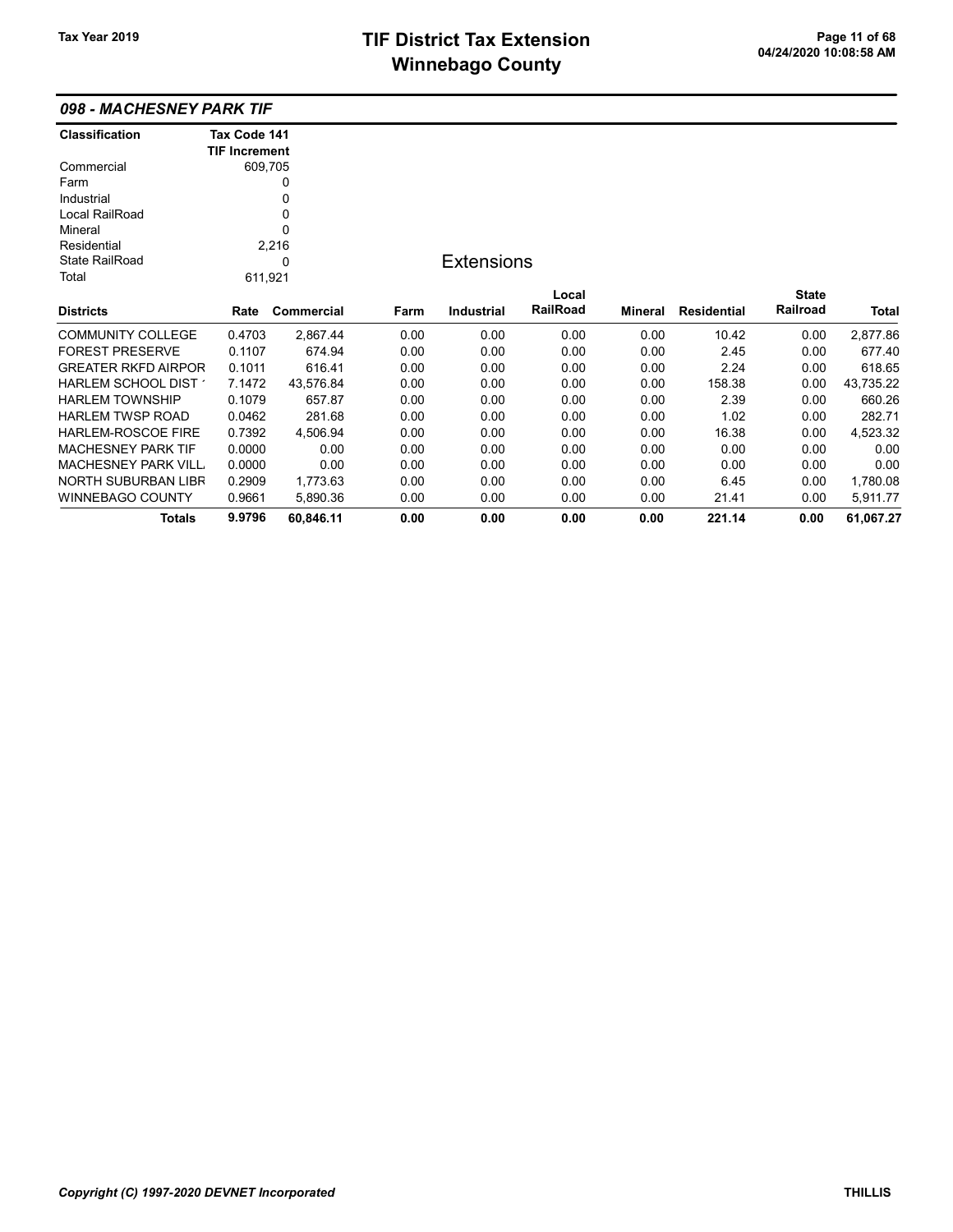### 104 - SOUTH ROCKFORD TIF

| <b>Classification</b>      | Tax Code 014         |            |      |                   |          |         |                    |              |            |
|----------------------------|----------------------|------------|------|-------------------|----------|---------|--------------------|--------------|------------|
|                            | <b>TIF Increment</b> |            |      |                   |          |         |                    |              |            |
| Commercial                 | 763,471              |            |      |                   |          |         |                    |              |            |
| Farm                       |                      | 0          |      |                   |          |         |                    |              |            |
| Industrial                 |                      | 92,015     |      |                   |          |         |                    |              |            |
| Local RailRoad             |                      | 0          |      |                   |          |         |                    |              |            |
| Mineral                    |                      | 0          |      |                   |          |         |                    |              |            |
| Residential                | 136,473              |            |      |                   |          |         |                    |              |            |
| <b>State RailRoad</b>      |                      | 0          |      | <b>Extensions</b> |          |         |                    |              |            |
| Total                      | 991,959              |            |      |                   |          |         |                    |              |            |
|                            |                      |            |      |                   | Local    |         |                    | <b>State</b> |            |
| <b>Districts</b>           | Rate                 | Commercial | Farm | <b>Industrial</b> | RailRoad | Mineral | <b>Residential</b> | Railroad     | Total      |
| <b>COMMUNITY COLLEGE</b>   | 0.4703               | 3,590.60   | 0.00 | 432.75            | 0.00     | 0.00    | 641.83             | 0.00         | 4,665.18   |
| <b>FOREST PRESERVE</b>     | 0.1107               | 845.16     | 0.00 | 101.86            | 0.00     | 0.00    | 151.08             | 0.00         | 1,098.10   |
| <b>GREATER RKFD AIRPOR</b> | 0.1011               | 771.87     | 0.00 | 93.03             | 0.00     | 0.00    | 137.97             | 0.00         | 1,002.87   |
| <b>ROCK RIVER WATER RE</b> | 0.1848               | 1,410.89   | 0.00 | 170.04            | 0.00     | 0.00    | 252.20             | 0.00         | 1,833.14   |
| ROCKFORD CITY              | 2.9185               | 22,281.90  | 0.00 | 2,685.46          | 0.00     | 0.00    | 3,982.96           | 0.00         | 28,950.32  |
| ROCKFORD CITY LIBRAI       | 0.4564               | 3,484.48   | 0.00 | 419.96            | 0.00     | 0.00    | 622.86             | 0.00         | 4,527.30   |
| ROCKFORD PARK DISTF        | 1.0334               | 7,889.71   | 0.00 | 950.88            | 0.00     | 0.00    | 1,410.31           | 0.00         | 10,250.90  |
| <b>ROCKFORD SCHOOL DIS</b> | 6.8929               | 52,625.29  | 0.00 | 6,342.50          | 0.00     | 0.00    | 9,406.95           | 0.00         | 68,374.74  |
| ROCKFORD TOWNSHIP          | 0.1298               | 990.99     | 0.00 | 119.44            | 0.00     | 0.00    | 177.14             | 0.00         | 1,287.56   |
| ROCKFORD TWSP ROAI         | 0.1327               | 1,013.13   | 0.00 | 122.10            | 0.00     | 0.00    | 181.10             | 0.00         | 1,316.33   |
| SOUTH ROCKFORD TIF         | 0.0000               | 0.00       | 0.00 | 0.00              | 0.00     | 0.00    | 0.00               | 0.00         | 0.00       |
| WINNEBAGO COUNTY           | 0.9661               | 7,375.89   | 0.00 | 888.96            | 0.00     | 0.00    | 1,318.47           | 0.00         | 9,583.32   |
| <b>Totals</b>              | 13.3967              | 102,279.91 | 0.00 | 12,326.98         | 0.00     | 0.00    | 18,282.87          | 0.00         | 132,889.76 |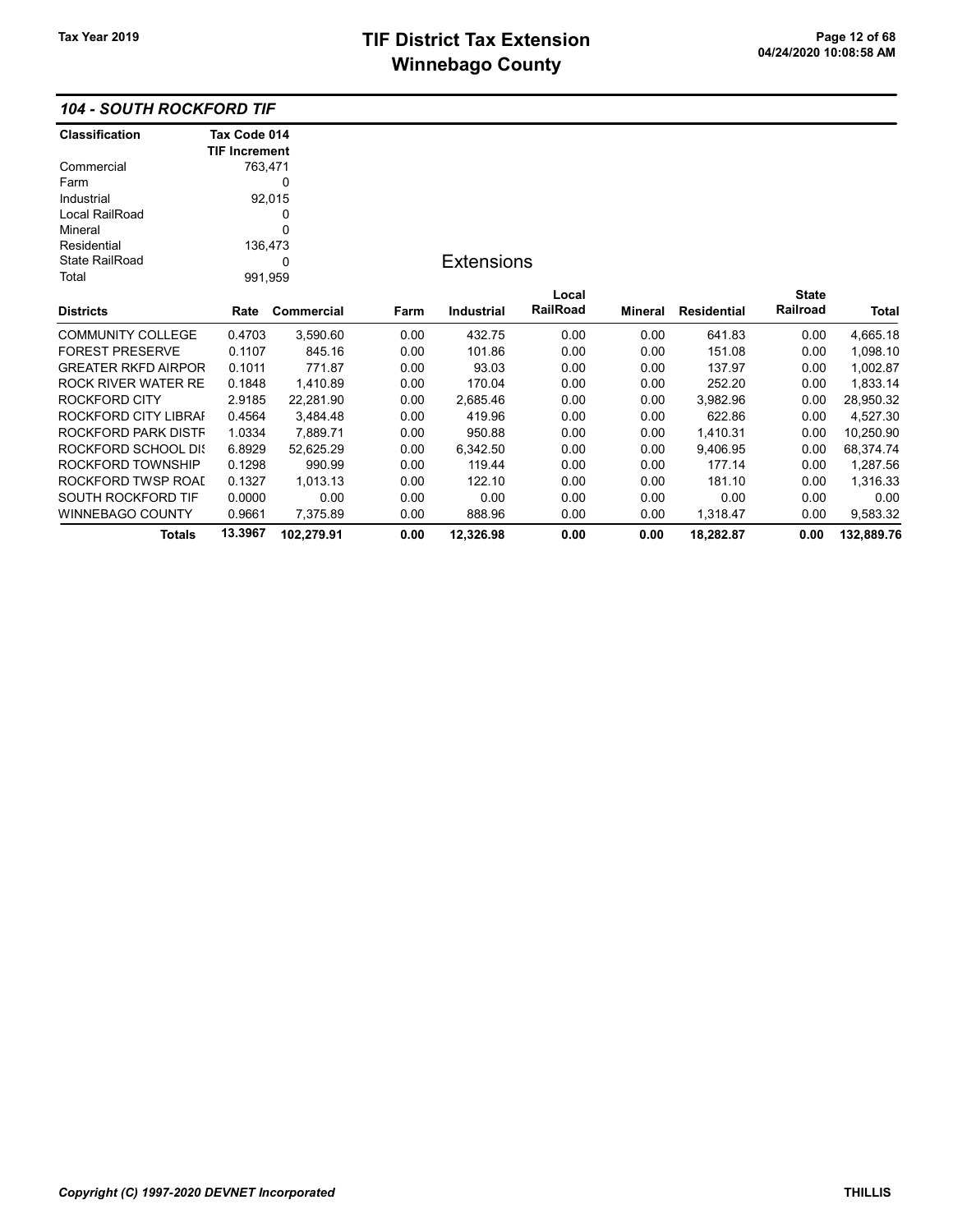#### 105 - LINCOLNWOOD TIF

| <b>Classification</b>      | Tax Code 047<br><b>TIF Increment</b> |            |      |                   |          |                |                    |              |              |
|----------------------------|--------------------------------------|------------|------|-------------------|----------|----------------|--------------------|--------------|--------------|
| Commercial                 |                                      | 0          |      |                   |          |                |                    |              |              |
| Farm                       |                                      | 0          |      |                   |          |                |                    |              |              |
| Industrial                 |                                      | 0          |      |                   |          |                |                    |              |              |
| Local RailRoad             |                                      | 0          |      |                   |          |                |                    |              |              |
| Mineral                    |                                      | 0          |      |                   |          |                |                    |              |              |
| Residential                | 417,127                              |            |      |                   |          |                |                    |              |              |
| <b>State RailRoad</b>      |                                      | 0          |      | <b>Extensions</b> |          |                |                    |              |              |
| Total                      | 417,127                              |            |      |                   |          |                |                    |              |              |
|                            |                                      |            |      |                   | Local    |                |                    | <b>State</b> |              |
| <b>Districts</b>           | Rate                                 | Commercial | Farm | <b>Industrial</b> | RailRoad | <b>Mineral</b> | <b>Residential</b> | Railroad     | <b>Total</b> |
| <b>COMMUNITY COLLEGE</b>   | 0.4703                               | 0.00       | 0.00 | 0.00              | 0.00     | 0.00           | 1,961.75           | 0.00         | 1,961.75     |
| <b>FOREST PRESERVE</b>     | 0.1107                               | 0.00       | 0.00 | 0.00              | 0.00     | 0.00           | 461.76             | 0.00         | 461.76       |
| <b>GREATER RKFD AIRPOR</b> | 0.1011                               | 0.00       | 0.00 | 0.00              | 0.00     | 0.00           | 421.72             | 0.00         | 421.72       |
| LINCOLNWOOD TIF            | 0.0000                               | 0.00       | 0.00 | 0.00              | 0.00     | 0.00           | 0.00               | 0.00         | 0.00         |
| <b>ROCK RIVER WATER RE</b> | 0.1848                               | 0.00       | 0.00 | 0.00              | 0.00     | 0.00           | 770.85             | 0.00         | 770.85       |
| ROCKFORD CITY              | 2.9185                               | 0.00       | 0.00 | 0.00              | 0.00     | 0.00           | 12,173.85          | 0.00         | 12,173.85    |
| ROCKFORD CITY LIBRAI       | 0.4564                               | 0.00       | 0.00 | 0.00              | 0.00     | 0.00           | 1,903.77           | 0.00         | 1,903.77     |
| ROCKFORD PARK DISTF        | 1.0334                               | 0.00       | 0.00 | 0.00              | 0.00     | 0.00           | 4,310.59           | 0.00         | 4,310.59     |
| <b>ROCKFORD SCHOOL DIS</b> | 6.8929                               | 0.00       | 0.00 | 0.00              | 0.00     | 0.00           | 28,752.15          | 0.00         | 28,752.15    |
| ROCKFORD TOWNSHIP          | 0.1298                               | 0.00       | 0.00 | 0.00              | 0.00     | 0.00           | 541.43             | 0.00         | 541.43       |
| ROCKFORD TWSP ROAD         | 0.1327                               | 0.00       | 0.00 | 0.00              | 0.00     | 0.00           | 553.53             | 0.00         | 553.53       |
| <b>WINNEBAGO COUNTY</b>    | 0.9661                               | 0.00       | 0.00 | 0.00              | 0.00     | 0.00           | 4,029.86           | 0.00         | 4,029.86     |
| Totals                     | 13.3967                              | 0.00       | 0.00 | 0.00              | 0.00     | 0.00           | 55,881.26          | 0.00         | 55,881.26    |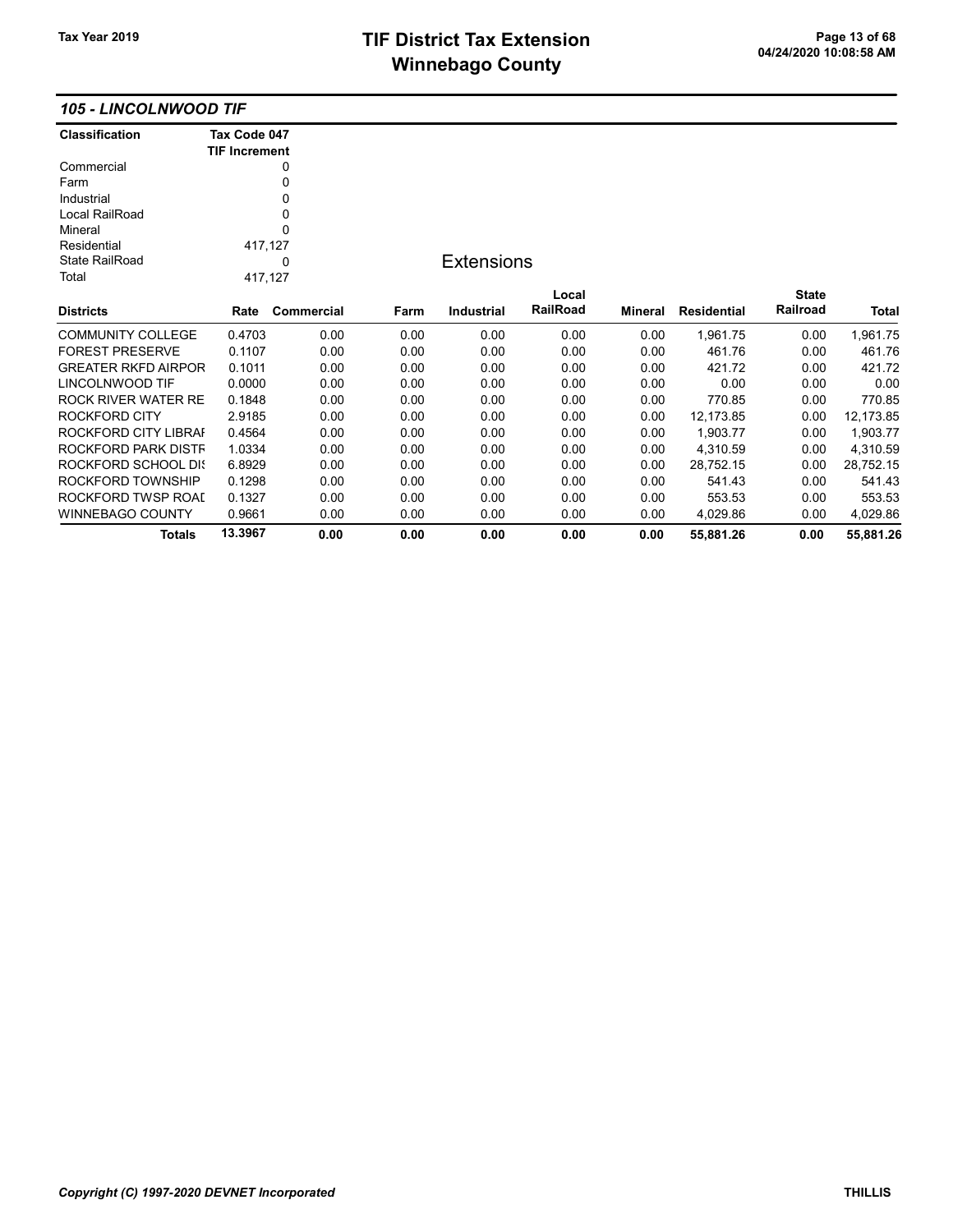### 106 - DURAND VILLAGE TIF

| <b>Classification</b>     | Tax Code 228         |            |      |                   |          |                |                    |              |           |
|---------------------------|----------------------|------------|------|-------------------|----------|----------------|--------------------|--------------|-----------|
|                           | <b>TIF Increment</b> |            |      |                   |          |                |                    |              |           |
| Commercial                |                      | 217,204    |      |                   |          |                |                    |              |           |
| Farm                      |                      | 0          |      |                   |          |                |                    |              |           |
| Industrial                |                      | 46,822     |      |                   |          |                |                    |              |           |
| Local RailRoad            |                      | 0          |      |                   |          |                |                    |              |           |
| Mineral                   |                      | 0          |      |                   |          |                |                    |              |           |
| Residential               |                      | 64,384     |      |                   |          |                |                    |              |           |
| <b>State RailRoad</b>     |                      | 0          |      | <b>Extensions</b> |          |                |                    |              |           |
| Total                     |                      | 328,410    |      |                   |          |                |                    |              |           |
|                           |                      |            |      |                   | Local    |                |                    | <b>State</b> |           |
| <b>Districts</b>          | Rate                 | Commercial | Farm | Industrial        | RailRoad | <b>Mineral</b> | <b>Residential</b> | Railroad     | Total     |
| <b>COMMUNITY COLLEGE</b>  | 0.4703               | 1,021.51   | 0.00 | 220.20            | 0.00     | 0.00           | 302.80             | 0.00         | 1,544.51  |
| DU/LA MULTI TOWNSHIP      | 0.0399               | 86.66      | 0.00 | 18.68             | 0.00     | 0.00           | 25.69              | 0.00         | 131.04    |
| <b>DURAND SANITARY</b>    | 0.0411               | 89.27      | 0.00 | 19.24             | 0.00     | 0.00           | 26.46              | 0.00         | 134.98    |
| <b>DURAND TOWNSHIP</b>    | 0.1750               | 380.11     | 0.00 | 81.94             | 0.00     | 0.00           | 112.67             | 0.00         | 574.72    |
| <b>DURAND TWSP ROAD</b>   | 0.2797               | 607.52     | 0.00 | 130.96            | 0.00     | 0.00           | 180.08             | 0.00         | 918.56    |
| DURAND UNIT SD #322       | 6.9966               | 15,196.90  | 0.00 | 3,275.95          | 0.00     | 0.00           | 4,504.69           | 0.00         | 22,977.53 |
| DURAND VILLAGE            | 0.3068               | 666.38     | 0.00 | 143.65            | 0.00     | 0.00           | 197.53             | 0.00         | 1,007.56  |
| <b>DURAND VILLAGE TIF</b> | 0.0000               | 0.00       | 0.00 | 0.00              | 0.00     | 0.00           | 0.00               | 0.00         | 0.00      |
| FIRE 1                    | 0.7453               | 1,618.82   | 0.00 | 348.96            | 0.00     | 0.00           | 479.85             | 0.00         | 2,447.64  |
| <b>FOREST PRESERVE</b>    | 0.1107               | 240.44     | 0.00 | 51.83             | 0.00     | 0.00           | 71.27              | 0.00         | 363.55    |
| <b>WINNEBAGO COUNTY</b>   | 0.9661               | 2,098.41   | 0.00 | 452.35            | 0.00     | 0.00           | 622.01             | 0.00         | 3,172.77  |
| <b>Totals</b>             | 10.1315              | 22,006.02  | 0.00 | 4,743.76          | 0.00     | 0.00           | 6,523.05           | 0.00         | 33,272.86 |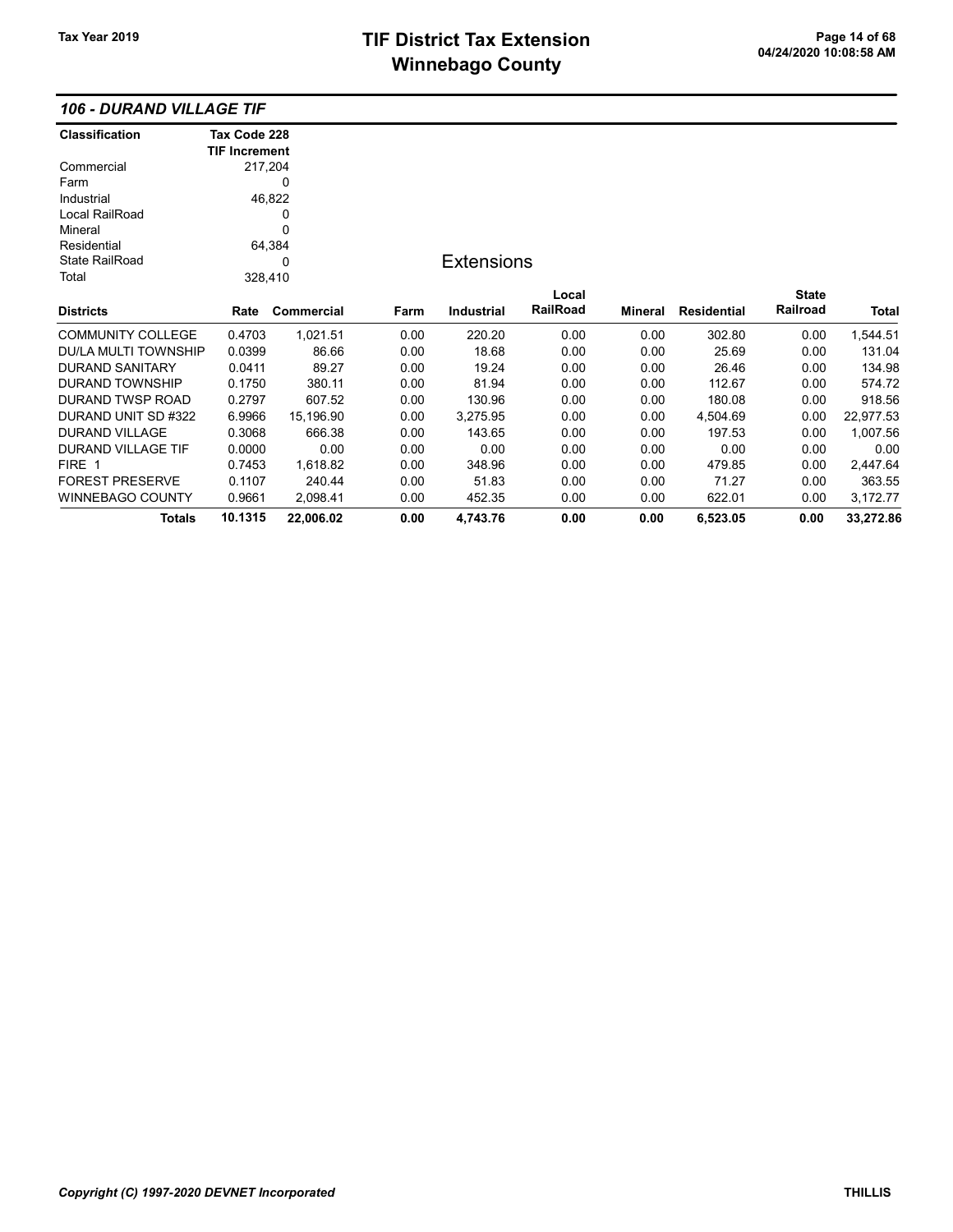| <b>Classification</b>  | Tax Code 048         |                   |      |                   |          |                |                    |              |            |
|------------------------|----------------------|-------------------|------|-------------------|----------|----------------|--------------------|--------------|------------|
|                        | <b>TIF Increment</b> |                   |      |                   |          |                |                    |              |            |
| Commercial             | 900,973              |                   |      |                   |          |                |                    |              |            |
| Farm                   |                      | 0                 |      |                   |          |                |                    |              |            |
| Industrial             |                      | 0                 |      |                   |          |                |                    |              |            |
| Local RailRoad         |                      | 0                 |      |                   |          |                |                    |              |            |
| Mineral                |                      | $\Omega$          |      |                   |          |                |                    |              |            |
| Residential            | 742,943              |                   |      |                   |          |                |                    |              |            |
| <b>State RailRoad</b>  |                      | 0                 |      | <b>Extensions</b> |          |                |                    |              |            |
| Total                  | 1,643,916            |                   |      |                   |          |                |                    |              |            |
|                        |                      |                   |      |                   | Local    |                |                    | <b>State</b> |            |
| Districts              | Rate                 | <b>Commercial</b> | Farm | <b>Industrial</b> | RailRoad | <b>Mineral</b> | <b>Residential</b> | Railroad     | Total      |
| COMMUNITY COLLEGE      | 0.4703               | 4,237.28          | 0.00 | 0.00              | 0.00     | 0.00           | 3,494.06           | 0.00         | 7,731.34   |
| <b>FOREST PRESERVE</b> | 0.1107               | 997.38            | 0.00 | 0.00              | 0.00     | 0.00           | 822.44             | 0.00         | 1,819.82   |
| GREATER RKFD AIRPOR    | 0.1011               | 910.88            | 0.00 | 0.00              | 0.00     | 0.00           | 751.12             | 0.00         | 1,662.00   |
| ROCK RIVER WATER RE    | 0.1848               | 1,665.00          | 0.00 | 0.00              | 0.00     | 0.00           | 1,372.96           | 0.00         | 3,037.96   |
| ROCKFORD CITY          | 2.9185               | 26,294.90         | 0.00 | 0.00              | 0.00     | 0.00           | 21,682.79          | 0.00         | 47,977.69  |
| ROCKFORD CITY LIBRAI   | 0.4564               | 4,112.04          | 0.00 | 0.00              | 0.00     | 0.00           | 3,390.79           | 0.00         | 7,502.83   |
| ROCKFORD PARK DISTF    | 1.0334               | 9,310.65          | 0.00 | 0.00              | 0.00     | 0.00           | 7,677.57           | 0.00         | 16,988.23  |
| ROCKFORD SCHOOL DI{    | 6.8929               | 62,103.17         | 0.00 | 0.00              | 0.00     | 0.00           | 51,210.32          | 0.00         | 113,313.49 |
| ROCKFORD TOWNSHIP      | 0.1298               | 1,169.46          | 0.00 | 0.00              | 0.00     | 0.00           | 964.34             | 0.00         | 2,133.80   |
| ROCKFORD TWSP ROAI     | 0.1327               | 1,195.59          | 0.00 | 0.00              | 0.00     | 0.00           | 985.89             | 0.00         | 2,181.48   |
| SPRINGFIELD CORNERS    | 0.0000               | 0.00              | 0.00 | 0.00              | 0.00     | 0.00           | 0.00               | 0.00         | 0.00       |
| WINNEBAGO COUNTY       | 0.9661               | 8,704.30          | 0.00 | 0.00              | 0.00     | 0.00           | 7,177.57           | 0.00         | 15,881.87  |
| <b>Totals</b>          | 13.3967              | 120,700.65        | 0.00 | 0.00              | 0.00     | 0.00           | 99,529.85          | 0.00         | 220,230.51 |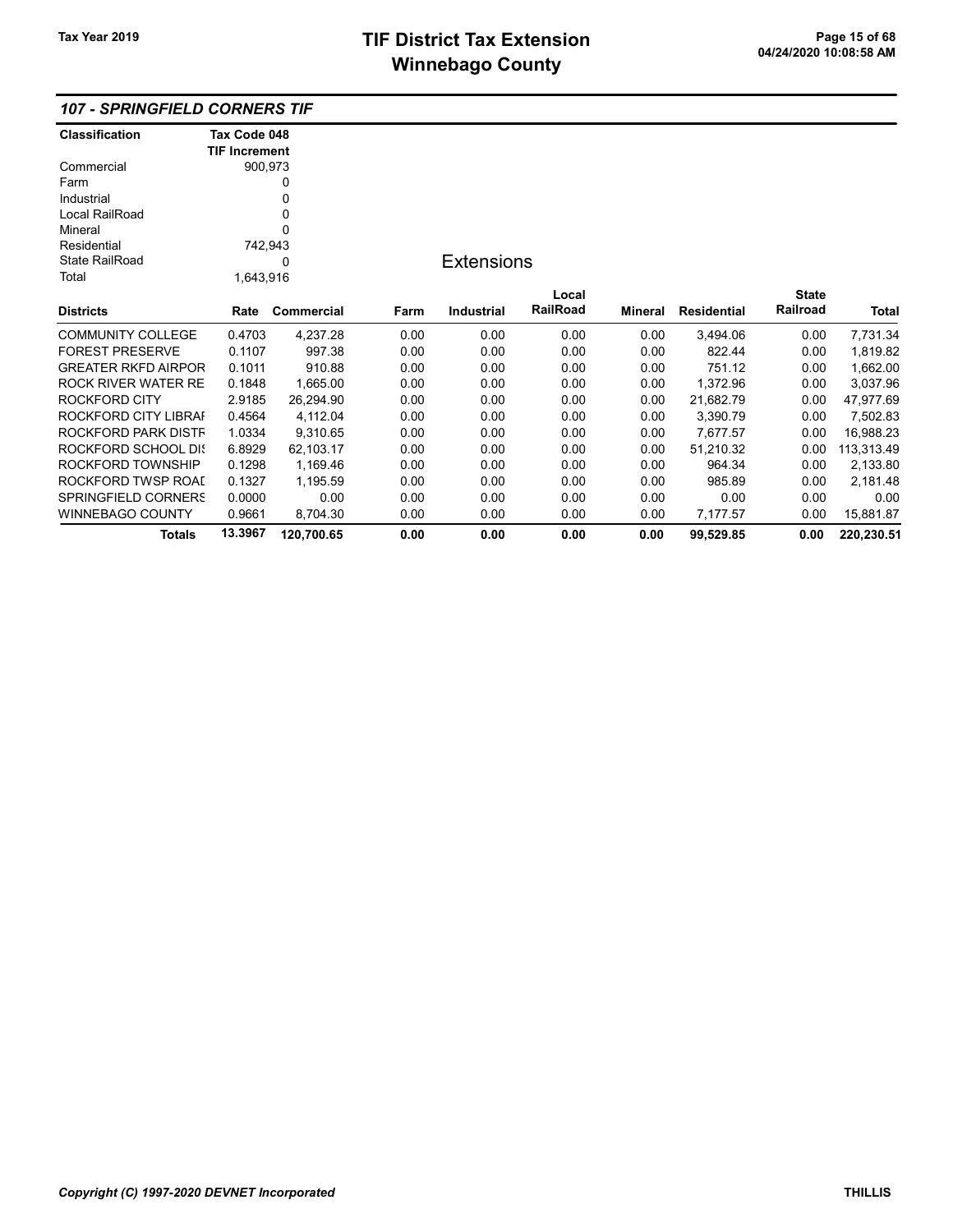# TIF District Tax Extension<br>
M's sales and Office 11 of Canada District Tax Canada Page 16 of 68<br>
M's sales and Office 11 of 124/2020 10:08:58 AM **Winnebago County**

#### 125 - WAGON WHEEL TIF

| <b>Classification</b>       | Tax Code 402         |            |      |                   |          |                |                    |              |            |
|-----------------------------|----------------------|------------|------|-------------------|----------|----------------|--------------------|--------------|------------|
|                             | <b>TIF Increment</b> |            |      |                   |          |                |                    |              |            |
| Commercial                  | 1,081,541            |            |      |                   |          |                |                    |              |            |
| Farm                        |                      | 0          |      |                   |          |                |                    |              |            |
| Industrial                  |                      | 0          |      |                   |          |                |                    |              |            |
| Local RailRoad              |                      | 0          |      |                   |          |                |                    |              |            |
| Mineral                     |                      | 0          |      |                   |          |                |                    |              |            |
| Residential                 |                      | 18,957     |      |                   |          |                |                    |              |            |
| State RailRoad              |                      | 0          |      | <b>Extensions</b> |          |                |                    |              |            |
| Total                       | 1,100,498            |            |      |                   |          |                |                    |              |            |
|                             |                      |            |      |                   | Local    |                |                    | <b>State</b> |            |
| <b>Districts</b>            | Rate                 | Commercial | Farm | <b>Industrial</b> | RailRoad | <b>Mineral</b> | <b>Residential</b> | Railroad     | Total      |
| COMMUNITY COLLEGE           | 0.4703               | 5,086.49   | 0.00 | 0.00              | 0.00     | 0.00           | 89.15              | 0.00         | 5,175.64   |
| <b>FOREST PRESERVE</b>      | 0.1107               | 1,197.27   | 0.00 | 0.00              | 0.00     | 0.00           | 20.99              | 0.00         | 1,218.25   |
| HONONEGAH HIGH SD #         | 2.6611               | 28,780.89  | 0.00 | 0.00              | 0.00     | 0.00           | 504.46             | 0.00         | 29,285.35  |
| <b>ROCKTON FIRE</b>         | 0.6975               | 7,543.75   | 0.00 | 0.00              | 0.00     | 0.00           | 132.23             | 0.00         | 7,675.97   |
| ROCKTON SCHOOL DIST         | 3.6359               | 39,323.75  | 0.00 | 0.00              | 0.00     | 0.00           | 689.26             | 0.00         | 40,013.01  |
| ROCKTON TOWNSHIP            | 0.1901               | 2,056.01   | 0.00 | 0.00              | 0.00     | 0.00           | 36.04              | 0.00         | 2,092.05   |
| ROCKTON TWSP ROAD           | 0.1506               | 1,628.80   | 0.00 | 0.00              | 0.00     | 0.00           | 28.55              | 0.00         | 1,657.35   |
| <b>ROCKTON VILLAGE</b>      | 0.6427               | 6,951.06   | 0.00 | 0.00              | 0.00     | 0.00           | 121.84             | 0.00         | 7,072.90   |
| <b>TALCOTT FREE LIBRARY</b> | 0.2875               | 3,109.43   | 0.00 | 0.00              | 0.00     | 0.00           | 54.50              | 0.00         | 3,163.93   |
| WAGON WHEEL TIF             | 0.0000               | 0.00       | 0.00 | 0.00              | 0.00     | 0.00           | 0.00               | 0.00         | 0.00       |
| WINNEBAGO COUNTY            | 0.9661               | 10,448.77  | 0.00 | 0.00              | 0.00     | 0.00           | 183.14             | 0.00         | 10,631.91  |
| <b>Totals</b>               | 9.8125               | 106,126.22 | 0.00 | 0.00              | 0.00     | 0.00           | 1,860.16           | 0.00         | 107,986.36 |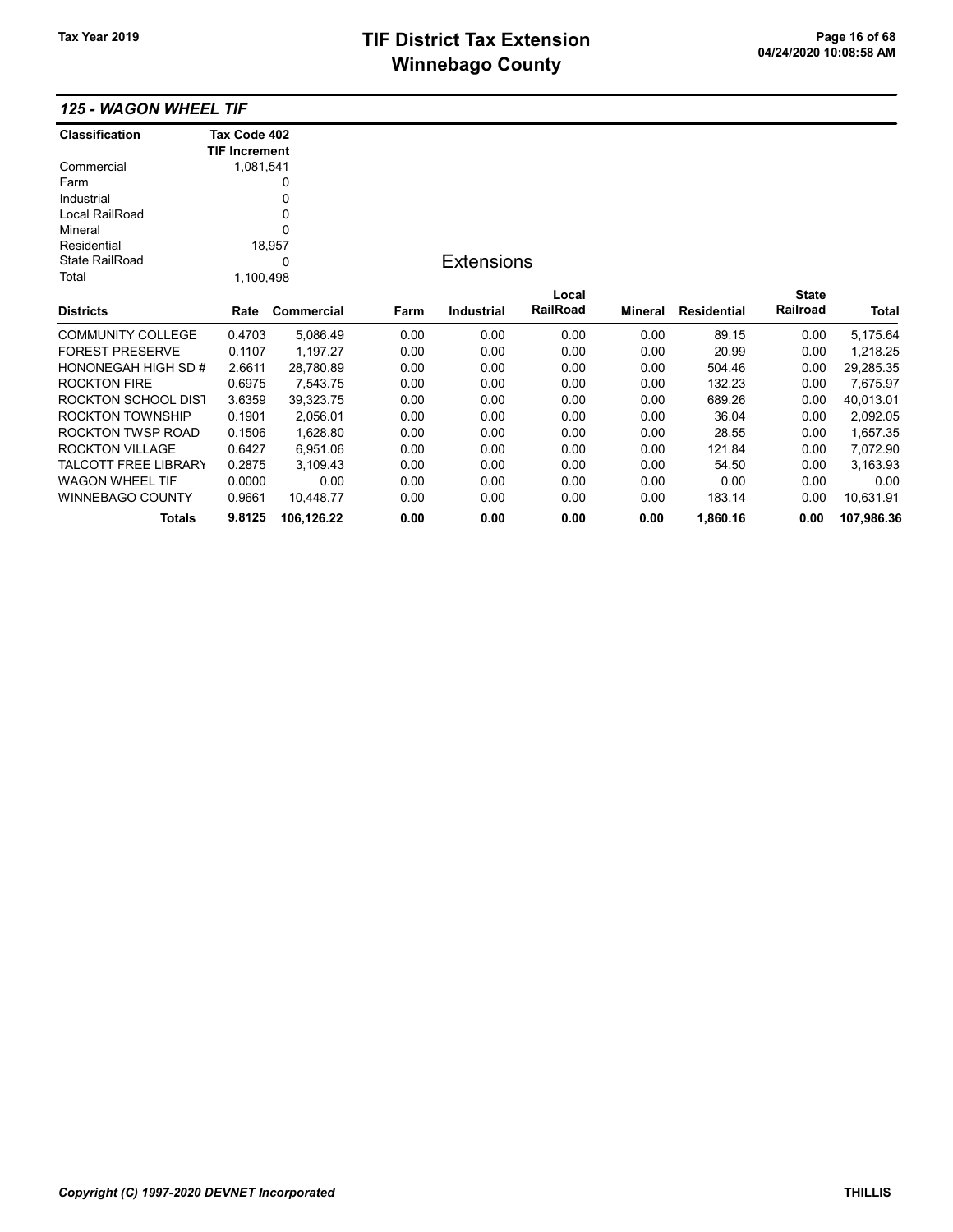#### 126 - RIVER OAKS TIF

| <b>Classification</b>      | Tax Code 403         |            |      |                   |          |                |                    |                 |           |
|----------------------------|----------------------|------------|------|-------------------|----------|----------------|--------------------|-----------------|-----------|
|                            | <b>TIF Increment</b> |            |      |                   |          |                |                    |                 |           |
| Commercial                 |                      | 0          |      |                   |          |                |                    |                 |           |
| Farm                       |                      | 0          |      |                   |          |                |                    |                 |           |
| Industrial                 |                      | 0          |      |                   |          |                |                    |                 |           |
| Local RailRoad             |                      | 0          |      |                   |          |                |                    |                 |           |
| Mineral                    |                      | 0          |      |                   |          |                |                    |                 |           |
| Residential                | 202,760              |            |      |                   |          |                |                    |                 |           |
| <b>State RailRoad</b>      |                      | 0          |      | <b>Extensions</b> |          |                |                    |                 |           |
| Total                      | 202,760              |            |      |                   |          |                |                    |                 |           |
|                            |                      |            |      |                   | Local    |                |                    | <b>State</b>    |           |
| <b>Districts</b>           | Rate                 | Commercial | Farm | <b>Industrial</b> | RailRoad | <b>Mineral</b> | <b>Residential</b> | <b>Railroad</b> | Total     |
| <b>COMMUNITY COLLEGE</b>   | 0.4703               | 0.00       | 0.00 | 0.00              | 0.00     | 0.00           | 953.58             | 0.00            | 953.58    |
| <b>FOREST PRESERVE</b>     | 0.1107               | 0.00       | 0.00 | 0.00              | 0.00     | 0.00           | 224.46             | 0.00            | 224.46    |
| <b>GREATER RKFD AIRPOR</b> | 0.1011               | 0.00       | 0.00 | 0.00              | 0.00     | 0.00           | 204.99             | 0.00            | 204.99    |
| <b>RIVER OAKS TIF</b>      | 0.0000               | 0.00       | 0.00 | 0.00              | 0.00     | 0.00           | 0.00               | 0.00            | 0.00      |
| ROCK RIVER WATER RE        | 0.1848               | 0.00       | 0.00 | 0.00              | 0.00     | 0.00           | 374.70             | 0.00            | 374.70    |
| <b>ROCKFORD CITY</b>       | 2.9185               | 0.00       | 0.00 | 0.00              | 0.00     | 0.00           | 5,917.55           | 0.00            | 5,917.55  |
| ROCKFORD CITY LIBRAI       | 0.4564               | 0.00       | 0.00 | 0.00              | 0.00     | 0.00           | 925.40             | 0.00            | 925.40    |
| ROCKFORD PARK DISTF        | 1.0334               | 0.00       | 0.00 | 0.00              | 0.00     | 0.00           | 2,095.32           | 0.00            | 2,095.32  |
| <b>ROCKFORD SCHOOL DIS</b> | 6.8929               | 0.00       | 0.00 | 0.00              | 0.00     | 0.00           | 13,976.04          | 0.00            | 13,976.04 |
| ROCKFORD TOWNSHIP          | 0.1298               | 0.00       | 0.00 | 0.00              | 0.00     | 0.00           | 263.18             | 0.00            | 263.18    |
| ROCKFORD TWSP ROAI         | 0.1327               | 0.00       | 0.00 | 0.00              | 0.00     | 0.00           | 269.06             | 0.00            | 269.06    |
| <b>WINNEBAGO COUNTY</b>    | 0.9661               | 0.00       | 0.00 | 0.00              | 0.00     | 0.00           | 1.958.86           | 0.00            | 1,958.86  |
| <b>Totals</b>              | 13.3967              | 0.00       | 0.00 | 0.00              | 0.00     | 0.00           | 27,163.14          | 0.00            | 27,163.14 |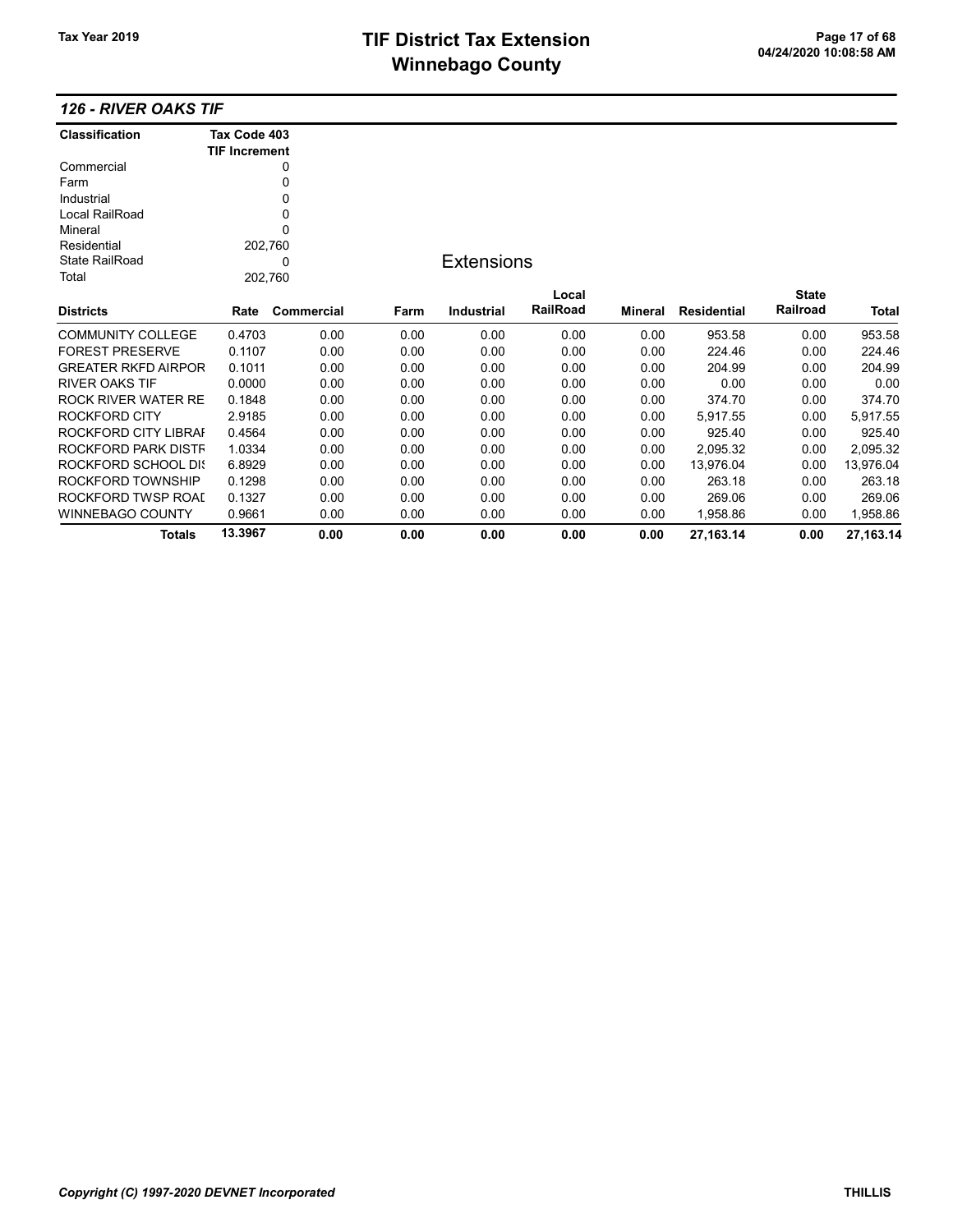Totals 13.3967 90.30 0.00 0.00 0.00 0.00 121,843.26 0.00 121,933.55

|  |  |  | 127 - GARRISON SCHOOL TIF |
|--|--|--|---------------------------|
|--|--|--|---------------------------|

| <b>Classification</b>      | Tax Code 404         |            |      |                   |          |         |             |              |              |
|----------------------------|----------------------|------------|------|-------------------|----------|---------|-------------|--------------|--------------|
|                            | <b>TIF Increment</b> |            |      |                   |          |         |             |              |              |
| Commercial<br>Farm         |                      | 674<br>0   |      |                   |          |         |             |              |              |
| Industrial                 |                      |            |      |                   |          |         |             |              |              |
|                            |                      | 0          |      |                   |          |         |             |              |              |
| Local RailRoad             |                      | 0<br>0     |      |                   |          |         |             |              |              |
| Mineral<br>Residential     |                      |            |      |                   |          |         |             |              |              |
| State RailRoad             | 909,502              | 0          |      | <b>Extensions</b> |          |         |             |              |              |
| Total                      | 910,176              |            |      |                   |          |         |             |              |              |
|                            |                      |            |      |                   | Local    |         |             | <b>State</b> |              |
| <b>Districts</b>           | Rate                 | Commercial | Farm | <b>Industrial</b> | RailRoad | Mineral | Residential | Railroad     | <b>Total</b> |
| <b>COMMUNITY COLLEGE</b>   | 0.4703               | 3.17       | 0.00 | 0.00              | 0.00     | 0.00    | 4,277.39    | 0.00         | 4,280.56     |
| <b>FOREST PRESERVE</b>     | 0.1107               | 0.75       | 0.00 | 0.00              | 0.00     | 0.00    | 1,006.82    | 0.00         | 1,007.56     |
| <b>GARRISON SCHOOL TIF</b> | 0.0000               | 0.00       | 0.00 | 0.00              | 0.00     | 0.00    | 0.00        | 0.00         | 0.00         |
| <b>GREATER RKFD AIRPOR</b> | 0.1011               | 0.68       | 0.00 | 0.00              | 0.00     | 0.00    | 919.51      | 0.00         | 920.19       |
| <b>ROCK RIVER WATER RE</b> | 0.1848               | 1.25       | 0.00 | 0.00              | 0.00     | 0.00    | 1,680.76    | 0.00         | 1,682.01     |
| <b>ROCKFORD CITY</b>       | 2.9185               | 19.67      | 0.00 | 0.00              | 0.00     | 0.00    | 26,543.82   | 0.00         | 26,563.49    |
| ROCKFORD CITY LIBRAI       | 0.4564               | 3.08       | 0.00 | 0.00              | 0.00     | 0.00    | 4,150.97    | 0.00         | 4,154.04     |
| ROCKFORD PARK DISTF        | 1.0334               | 6.97       | 0.00 | 0.00              | 0.00     | 0.00    | 9,398.79    | 0.00         | 9,405.76     |
| ROCKFORD SCHOOL DIS        | 6.8929               | 46.46      | 0.00 | 0.00              | 0.00     | 0.00    | 62,691.06   | 0.00         | 62,737.52    |
| ROCKFORD TOWNSHIP          | 0.1298               | 0.87       | 0.00 | 0.00              | 0.00     | 0.00    | 1,180.53    | 0.00         | 1,181.41     |
| ROCKFORD TWSP ROAI         | 0.1327               | 0.89       | 0.00 | 0.00              | 0.00     | 0.00    | 1,206.91    | 0.00         | 1,207.80     |
| <b>WINNEBAGO COUNTY</b>    | 0.9661               | 6.51       | 0.00 | 0.00              | 0.00     | 0.00    | 8,786.70    | 0.00         | 8,793.21     |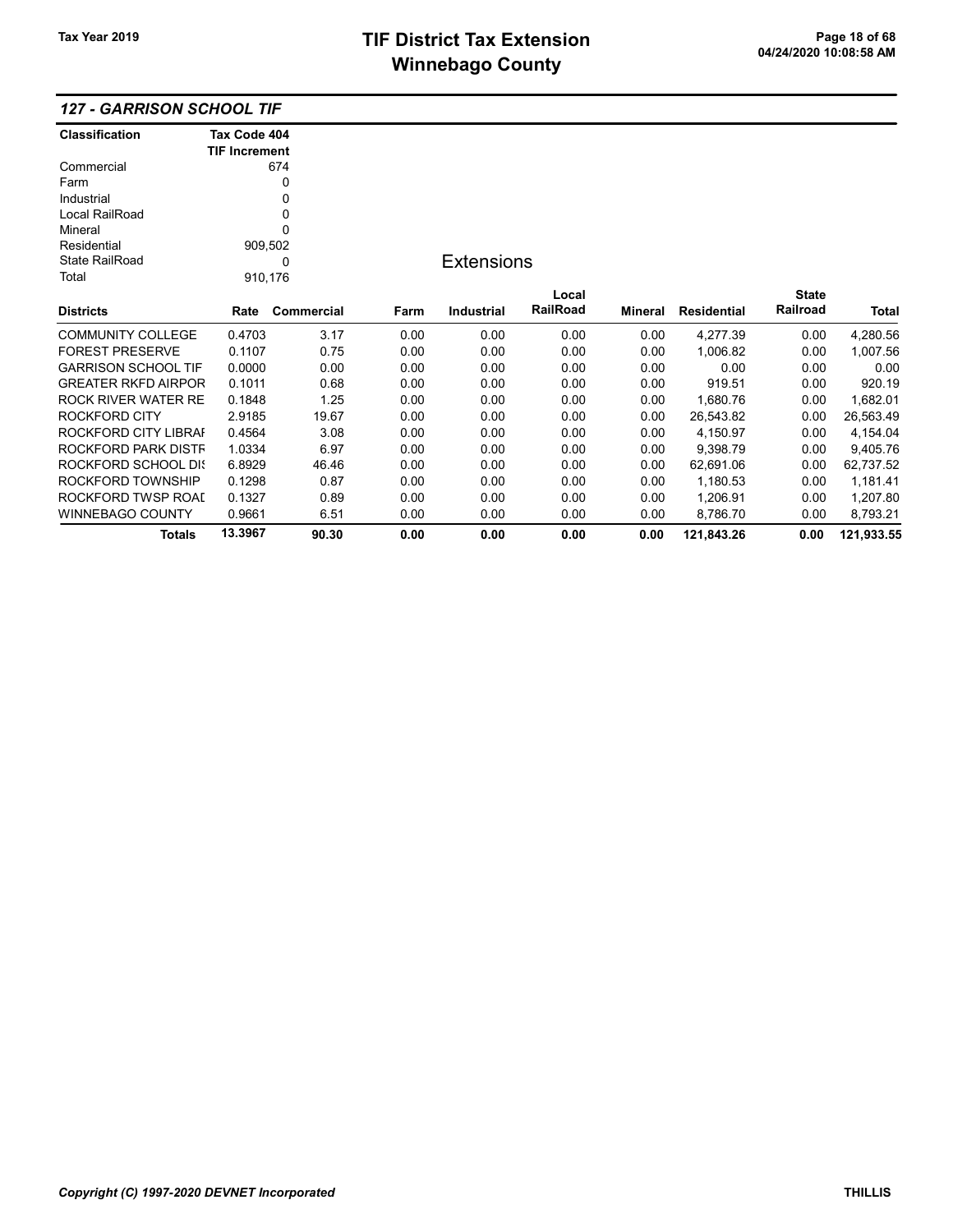#### 128 - KISHWAUKEE & HARRISON TIF

| <b>Classification</b>      | Tax Code 405<br><b>TIF Increment</b> |                   |      |                   |                 |         |                    |              |           |
|----------------------------|--------------------------------------|-------------------|------|-------------------|-----------------|---------|--------------------|--------------|-----------|
| Commercial                 |                                      | 0                 |      |                   |                 |         |                    |              |           |
| Farm                       |                                      | 0                 |      |                   |                 |         |                    |              |           |
| Industrial                 | 357,208                              |                   |      |                   |                 |         |                    |              |           |
| Local RailRoad             |                                      | 0                 |      |                   |                 |         |                    |              |           |
| Mineral                    |                                      | 0                 |      |                   |                 |         |                    |              |           |
| Residential                |                                      | 0                 |      |                   |                 |         |                    |              |           |
| <b>State RailRoad</b>      |                                      | $\Omega$          |      | <b>Extensions</b> |                 |         |                    |              |           |
| Total                      | 357,208                              |                   |      |                   |                 |         |                    |              |           |
|                            |                                      |                   |      |                   | Local           |         |                    | <b>State</b> |           |
| <b>Districts</b>           | Rate                                 | <b>Commercial</b> | Farm | <b>Industrial</b> | <b>RailRoad</b> | Mineral | <b>Residential</b> | Railroad     | Total     |
| <b>COMMUNITY COLLEGE</b>   | 0.4703                               | 0.00              | 0.00 | 1,679.95          | 0.00            | 0.00    | 0.00               | 0.00         | 1,679.95  |
| <b>FOREST PRESERVE</b>     | 0.1107                               | 0.00              | 0.00 | 395.43            | 0.00            | 0.00    | 0.00               | 0.00         | 395.43    |
| <b>GREATER RKFD AIRPOR</b> | 0.1011                               | 0.00              | 0.00 | 361.14            | 0.00            | 0.00    | 0.00               | 0.00         | 361.14    |
| KISHWAUKEE & HARRIS        | 0.0000                               | 0.00              | 0.00 | 0.00              | 0.00            | 0.00    | 0.00               | 0.00         | 0.00      |
| ROCK RIVER WATER RE        | 0.1848                               | 0.00              | 0.00 | 660.12            | 0.00            | 0.00    | 0.00               | 0.00         | 660.12    |
| ROCKFORD CITY              | 2.9185                               | 0.00              | 0.00 | 10,425.12         | 0.00            | 0.00    | 0.00               | 0.00         | 10,425.12 |
| ROCKFORD CITY LIBRAI       | 0.4564                               | 0.00              | 0.00 | 1,630.30          | 0.00            | 0.00    | 0.00               | 0.00         | 1,630.30  |
| ROCKFORD PARK DISTF        | 1.0334                               | 0.00              | 0.00 | 3,691.39          | 0.00            | 0.00    | 0.00               | 0.00         | 3,691.39  |
| ROCKFORD SCHOOL DIS        | 6.8929                               | 0.00              | 0.00 | 24,621.99         | 0.00            | 0.00    | 0.00               | 0.00         | 24,621.99 |
| ROCKFORD TOWNSHIP          | 0.1298                               | 0.00              | 0.00 | 463.66            | 0.00            | 0.00    | 0.00               | 0.00         | 463.66    |
| ROCKFORD TWSP ROAI         | 0.1327                               | 0.00              | 0.00 | 474.02            | 0.00            | 0.00    | 0.00               | 0.00         | 474.02    |
| WINNEBAGO COUNTY           | 0.9661                               | 0.00              | 0.00 | 3,450.99          | 0.00            | 0.00    | 0.00               | 0.00         | 3,450.99  |
| <b>Totals</b>              | 13.3967                              | 0.00              | 0.00 | 47,854.11         | 0.00            | 0.00    | 0.00               | 0.00         | 47.854.11 |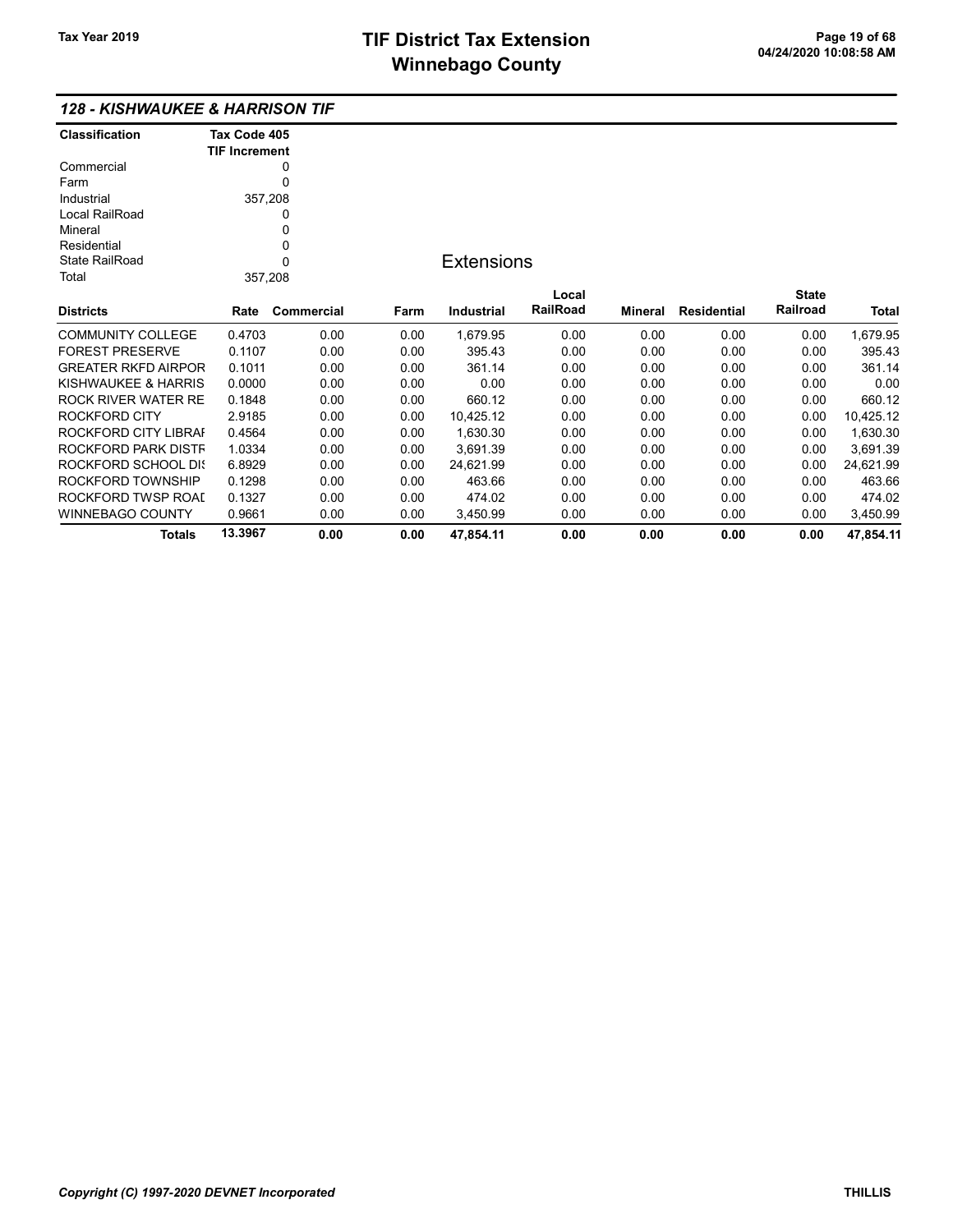| <b>129 - LINCOLNWOOD TIF #2</b> |  |  |
|---------------------------------|--|--|
|---------------------------------|--|--|

| <b>Classification</b>      | Tax Code 406         |            |      |                   |          |         |                    |              |              |
|----------------------------|----------------------|------------|------|-------------------|----------|---------|--------------------|--------------|--------------|
|                            | <b>TIF Increment</b> |            |      |                   |          |         |                    |              |              |
| Commercial                 |                      | 0          |      |                   |          |         |                    |              |              |
| Farm                       |                      | 0          |      |                   |          |         |                    |              |              |
| Industrial                 |                      | 0          |      |                   |          |         |                    |              |              |
| Local RailRoad             |                      | 0          |      |                   |          |         |                    |              |              |
| Mineral                    |                      | 0          |      |                   |          |         |                    |              |              |
| Residential                |                      | 311,893    |      |                   |          |         |                    |              |              |
| <b>State RailRoad</b>      |                      | $\Omega$   |      | <b>Extensions</b> |          |         |                    |              |              |
| Total                      |                      | 311,893    |      |                   |          |         |                    |              |              |
|                            |                      |            |      |                   | Local    |         |                    | <b>State</b> |              |
| <b>Districts</b>           | Rate                 | Commercial | Farm | <b>Industrial</b> | RailRoad | Mineral | <b>Residential</b> | Railroad     | <b>Total</b> |
| <b>COMMUNITY COLLEGE</b>   | 0.4703               | 0.00       | 0.00 | 0.00              | 0.00     | 0.00    | 1,466.83           | 0.00         | 1,466.83     |
| <b>FOREST PRESERVE</b>     | 0.1107               | 0.00       | 0.00 | 0.00              | 0.00     | 0.00    | 345.27             | 0.00         | 345.27       |
| <b>GREATER RKFD AIRPOR</b> | 0.1011               | 0.00       | 0.00 | 0.00              | 0.00     | 0.00    | 315.32             | 0.00         | 315.32       |
| LINCOLNWOOD TIF #2         | 0.0000               | 0.00       | 0.00 | 0.00              | 0.00     | 0.00    | 0.00               | 0.00         | 0.00         |
| <b>ROCK RIVER WATER RE</b> | 0.1848               | 0.00       | 0.00 | 0.00              | 0.00     | 0.00    | 576.38             | 0.00         | 576.38       |
| <b>ROCKFORD CITY</b>       | 2.9185               | 0.00       | 0.00 | 0.00              | 0.00     | 0.00    | 9,102.60           | 0.00         | 9,102.60     |
| ROCKFORD CITY LIBRAI       | 0.4564               | 0.00       | 0.00 | 0.00              | 0.00     | 0.00    | 1,423.48           | 0.00         | 1,423.48     |
| ROCKFORD PARK DISTF        | 1.0334               | 0.00       | 0.00 | 0.00              | 0.00     | 0.00    | 3,223.10           | 0.00         | 3,223.10     |
| <b>ROCKFORD SCHOOL DIS</b> | 6.8929               | 0.00       | 0.00 | 0.00              | 0.00     | 0.00    | 21,498.47          | 0.00         | 21,498.47    |
| ROCKFORD TOWNSHIP          | 0.1298               | 0.00       | 0.00 | 0.00              | 0.00     | 0.00    | 404.84             | 0.00         | 404.84       |
| ROCKFORD TWSP ROAI         | 0.1327               | 0.00       | 0.00 | 0.00              | 0.00     | 0.00    | 413.88             | 0.00         | 413.88       |
| <b>WINNEBAGO COUNTY</b>    | 0.9661               | 0.00       | 0.00 | 0.00              | 0.00     | 0.00    | 3,013.20           | 0.00         | 3,013.20     |
| Totals                     | 13.3967              | 0.00       | 0.00 | 0.00              | 0.00     | 0.00    | 41,783.37          | 0.00         | 41,783.37    |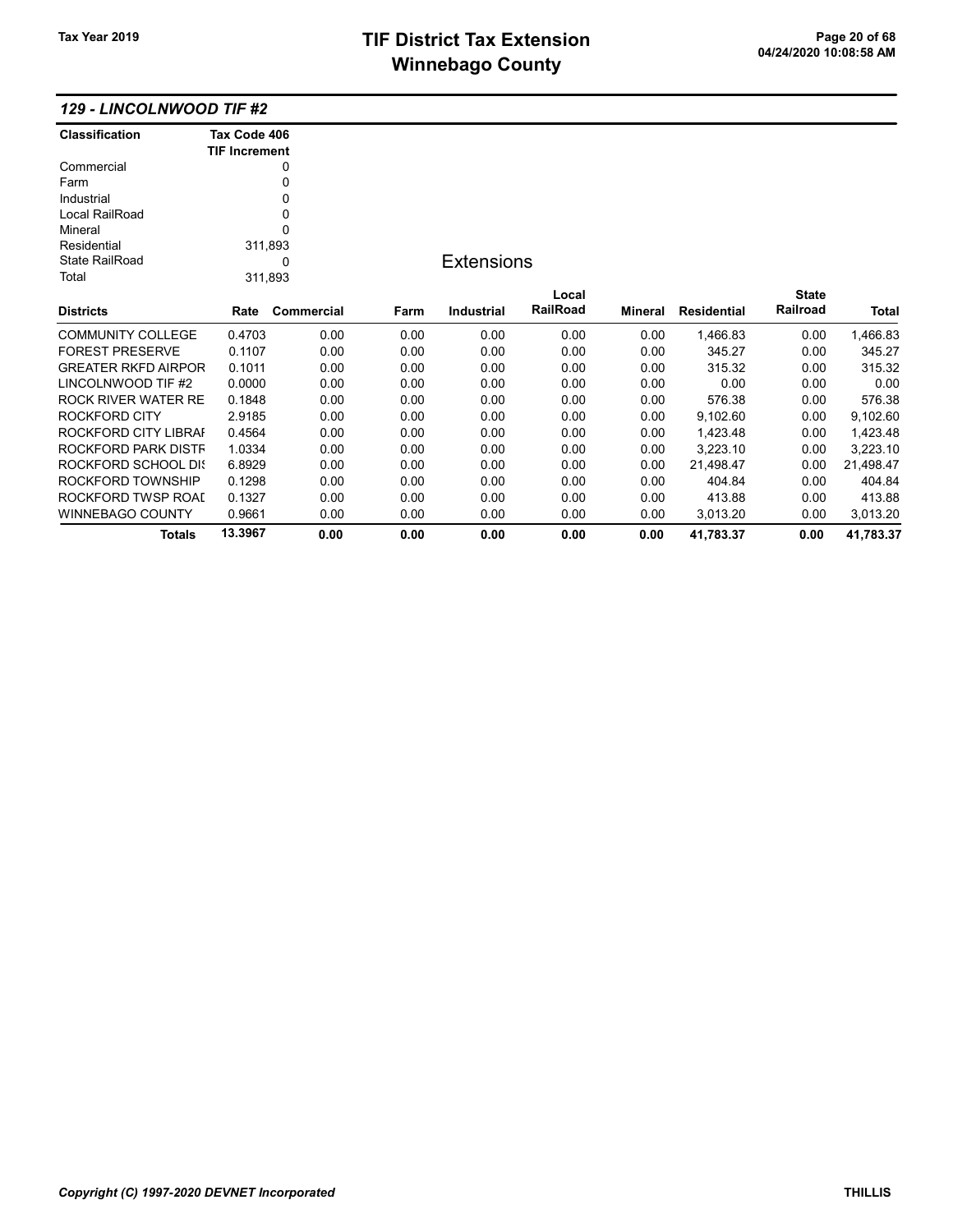## TIF District Tax Extension<br>
Mission 2009/10:08:58 AM **Winnebago County**

130 - HOPE VI TIF

| <b>Classification</b>      | Tax Code 407         |            |      |                   |          |         |                    |              |            |
|----------------------------|----------------------|------------|------|-------------------|----------|---------|--------------------|--------------|------------|
|                            | <b>TIF Increment</b> |            |      |                   |          |         |                    |              |            |
| Commercial                 |                      | 2,812      |      |                   |          |         |                    |              |            |
| Farm                       |                      | 0          |      |                   |          |         |                    |              |            |
| Industrial                 |                      | 0          |      |                   |          |         |                    |              |            |
| Local RailRoad             |                      | 0          |      |                   |          |         |                    |              |            |
| Mineral                    |                      | 0          |      |                   |          |         |                    |              |            |
| Residential                | 963,819              |            |      |                   |          |         |                    |              |            |
| <b>State RailRoad</b>      |                      | 0          |      | <b>Extensions</b> |          |         |                    |              |            |
| Total                      |                      | 966,631    |      |                   |          |         |                    |              |            |
|                            |                      |            |      |                   | Local    |         |                    | <b>State</b> |            |
| <b>Districts</b>           | Rate                 | Commercial | Farm | <b>Industrial</b> | RailRoad | Mineral | <b>Residential</b> | Railroad     | Total      |
| <b>COMMUNITY COLLEGE</b>   | 0.4703               | 13.22      | 0.00 | 0.00              | 0.00     | 0.00    | 4,532.84           | 0.00         | 4,546.07   |
| <b>FOREST PRESERVE</b>     | 0.1107               | 3.11       | 0.00 | 0.00              | 0.00     | 0.00    | 1,066.95           | 0.00         | 1,070.06   |
| <b>GREATER RKFD AIRPOR</b> | 0.1011               | 2.84       | 0.00 | 0.00              | 0.00     | 0.00    | 974.42             | 0.00         | 977.26     |
| HOPE VI TIF                | 0.0000               | 0.00       | 0.00 | 0.00              | 0.00     | 0.00    | 0.00               | 0.00         | 0.00       |
| <b>ROCK RIVER WATER RE</b> | 0.1848               | 5.20       | 0.00 | 0.00              | 0.00     | 0.00    | 1,781.14           | 0.00         | 1,786.33   |
| <b>ROCKFORD CITY</b>       | 2.9185               | 82.07      | 0.00 | 0.00              | 0.00     | 0.00    | 28,129.06          | 0.00         | 28,211.13  |
| ROCKFORD CITY LIBRAI       | 0.4564               | 12.83      | 0.00 | 0.00              | 0.00     | 0.00    | 4,398.87           | 0.00         | 4,411.70   |
| ROCKFORD PARK DISTF        | 1.0334               | 29.06      | 0.00 | 0.00              | 0.00     | 0.00    | 9,960.11           | 0.00         | 9,989.16   |
| ROCKFORD SCHOOL DIS        | 6.8929               | 193.83     | 0.00 | 0.00              | 0.00     | 0.00    | 66,435.08          | 0.00         | 66,628.91  |
| ROCKFORD TOWNSHIP          | 0.1298               | 3.65       | 0.00 | 0.00              | 0.00     | 0.00    | 1,251.04           | 0.00         | 1,254.69   |
| ROCKFORD TWSP ROAL         | 0.1327               | 3.73       | 0.00 | 0.00              | 0.00     | 0.00    | 1,278.99           | 0.00         | 1,282.72   |
| <b>WINNEBAGO COUNTY</b>    | 0.9661               | 27.17      | 0.00 | 0.00              | 0.00     | 0.00    | 9,311.46           | 0.00         | 9,338.62   |
| <b>Totals</b>              | 13.3967              | 376.71     | 0.00 | 0.00              | 0.00     | 0.00    | 129,119.96         | 0.00         | 129,496.65 |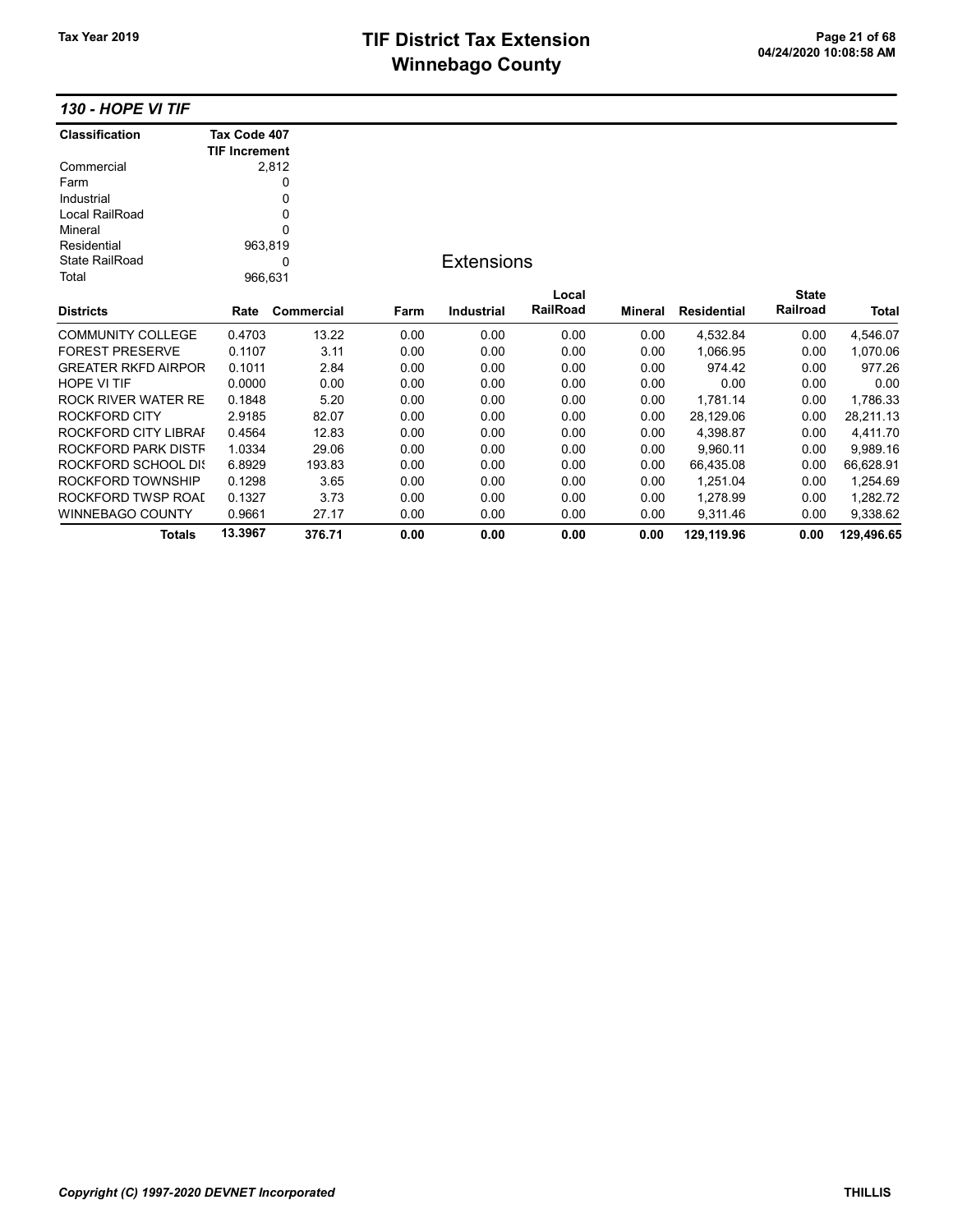## 132 - NORTH 2ND TIF LOVES PARK

| <b>Classification</b>        | Tax Code 409         |            |      |                   |          |         |                    |              |            |
|------------------------------|----------------------|------------|------|-------------------|----------|---------|--------------------|--------------|------------|
|                              | <b>TIF Increment</b> |            |      |                   |          |         |                    |              |            |
| Commercial                   | 618,912              |            |      |                   |          |         |                    |              |            |
| Farm                         |                      | 0          |      |                   |          |         |                    |              |            |
| Industrial                   | 558,023              |            |      |                   |          |         |                    |              |            |
| Local RailRoad               |                      | 0          |      |                   |          |         |                    |              |            |
| Mineral                      |                      | 0          |      |                   |          |         |                    |              |            |
| Residential                  |                      | 81,137     |      |                   |          |         |                    |              |            |
| <b>State RailRoad</b>        |                      | 0          |      | <b>Extensions</b> |          |         |                    |              |            |
| Total                        | 1,258,072            |            |      |                   |          |         |                    |              |            |
|                              |                      |            |      |                   | Local    |         |                    | <b>State</b> |            |
| <b>Districts</b>             | Rate                 | Commercial | Farm | <b>Industrial</b> | RailRoad | Mineral | <b>Residential</b> | Railroad     | Total      |
| <b>COMMUNITY COLLEGE</b>     | 0.4703               | 2,910.74   | 0.00 | 2,624.38          | 0.00     | 0.00    | 381.59             | 0.00         | 5,916.71   |
| <b>FOREST PRESERVE</b>       | 0.1107               | 685.14     | 0.00 | 617.73            | 0.00     | 0.00    | 89.82              | 0.00         | 1,392.69   |
| <b>GREATER RKFD AIRPOR</b>   | 0.1011               | 625.72     | 0.00 | 564.16            | 0.00     | 0.00    | 82.03              | 0.00         | 1,271.91   |
| HARLEM SCHOOL DIST 1         | 7.1472               | 44,234.88  | 0.00 | 39,883.02         | 0.00     | 0.00    | 5,799.02           | 0.00         | 89,916.92  |
| <b>LOVES PARK CITY</b>       | 0.0000               | 0.00       | 0.00 | 0.00              | 0.00     | 0.00    | 0.00               | 0.00         | 0.00       |
| <b>NORTH 2ND TIF LOVES I</b> | 0.0000               | 0.00       | 0.00 | 0.00              | 0.00     | 0.00    | 0.00               | 0.00         | 0.00       |
| NORTH SUBURBAN LIBR          | 0.2909               | 1,800.42   | 0.00 | 1,623.29          | 0.00     | 0.00    | 236.03             | 0.00         | 3,659.73   |
| <b>ROCK RIVER WATER RE</b>   | 0.1848               | 1,143.75   | 0.00 | 1,031.23          | 0.00     | 0.00    | 149.94             | 0.00         | 2,324.92   |
| ROCKFORD PARK DISTF          | 1.0334               | 6,395.84   | 0.00 | 5,766.61          | 0.00     | 0.00    | 838.47             | 0.00         | 13,000.92  |
| ROCKFORD TOWNSHIP            | 0.1298               | 803.35     | 0.00 | 724.31            | 0.00     | 0.00    | 105.32             | 0.00         | 1,632.98   |
| ROCKFORD TWSP ROAI           | 0.1327               | 821.30     | 0.00 | 740.50            | 0.00     | 0.00    | 107.67             | 0.00         | 1,669.46   |
| WINNEBAGO COUNTY             | 0.9661               | 5,979.31   | 0.00 | 5,391.06          | 0.00     | 0.00    | 783.86             | 0.00         | 12,154.23  |
| Totals                       | 10.5670              | 65,400.45  | 0.00 | 58,966.29         | 0.00     | 0.00    | 8,573.75           | 0.00         | 132,940.47 |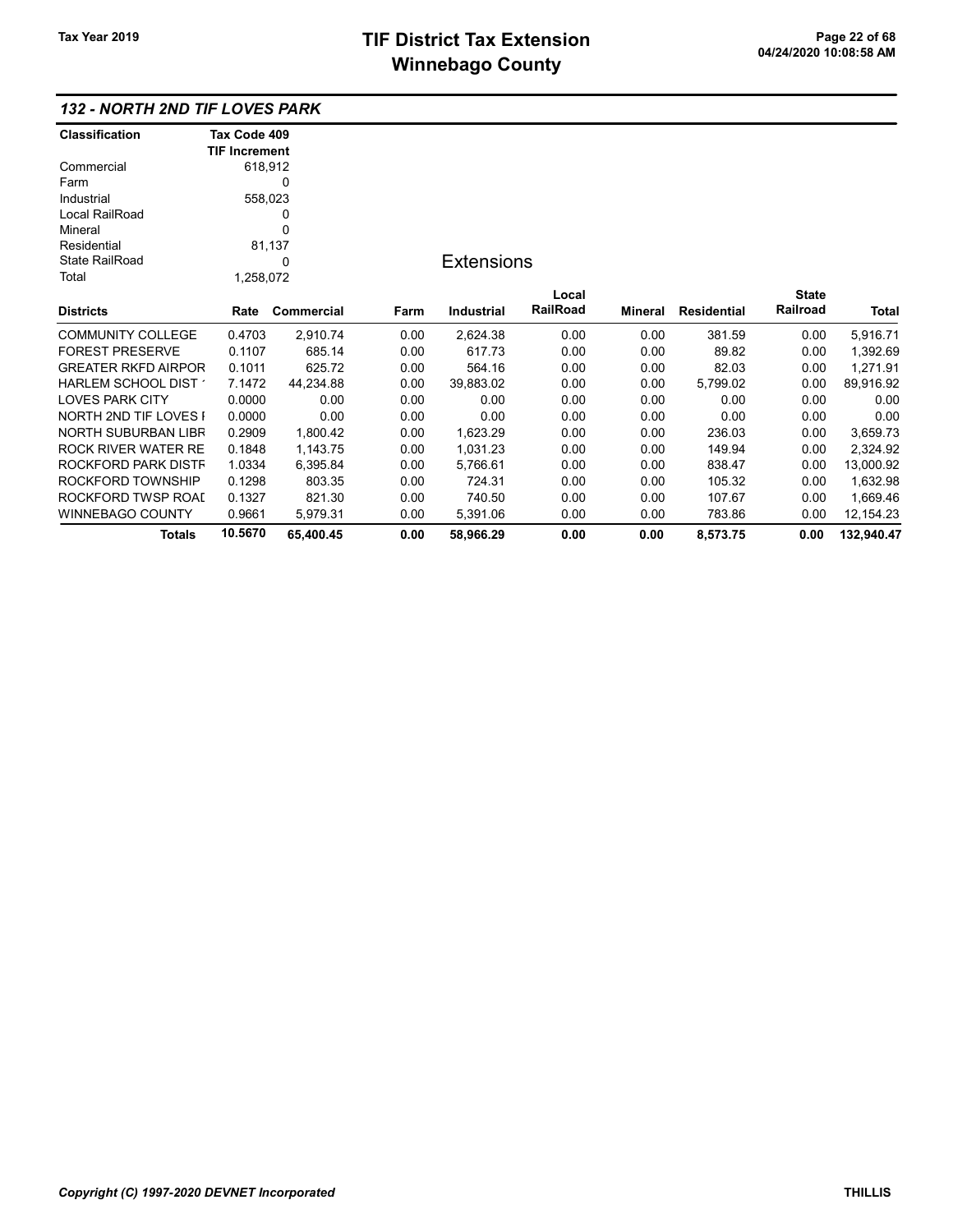## 133 - GLOBAL TRADE TIF #2

| <b>Classification</b>      | Tax Code 410         |            |          |                   |          |                |                    |              |             |
|----------------------------|----------------------|------------|----------|-------------------|----------|----------------|--------------------|--------------|-------------|
|                            | <b>TIF Increment</b> |            |          |                   |          |                |                    |              |             |
| Commercial                 | 1,625,553            |            |          |                   |          |                |                    |              |             |
| Farm                       |                      | 52,164     |          |                   |          |                |                    |              |             |
| Industrial                 | 262,913              |            |          |                   |          |                |                    |              |             |
| Local RailRoad             |                      | 0          |          |                   |          |                |                    |              |             |
| Mineral                    |                      | 0          |          |                   |          |                |                    |              |             |
| Residential                |                      | 19,753     |          |                   |          |                |                    |              |             |
| <b>State RailRoad</b>      |                      | 0          |          | <b>Extensions</b> |          |                |                    |              |             |
| Total                      | 1,960,383            |            |          |                   |          |                |                    |              |             |
|                            |                      |            |          |                   | Local    |                |                    | <b>State</b> |             |
| <b>Districts</b>           | Rate                 | Commercial | Farm     | Industrial        | RailRoad | <b>Mineral</b> | <b>Residential</b> | Railroad     | Total       |
| <b>COMMUNITY COLLEGE</b>   | 0.4703               | 7,644.98   | 245.33   | 1,236.48          | 0.00     | 0.00           | 92.90              | 0.00         | 9,219.68    |
| <b>FOREST PRESERVE</b>     | 0.1107               | 1,799.49   | 57.75    | 291.04            | 0.00     | 0.00           | 21.87              | 0.00         | 2,170.14    |
| <b>GLOBAL TRADE TIF #2</b> | 0.0000               | 0.00       | 0.00     | 0.00              | 0.00     | 0.00           | 0.00               | 0.00         | 0.00        |
| <b>GREATER RKFD AIRPOR</b> | 0.1011               | 1,643.43   | 52.74    | 265.81            | 0.00     | 0.00           | 19.97              | 0.00         | 1,981.95    |
| ROCK RIVER WATER RE        | 0.1848               | 3,004.02   | 96.40    | 485.86            | 0.00     | 0.00           | 36.50              | 0.00         | 3,622.79    |
| ROCKFORD CITY              | 2.9185               | 47,441.76  | 1,522.41 | 7,673.12          | 0.00     | 0.00           | 576.49             | 0.00         | 57,213.78   |
| ROCKFORD CITY LIBRAI       | 0.4564               | 7,419.02   | 238.08   | 1,199.93          | 0.00     | 0.00           | 90.15              | 0.00         | 8,947.19    |
| ROCKFORD PARK DISTF        | 1.0334               | 16,798.46  | 539.06   | 2,716.94          | 0.00     | 0.00           | 204.13             | 0.00         | 20,258.60   |
| ROCKFORD SCHOOL DIS        | 6.8929               | 112,047.74 | 3,595.61 | 18,122.33         | 0.00     | 0.00           | 1,361.55           | 0.00         | 135, 127.24 |
| ROCKFORD TOWNSHIP          | 0.1298               | 2,109.97   | 67.71    | 341.26            | 0.00     | 0.00           | 25.64              | 0.00         | 2,544.58    |
| ROCKFORD TWSP ROAL         | 0.1327               | 2,157.11   | 69.22    | 348.89            | 0.00     | 0.00           | 26.21              | 0.00         | 2,601.43    |
| <b>WINNEBAGO COUNTY</b>    | 0.9661               | 15,704.47  | 503.96   | 2,540.00          | 0.00     | 0.00           | 190.83             | 0.00         | 18,939.26   |
| Totals                     | 13.3967              | 217,770.45 | 6,988.27 | 35,221.66         | 0.00     | 0.00           | 2,646.24           | 0.00         | 262,626.64  |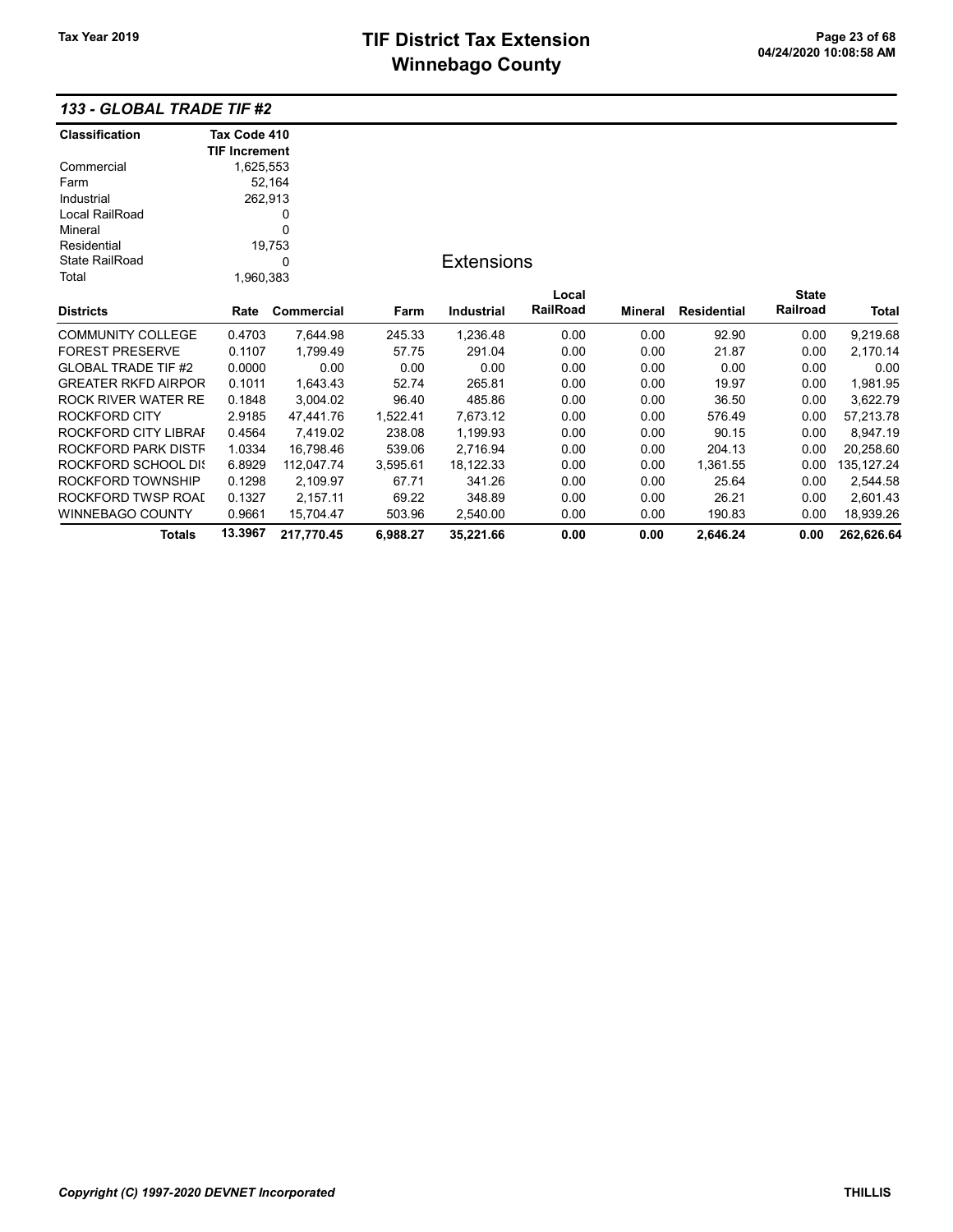### 133 - GLOBAL TRADE TIF #2

| Classification             | Tax Code 411         |            |      |                   |          |         |                    |              |       |
|----------------------------|----------------------|------------|------|-------------------|----------|---------|--------------------|--------------|-------|
|                            | <b>TIF Increment</b> |            |      |                   |          |         |                    |              |       |
| Commercial                 |                      | 0          |      |                   |          |         |                    |              |       |
| Farm                       |                      | 0          |      |                   |          |         |                    |              |       |
| Industrial                 |                      | 0          |      |                   |          |         |                    |              |       |
| Local RailRoad             |                      | 0          |      |                   |          |         |                    |              |       |
| Mineral                    |                      | 0          |      |                   |          |         |                    |              |       |
| Residential                |                      | 0          |      |                   |          |         |                    |              |       |
| <b>State RailRoad</b>      |                      | 0          |      | <b>Extensions</b> |          |         |                    |              |       |
| Total                      |                      | 0          |      |                   |          |         |                    |              |       |
|                            |                      |            |      |                   | Local    |         |                    | <b>State</b> |       |
| <b>Districts</b>           | Rate                 | Commercial | Farm | <b>Industrial</b> | RailRoad | Mineral | <b>Residential</b> | Railroad     | Total |
| <b>COMMUNITY COLLEGE</b>   | 0.4703               | 0.00       | 0.00 | 0.00              | 0.00     | 0.00    | 0.00               | 0.00         | 0.00  |
| <b>FOREST PRESERVE</b>     | 0.1107               | 0.00       | 0.00 | 0.00              | 0.00     | 0.00    | 0.00               | 0.00         | 0.00  |
| <b>GLOBAL TRADE TIF #2</b> | 0.0000               | 0.00       | 0.00 | 0.00              | 0.00     | 0.00    | 0.00               | 0.00         | 0.00  |
| <b>GREATER RKFD AIRPOR</b> | 0.1011               | 0.00       | 0.00 | 0.00              | 0.00     | 0.00    | 0.00               | 0.00         | 0.00  |
| ROCKFORD CITY              | 2.9185               | 0.00       | 0.00 | 0.00              | 0.00     | 0.00    | 0.00               | 0.00         | 0.00  |
| ROCKFORD CITY LIBRAI       | 0.4564               | 0.00       | 0.00 | 0.00              | 0.00     | 0.00    | 0.00               | 0.00         | 0.00  |
| ROCKFORD PARK DISTF        | 1.0334               | 0.00       | 0.00 | 0.00              | 0.00     | 0.00    | 0.00               | 0.00         | 0.00  |
| ROCKFORD SCHOOL DIS        | 6.8929               | 0.00       | 0.00 | 0.00              | 0.00     | 0.00    | 0.00               | 0.00         | 0.00  |
| ROCKFORD TOWNSHIP          | 0.1298               | 0.00       | 0.00 | 0.00              | 0.00     | 0.00    | 0.00               | 0.00         | 0.00  |
| ROCKFORD TWSP ROAI         | 0.1327               | 0.00       | 0.00 | 0.00              | 0.00     | 0.00    | 0.00               | 0.00         | 0.00  |
| <b>WINNEBAGO COUNTY</b>    | 0.9661               | 0.00       | 0.00 | 0.00              | 0.00     | 0.00    | 0.00               | 0.00         | 0.00  |
| Totals                     | 13.2119              | 0.00       | 0.00 | 0.00              | 0.00     | 0.00    | 0.00               | 0.00         | 0.00  |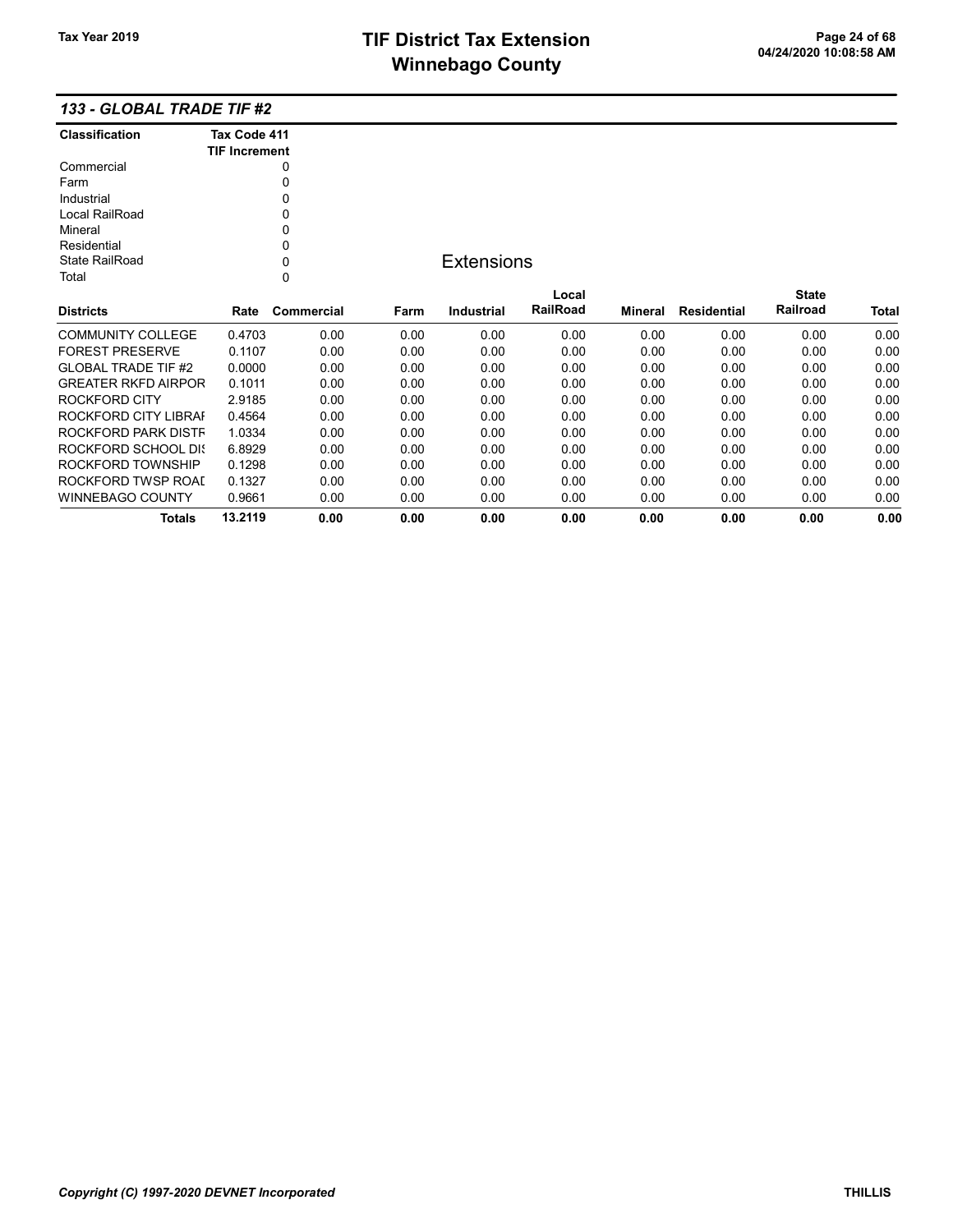## 134 - ASSISTED LIVING/ RIVER HOUSI

| <b>Classification</b> | Tax Code 412<br><b>TIF Increment</b> |
|-----------------------|--------------------------------------|
| Commercial            |                                      |
| Farm                  |                                      |
| Industrial            | ŋ                                    |
| Local RailRoad        | ŋ                                    |
| Mineral               | U                                    |
| Residential           | ŋ                                    |
| State RailRoad        | ŋ                                    |
| Total                 |                                      |

## **Extensions**

| <b>Districts</b>           | Rate    | Commercial | Farm | Industrial | Local<br><b>RailRoad</b> | Mineral | Residential | <b>State</b><br>Railroad | <b>Total</b> |
|----------------------------|---------|------------|------|------------|--------------------------|---------|-------------|--------------------------|--------------|
|                            |         |            |      |            |                          |         |             |                          |              |
| ASSISTED LIVING/ RIVEL     | 0.0000  | 0.00       | 0.00 | 0.00       | 0.00                     | 0.00    | 0.00        | 0.00                     | 0.00         |
| <b>COMMUNITY COLLEGE</b>   | 0.4703  | 0.00       | 0.00 | 0.00       | 0.00                     | 0.00    | 0.00        | 0.00                     | 0.00         |
| <b>FOREST PRESERVE</b>     | 0.1107  | 0.00       | 0.00 | 0.00       | 0.00                     | 0.00    | 0.00        | 0.00                     | 0.00         |
| <b>GREATER RKFD AIRPOR</b> | 0.1011  | 0.00       | 0.00 | 0.00       | 0.00                     | 0.00    | 0.00        | 0.00                     | 0.00         |
| ROCK RIVER WATER RE        | 0.1848  | 0.00       | 0.00 | 0.00       | 0.00                     | 0.00    | 0.00        | 0.00                     | 0.00         |
| ROCKFORD CITY              | 2.9185  | 0.00       | 0.00 | 0.00       | 0.00                     | 0.00    | 0.00        | 0.00                     | 0.00         |
| ROCKFORD CITY LIBRAL       | 0.4564  | 0.00       | 0.00 | 0.00       | 0.00                     | 0.00    | 0.00        | 0.00                     | 0.00         |
| ROCKFORD PARK DISTF        | 1.0334  | 0.00       | 0.00 | 0.00       | 0.00                     | 0.00    | 0.00        | 0.00                     | 0.00         |
| ROCKFORD SCHOOL DIS        | 6.8929  | 0.00       | 0.00 | 0.00       | 0.00                     | 0.00    | 0.00        | 0.00                     | 0.00         |
| ROCKFORD TOWNSHIP          | 0.1298  | 0.00       | 0.00 | 0.00       | 0.00                     | 0.00    | 0.00        | 0.00                     | 0.00         |
| ROCKFORD TWSP ROAL         | 0.1327  | 0.00       | 0.00 | 0.00       | 0.00                     | 0.00    | 0.00        | 0.00                     | 0.00         |
| WINNEBAGO COUNTY           | 0.9661  | 0.00       | 0.00 | 0.00       | 0.00                     | 0.00    | 0.00        | 0.00                     | 0.00         |
| Totals                     | 13.3967 | 0.00       | 0.00 | 0.00       | 0.00                     | 0.00    | 0.00        | 0.00                     | 0.00         |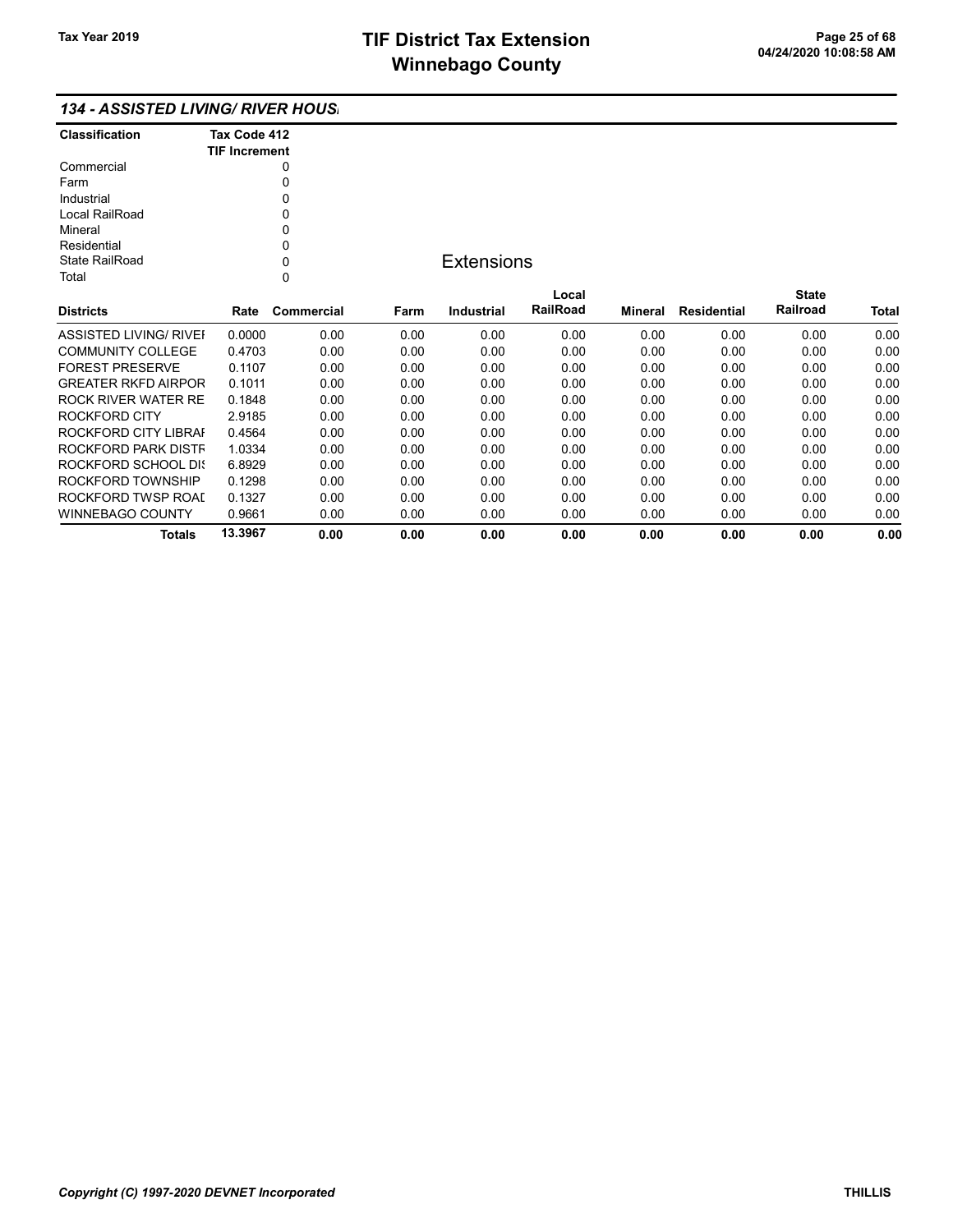| <b>Classification</b>       | Tax Code 413         |            |      |                   |          |         |                    |              |              |
|-----------------------------|----------------------|------------|------|-------------------|----------|---------|--------------------|--------------|--------------|
|                             | <b>TIF Increment</b> |            |      |                   |          |         |                    |              |              |
| Commercial                  |                      | 185,928    |      |                   |          |         |                    |              |              |
| Farm                        |                      | 0          |      |                   |          |         |                    |              |              |
| Industrial                  |                      | 0          |      |                   |          |         |                    |              |              |
| Local RailRoad              |                      | 0          |      |                   |          |         |                    |              |              |
| Mineral                     |                      | 0          |      |                   |          |         |                    |              |              |
| Residential                 | 8,143                |            |      |                   |          |         |                    |              |              |
| <b>State RailRoad</b>       |                      | 0          |      | <b>Extensions</b> |          |         |                    |              |              |
| Total                       | 194,071              |            |      |                   |          |         |                    |              |              |
|                             |                      |            |      |                   | Local    |         |                    | <b>State</b> |              |
| <b>Districts</b>            | Rate                 | Commercial | Farm | Industrial        | RailRoad | Mineral | <b>Residential</b> | Railroad     | <b>Total</b> |
| <b>COMMUNITY COLLEGE</b>    | 0.4703               | 874.42     | 0.00 | 0.00              | 0.00     | 0.00    | 38.30              | 0.00         | 912.72       |
| <b>FOREST PRESERVE</b>      | 0.1107               | 205.82     | 0.00 | 0.00              | 0.00     | 0.00    | 9.01               | 0.00         | 214.84       |
| <b>GREATER RKFD AIRPOR</b>  | 0.1011               | 187.97     | 0.00 | 0.00              | 0.00     | 0.00    | 8.23               | 0.00         | 196.21       |
| HARLEM SCHOOL DIST          | 7.1472               | 13,288.65  | 0.00 | 0.00              | 0.00     | 0.00    | 582.00             | 0.00         | 13,870.64    |
| <b>HARLEM TOWNSHIP</b>      | 0.1079               | 200.62     | 0.00 | 0.00              | 0.00     | 0.00    | 8.79               | 0.00         | 209.40       |
| <b>HARLEM TWSP ROAD</b>     | 0.0462               | 85.90      | 0.00 | 0.00              | 0.00     | 0.00    | 3.76               | 0.00         | 89.66        |
| <b>HARLEM-ROSCOE FIRE</b>   | 0.7392               | 1,374.38   | 0.00 | 0.00              | 0.00     | 0.00    | 60.19              | 0.00         | 1,434.57     |
| <b>MACHESNEY PARK VILL</b>  | 0.0000               | 0.00       | 0.00 | 0.00              | 0.00     | 0.00    | 0.00               | 0.00         | 0.00         |
| <b>NORTH 2ND TIF MACHES</b> | 0.0000               | 0.00       | 0.00 | 0.00              | 0.00     | 0.00    | 0.00               | 0.00         | 0.00         |
| <b>NORTH SUBURBAN LIBR</b>  | 0.2909               | 540.86     | 0.00 | 0.00              | 0.00     | 0.00    | 23.69              | 0.00         | 564.55       |
| WINNEBAGO COUNTY            | 0.9661               | 1,796.25   | 0.00 | 0.00              | 0.00     | 0.00    | 78.67              | 0.00         | 1,874.92     |
| <b>Totals</b>               | 9.9796               | 18,554.87  | 0.00 | 0.00              | 0.00     | 0.00    | 812.64             | 0.00         | 19,367.51    |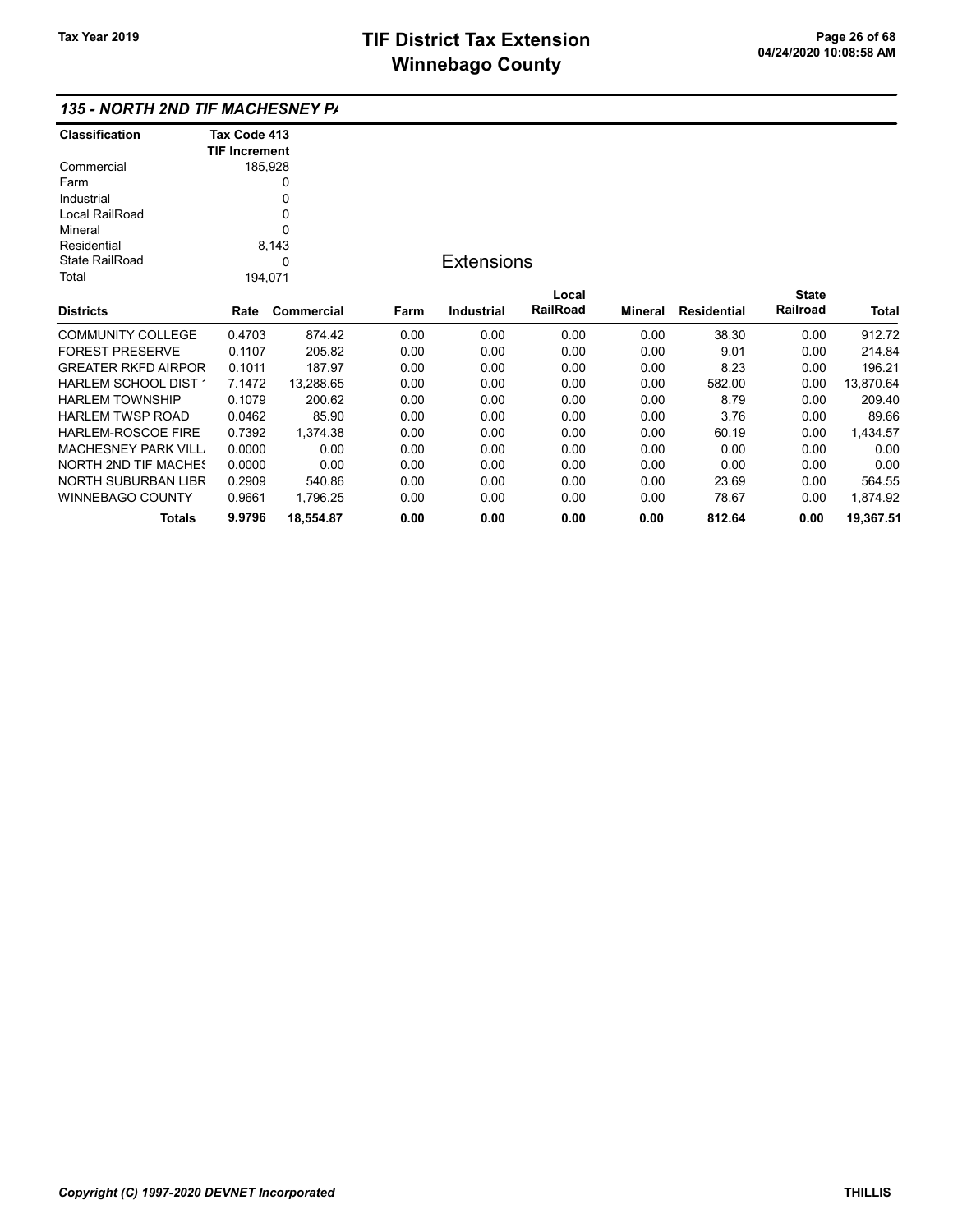| <b>Classification</b>       | Tax Code 414         |            |      |                   |          |                |                    |              |          |
|-----------------------------|----------------------|------------|------|-------------------|----------|----------------|--------------------|--------------|----------|
|                             | <b>TIF Increment</b> |            |      |                   |          |                |                    |              |          |
| Commercial                  |                      | 51,829     |      |                   |          |                |                    |              |          |
| Farm                        |                      | 0          |      |                   |          |                |                    |              |          |
| Industrial                  |                      | 0          |      |                   |          |                |                    |              |          |
| Local RailRoad              |                      | 0          |      |                   |          |                |                    |              |          |
| Mineral                     |                      | 0          |      |                   |          |                |                    |              |          |
| Residential                 |                      | 24,443     |      |                   |          |                |                    |              |          |
| <b>State RailRoad</b>       | 0                    |            |      | <b>Extensions</b> |          |                |                    |              |          |
| Total                       |                      | 76,272     |      |                   |          |                |                    |              |          |
|                             |                      |            |      |                   | Local    |                |                    | <b>State</b> |          |
| <b>Districts</b>            | Rate                 | Commercial | Farm | <b>Industrial</b> | RailRoad | <b>Mineral</b> | <b>Residential</b> | Railroad     | Total    |
| <b>COMMUNITY COLLEGE</b>    | 0.4703               | 243.75     | 0.00 | 0.00              | 0.00     | 0.00           | 114.96             | 0.00         | 358.71   |
| <b>FOREST PRESERVE</b>      | 0.1107               | 57.37      | 0.00 | 0.00              | 0.00     | 0.00           | 27.06              | 0.00         | 84.43    |
| <b>GREATER RKFD AIRPOR</b>  | 0.1011               | 52.40      | 0.00 | 0.00              | 0.00     | 0.00           | 24.71              | 0.00         | 77.11    |
| HARLEM SCHOOL DIST          | 7.1472               | 3,704.32   | 0.00 | 0.00              | 0.00     | 0.00           | 1,746.99           | 0.00         | 5,451.31 |
| <b>HARLEM TOWNSHIP</b>      | 0.1079               | 55.92      | 0.00 | 0.00              | 0.00     | 0.00           | 26.37              | 0.00         | 82.30    |
| <b>HARLEM TWSP ROAD</b>     | 0.0462               | 23.94      | 0.00 | 0.00              | 0.00     | 0.00           | 11.29              | 0.00         | 35.24    |
| <b>HARLEM-ROSCOE FIRE</b>   | 0.7392               | 383.12     | 0.00 | 0.00              | 0.00     | 0.00           | 180.68             | 0.00         | 563.80   |
| <b>MACHESNEY PARK VILL</b>  | 0.0000               | 0.00       | 0.00 | 0.00              | 0.00     | 0.00           | 0.00               | 0.00         | 0.00     |
| <b>NORTH 2ND TIF MACHES</b> | 0.0000               | 0.00       | 0.00 | 0.00              | 0.00     | 0.00           | 0.00               | 0.00         | 0.00     |
| <b>NORTH SUBURBAN LIBR</b>  | 0.2909               | 150.77     | 0.00 | 0.00              | 0.00     | 0.00           | 71.10              | 0.00         | 221.88   |
| <b>ROCK RIVER WATER RE</b>  | 0.1848               | 95.78      | 0.00 | 0.00              | 0.00     | 0.00           | 45.17              | 0.00         | 140.95   |
| WINNEBAGO COUNTY            | 0.9661               | 500.72     | 0.00 | 0.00              | 0.00     | 0.00           | 236.14             | 0.00         | 736.86   |
| <b>Totals</b>               | 10.1644              | 5,268.09   | 0.00 | 0.00              | 0.00     | 0.00           | 2,484.47           | 0.00         | 7,752.59 |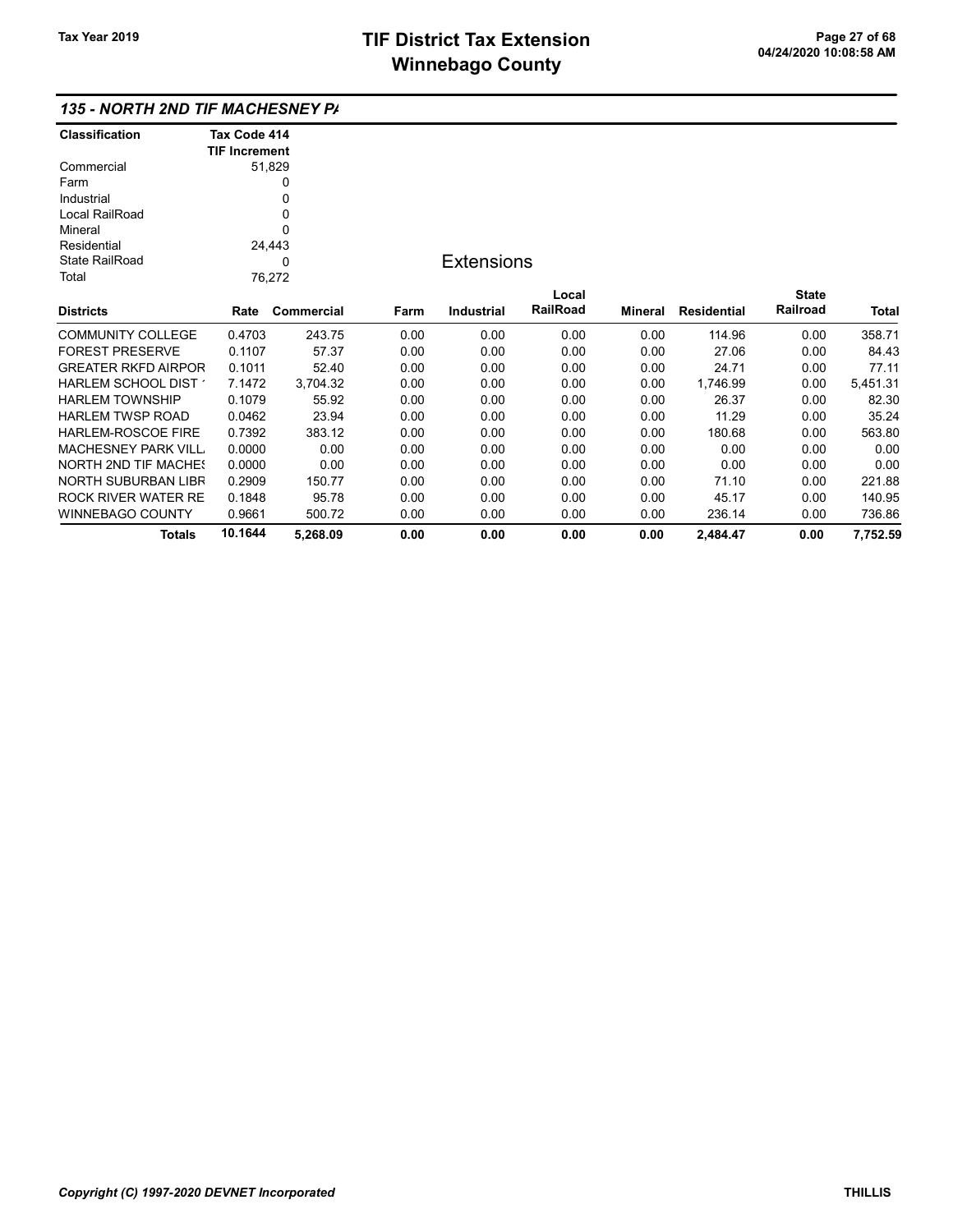| <b>Classification</b>                       | Tax Code 416         |            |      |                   |          |         |                    |              |              |
|---------------------------------------------|----------------------|------------|------|-------------------|----------|---------|--------------------|--------------|--------------|
|                                             | <b>TIF Increment</b> |            |      |                   |          |         |                    |              |              |
| Commercial                                  | 3,894,293            |            |      |                   |          |         |                    |              |              |
| Farm                                        |                      | 0          |      |                   |          |         |                    |              |              |
| Industrial                                  |                      |            |      |                   |          |         |                    |              |              |
| Local RailRoad                              |                      |            |      |                   |          |         |                    |              |              |
| Mineral                                     |                      |            |      |                   |          |         |                    |              |              |
| Residential                                 | 325,101              |            |      |                   |          |         |                    |              |              |
| State RailRoad                              | 0                    |            |      | <b>Extensions</b> |          |         |                    |              |              |
| Total                                       | 4,219,394            |            |      |                   |          |         |                    |              |              |
|                                             |                      |            |      |                   | Local    |         |                    | <b>State</b> |              |
| Districts                                   | Rate                 | Commercial | Farm | Industrial        | RailRoad | Mineral | <b>Residential</b> | Railroad     | <b>Total</b> |
| COMMUNITY COLLEGE                           | 0.4703               | 18,314.86  | 0.00 | 0.00              | 0.00     | 0.00    | 1,528.95           | 0.00         | 19,843.81    |
| FOREST PRESERVE                             | 0.1107               | 4,310.98   | 0.00 | 0.00              | 0.00     | 0.00    | 359.89             | 0.00         | 4,670.87     |
| GREATER RKFD AIRPOR                         | 0.1011               | 3,937.13   | 0.00 | 0.00              | 0.00     | 0.00    | 328.68             | 0.00         | 4,265.81     |
| <code>HARLEM</code> SCHOOL DIST $^{\prime}$ | 7.1472               | 278,332.91 | 0.00 | 0.00              | 0.00     | 0.00    | 23,235.62          | 0.00         | 301,568.53   |
| HARLEM TOWNSHIP                             | 0.1079               | 4,201.94   | 0.00 | 0.00              | 0.00     | 0.00    | 350.78             | 0.00         | 4,552.73     |
| HARLEM TWSP ROAD                            | 0.0462               | 1,799.16   | 0.00 | 0.00              | 0.00     | 0.00    | 150.20             | 0.00         | 1,949.36     |
| MACHESNEY PARK VILL.                        | 0.0000               | 0.00       | 0.00 | 0.00              | 0.00     | 0.00    | 0.00               | 0.00         | 0.00         |
| <b>NORTH 2ND TIF MACHE!</b>                 | 0.0000               | 0.00       | 0.00 | 0.00              | 0.00     | 0.00    | 0.00               | 0.00         | 0.00         |
| NORTH PARK FIRE                             | 0.4456               | 17,352.97  | 0.00 | 0.00              | 0.00     | 0.00    | 1,448.65           | 0.00         | 18,801.62    |
| NORTH SUBURBAN LIBR                         | 0.2909               | 11,328.50  | 0.00 | 0.00              | 0.00     | 0.00    | 945.72             | 0.00         | 12,274.22    |
| ROCK RIVER WATER RE                         | 0.1848               | 7,196.65   | 0.00 | 0.00              | 0.00     | 0.00    | 600.79             | 0.00         | 7,797.44     |
| WINNEBAGO COUNTY                            | 0.9661               | 37,622.76  | 0.00 | 0.00              | 0.00     | 0.00    | 3,140.80           | 0.00         | 40,763.57    |
| Totals                                      | 9.8708               | 384,397.86 | 0.00 | 0.00              | 0.00     | 0.00    | 32,090.08          | 0.00         | 416,487.96   |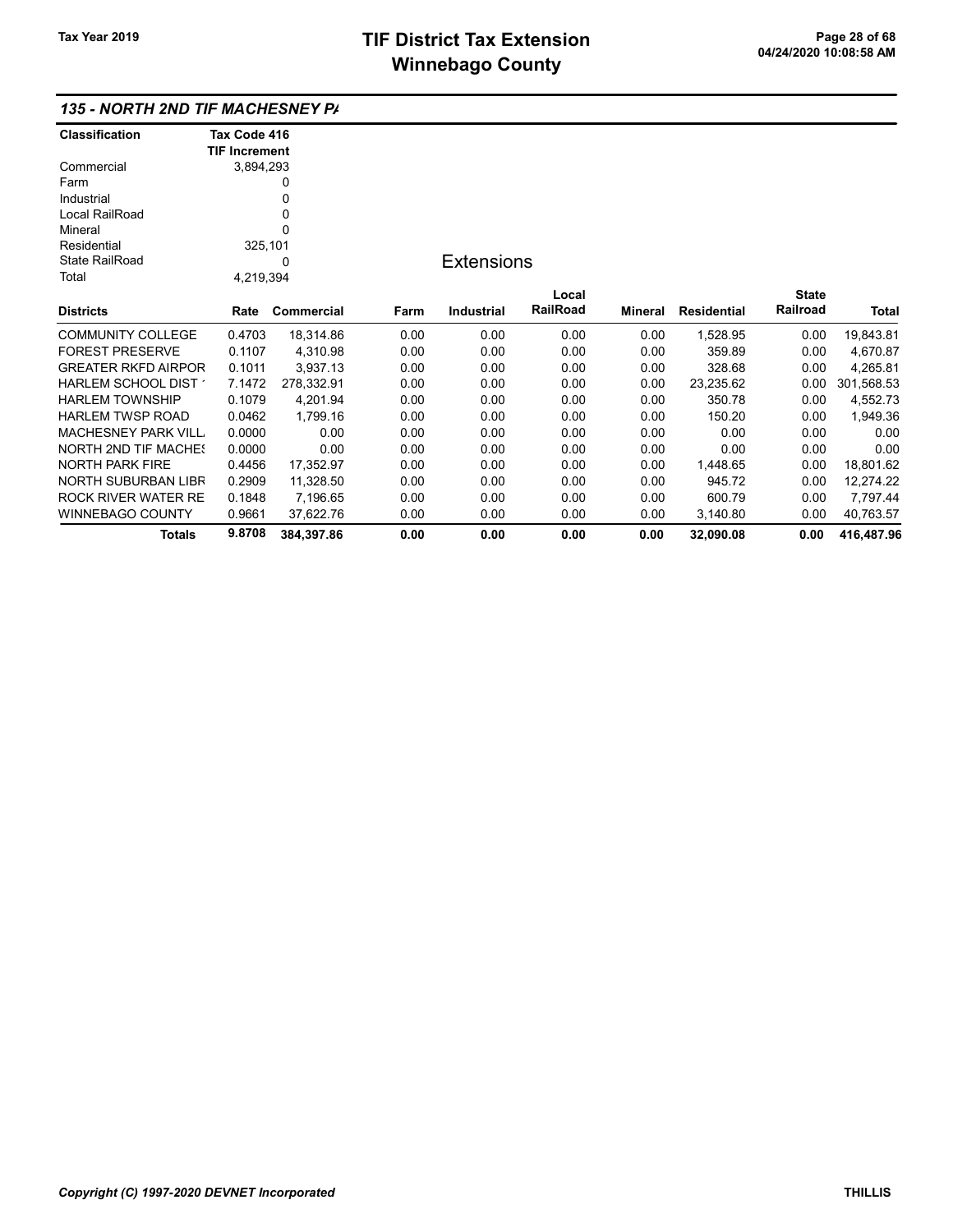## TIF District Tax Extension<br>
Page 29 of 68<br>
DA/24/2020 10:08:58 AM **Winnebago County**

#### 137 - MAIN & WHITMAN TIF

| <b>Classification</b>         | Tax Code 417         |            |      |                   |          |         |                    |              |            |
|-------------------------------|----------------------|------------|------|-------------------|----------|---------|--------------------|--------------|------------|
|                               | <b>TIF Increment</b> |            |      |                   |          |         |                    |              |            |
| Commercial                    | 983,582              |            |      |                   |          |         |                    |              |            |
| Farm                          |                      | 0          |      |                   |          |         |                    |              |            |
| Industrial                    |                      | 0          |      |                   |          |         |                    |              |            |
| Local RailRoad                |                      | 0          |      |                   |          |         |                    |              |            |
| Mineral                       |                      | 0          |      |                   |          |         |                    |              |            |
| Residential                   |                      | 0          |      |                   |          |         |                    |              |            |
| <b>State RailRoad</b>         |                      | $\Omega$   |      | <b>Extensions</b> |          |         |                    |              |            |
| Total                         | 983,582              |            |      |                   |          |         |                    |              |            |
|                               |                      |            |      |                   | Local    |         |                    | <b>State</b> |            |
| <b>Districts</b>              | Rate                 | Commercial | Farm | <b>Industrial</b> | RailRoad | Mineral | <b>Residential</b> | Railroad     | Total      |
| <b>COMMUNITY COLLEGE</b>      | 0.4703               | 4,625.79   | 0.00 | 0.00              | 0.00     | 0.00    | 0.00               | 0.00         | 4,625.79   |
| <b>FOREST PRESERVE</b>        | 0.1107               | 1,088.83   | 0.00 | 0.00              | 0.00     | 0.00    | 0.00               | 0.00         | 1,088.83   |
| <b>GREATER RKFD AIRPOR</b>    | 0.1011               | 994.40     | 0.00 | 0.00              | 0.00     | 0.00    | 0.00               | 0.00         | 994.40     |
| <b>MAIN &amp; WHITMAN TIF</b> | 0.0000               | 0.00       | 0.00 | 0.00              | 0.00     | 0.00    | 0.00               | 0.00         | 0.00       |
| ROCK RIVER WATER RE           | 0.1848               | 1,817.66   | 0.00 | 0.00              | 0.00     | 0.00    | 0.00               | 0.00         | 1,817.66   |
| <b>ROCKFORD CITY</b>          | 2.9185               | 28.705.84  | 0.00 | 0.00              | 0.00     | 0.00    | 0.00               | 0.00         | 28,705.84  |
| ROCKFORD CITY LIBRAI          | 0.4564               | 4,489.07   | 0.00 | 0.00              | 0.00     | 0.00    | 0.00               | 0.00         | 4,489.07   |
| ROCKFORD PARK DISTF           | 1.0334               | 10,164.34  | 0.00 | 0.00              | 0.00     | 0.00    | 0.00               | 0.00         | 10,164.34  |
| <b>ROCKFORD SCHOOL DIS</b>    | 6.8929               | 67.797.32  | 0.00 | 0.00              | 0.00     | 0.00    | 0.00               | 0.00         | 67,797.32  |
| ROCKFORD TOWNSHIP             | 0.1298               | 1,276.69   | 0.00 | 0.00              | 0.00     | 0.00    | 0.00               | 0.00         | 1,276.69   |
| ROCKFORD TWSP ROAL            | 0.1327               | 1,305.21   | 0.00 | 0.00              | 0.00     | 0.00    | 0.00               | 0.00         | 1,305.21   |
| <b>WINNEBAGO COUNTY</b>       | 0.9661               | 9.502.39   | 0.00 | 0.00              | 0.00     | 0.00    | 0.00               | 0.00         | 9,502.39   |
| Totals                        | 13.3967              | 131,767.54 | 0.00 | 0.00              | 0.00     | 0.00    | 0.00               | 0.00         | 131,767.54 |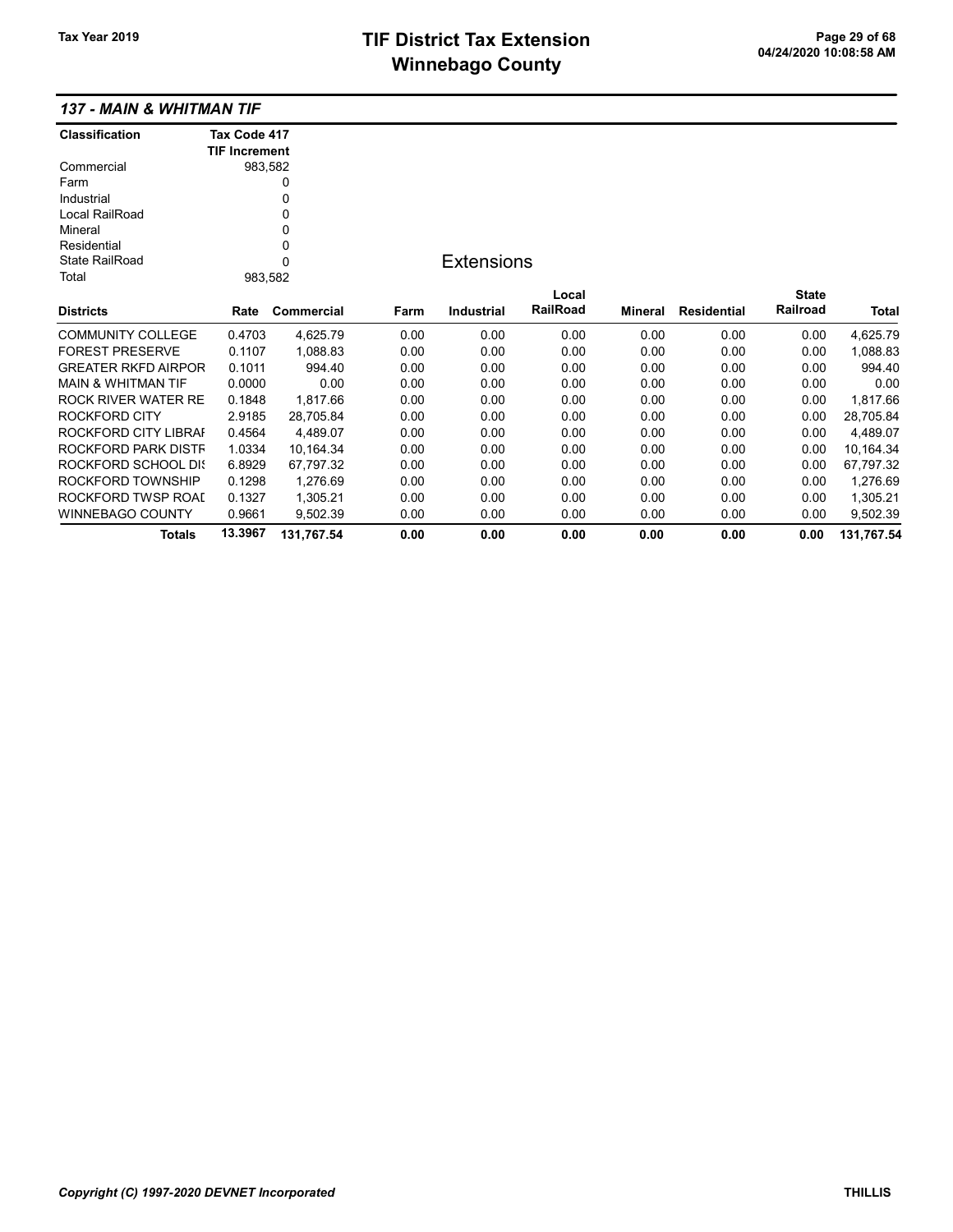# TIF District Tax Extension<br>
M's sales and Ostandal Control of Control of Control of Control of Control of Control of Control of Control o **Winnebago County**

138 - MIDTOWN TIF

| <b>Classification</b>      | Tax Code 418         |            |      |                   |          |                |                    |              |           |
|----------------------------|----------------------|------------|------|-------------------|----------|----------------|--------------------|--------------|-----------|
|                            | <b>TIF Increment</b> |            |      |                   |          |                |                    |              |           |
| Commercial                 | 304,426              |            |      |                   |          |                |                    |              |           |
| Farm                       |                      | 0          |      |                   |          |                |                    |              |           |
| Industrial                 |                      | 1,632      |      |                   |          |                |                    |              |           |
| Local RailRoad             |                      | 0          |      |                   |          |                |                    |              |           |
| Mineral                    |                      | 0          |      |                   |          |                |                    |              |           |
| Residential                |                      | 67,801     |      |                   |          |                |                    |              |           |
| <b>State RailRoad</b>      | 0                    |            |      | <b>Extensions</b> |          |                |                    |              |           |
| Total                      | 373,859              |            |      |                   |          |                |                    |              |           |
|                            |                      |            |      |                   | Local    |                |                    | <b>State</b> |           |
| <b>Districts</b>           | Rate                 | Commercial | Farm | <b>Industrial</b> | RailRoad | <b>Mineral</b> | <b>Residential</b> | Railroad     | Total     |
| <b>COMMUNITY COLLEGE</b>   | 0.4703               | 1,431.72   | 0.00 | 7.68              | 0.00     | 0.00           | 318.87             | 0.00         | 1,758.26  |
| <b>FOREST PRESERVE</b>     | 0.1107               | 337.00     | 0.00 | 1.81              | 0.00     | 0.00           | 75.06              | 0.00         | 413.86    |
| <b>GREATER RKFD AIRPOR</b> | 0.1011               | 307.77     | 0.00 | 1.65              | 0.00     | 0.00           | 68.55              | 0.00         | 377.97    |
| <b>MIDTOWN TIF</b>         | 0.0000               | 0.00       | 0.00 | 0.00              | 0.00     | 0.00           | 0.00               | 0.00         | 0.00      |
| <b>ROCK RIVER WATER RE</b> | 0.1848               | 562.58     | 0.00 | 3.02              | 0.00     | 0.00           | 125.30             | 0.00         | 690.89    |
| <b>ROCKFORD CITY</b>       | 2.9185               | 8,884.67   | 0.00 | 47.63             | 0.00     | 0.00           | 1,978.77           | 0.00         | 10,911.07 |
| ROCKFORD CITY LIBRAI       | 0.4564               | 1,389.40   | 0.00 | 7.45              | 0.00     | 0.00           | 309.44             | 0.00         | 1,706.29  |
| ROCKFORD PARK DISTF        | 1.0334               | 3,145.94   | 0.00 | 16.87             | 0.00     | 0.00           | 700.66             | 0.00         | 3,863.46  |
| ROCKFORD SCHOOL DIS        | 6.8929               | 20,983.78  | 0.00 | 112.49            | 0.00     | 0.00           | 4,673.46           | 0.00         | 25,769.73 |
| ROCKFORD TOWNSHIP          | 0.1298               | 395.14     | 0.00 | 2.12              | 0.00     | 0.00           | 88.01              | 0.00         | 485.27    |
| ROCKFORD TWSP ROAD         | 0.1327               | 403.97     | 0.00 | 2.17              | 0.00     | 0.00           | 89.97              | 0.00         | 496.11    |
| WINNEBAGO COUNTY           | 0.9661               | 2,941.06   | 0.00 | 15.77             | 0.00     | 0.00           | 655.03             | 0.00         | 3,611.85  |
| Totals                     | 13.3967              | 40,783.03  | 0.00 | 218.66            | 0.00     | 0.00           | 9,083.12           | 0.00         | 50,084.76 |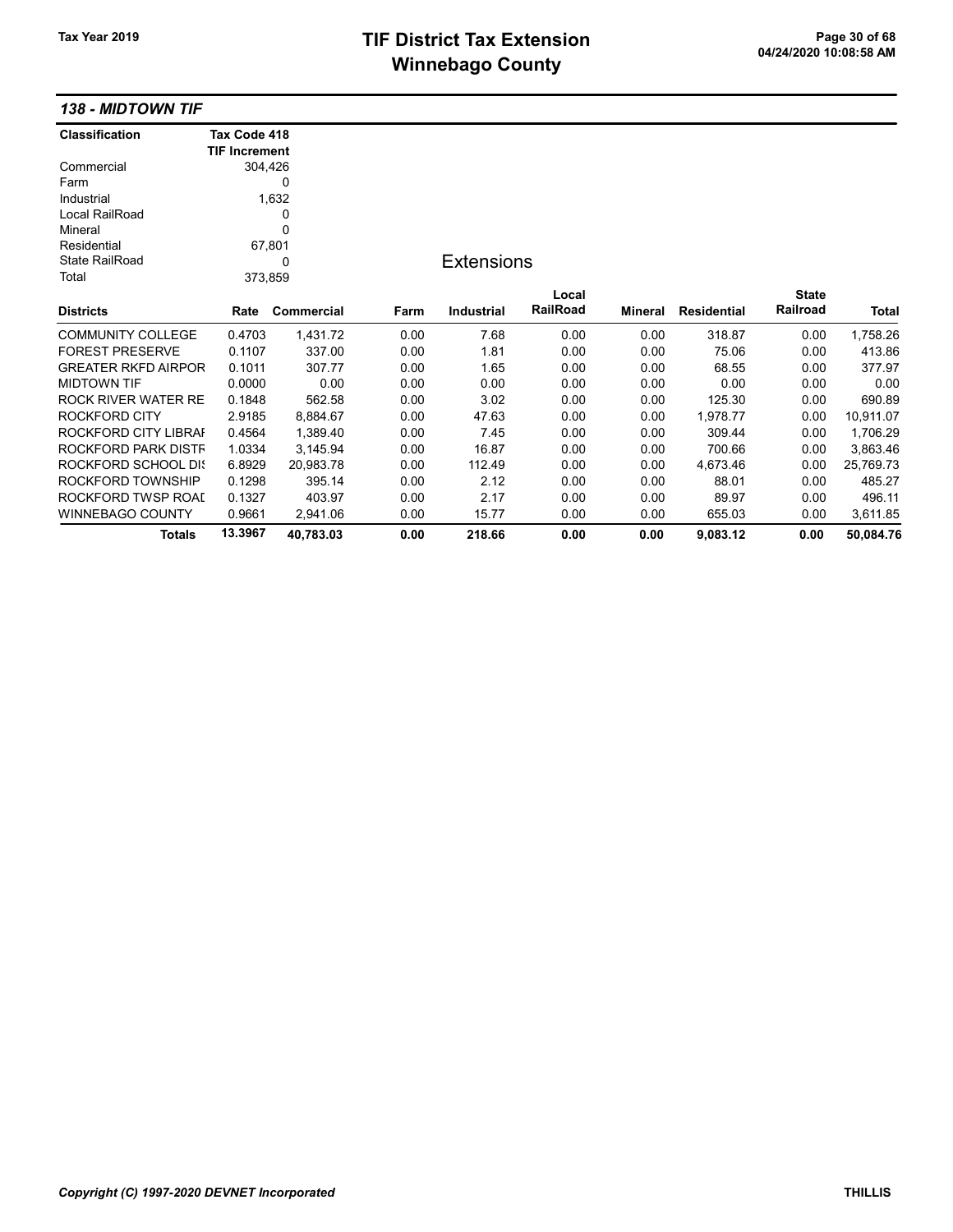## 139 - KISHWAUKEE & HARRISON TIF

| <b>Classification</b> | Tax Code 419<br><b>TIF Increment</b> |
|-----------------------|--------------------------------------|
| Commercial            |                                      |
| Farm                  | U                                    |
| Industrial            | U                                    |
| Local RailRoad        | ŋ                                    |
| Mineral               | 0                                    |
| Residential           | ŋ                                    |
| State RailRoad        | ი                                    |
| T∩tal                 |                                      |

## **Extensions**

| <b>Districts</b>           | Rate    | Commercial | Farm | Industrial | Local<br><b>RailRoad</b> | Mineral | Residential | <b>State</b><br>Railroad | <b>Total</b> |
|----------------------------|---------|------------|------|------------|--------------------------|---------|-------------|--------------------------|--------------|
|                            |         |            |      |            |                          |         |             |                          |              |
| COMMUNITY COLLEGE          | 0.4703  | 0.00       | 0.00 | 0.00       | 0.00                     | 0.00    | 0.00        | 0.00                     | 0.00         |
| <b>FOREST PRESERVE</b>     | 0.1107  | 0.00       | 0.00 | 0.00       | 0.00                     | 0.00    | 0.00        | 0.00                     | 0.00         |
| <b>GREATER RKFD AIRPOR</b> | 0.1011  | 0.00       | 0.00 | 0.00       | 0.00                     | 0.00    | 0.00        | 0.00                     | 0.00         |
| KISHWAUKEE & HARRIS        | 0.0000  | 0.00       | 0.00 | 0.00       | 0.00                     | 0.00    | 0.00        | 0.00                     | 0.00         |
| ROCK RIVER WATER RE        | 0.1848  | 0.00       | 0.00 | 0.00       | 0.00                     | 0.00    | 0.00        | 0.00                     | 0.00         |
| ROCKFORD CITY              | 2.9185  | 0.00       | 0.00 | 0.00       | 0.00                     | 0.00    | 0.00        | 0.00                     | 0.00         |
| ROCKFORD CITY LIBRAL       | 0.4564  | 0.00       | 0.00 | 0.00       | 0.00                     | 0.00    | 0.00        | 0.00                     | 0.00         |
| ROCKFORD PARK DISTF        | 1.0334  | 0.00       | 0.00 | 0.00       | 0.00                     | 0.00    | 0.00        | 0.00                     | 0.00         |
| ROCKFORD SCHOOL DIS        | 6.8929  | 0.00       | 0.00 | 0.00       | 0.00                     | 0.00    | 0.00        | 0.00                     | 0.00         |
| ROCKFORD TOWNSHIP          | 0.1298  | 0.00       | 0.00 | 0.00       | 0.00                     | 0.00    | 0.00        | 0.00                     | 0.00         |
| ROCKFORD TWSP ROAL         | 0.1327  | 0.00       | 0.00 | 0.00       | 0.00                     | 0.00    | 0.00        | 0.00                     | 0.00         |
| WINNEBAGO COUNTY           | 0.9661  | 0.00       | 0.00 | 0.00       | 0.00                     | 0.00    | 0.00        | 0.00                     | 0.00         |
| Totals                     | 13.3967 | 0.00       | 0.00 | 0.00       | 0.00                     | 0.00    | 0.00        | 0.00                     | 0.00         |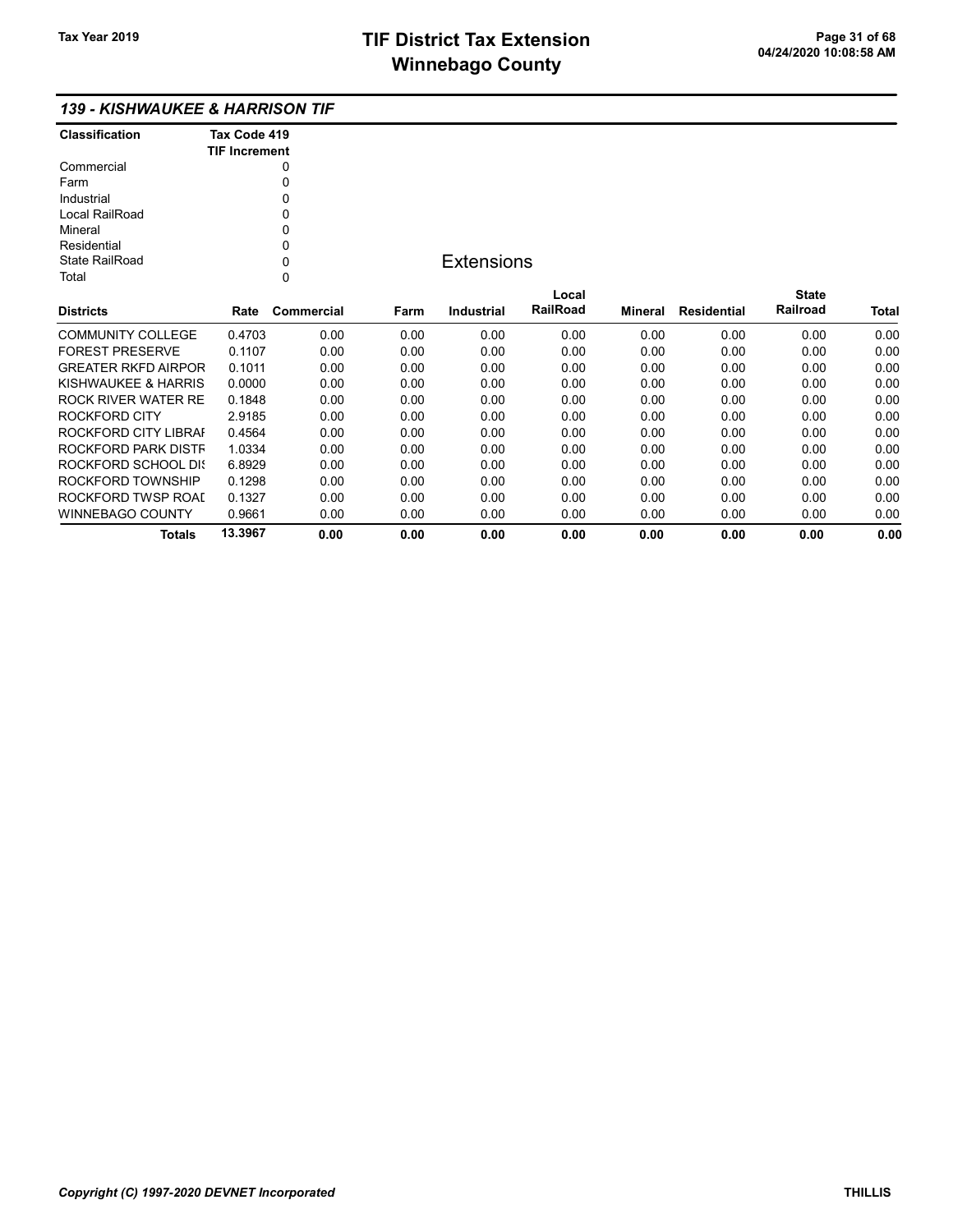## 140 - FORMER BELOIT CORP TIF

| <b>Classification</b>       | Tax Code 420         |            |      |                   |                 |         |                    |              |            |
|-----------------------------|----------------------|------------|------|-------------------|-----------------|---------|--------------------|--------------|------------|
|                             | <b>TIF Increment</b> |            |      |                   |                 |         |                    |              |            |
| Commercial                  |                      | 2,289      |      |                   |                 |         |                    |              |            |
| Farm                        |                      | 0          |      |                   |                 |         |                    |              |            |
| Industrial                  | 2,692,869            |            |      |                   |                 |         |                    |              |            |
| Local RailRoad              |                      | 0          |      |                   |                 |         |                    |              |            |
| Mineral                     |                      | 0          |      |                   |                 |         |                    |              |            |
| Residential                 |                      | 0          |      |                   |                 |         |                    |              |            |
| <b>State RailRoad</b>       |                      | 0          |      | <b>Extensions</b> |                 |         |                    |              |            |
| Total                       | 2,695,158            |            |      |                   |                 |         |                    |              |            |
|                             |                      |            |      |                   | Local           |         |                    | <b>State</b> |            |
| <b>Districts</b>            | Rate                 | Commercial | Farm | Industrial        | <b>RailRoad</b> | Mineral | <b>Residential</b> | Railroad     | Total      |
| <b>COMMUNITY COLLEGE</b>    | 0.4703               | 10.77      | 0.00 | 12,664.56         | 0.00            | 0.00    | 0.00               | 0.00         | 12,675.33  |
| <b>FOREST PRESERVE</b>      | 0.1107               | 2.53       | 0.00 | 2,981.01          | 0.00            | 0.00    | 0.00               | 0.00         | 2,983.54   |
| <b>FORMER BELOIT CORP</b>   | 0.0000               | 0.00       | 0.00 | 0.00              | 0.00            | 0.00    | 0.00               | 0.00         | 0.00       |
| HONONEGAH HIGH SD #         | 2.6611               | 60.91      | 0.00 | 71,659.94         | 0.00            | 0.00    | 0.00               | 0.00         | 71,720.85  |
| <b>ROCKTON FIRE</b>         | 0.6975               | 15.97      | 0.00 | 18,782.76         | 0.00            | 0.00    | 0.00               | 0.00         | 18,798.73  |
| <b>ROCKTON SCHOOL DIST</b>  | 3.6359               | 83.23      | 0.00 | 97,910.02         | 0.00            | 0.00    | 0.00               | 0.00         | 97,993.25  |
| <b>ROCKTON TOWNSHIP</b>     | 0.1901               | 4.35       | 0.00 | 5,119.14          | 0.00            | 0.00    | 0.00               | 0.00         | 5,123.50   |
| ROCKTON TWSP ROAD           | 0.1506               | 3.45       | 0.00 | 4,055.46          | 0.00            | 0.00    | 0.00               | 0.00         | 4,058.91   |
| <b>ROCKTON VILLAGE</b>      | 0.6427               | 14.71      | 0.00 | 17,307.07         | 0.00            | 0.00    | 0.00               | 0.00         | 17,321.78  |
| <b>TALCOTT FREE LIBRARY</b> | 0.2875               | 6.58       | 0.00 | 7,742.00          | 0.00            | 0.00    | 0.00               | 0.00         | 7,748.58   |
| <b>WINNEBAGO COUNTY</b>     | 0.9661               | 22.11      | 0.00 | 26,015.81         | 0.00            | 0.00    | 0.00               | 0.00         | 26,037.92  |
| <b>Totals</b>               | 9.8125               | 224.61     | 0.00 | 264,237.77        | 0.00            | 0.00    | 0.00               | 0.00         | 264,462.39 |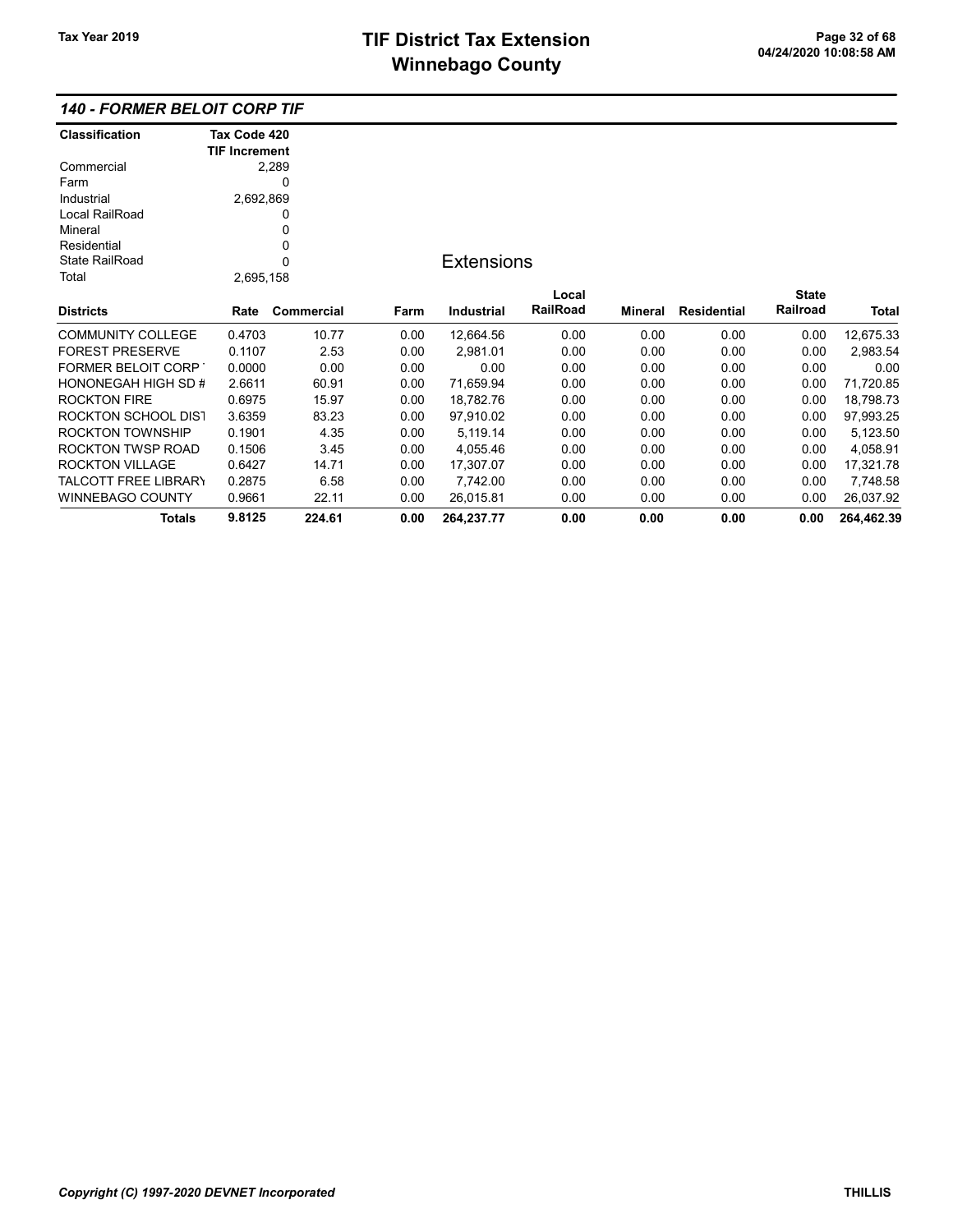### 141 - GLOBAL TRADE TIF #3

| <b>Classification</b>      | Tax Code 421         |            |      |                   |          |                |                    |              |           |
|----------------------------|----------------------|------------|------|-------------------|----------|----------------|--------------------|--------------|-----------|
|                            | <b>TIF Increment</b> |            |      |                   |          |                |                    |              |           |
| Commercial                 | 136,397              |            |      |                   |          |                |                    |              |           |
| Farm                       |                      | 0          |      |                   |          |                |                    |              |           |
| Industrial                 | 277,596              |            |      |                   |          |                |                    |              |           |
| Local RailRoad             | 0                    |            |      |                   |          |                |                    |              |           |
| Mineral                    |                      | 0          |      |                   |          |                |                    |              |           |
| Residential                |                      | 29,101     |      |                   |          |                |                    |              |           |
| <b>State RailRoad</b>      | 0                    |            |      | <b>Extensions</b> |          |                |                    |              |           |
| Total                      | 443,094              |            |      |                   |          |                |                    |              |           |
|                            |                      |            |      |                   | Local    |                |                    | <b>State</b> |           |
| <b>Districts</b>           | Rate                 | Commercial | Farm | <b>Industrial</b> | RailRoad | <b>Mineral</b> | <b>Residential</b> | Railroad     | Total     |
| <b>COMMUNITY COLLEGE</b>   | 0.4703               | 641.48     | 0.00 | 1,305.53          | 0.00     | 0.00           | 136.86             | 0.00         | 2,083.87  |
| <b>FOREST PRESERVE</b>     | 0.1107               | 150.99     | 0.00 | 307.30            | 0.00     | 0.00           | 32.21              | 0.00         | 490.51    |
| <b>GLOBAL TRADE TIF #3</b> | 0.0000               | 0.00       | 0.00 | 0.00              | 0.00     | 0.00           | 0.00               | 0.00         | 0.00      |
| <b>GREATER RKFD AIRPOR</b> | 0.1011               | 137.90     | 0.00 | 280.65            | 0.00     | 0.00           | 29.42              | 0.00         | 447.97    |
| ROCK RIVER WATER RE        | 0.1848               | 252.06     | 0.00 | 513.00            | 0.00     | 0.00           | 53.78              | 0.00         | 818.84    |
| ROCKFORD CITY              | 2.9185               | 3,980.75   | 0.00 | 8,101.64          | 0.00     | 0.00           | 849.31             | 0.00         | 12,931.70 |
| ROCKFORD CITY LIBRAI       | 0.4564               | 622.52     | 0.00 | 1,266.95          | 0.00     | 0.00           | 132.82             | 0.00         | 2,022.28  |
| ROCKFORD PARK DISTF        | 1.0334               | 1,409.53   | 0.00 | 2,868.68          | 0.00     | 0.00           | 300.73             | 0.00         | 4,578.93  |
| ROCKFORD SCHOOL DIS        | 6.8929               | 9,401.71   | 0.00 | 19,134.41         | 0.00     | 0.00           | 2,005.90           | 0.00         | 30,542.03 |
| ROCKFORD TOWNSHIP          | 0.1298               | 177.04     | 0.00 | 360.32            | 0.00     | 0.00           | 37.77              | 0.00         | 575.14    |
| ROCKFORD TWSP ROAI         | 0.1327               | 181.00     | 0.00 | 368.37            | 0.00     | 0.00           | 38.62              | 0.00         | 587.99    |
| WINNEBAGO COUNTY           | 0.9661               | 1,317.73   | 0.00 | 2,681.85          | 0.00     | 0.00           | 281.14             | 0.00         | 4,280.73  |
| <b>Totals</b>              | 13.3967              | 18,272.71  | 0.00 | 37,188.70         | 0.00     | 0.00           | 3,898.56           | 0.00         | 59,359.99 |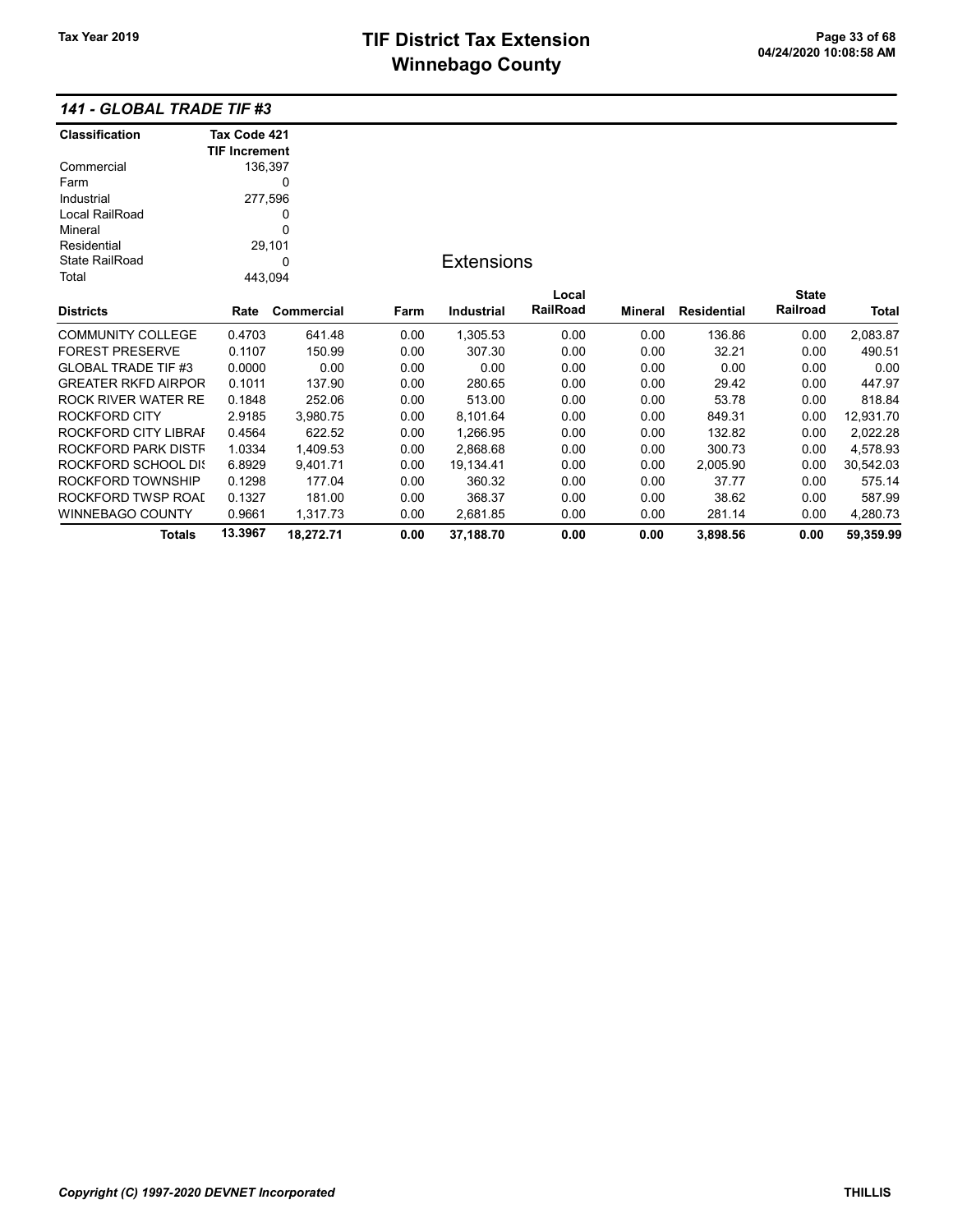## 142 - RIVER DISTRICT NORTH TIF

| Classification              | Tax Code 422         |            |      |                   |          |         |             |              |             |
|-----------------------------|----------------------|------------|------|-------------------|----------|---------|-------------|--------------|-------------|
|                             | <b>TIF Increment</b> |            |      |                   |          |         |             |              |             |
| Commercial                  | 2,387,160            |            |      |                   |          |         |             |              |             |
| Farm                        |                      | 0          |      |                   |          |         |             |              |             |
| Industrial                  |                      | 4,186      |      |                   |          |         |             |              |             |
| Local RailRoad              |                      | 0          |      |                   |          |         |             |              |             |
| Mineral                     |                      | 0          |      |                   |          |         |             |              |             |
| Residential                 | 62,867               |            |      |                   |          |         |             |              |             |
| <b>State RailRoad</b>       |                      | 0          |      | <b>Extensions</b> |          |         |             |              |             |
| Total                       | 2,454,213            |            |      |                   |          |         |             |              |             |
|                             |                      |            |      |                   | Local    |         |             | <b>State</b> |             |
| <b>Districts</b>            | Rate                 | Commercial | Farm | <b>Industrial</b> | RailRoad | Mineral | Residential | Railroad     | Total       |
| <b>COMMUNITY COLLEGE</b>    | 0.4703               | 11,226.81  | 0.00 | 19.69             | 0.00     | 0.00    | 295.66      | 0.00         | 11,542.16   |
| <b>FOREST PRESERVE</b>      | 0.1107               | 2,642.59   | 0.00 | 4.63              | 0.00     | 0.00    | 69.59       | 0.00         | 2,716.81    |
| <b>GREATER RKFD AIRPOR</b>  | 0.1011               | 2,413.42   | 0.00 | 4.23              | 0.00     | 0.00    | 63.56       | 0.00         | 2,481.21    |
| <b>RIVER DISTRICT NORTH</b> | 0.0000               | 0.00       | 0.00 | 0.00              | 0.00     | 0.00    | 0.00        | 0.00         | 0.00        |
| ROCK RIVER WATER RE         | 0.1848               | 4,411.47   | 0.00 | 7.74              | 0.00     | 0.00    | 116.18      | 0.00         | 4,535.39    |
| <b>ROCKFORD CITY</b>        | 2.9185               | 69,669.26  | 0.00 | 122.17            | 0.00     | 0.00    | 1,834.77    | 0.00         | 71,626.21   |
| ROCKFORD CITY LIBRAI        | 0.4564               | 10,895.00  | 0.00 | 19.10             | 0.00     | 0.00    | 286.92      | 0.00         | 11,201.03   |
| ROCKFORD PARK DISTF         | 1.0334               | 24,668.91  | 0.00 | 43.26             | 0.00     | 0.00    | 649.67      | 0.00         | 25,361.84   |
| ROCKFORD SCHOOL DIS         | 6.8929               | 164,544.55 | 0.00 | 288.54            | 0.00     | 0.00    | 4,333.36    | 0.00         | 169, 166.45 |
| ROCKFORD TOWNSHIP           | 0.1298               | 3,098.53   | 0.00 | 5.43              | 0.00     | 0.00    | 81.60       | 0.00         | 3,185.57    |
| ROCKFORD TWSP ROAI          | 0.1327               | 3.167.76   | 0.00 | 5.55              | 0.00     | 0.00    | 83.42       | 0.00         | 3,256.74    |
| <b>WINNEBAGO COUNTY</b>     | 0.9661               | 23,062.35  | 0.00 | 40.44             | 0.00     | 0.00    | 607.36      | 0.00         | 23,710.15   |
| Totals                      | 13.3967              | 319,800.65 | 0.00 | 560.78            | 0.00     | 0.00    | 8,422.09    | 0.00         | 328,783.56  |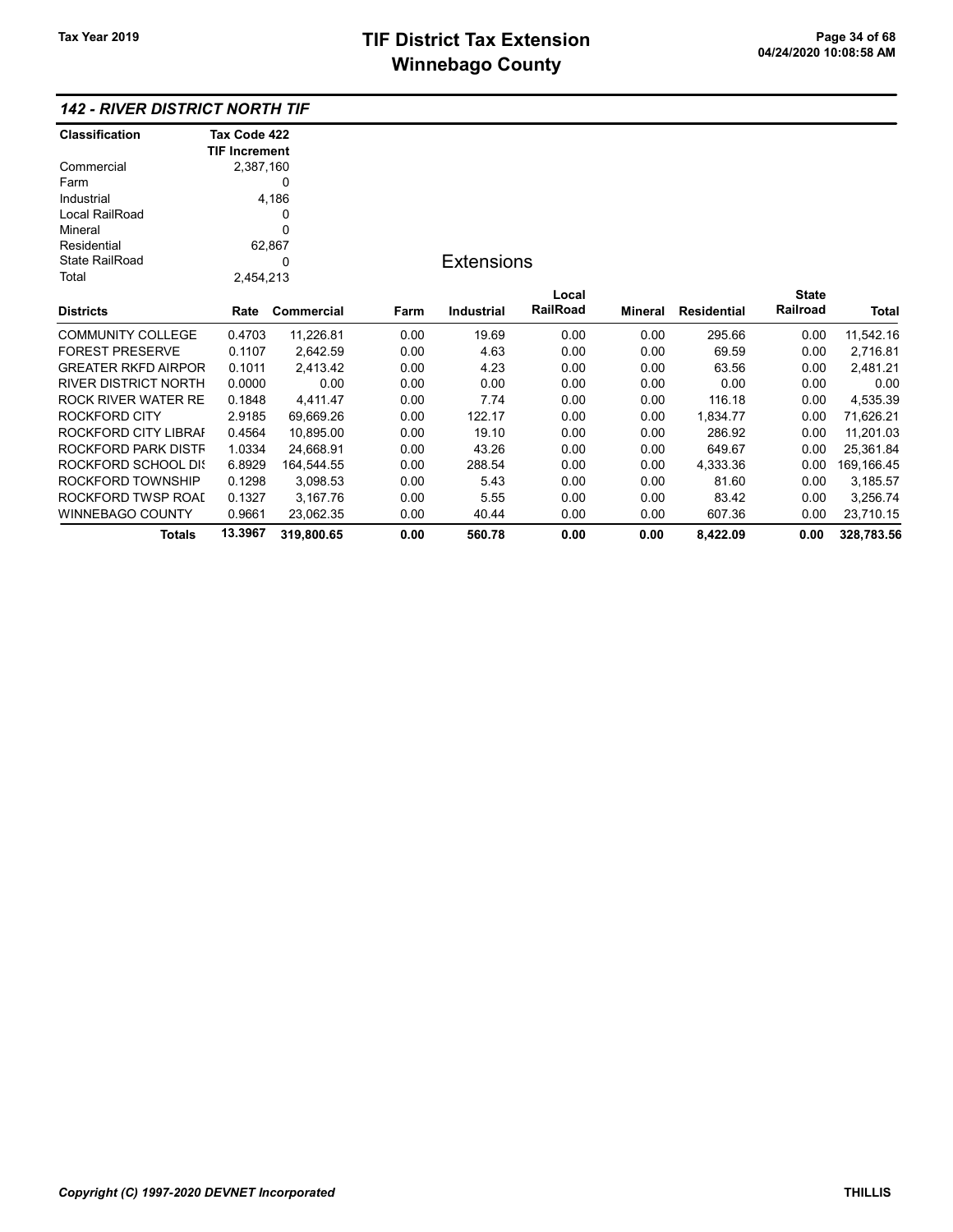## TIF District Tax Extension<br>
Page 35 of 68<br>
DA/24/2020 10:08:58 AM **Winnebago County**

#### 143 - BROADWAY TIF

| Classification             | Tax Code 423         |            |      |                   |          |                |                    |              |           |
|----------------------------|----------------------|------------|------|-------------------|----------|----------------|--------------------|--------------|-----------|
|                            | <b>TIF Increment</b> |            |      |                   |          |                |                    |              |           |
| Commercial                 |                      | 388,387    |      |                   |          |                |                    |              |           |
| Farm                       |                      | 0          |      |                   |          |                |                    |              |           |
| Industrial                 |                      | 114,269    |      |                   |          |                |                    |              |           |
| Local RailRoad             | 0                    |            |      |                   |          |                |                    |              |           |
| Mineral                    | 0                    |            |      |                   |          |                |                    |              |           |
| Residential                |                      | 35,568     |      |                   |          |                |                    |              |           |
| <b>State RailRoad</b>      | $\Omega$             |            |      | <b>Extensions</b> |          |                |                    |              |           |
| Total                      |                      | 538,224    |      |                   |          |                |                    |              |           |
|                            |                      |            |      |                   | Local    |                |                    | <b>State</b> |           |
| <b>Districts</b>           | Rate                 | Commercial | Farm | <b>Industrial</b> | RailRoad | <b>Mineral</b> | <b>Residential</b> | Railroad     | Total     |
| <b>BROADWAY TIF</b>        | 0.0000               | 0.00       | 0.00 | 0.00              | 0.00     | 0.00           | 0.00               | 0.00         | 0.00      |
| <b>COMMUNITY COLLEGE</b>   | 0.4703               | 1,826.58   | 0.00 | 537.41            | 0.00     | 0.00           | 167.28             | 0.00         | 2,531.27  |
| <b>FOREST PRESERVE</b>     | 0.1107               | 429.94     | 0.00 | 126.50            | 0.00     | 0.00           | 39.37              | 0.00         | 595.81    |
| <b>GREATER RKFD AIRPOR</b> | 0.1011               | 392.66     | 0.00 | 115.53            | 0.00     | 0.00           | 35.96              | 0.00         | 544.14    |
| ROCK RIVER WATER RE        | 0.1848               | 717.74     | 0.00 | 211.17            | 0.00     | 0.00           | 65.73              | 0.00         | 994.64    |
| ROCKFORD CITY              | 2.9185               | 11,335.07  | 0.00 | 3,334.94          | 0.00     | 0.00           | 1,038.05           | 0.00         | 15,708.07 |
| ROCKFORD CITY LIBRAI       | 0.4564               | 1,772.60   | 0.00 | 521.52            | 0.00     | 0.00           | 162.33             | 0.00         | 2,456.45  |
| ROCKFORD PARK DISTF        | 1.0334               | 4,013.59   | 0.00 | 1,180.86          | 0.00     | 0.00           | 367.56             | 0.00         | 5,562.01  |
| ROCKFORD SCHOOL DIS        | 6.8929               | 26,771.13  | 0.00 | 7,876.45          | 0.00     | 0.00           | 2,451.67           | 0.00         | 37,099.24 |
| ROCKFORD TOWNSHIP          | 0.1298               | 504.13     | 0.00 | 148.32            | 0.00     | 0.00           | 46.17              | 0.00         | 698.61    |
| ROCKFORD TWSP ROAI         | 0.1327               | 515.39     | 0.00 | 151.63            | 0.00     | 0.00           | 47.20              | 0.00         | 714.22    |
| WINNEBAGO COUNTY           | 0.9661               | 3,752.21   | 0.00 | 1,103.95          | 0.00     | 0.00           | 343.62             | 0.00         | 5,199.78  |
| Totals                     | 13.3967              | 52,031.04  | 0.00 | 15,308.28         | 0.00     | 0.00           | 4.764.94           | 0.00         | 72,104.24 |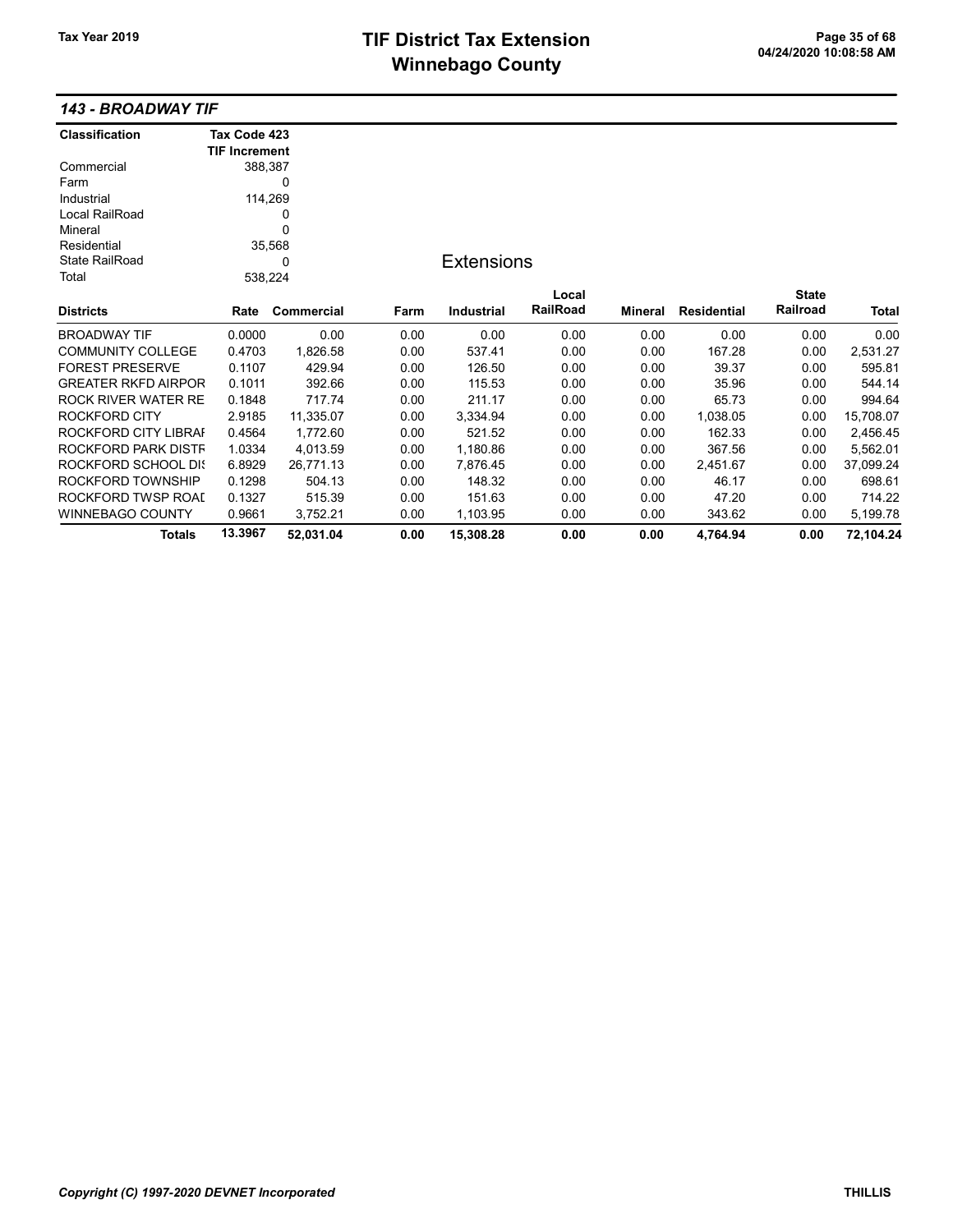## 144 - EAST RIVER TIF

| <b>Classification</b>      | Tax Code 424         |            |      |                   |          |         |                    |              |            |
|----------------------------|----------------------|------------|------|-------------------|----------|---------|--------------------|--------------|------------|
|                            | <b>TIF Increment</b> |            |      |                   |          |         |                    |              |            |
| Commercial                 | 2,768,637            |            |      |                   |          |         |                    |              |            |
| Farm                       |                      | 0          |      |                   |          |         |                    |              |            |
| Industrial                 |                      | 22,370     |      |                   |          |         |                    |              |            |
| Local RailRoad             |                      | 0          |      |                   |          |         |                    |              |            |
| Mineral                    |                      | $\Omega$   |      |                   |          |         |                    |              |            |
| Residential                | 300,130              |            |      |                   |          |         |                    |              |            |
| <b>State RailRoad</b>      |                      | 0          |      | <b>Extensions</b> |          |         |                    |              |            |
| Total                      | 3,091,137            |            |      |                   |          |         |                    |              |            |
|                            |                      |            |      |                   | Local    |         |                    | <b>State</b> |            |
| <b>Districts</b>           | Rate                 | Commercial | Farm | <b>Industrial</b> | RailRoad | Mineral | <b>Residential</b> | Railroad     | Total      |
| <b>COMMUNITY COLLEGE</b>   | 0.4703               | 13,020.90  | 0.00 | 105.21            | 0.00     | 0.00    | 1,411.51           | 0.00         | 14,537.62  |
| <b>EAST RIVER TIF</b>      | 0.0000               | 0.00       | 0.00 | 0.00              | 0.00     | 0.00    | 0.00               | 0.00         | 0.00       |
| <b>FOREST PRESERVE</b>     | 0.1107               | 3,064.88   | 0.00 | 24.76             | 0.00     | 0.00    | 332.24             | 0.00         | 3,421.89   |
| <b>GREATER RKFD AIRPOR</b> | 0.1011               | 2,799.09   | 0.00 | 22.62             | 0.00     | 0.00    | 303.43             | 0.00         | 3,125.14   |
| <b>ROCK RIVER WATER RE</b> | 0.1848               | 5,116.44   | 0.00 | 41.34             | 0.00     | 0.00    | 554.64             | 0.00         | 5,712.42   |
| ROCKFORD CITY              | 2.9185               | 80,802.67  | 0.00 | 652.87            | 0.00     | 0.00    | 8,759.29           | 0.00         | 90,214.83  |
| ROCKFORD CITY LIBRAI       | 0.4564               | 12,636.06  | 0.00 | 102.10            | 0.00     | 0.00    | 1,369.79           | 0.00         | 14,107.95  |
| ROCKFORD PARK DISTF        | 1.0334               | 28,611.09  | 0.00 | 231.17            | 0.00     | 0.00    | 3,101.54           | 0.00         | 31,943.81  |
| ROCKFORD SCHOOL DIS        | 6.8929               | 190,839.38 | 0.00 | 1,541.94          | 0.00     | 0.00    | 20,687.66          | 0.00         | 213,068.98 |
| ROCKFORD TOWNSHIP          | 0.1298               | 3,593.69   | 0.00 | 29.04             | 0.00     | 0.00    | 389.57             | 0.00         | 4,012.30   |
| ROCKFORD TWSP ROAI         | 0.1327               | 3,673.98   | 0.00 | 29.68             | 0.00     | 0.00    | 398.27             | 0.00         | 4,101.94   |
| WINNEBAGO COUNTY           | 0.9661               | 26,747.80  | 0.00 | 216.12            | 0.00     | 0.00    | 2,899.56           | 0.00         | 29,863.47  |
| <b>Totals</b>              | 13.3967              | 370,905.98 | 0.00 | 2.996.85          | 0.00     | 0.00    | 40,207.50          | 0.00         | 414.110.35 |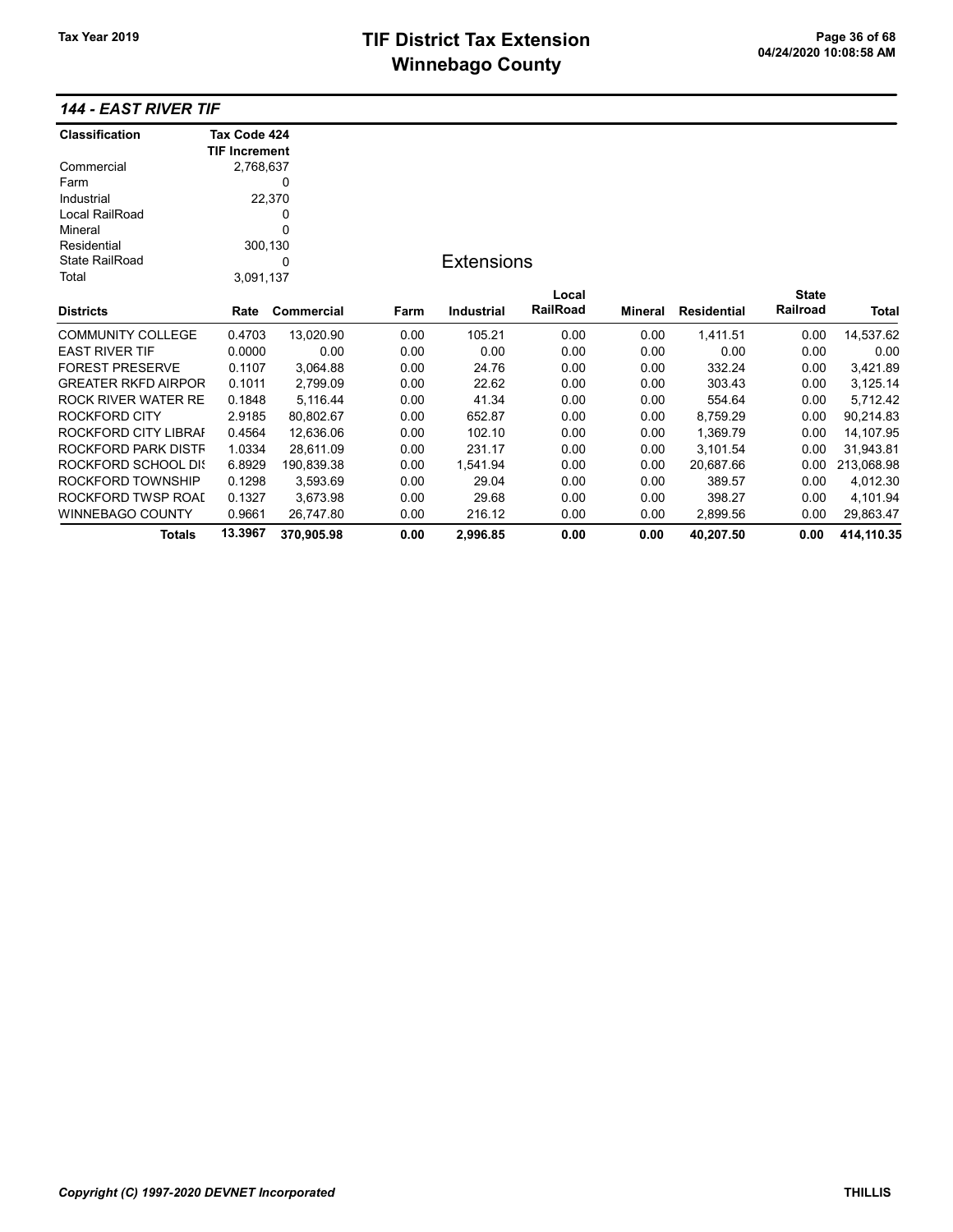## 145 - SUMNER ROAD / GROVE ST TIF

| <b>Classification</b> | Tax Code 425<br><b>TIF Increment</b> |
|-----------------------|--------------------------------------|
|                       |                                      |
| Commercial            | 0                                    |
| Farm                  | 0                                    |
| Industrial            | 0                                    |
| Local RailRoad        | 0                                    |
| Mineral               | 0                                    |
| Residential           | 0                                    |
| State RailRoad        | U                                    |
| Total                 |                                      |

## **Extensions**

| <b>Districts</b>       | Rate    | Commercial | Farm | Industrial | Local<br><b>RailRoad</b> | Mineral | Residential | <b>State</b><br>Railroad | <b>Total</b> |
|------------------------|---------|------------|------|------------|--------------------------|---------|-------------|--------------------------|--------------|
|                        |         |            |      |            |                          |         |             |                          |              |
| COMMUNITY COLLEGE      | 0.4703  | 0.00       | 0.00 | 0.00       | 0.00                     | 0.00    | 0.00        | 0.00                     | 0.00         |
| <b>FOREST PRESERVE</b> | 0.1107  | 0.00       | 0.00 | 0.00       | 0.00                     | 0.00    | 0.00        | 0.00                     | 0.00         |
| PE/SE MULTI TOWNSHIP   | 0.0536  | 0.00       | 0.00 | 0.00       | 0.00                     | 0.00    | 0.00        | 0.00                     | 0.00         |
| PECATONICA FIRE        | 0.3996  | 0.00       | 0.00 | 0.00       | 0.00                     | 0.00    | 0.00        | 0.00                     | 0.00         |
| PECATONICA LIBRARY     | 0.1917  | 0.00       | 0.00 | 0.00       | 0.00                     | 0.00    | 0.00        | 0.00                     | 0.00         |
| PECATONICA TOWNSHIL    | 0.1818  | 0.00       | 0.00 | 0.00       | 0.00                     | 0.00    | 0.00        | 0.00                     | 0.00         |
| PECATONICA TWSP ROA    | 0.1862  | 0.00       | 0.00 | 0.00       | 0.00                     | 0.00    | 0.00        | 0.00                     | 0.00         |
| PECATONICA UNIT SD #3  | 7.5519  | 0.00       | 0.00 | 0.00       | 0.00                     | 0.00    | 0.00        | 0.00                     | 0.00         |
| PECATONICA VII LAGE    | 0.7690  | 0.00       | 0.00 | 0.00       | 0.00                     | 0.00    | 0.00        | 0.00                     | 0.00         |
| <b>SUMNER PARK</b>     | 0.1434  | 0.00       | 0.00 | 0.00       | 0.00                     | 0.00    | 0.00        | 0.00                     | 0.00         |
| SUMNER ROAD / GROVE    | 0.0000  | 0.00       | 0.00 | 0.00       | 0.00                     | 0.00    | 0.00        | 0.00                     | 0.00         |
| WINNEBAGO COUNTY       | 0.9661  | 0.00       | 0.00 | 0.00       | 0.00                     | 0.00    | 0.00        | 0.00                     | 0.00         |
| Totals                 | 11.0243 | 0.00       | 0.00 | 0.00       | 0.00                     | 0.00    | 0.00        | 0.00                     | 0.00         |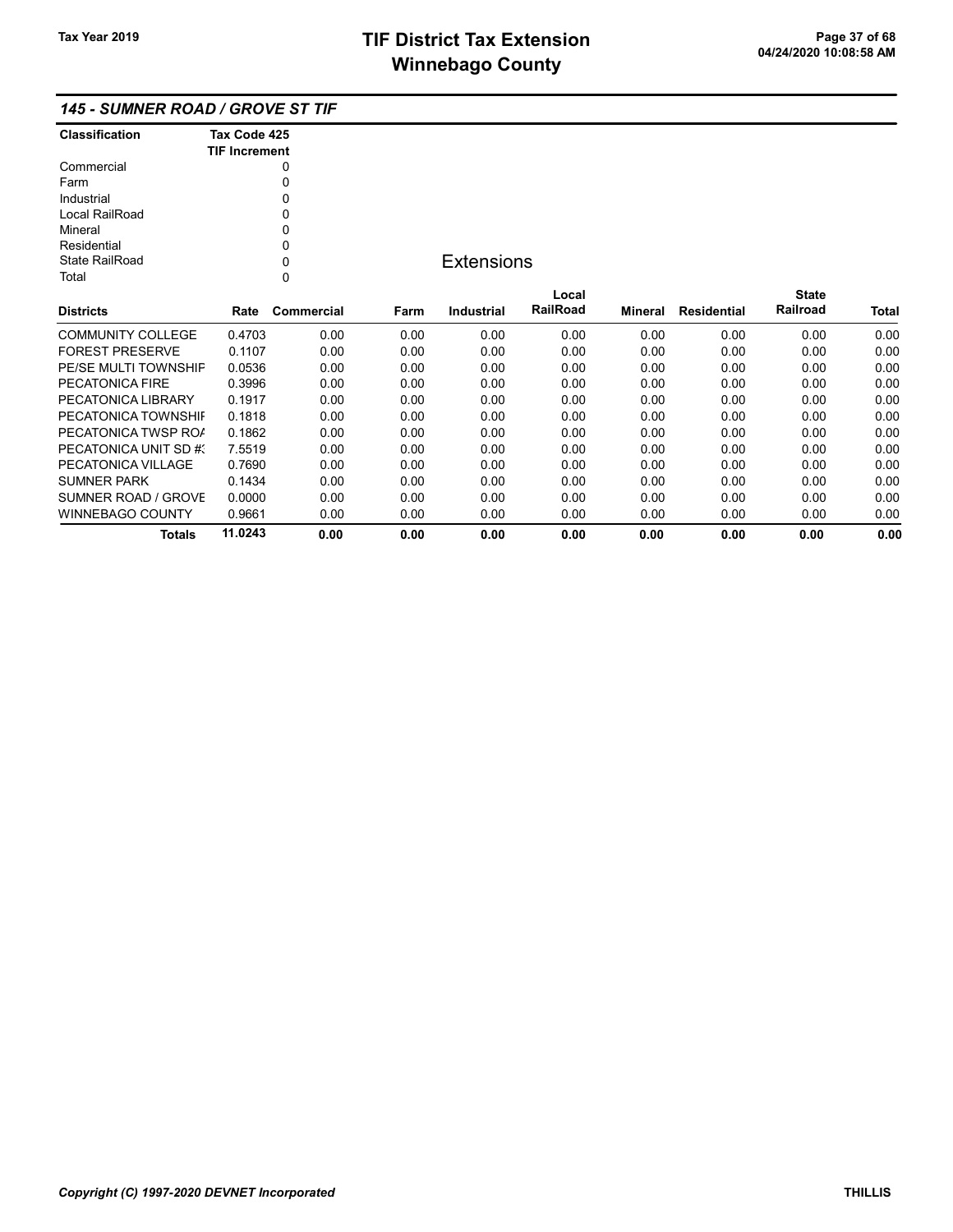## 146 - LOVES PARK CORP CENTER TIF

| <b>Classification</b>      | Tax Code 426         |             |        |                   |          |         |                    |              |              |
|----------------------------|----------------------|-------------|--------|-------------------|----------|---------|--------------------|--------------|--------------|
|                            | <b>TIF Increment</b> |             |        |                   |          |         |                    |              |              |
| Commercial                 |                      | 141         |        |                   |          |         |                    |              |              |
| Farm                       |                      | 7,519       |        |                   |          |         |                    |              |              |
| Industrial                 | 831,401              |             |        |                   |          |         |                    |              |              |
| Local RailRoad             |                      | 0           |        |                   |          |         |                    |              |              |
| Mineral                    |                      | 0           |        |                   |          |         |                    |              |              |
| Residential                |                      | 0           |        |                   |          |         |                    |              |              |
| <b>State RailRoad</b>      |                      | $\mathbf 0$ |        | <b>Extensions</b> |          |         |                    |              |              |
| Total                      | 839,061              |             |        |                   |          |         |                    |              |              |
|                            |                      |             |        |                   | Local    |         |                    | <b>State</b> |              |
| <b>Districts</b>           | Rate                 | Commercial  | Farm   | Industrial        | RailRoad | Mineral | <b>Residential</b> | Railroad     | <b>Total</b> |
| <b>COMMUNITY COLLEGE</b>   | 0.4703               | 0.66        | 35.36  | 3,910.08          | 0.00     | 0.00    | 0.00               | 0.00         | 3,946.10     |
| <b>FOREST PRESERVE</b>     | 0.1107               | 0.16        | 8.32   | 920.36            | 0.00     | 0.00    | 0.00               | 0.00         | 928.84       |
| <b>GREATER RKFD AIRPOR</b> | 0.1011               | 0.14        | 7.60   | 840.55            | 0.00     | 0.00    | 0.00               | 0.00         | 848.29       |
| <b>LOVES PARK CITY</b>     | 0.0000               | 0.00        | 0.00   | 0.00              | 0.00     | 0.00    | 0.00               | 0.00         | 0.00         |
| LOVES PARK CORP CEN        | 0.0000               | 0.00        | 0.00   | 0.00              | 0.00     | 0.00    | 0.00               | 0.00         | 0.00         |
| <b>NORTH SUBURBAN LIBR</b> | 0.2909               | 0.41        | 21.87  | 2,418.55          | 0.00     | 0.00    | 0.00               | 0.00         | 2,440.83     |
| ROCK RIVER WATER RE        | 0.1848               | 0.26        | 13.90  | 1,536.43          | 0.00     | 0.00    | 0.00               | 0.00         | 1,550.58     |
| ROCKFORD PARK DISTF        | 1.0334               | 1.46        | 77.70  | 8,591.70          | 0.00     | 0.00    | 0.00               | 0.00         | 8,670.86     |
| ROCKFORD SCHOOL DIS        | 6.8929               | 9.72        | 518.28 | 57,307.64         | 0.00     | 0.00    | 0.00               | 0.00         | 57,835.64    |
| ROCKFORD TOWNSHIP          | 0.1298               | 0.18        | 9.76   | 1,079.16          | 0.00     | 0.00    | 0.00               | 0.00         | 1,089.10     |
| ROCKFORD TWSP ROAL         | 0.1327               | 0.19        | 9.98   | 1,103.27          | 0.00     | 0.00    | 0.00               | 0.00         | 1,113.43     |
| WINNEBAGO COUNTY           | 0.9661               | 1.36        | 72.64  | 8,032.17          | 0.00     | 0.00    | 0.00               | 0.00         | 8,106.17     |
| <b>Totals</b>              | 10.3127              | 14.54       | 775.41 | 85,739.91         | 0.00     | 0.00    | 0.00               | 0.00         | 86,529.84    |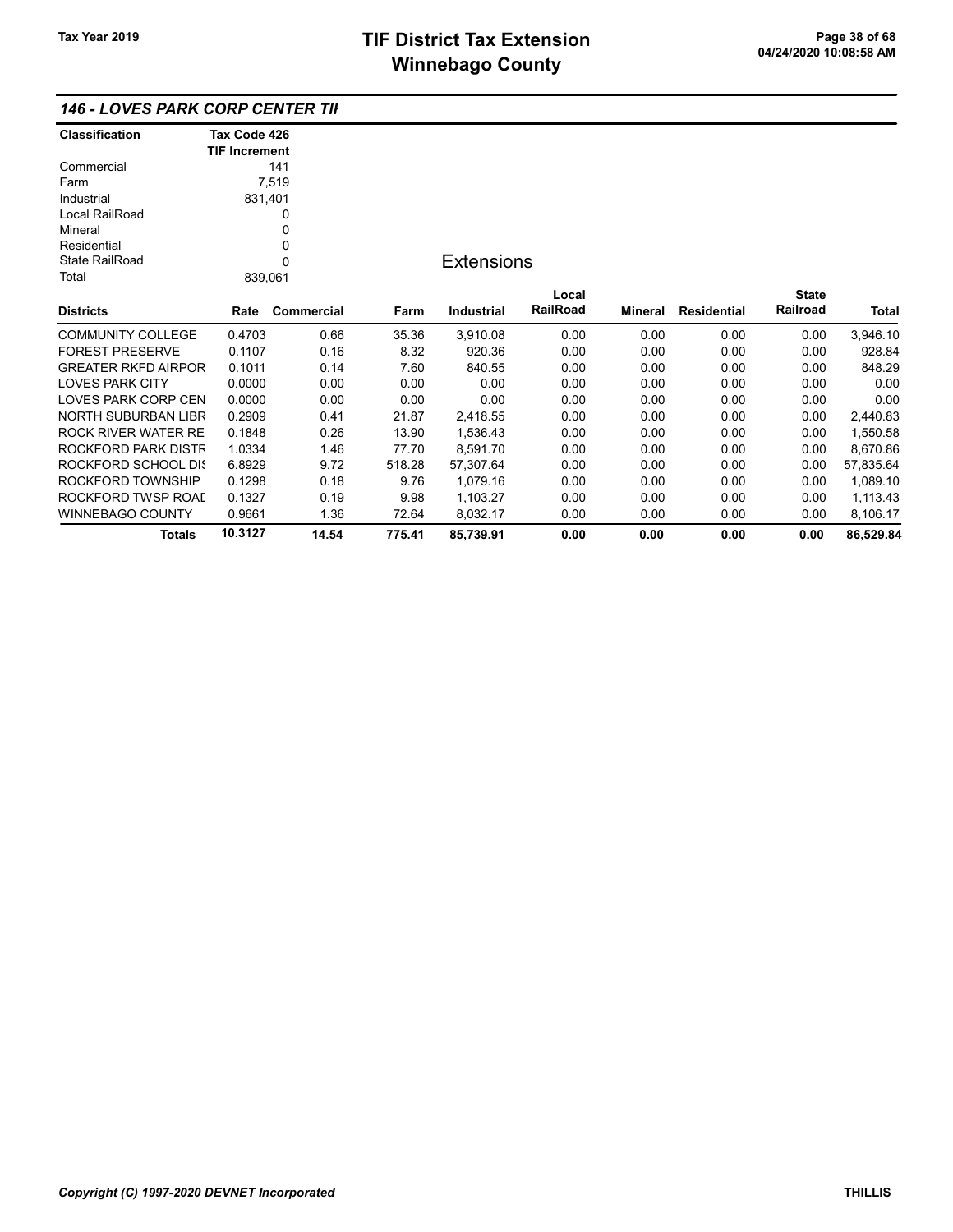### 146 - LOVES PARK CORP CENTER TIF

| Classification             | Tax Code 427         |            |        |                   |          |         |                    |              |              |
|----------------------------|----------------------|------------|--------|-------------------|----------|---------|--------------------|--------------|--------------|
|                            | <b>TIF Increment</b> |            |        |                   |          |         |                    |              |              |
| Commercial                 |                      | 0          |        |                   |          |         |                    |              |              |
| Farm                       |                      | 5,089      |        |                   |          |         |                    |              |              |
| Industrial                 |                      | 0          |        |                   |          |         |                    |              |              |
| Local RailRoad             |                      | 0          |        |                   |          |         |                    |              |              |
| Mineral                    |                      | 0          |        |                   |          |         |                    |              |              |
| Residential                |                      | 0          |        |                   |          |         |                    |              |              |
| <b>State RailRoad</b>      |                      | $\Omega$   |        | <b>Extensions</b> |          |         |                    |              |              |
| Total                      |                      | 5,089      |        |                   |          |         |                    |              |              |
|                            |                      |            |        |                   | Local    |         |                    | <b>State</b> |              |
| <b>Districts</b>           | Rate                 | Commercial | Farm   | <b>Industrial</b> | RailRoad | Mineral | <b>Residential</b> | Railroad     | <b>Total</b> |
| <b>COMMUNITY COLLEGE</b>   | 0.4703               | 0.00       | 23.93  | 0.00              | 0.00     | 0.00    | 0.00               | 0.00         | 23.93        |
| <b>FOREST PRESERVE</b>     | 0.1107               | 0.00       | 5.63   | 0.00              | 0.00     | 0.00    | 0.00               | 0.00         | 5.63         |
| <b>GREATER RKFD AIRPOR</b> | 0.1011               | 0.00       | 5.14   | 0.00              | 0.00     | 0.00    | 0.00               | 0.00         | 5.14         |
| <b>HARLEM TOWNSHIP</b>     | 0.1079               | 0.00       | 5.49   | 0.00              | 0.00     | 0.00    | 0.00               | 0.00         | 5.49         |
| <b>HARLEM TWSP ROAD</b>    | 0.0462               | 0.00       | 2.35   | 0.00              | 0.00     | 0.00    | 0.00               | 0.00         | 2.35         |
| <b>LOVES PARK CITY</b>     | 0.0000               | 0.00       | 0.00   | 0.00              | 0.00     | 0.00    | 0.00               | 0.00         | 0.00         |
| LOVES PARK CORP CEN        | 0.0000               | 0.00       | 0.00   | 0.00              | 0.00     | 0.00    | 0.00               | 0.00         | 0.00         |
| NORTH SUBURBAN LIBR        | 0.2909               | 0.00       | 14.80  | 0.00              | 0.00     | 0.00    | 0.00               | 0.00         | 14.80        |
| ROCKFORD PARK DISTF        | 1.0334               | 0.00       | 52.59  | 0.00              | 0.00     | 0.00    | 0.00               | 0.00         | 52.59        |
| ROCKFORD SCHOOL DIS        | 6.8929               | 0.00       | 350.78 | 0.00              | 0.00     | 0.00    | 0.00               | 0.00         | 350.78       |
| WINNEBAGO COUNTY           | 0.9661               | 0.00       | 49.16  | 0.00              | 0.00     | 0.00    | 0.00               | 0.00         | 49.16        |
| Totals                     | 10.0195              | 0.00       | 509.87 | 0.00              | 0.00     | 0.00    | 0.00               | 0.00         | 509.87       |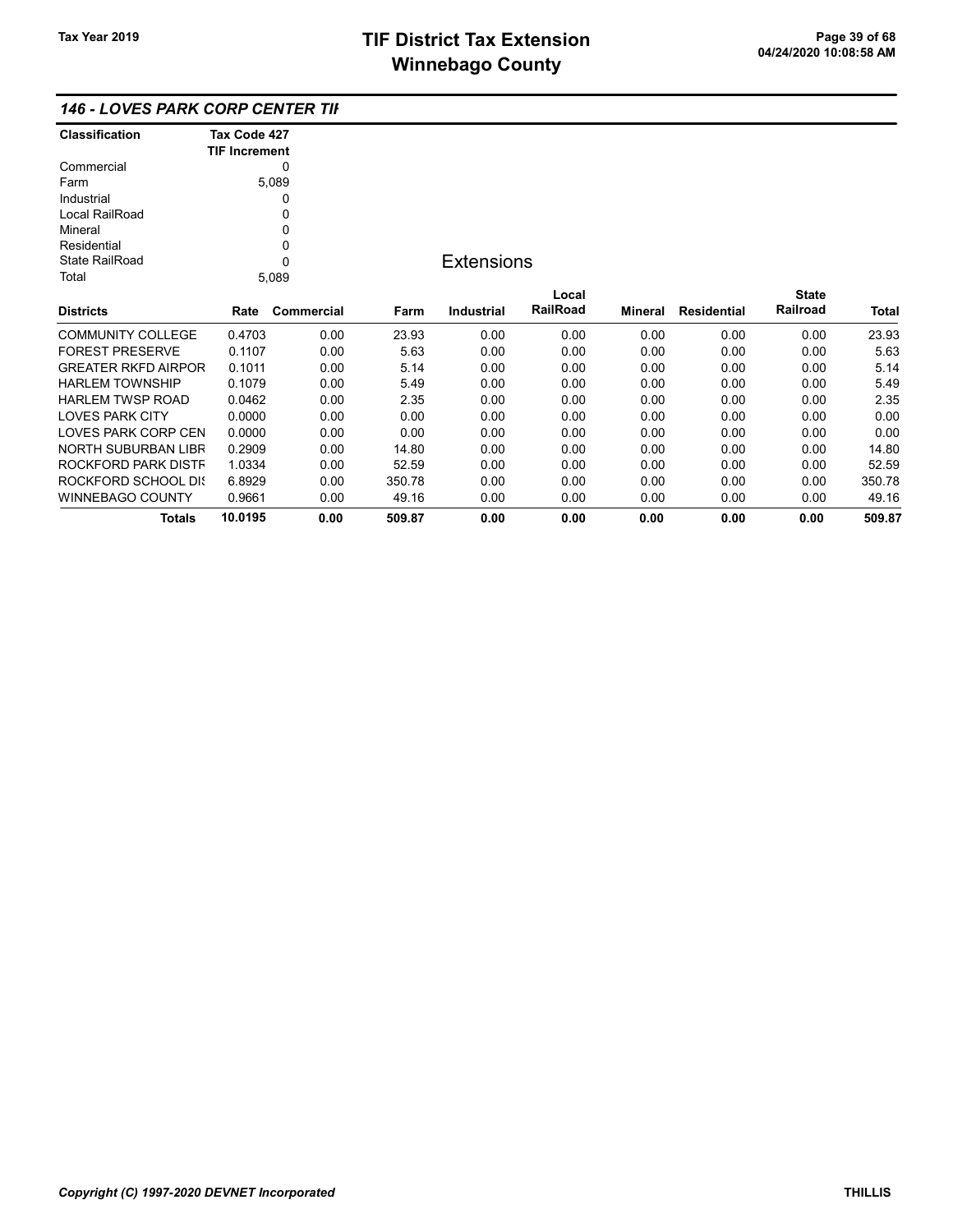## 146 - LOVES PARK CORP CENTER TIF

| <b>Classification</b>      | Tax Code 428         |            |        |                   |          |         |                    |              |            |
|----------------------------|----------------------|------------|--------|-------------------|----------|---------|--------------------|--------------|------------|
|                            | <b>TIF Increment</b> |            |        |                   |          |         |                    |              |            |
| Commercial                 |                      | 0          |        |                   |          |         |                    |              |            |
| Farm                       |                      | 1,678      |        |                   |          |         |                    |              |            |
| Industrial                 | 3,389,071            |            |        |                   |          |         |                    |              |            |
| Local RailRoad             |                      | 0          |        |                   |          |         |                    |              |            |
| Mineral                    |                      | 0          |        |                   |          |         |                    |              |            |
| Residential                |                      | 489        |        |                   |          |         |                    |              |            |
| <b>State RailRoad</b>      |                      | 0          |        | <b>Extensions</b> |          |         |                    |              |            |
| Total                      | 3,391,238            |            |        |                   |          |         |                    |              |            |
|                            |                      |            |        |                   | Local    |         |                    | <b>State</b> |            |
| <b>Districts</b>           | Rate                 | Commercial | Farm   | <b>Industrial</b> | RailRoad | Mineral | <b>Residential</b> | Railroad     | Total      |
| <b>COMMUNITY COLLEGE</b>   | 0.4703               | 0.00       | 7.89   | 15,938.80         | 0.00     | 0.00    | 2.30               | 0.00         | 15,948.99  |
| <b>FOREST PRESERVE</b>     | 0.1107               | 0.00       | 1.86   | 3,751.70          | 0.00     | 0.00    | 0.54               | 0.00         | 3,754.10   |
| <b>GREATER RKFD AIRPOR</b> | 0.1011               | 0.00       | 1.70   | 3,426.35          | 0.00     | 0.00    | 0.49               | 0.00         | 3,428.54   |
| <b>HARLEM TOWNSHIP</b>     | 0.1079               | 0.00       | 1.81   | 3,656.81          | 0.00     | 0.00    | 0.53               | 0.00         | 3,659.15   |
| <b>HARLEM TWSP ROAD</b>    | 0.0462               | 0.00       | 0.78   | 1,565.75          | 0.00     | 0.00    | 0.23               | 0.00         | 1,566.75   |
| <b>LOVES PARK CITY</b>     | 0.0000               | 0.00       | 0.00   | 0.00              | 0.00     | 0.00    | 0.00               | 0.00         | 0.00       |
| <b>LOVES PARK CORP CEN</b> | 0.0000               | 0.00       | 0.00   | 0.00              | 0.00     | 0.00    | 0.00               | 0.00         | 0.00       |
| <b>NORTH SUBURBAN LIBR</b> | 0.2909               | 0.00       | 4.88   | 9,858.81          | 0.00     | 0.00    | 1.42               | 0.00         | 9,865.11   |
| ROCK RIVER WATER RE        | 0.1848               | 0.00       | 3.10   | 6,263.00          | 0.00     | 0.00    | 0.90               | 0.00         | 6,267.01   |
| ROCKFORD PARK DISTF        | 1.0334               | 0.00       | 17.34  | 35,022.66         | 0.00     | 0.00    | 5.05               | 0.00         | 35,045.05  |
| ROCKFORD SCHOOL DIS        | 6.8929               | 0.00       | 115.66 | 233,605.27        | 0.00     | 0.00    | 33.71              | 0.00         | 233,754.64 |
| <b>WINNEBAGO COUNTY</b>    | 0.9661               | 0.00       | 16.21  | 32,741.81         | 0.00     | 0.00    | 4.72               | 0.00         | 32,762.75  |
| Totals                     | 10.2043              | 0.00       | 171.23 | 345,830.96        | 0.00     | 0.00    | 49.89              | 0.00         | 346,052.09 |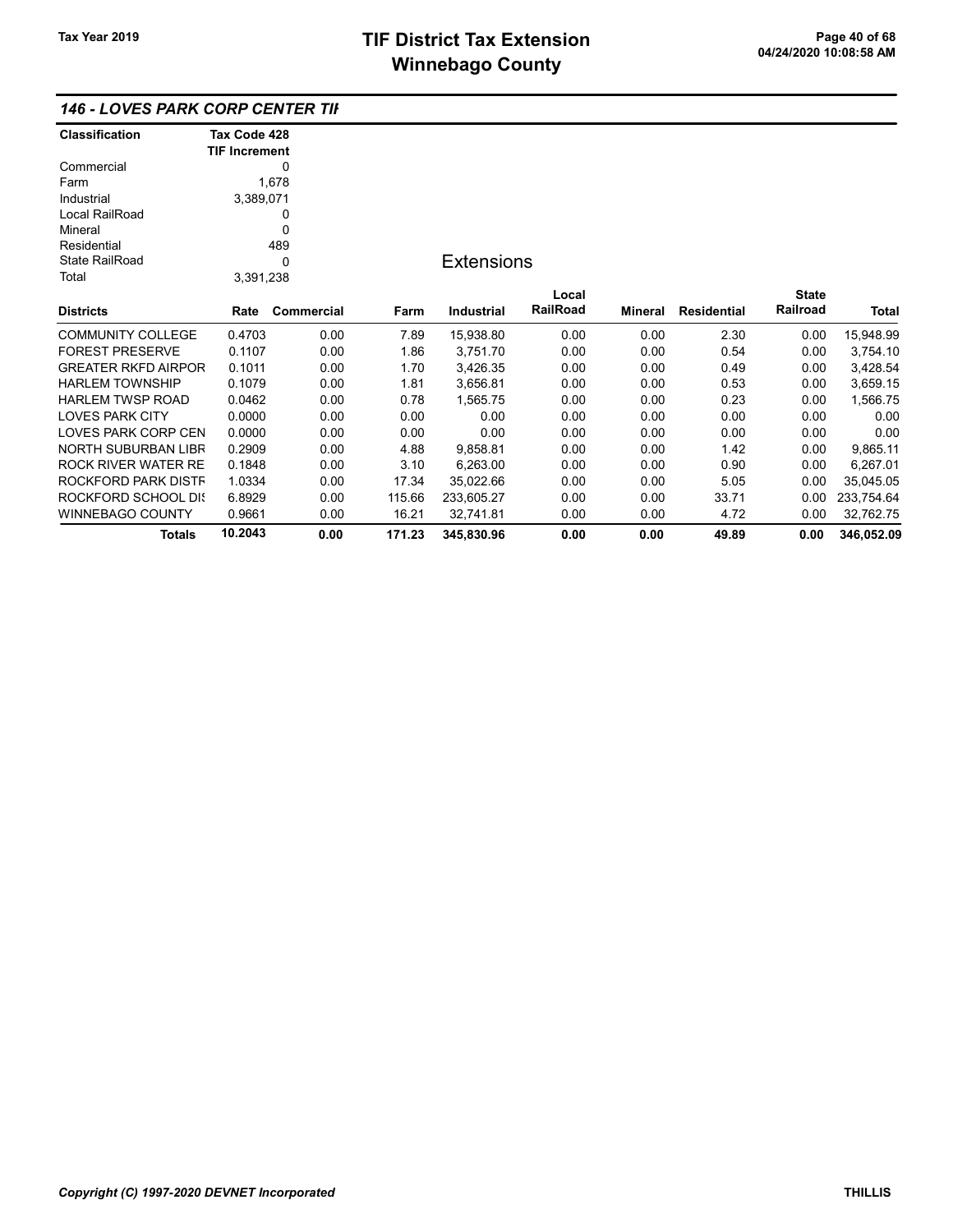# TIF District Tax Extension<br>
M's sales and Os and the page 41 of 68<br>
M's sales and Os and the page 41 of 68 **Winnebago County**

#### 147 - WESTSTONE TIF

| <b>Classification</b>      | Tax Code 429<br><b>TIF Increment</b> |            |          |                   |          |                |                    |              |          |
|----------------------------|--------------------------------------|------------|----------|-------------------|----------|----------------|--------------------|--------------|----------|
| Commercial                 |                                      | 0          |          |                   |          |                |                    |              |          |
| Farm                       |                                      | 13,566     |          |                   |          |                |                    |              |          |
| Industrial                 |                                      | 0          |          |                   |          |                |                    |              |          |
| Local RailRoad             |                                      | 0          |          |                   |          |                |                    |              |          |
| Mineral                    |                                      | 0          |          |                   |          |                |                    |              |          |
| Residential                |                                      | 0          |          |                   |          |                |                    |              |          |
| <b>State RailRoad</b>      |                                      | 0          |          | <b>Extensions</b> |          |                |                    |              |          |
| Total                      |                                      | 13,566     |          |                   |          |                |                    |              |          |
|                            |                                      |            |          |                   | Local    |                |                    | <b>State</b> |          |
| <b>Districts</b>           | Rate                                 | Commercial | Farm     | Industrial        | RailRoad | <b>Mineral</b> | <b>Residential</b> | Railroad     | Total    |
| <b>COMMUNITY COLLEGE</b>   | 0.4703                               | 0.00       | 63.80    | 0.00              | 0.00     | 0.00           | 0.00               | 0.00         | 63.80    |
| <b>FOREST PRESERVE</b>     | 0.1107                               | 0.00       | 15.02    | 0.00              | 0.00     | 0.00           | 0.00               | 0.00         | 15.02    |
| <b>GREATER RKFD AIRPOR</b> | 0.1011                               | 0.00       | 13.72    | 0.00              | 0.00     | 0.00           | 0.00               | 0.00         | 13.72    |
| <b>HARLEM TOWNSHIP</b>     | 0.1079                               | 0.00       | 14.64    | 0.00              | 0.00     | 0.00           | 0.00               | 0.00         | 14.64    |
| <b>HARLEM TWSP ROAD</b>    | 0.0462                               | 0.00       | 6.27     | 0.00              | 0.00     | 0.00           | 0.00               | 0.00         | 6.27     |
| <b>HARLEM-ROSCOE FIRE</b>  | 0.7392                               | 0.00       | 100.28   | 0.00              | 0.00     | 0.00           | 0.00               | 0.00         | 100.28   |
| <b>MACHESNEY PARK VILL</b> | 0.0000                               | 0.00       | 0.00     | 0.00              | 0.00     | 0.00           | 0.00               | 0.00         | 0.00     |
| NORTH SUBURBAN LIBR        | 0.2909                               | 0.00       | 39.46    | 0.00              | 0.00     | 0.00           | 0.00               | 0.00         | 39.46    |
| <b>ROCKFORD SCHOOL DIS</b> | 6.8929                               | 0.00       | 935.09   | 0.00              | 0.00     | 0.00           | 0.00               | 0.00         | 935.09   |
| <b>WESTSTONE TIF</b>       | 0.0000                               | 0.00       | 0.00     | 0.00              | 0.00     | 0.00           | 0.00               | 0.00         | 0.00     |
| WINNEBAGO COUNTY           | 0.9661                               | 0.00       | 131.06   | 0.00              | 0.00     | 0.00           | 0.00               | 0.00         | 131.06   |
| <b>Totals</b>              | 9.7253                               | 0.00       | 1,319.34 | 0.00              | 0.00     | 0.00           | 0.00               | 0.00         | 1,319.34 |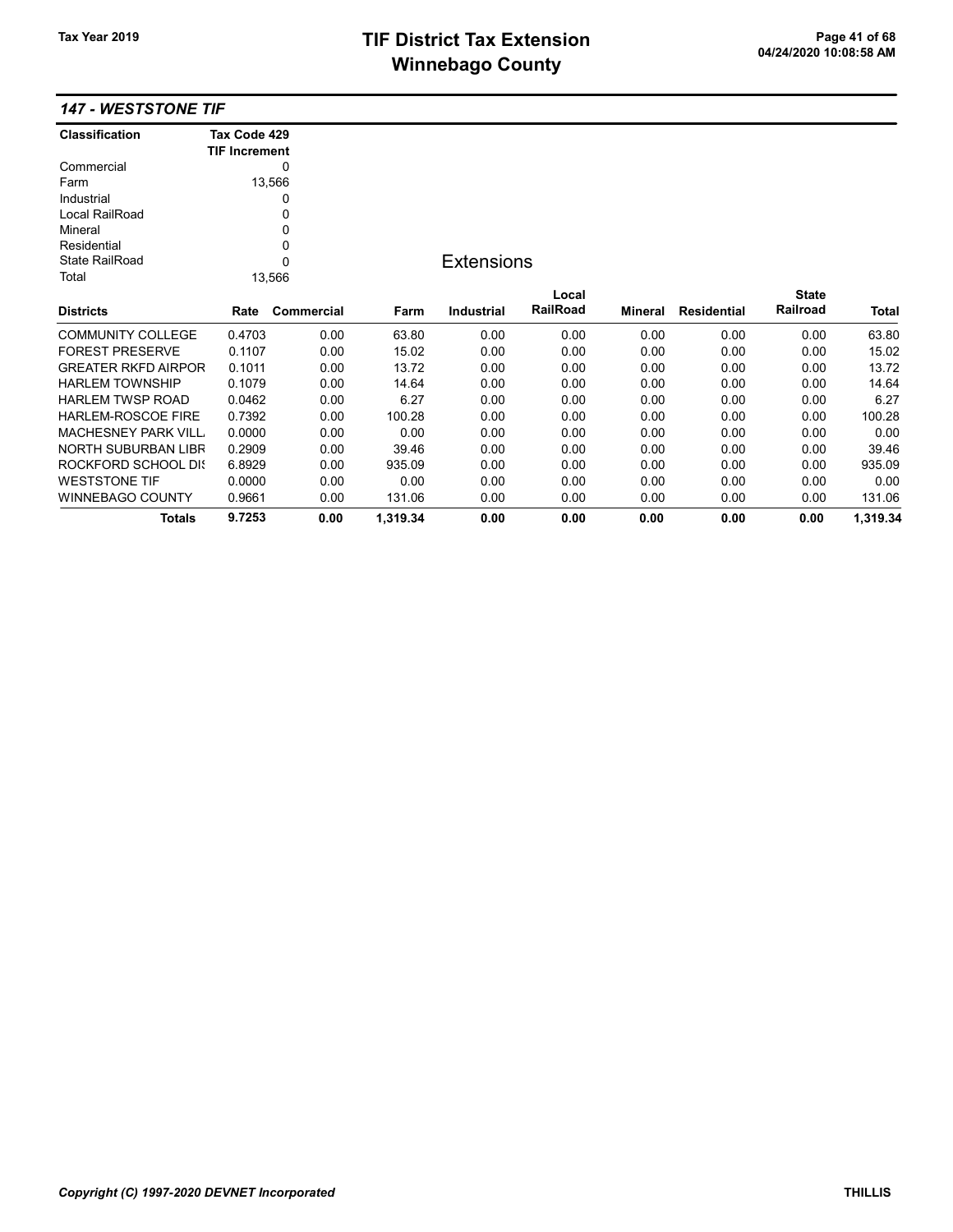# TIF District Tax Extension<br>
M's sales and Os and the page 42 of 68<br>
M's sales and Os and the page 10 of the page 10 of the page 10 of the page 10 of the page 10 of the page 10 of the page 10 of the page 10 of the page 10 o **Winnebago County**

## 147 - WESTSTONE TIF

| <b>Classification</b>      | Tax Code 430         |            |          |                   |                 |         |                    |              |            |
|----------------------------|----------------------|------------|----------|-------------------|-----------------|---------|--------------------|--------------|------------|
|                            | <b>TIF Increment</b> |            |          |                   |                 |         |                    |              |            |
| Commercial                 |                      | 0          |          |                   |                 |         |                    |              |            |
| Farm                       |                      | 10,509     |          |                   |                 |         |                    |              |            |
| Industrial                 | 5,486,781            |            |          |                   |                 |         |                    |              |            |
| Local RailRoad             |                      | 0          |          |                   |                 |         |                    |              |            |
| Mineral                    |                      | 0          |          |                   |                 |         |                    |              |            |
| Residential                |                      | 13,914     |          |                   |                 |         |                    |              |            |
| <b>State RailRoad</b>      |                      | 0          |          | <b>Extensions</b> |                 |         |                    |              |            |
| Total                      | 5,511,204            |            |          |                   |                 |         |                    |              |            |
|                            |                      |            |          |                   | Local           |         |                    | <b>State</b> |            |
| <b>Districts</b>           | Rate                 | Commercial | Farm     | <b>Industrial</b> | <b>RailRoad</b> | Mineral | <b>Residential</b> | Railroad     | Total      |
| <b>COMMUNITY COLLEGE</b>   | 0.4703               | 0.00       | 49.42    | 25,804.33         | 0.00            | 0.00    | 65.44              | 0.00         | 25,919.19  |
| <b>FOREST PRESERVE</b>     | 0.1107               | 0.00       | 11.63    | 6,073.87          | 0.00            | 0.00    | 15.40              | 0.00         | 6,100.90   |
| <b>GREATER RKFD AIRPOR</b> | 0.1011               | 0.00       | 10.62    | 5,547.14          | 0.00            | 0.00    | 14.07              | 0.00         | 5,571.83   |
| <b>HARLEM TOWNSHIP</b>     | 0.1079               | 0.00       | 11.34    | 5,920.24          | 0.00            | 0.00    | 15.01              | 0.00         | 5,946.59   |
| <b>HARLEM TWSP ROAD</b>    | 0.0462               | 0.00       | 4.86     | 2,534.89          | 0.00            | 0.00    | 6.43               | 0.00         | 2,546.18   |
| <b>HARLEM-ROSCOE FIRE</b>  | 0.7392               | 0.00       | 77.68    | 40.558.29         | 0.00            | 0.00    | 102.85             | 0.00         | 40,738.82  |
| <b>MACHESNEY PARK VILL</b> | 0.0000               | 0.00       | 0.00     | 0.00              | 0.00            | 0.00    | 0.00               | 0.00         | 0.00       |
| NORTH SUBURBAN LIBR        | 0.2909               | 0.00       | 30.57    | 15,961.05         | 0.00            | 0.00    | 40.48              | 0.00         | 16,032.09  |
| <b>ROCK RIVER WATER RE</b> | 0.1848               | 0.00       | 19.42    | 10,139.57         | 0.00            | 0.00    | 25.71              | 0.00         | 10,184.70  |
| ROCKFORD SCHOOL DIS        | 6.8929               | 0.00       | 724.37   | 378,198.33        | 0.00            | 0.00    | 959.08             | 0.00         | 379,881.78 |
| <b>WESTSTONE TIF</b>       | 0.0000               | 0.00       | 0.00     | 0.00              | 0.00            | 0.00    | 0.00               | 0.00         | 0.00       |
| <b>WINNEBAGO COUNTY</b>    | 0.9661               | 0.00       | 101.53   | 53,007.79         | 0.00            | 0.00    | 134.42             | 0.00         | 53,243.74  |
| <b>Totals</b>              | 9.9101               | 0.00       | 1.041.44 | 543,745.50        | 0.00            | 0.00    | 1,378.89           | 0.00         | 546,165.82 |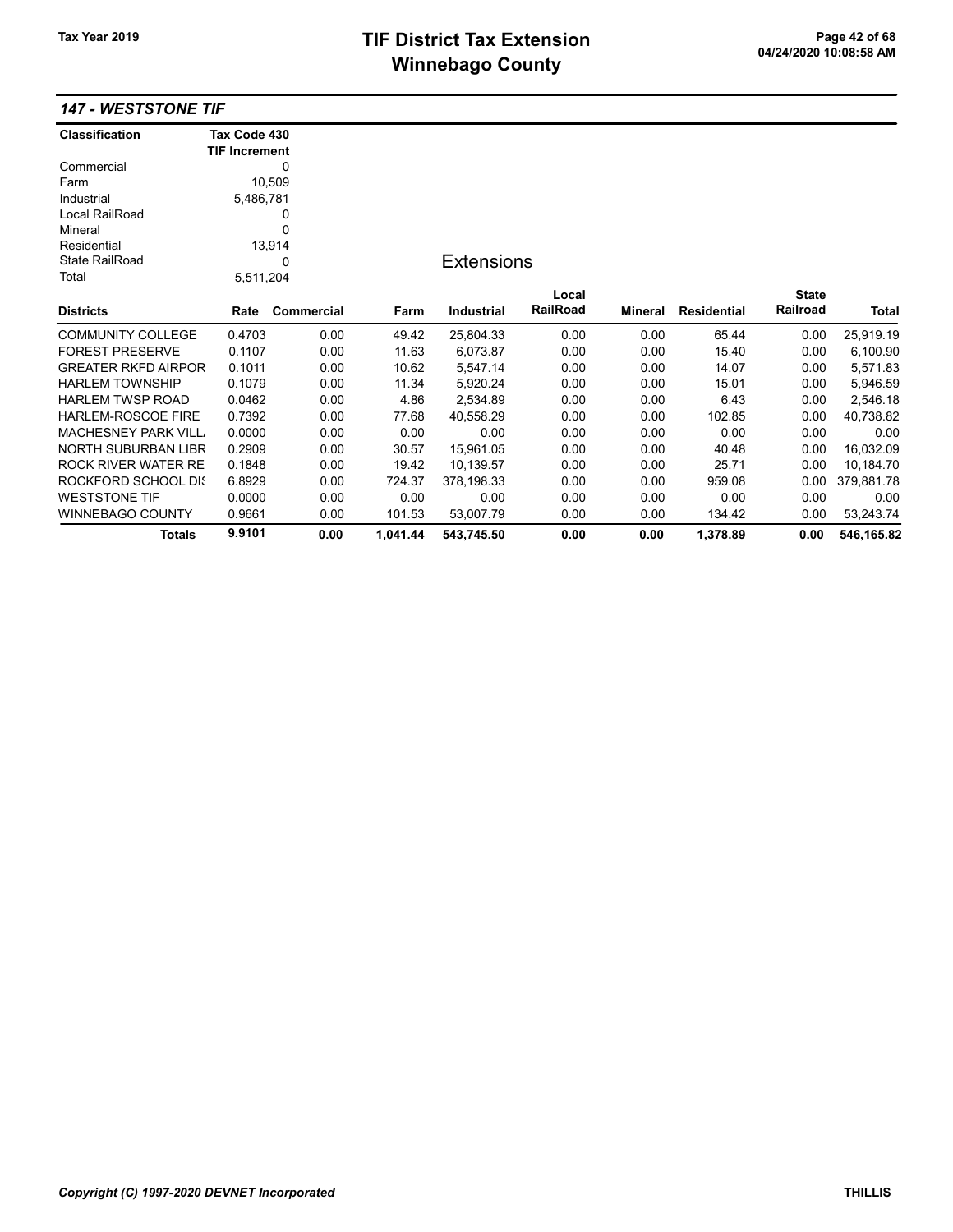## 148 - NORTH WILLOW CREEK TIF

| <b>Classification</b>      | Tax Code 433         |            |        |                   |          |                |                    |              |              |
|----------------------------|----------------------|------------|--------|-------------------|----------|----------------|--------------------|--------------|--------------|
|                            | <b>TIF Increment</b> |            |        |                   |          |                |                    |              |              |
| Commercial                 |                      | 0          |        |                   |          |                |                    |              |              |
| Farm                       |                      | 1,712      |        |                   |          |                |                    |              |              |
| Industrial                 | 174,907              |            |        |                   |          |                |                    |              |              |
| Local RailRoad             |                      | 0          |        |                   |          |                |                    |              |              |
| Mineral                    |                      | 0          |        |                   |          |                |                    |              |              |
| Residential                |                      | 0          |        |                   |          |                |                    |              |              |
| <b>State RailRoad</b>      |                      | 0          |        | <b>Extensions</b> |          |                |                    |              |              |
| Total                      | 176,619              |            |        |                   |          |                |                    |              |              |
|                            |                      |            |        |                   | Local    |                |                    | <b>State</b> |              |
| <b>Districts</b>           | Rate                 | Commercial | Farm   | <b>Industrial</b> | RailRoad | <b>Mineral</b> | <b>Residential</b> | Railroad     | <b>Total</b> |
| <b>COMMUNITY COLLEGE</b>   | 0.4703               | 0.00       | 8.05   | 822.59            | 0.00     | 0.00           | 0.00               | 0.00         | 830.64       |
| <b>FOREST PRESERVE</b>     | 0.1107               | 0.00       | 1.90   | 193.62            | 0.00     | 0.00           | 0.00               | 0.00         | 195.52       |
| <b>GREATER RKFD AIRPOR</b> | 0.1011               | 0.00       | 1.73   | 176.83            | 0.00     | 0.00           | 0.00               | 0.00         | 178.56       |
| HARLEM SCHOOL DIST         | 7.1472               | 0.00       | 122.36 | 12,500.95         | 0.00     | 0.00           | 0.00               | 0.00         | 12,623.31    |
| <b>HARLEM TOWNSHIP</b>     | 0.1079               | 0.00       | 1.85   | 188.72            | 0.00     | 0.00           | 0.00               | 0.00         | 190.57       |
| <b>HARLEM TWSP ROAD</b>    | 0.0462               | 0.00       | 0.79   | 80.81             | 0.00     | 0.00           | 0.00               | 0.00         | 81.60        |
| HARLEM-ROSCOE FIRE         | 0.7392               | 0.00       | 12.66  | 1,292.91          | 0.00     | 0.00           | 0.00               | 0.00         | 1,305.57     |
| <b>MACHESNEY PARK VILL</b> | 0.0000               | 0.00       | 0.00   | 0.00              | 0.00     | 0.00           | 0.00               | 0.00         | 0.00         |
| <b>NORTH SUBURBAN LIBR</b> | 0.2909               | 0.00       | 4.98   | 508.80            | 0.00     | 0.00           | 0.00               | 0.00         | 513.78       |
| <b>NORTH WILLOW CREEK</b>  | 0.0000               | 0.00       | 0.00   | 0.00              | 0.00     | 0.00           | 0.00               | 0.00         | 0.00         |
| <b>ROCK RIVER WATER RE</b> | 0.1848               | 0.00       | 3.16   | 323.23            | 0.00     | 0.00           | 0.00               | 0.00         | 326.39       |
| <b>WINNEBAGO COUNTY</b>    | 0.9661               | 0.00       | 16.54  | 1,689.78          | 0.00     | 0.00           | 0.00               | 0.00         | 1,706.32     |
| <b>Totals</b>              | 10.1644              | 0.00       | 174.02 | 17.778.24         | 0.00     | 0.00           | 0.00               | 0.00         | 17,952.26    |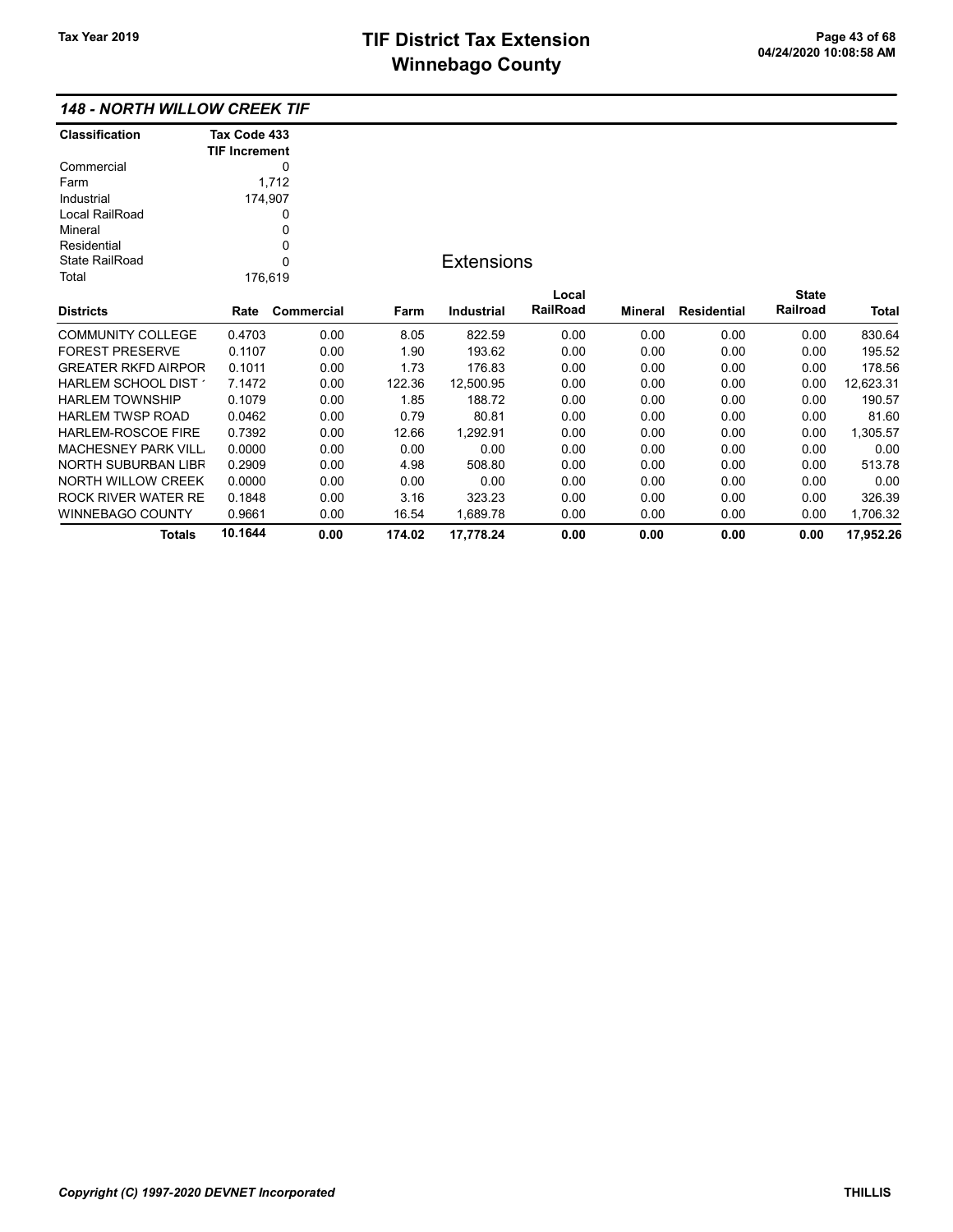WINNEBAGO COUNTY 0.9661 0.00 0.00 0.00 0.00 0.00 0.00 0.00 0.00

Totals 10.1644 0.00 0.00 0.00 0.00 0.00 0.00 0.00 0.00

## 149 - SOUTH WILLOW CREEK TIF

| <b>Classification</b>      | Tax Code 434<br><b>TIF Increment</b> |            |      |                   |                 |                |                    |              |              |
|----------------------------|--------------------------------------|------------|------|-------------------|-----------------|----------------|--------------------|--------------|--------------|
| Commercial                 |                                      |            |      |                   |                 |                |                    |              |              |
| Farm                       |                                      | 0          |      |                   |                 |                |                    |              |              |
| Industrial                 |                                      | 0          |      |                   |                 |                |                    |              |              |
| Local RailRoad             |                                      | 0          |      |                   |                 |                |                    |              |              |
| Mineral                    |                                      |            |      |                   |                 |                |                    |              |              |
| Residential                |                                      | 0          |      |                   |                 |                |                    |              |              |
| <b>State RailRoad</b>      |                                      | 0          |      | <b>Extensions</b> |                 |                |                    |              |              |
| Total                      |                                      | 0          |      |                   |                 |                |                    |              |              |
|                            |                                      |            |      |                   | Local           |                |                    | <b>State</b> |              |
| <b>Districts</b>           | Rate                                 | Commercial | Farm | Industrial        | <b>RailRoad</b> | <b>Mineral</b> | <b>Residential</b> | Railroad     | <b>Total</b> |
| <b>COMMUNITY COLLEGE</b>   | 0.4703                               | 0.00       | 0.00 | 0.00              | 0.00            | 0.00           | 0.00               | 0.00         | 0.00         |
| <b>FOREST PRESERVE</b>     | 0.1107                               | 0.00       | 0.00 | 0.00              | 0.00            | 0.00           | 0.00               | 0.00         | 0.00         |
| <b>GREATER RKFD AIRPOR</b> | 0.1011                               | 0.00       | 0.00 | 0.00              | 0.00            | 0.00           | 0.00               | 0.00         | 0.00         |
| HARLEM SCHOOL DIST         | 7.1472                               | 0.00       | 0.00 | 0.00              | 0.00            | 0.00           | 0.00               | 0.00         | 0.00         |
| <b>HARLEM TOWNSHIP</b>     | 0.1079                               | 0.00       | 0.00 | 0.00              | 0.00            | 0.00           | 0.00               | 0.00         | 0.00         |
| <b>HARLEM TWSP ROAD</b>    | 0.0462                               | 0.00       | 0.00 | 0.00              | 0.00            | 0.00           | 0.00               | 0.00         | 0.00         |
| <b>HARLEM-ROSCOE FIRE</b>  | 0.7392                               | 0.00       | 0.00 | 0.00              | 0.00            | 0.00           | 0.00               | 0.00         | 0.00         |
| NORTH SUBURBAN LIBR        | 0.2909                               | 0.00       | 0.00 | 0.00              | 0.00            | 0.00           | 0.00               | 0.00         | 0.00         |
| <b>ROCK RIVER WATER RE</b> | 0.1848                               | 0.00       | 0.00 | 0.00              | 0.00            | 0.00           | 0.00               | 0.00         | 0.00         |
| SOUTH WILLOW CREEK         | 0.0000                               | 0.00       | 0.00 | 0.00              | 0.00            | 0.00           | 0.00               | 0.00         | 0.00         |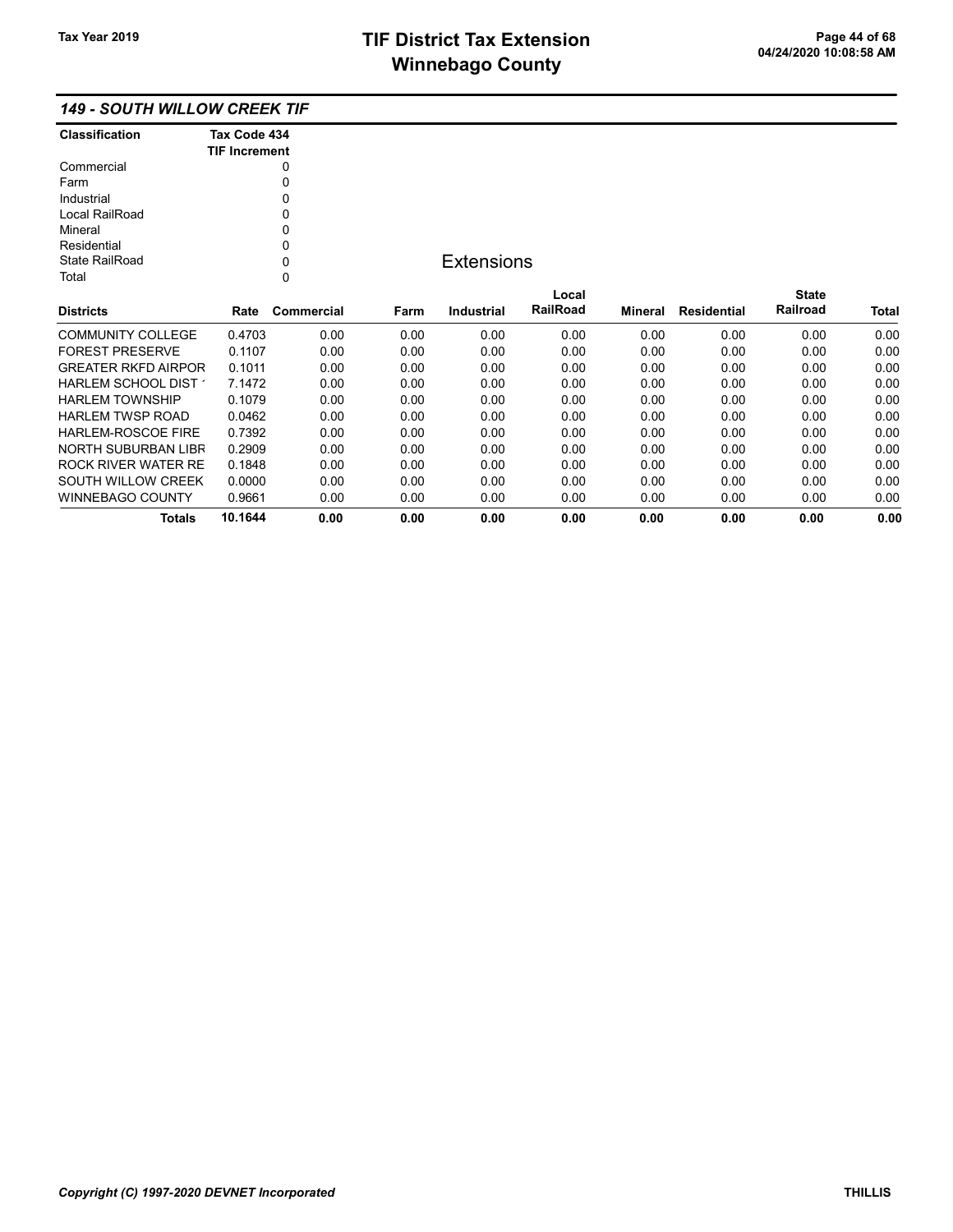## 149 - SOUTH WILLOW CREEK TIF

| <b>Classification</b>      | Tax Code 435         |            |      |                   |                 |         |             |              |            |
|----------------------------|----------------------|------------|------|-------------------|-----------------|---------|-------------|--------------|------------|
|                            | <b>TIF Increment</b> |            |      |                   |                 |         |             |              |            |
| Commercial                 |                      | 505,060    |      |                   |                 |         |             |              |            |
| Farm                       |                      | 0          |      |                   |                 |         |             |              |            |
| Industrial                 | 3,935,094            |            |      |                   |                 |         |             |              |            |
| Local RailRoad             |                      | 0          |      |                   |                 |         |             |              |            |
| Mineral                    |                      | 0          |      |                   |                 |         |             |              |            |
| Residential                |                      | 0          |      |                   |                 |         |             |              |            |
| <b>State RailRoad</b>      |                      | 0          |      | <b>Extensions</b> |                 |         |             |              |            |
| Total                      | 4,440,154            |            |      |                   |                 |         |             |              |            |
|                            |                      |            |      |                   | Local           |         |             | <b>State</b> |            |
| <b>Districts</b>           | Rate                 | Commercial | Farm | <b>Industrial</b> | <b>RailRoad</b> | Mineral | Residential | Railroad     | Total      |
| <b>COMMUNITY COLLEGE</b>   | 0.4703               | 2,375.30   | 0.00 | 18,506.75         | 0.00            | 0.00    | 0.00        | 0.00         | 20,882.04  |
| <b>FOREST PRESERVE</b>     | 0.1107               | 559.10     | 0.00 | 4,356.15          | 0.00            | 0.00    | 0.00        | 0.00         | 4,915.25   |
| <b>GREATER RKFD AIRPOR</b> | 0.1011               | 510.62     | 0.00 | 3,978.38          | 0.00            | 0.00    | 0.00        | 0.00         | 4,489.00   |
| HARLEM SCHOOL DIST         | 7.1472               | 36,097.65  | 0.00 | 281,249.04        | 0.00            | 0.00    | 0.00        | 0.00         | 317,346.69 |
| <b>HARLEM TOWNSHIP</b>     | 0.1079               | 544.96     | 0.00 | 4,245.97          | 0.00            | 0.00    | 0.00        | 0.00         | 4,790.93   |
| <b>HARLEM TWSP ROAD</b>    | 0.0462               | 233.34     | 0.00 | 1,818.01          | 0.00            | 0.00    | 0.00        | 0.00         | 2,051.35   |
| <b>HARLEM-ROSCOE FIRE</b>  | 0.7392               | 3,733.40   | 0.00 | 29,088.21         | 0.00            | 0.00    | 0.00        | 0.00         | 32,821.62  |
| <b>MACHESNEY PARK VILL</b> | 0.0000               | 0.00       | 0.00 | 0.00              | 0.00            | 0.00    | 0.00        | 0.00         | 0.00       |
| NORTH SUBURBAN LIBR        | 0.2909               | 1,469.22   | 0.00 | 11,447.19         | 0.00            | 0.00    | 0.00        | 0.00         | 12,916.41  |
| ROCK RIVER WATER RE        | 0.1848               | 933.35     | 0.00 | 7,272.05          | 0.00            | 0.00    | 0.00        | 0.00         | 8,205.40   |
| SOUTH WILLOW CREEK         | 0.0000               | 0.00       | 0.00 | 0.00              | 0.00            | 0.00    | 0.00        | 0.00         | 0.00       |
| <b>WINNEBAGO COUNTY</b>    | 0.9661               | 4,879.38   | 0.00 | 38,016.94         | 0.00            | 0.00    | 0.00        | 0.00         | 42,896.33  |
| <b>Totals</b>              | 10.1644              | 51,336.32  | 0.00 | 399,978.69        | 0.00            | 0.00    | 0.00        | 0.00         | 451,315.02 |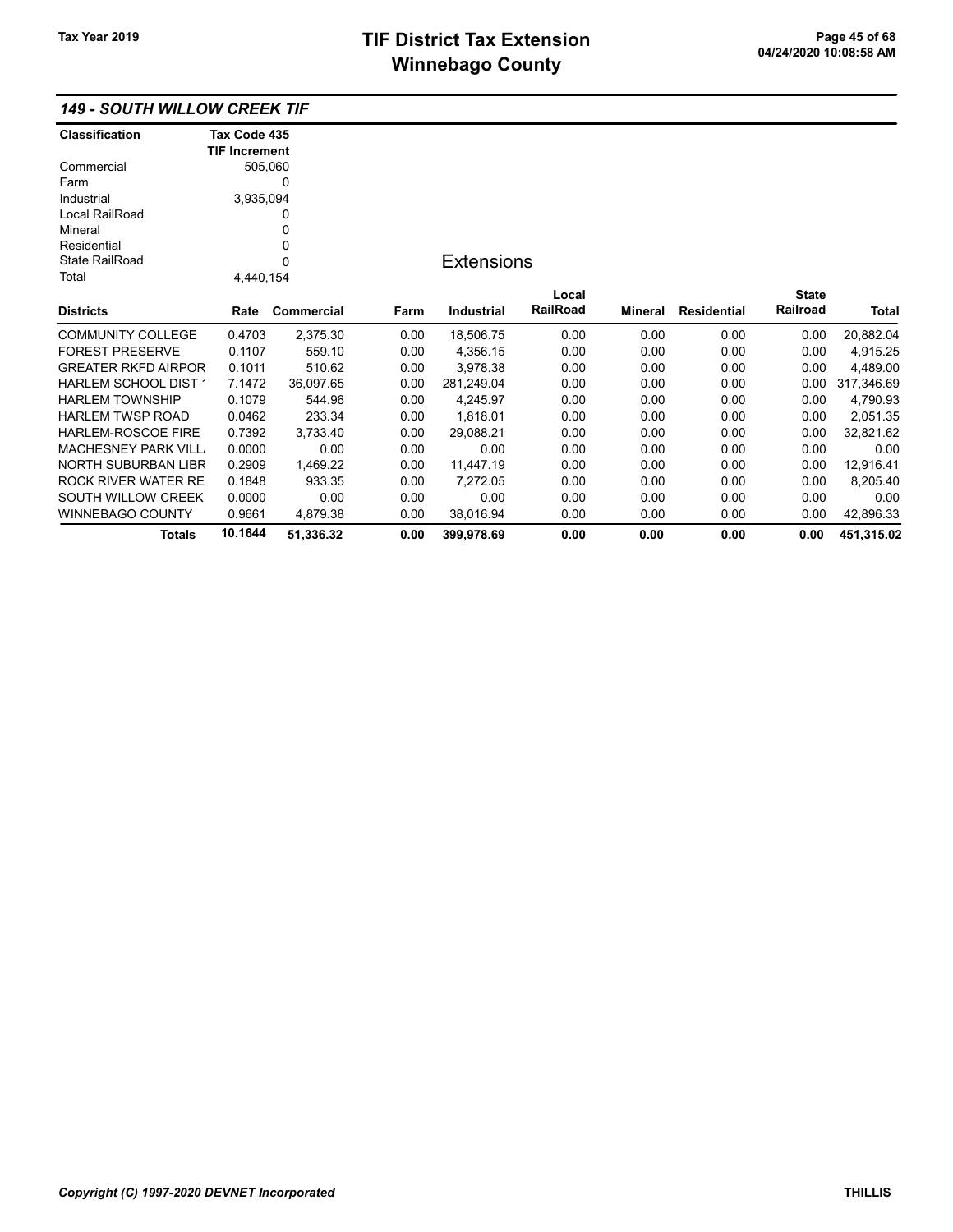## 150 - GLOBAL TRADEPARK SOUTH T

| <b>Classification</b>       | Tax Code 453         |            |           |                   |          |         |                    |              |           |
|-----------------------------|----------------------|------------|-----------|-------------------|----------|---------|--------------------|--------------|-----------|
|                             | <b>TIF Increment</b> |            |           |                   |          |         |                    |              |           |
| Commercial                  |                      | 0          |           |                   |          |         |                    |              |           |
| Farm                        | 210,634              |            |           |                   |          |         |                    |              |           |
| Industrial                  |                      | 0          |           |                   |          |         |                    |              |           |
| Local RailRoad              |                      | 0          |           |                   |          |         |                    |              |           |
| Mineral                     |                      | 0          |           |                   |          |         |                    |              |           |
| Residential                 |                      | 0          |           |                   |          |         |                    |              |           |
| <b>State RailRoad</b>       |                      | 0          |           | <b>Extensions</b> |          |         |                    |              |           |
| Total                       | 210,634              |            |           |                   |          |         |                    |              |           |
|                             |                      |            |           |                   | Local    |         |                    | <b>State</b> |           |
| <b>Districts</b>            | Rate                 | Commercial | Farm      | Industrial        | RailRoad | Mineral | <b>Residential</b> | Railroad     | Total     |
| <b>COMMUNITY COLLEGE</b>    | 0.4703               | 0.00       | 990.61    | 0.00              | 0.00     | 0.00    | 0.00               | 0.00         | 990.61    |
| <b>FOREST PRESERVE</b>      | 0.1107               | 0.00       | 233.17    | 0.00              | 0.00     | 0.00    | 0.00               | 0.00         | 233.17    |
| <b>GLOBAL TRADEPARK SC</b>  | 0.0000               | 0.00       | 0.00      | 0.00              | 0.00     | 0.00    | 0.00               | 0.00         | 0.00      |
| <b>GREATER RKFD AIRPOR</b>  | 0.1011               | 0.00       | 212.95    | 0.00              | 0.00     | 0.00    | 0.00               | 0.00         | 212.95    |
| <b>MERIDIAN SCHOOL DIST</b> | 5.7504               | 0.00       | 12,112.30 | 0.00              | 0.00     | 0.00    | 0.00               | 0.00         | 12,112.30 |
| ROCKFORD CITY               | 2.9185               | 0.00       | 6,147.35  | 0.00              | 0.00     | 0.00    | 0.00               | 0.00         | 6,147.35  |
| ROCKFORD CITY LIBRAI        | 0.4564               | 0.00       | 961.33    | 0.00              | 0.00     | 0.00    | 0.00               | 0.00         | 961.33    |
| ROCKFORD PARK DISTF         | 1.0334               | 0.00       | 2,176.69  | 0.00              | 0.00     | 0.00    | 0.00               | 0.00         | 2,176.69  |
| ROCKFORD TOWNSHIP           | 0.1298               | 0.00       | 273.40    | 0.00              | 0.00     | 0.00    | 0.00               | 0.00         | 273.40    |
| ROCKFORD TWSP ROAI          | 0.1327               | 0.00       | 279.51    | 0.00              | 0.00     | 0.00    | 0.00               | 0.00         | 279.51    |
| <b>WINNEBAGO COUNTY</b>     | 0.9661               | 0.00       | 2,034.94  | 0.00              | 0.00     | 0.00    | 0.00               | 0.00         | 2,034.94  |
| Totals                      | 12.0694              | 0.00       | 25,422.25 | 0.00              | 0.00     | 0.00    | 0.00               | 0.00         | 25,422.25 |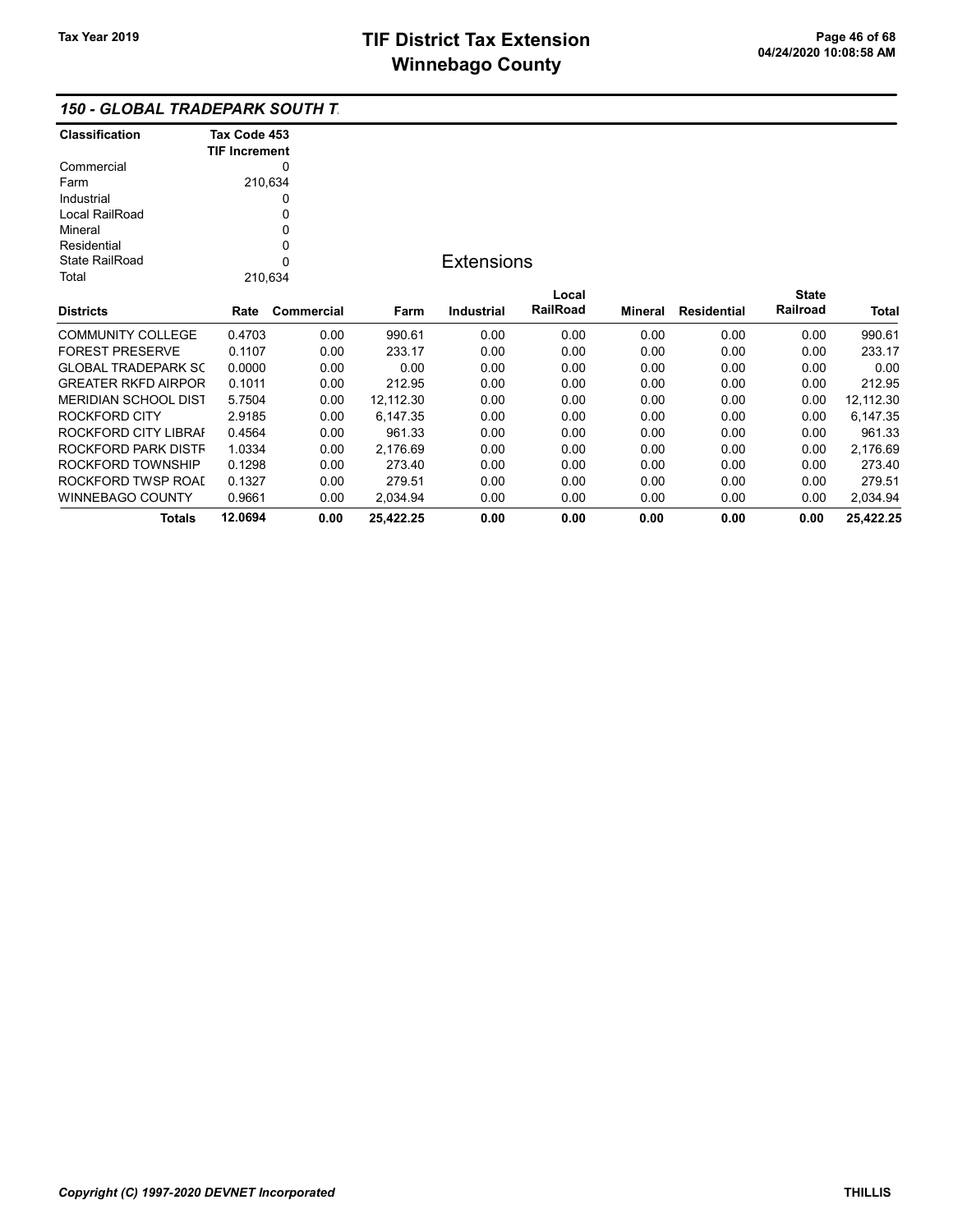# TIF District Tax Extension<br>
M's and has a Canadian of the California California California California California California California Ca **Winnebago County**

| <b>Classification</b>         | Tax Code 438         |            |          |                   |          |         |                    |              |          |
|-------------------------------|----------------------|------------|----------|-------------------|----------|---------|--------------------|--------------|----------|
|                               | <b>TIF Increment</b> |            |          |                   |          |         |                    |              |          |
| Commercial                    |                      | 8,206      |          |                   |          |         |                    |              |          |
| Farm                          |                      | 57,308     |          |                   |          |         |                    |              |          |
| Industrial                    |                      | 0          |          |                   |          |         |                    |              |          |
| Local RailRoad                |                      | 0          |          |                   |          |         |                    |              |          |
| Mineral                       |                      | 0          |          |                   |          |         |                    |              |          |
| Residential                   |                      | 0          |          |                   |          |         |                    |              |          |
| <b>State RailRoad</b>         |                      | 0          |          | <b>Extensions</b> |          |         |                    |              |          |
| Total                         |                      | 65,514     |          |                   |          |         |                    |              |          |
|                               |                      |            |          |                   | Local    |         |                    | <b>State</b> |          |
| <b>Districts</b>              | Rate                 | Commercial | Farm     | <b>Industrial</b> | RailRoad | Mineral | <b>Residential</b> | Railroad     | Total    |
| <b>CHERRY VALLEY LIBRAF</b>   | 0.3761               | 30.86      | 215.54   | 0.00              | 0.00     | 0.00    | 0.00               | 0.00         | 246.40   |
| <b>COMMUNITY COLLEGE</b>      | 0.4703               | 38.59      | 269.52   | 0.00              | 0.00     | 0.00    | 0.00               | 0.00         | 308.11   |
| <b>FOREST PRESERVE</b>        | 0.1107               | 9.08       | 63.44    | 0.00              | 0.00     | 0.00    | 0.00               | 0.00         | 72.52    |
| <b>GREATER RKFD AIRPOR</b>    | 0.1011               | 8.30       | 57.94    | 0.00              | 0.00     | 0.00    | 0.00               | 0.00         | 66.23    |
| <b>I-39 / BAXTER ROAD TIF</b> | 0.0000               | 0.00       | 0.00     | 0.00              | 0.00     | 0.00    | 0.00               | 0.00         | 0.00     |
| <b>NEW MILFORD FIRE</b>       | 0.8195               | 67.25      | 469.64   | 0.00              | 0.00     | 0.00    | 0.00               | 0.00         | 536.89   |
| ROCKFORD SCHOOL DIS           | 6.8929               | 565.63     | 3,950.18 | 0.00              | 0.00     | 0.00    | 0.00               | 0.00         | 4,515.81 |
| ROCKFORD TOWNSHIP             | 0.1298               | 10.65      | 74.39    | 0.00              | 0.00     | 0.00    | 0.00               | 0.00         | 85.04    |
| ROCKFORD TWSP ROAI            | 0.1327               | 10.89      | 76.05    | 0.00              | 0.00     | 0.00    | 0.00               | 0.00         | 86.94    |
| <b>WINNEBAGO COUNTY</b>       | 0.9661               | 79.28      | 553.65   | 0.00              | 0.00     | 0.00    | 0.00               | 0.00         | 632.93   |
| <b>Totals</b>                 | 9.9992               | 820.53     | 5,730.35 | 0.00              | 0.00     | 0.00    | 0.00               | 0.00         | 6,550.87 |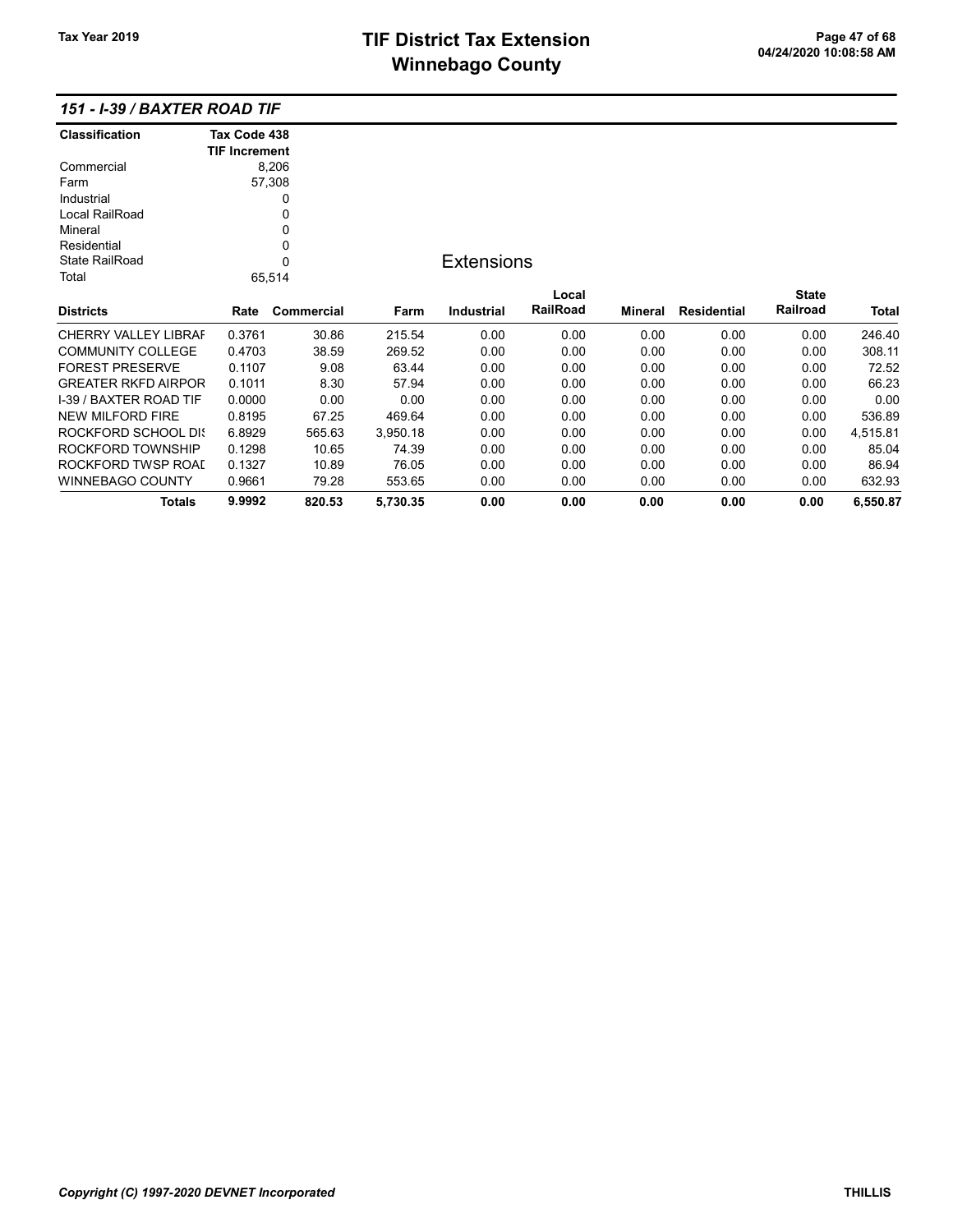## TIF District Tax Extension<br>
Missishere Country the United States of Country of the Contract of the Page 48 of 68 **Winnebago County**

| <b>Classification</b>       | Tax Code 439         |            |          |                   |          |         |                    |              |          |
|-----------------------------|----------------------|------------|----------|-------------------|----------|---------|--------------------|--------------|----------|
|                             | <b>TIF Increment</b> |            |          |                   |          |         |                    |              |          |
| Commercial                  |                      | 0          |          |                   |          |         |                    |              |          |
| Farm                        |                      | 25,857     |          |                   |          |         |                    |              |          |
| Industrial                  |                      | 11,991     |          |                   |          |         |                    |              |          |
| Local RailRoad              |                      | 0          |          |                   |          |         |                    |              |          |
| Mineral                     |                      | 0          |          |                   |          |         |                    |              |          |
| Residential                 |                      | 0          |          |                   |          |         |                    |              |          |
| State RailRoad              |                      | 0          |          | <b>Extensions</b> |          |         |                    |              |          |
| Total                       |                      | 37,848     |          |                   |          |         |                    |              |          |
|                             |                      |            |          |                   | Local    |         |                    | <b>State</b> |          |
| <b>Districts</b>            | Rate                 | Commercial | Farm     | <b>Industrial</b> | RailRoad | Mineral | <b>Residential</b> | Railroad     | Total    |
| CHERRY VALLEY FIRE          | 0.9763               | 0.00       | 252.44   | 117.07            | 0.00     | 0.00    | 0.00               | 0.00         | 369.51   |
| <b>CHERRY VALLEY LIBRAF</b> | 0.3761               | 0.00       | 97.25    | 45.10             | 0.00     | 0.00    | 0.00               | 0.00         | 142.35   |
| <b>CHERRY VALLEY VILLAC</b> | 0.0000               | 0.00       | 0.00     | 0.00              | 0.00     | 0.00    | 0.00               | 0.00         | 0.00     |
| <b>COMMUNITY COLLEGE</b>    | 0.4703               | 0.00       | 121.61   | 56.39             | 0.00     | 0.00    | 0.00               | 0.00         | 178.00   |
| <b>FOREST PRESERVE</b>      | 0.1107               | 0.00       | 28.62    | 13.27             | 0.00     | 0.00    | 0.00               | 0.00         | 41.90    |
| <b>GREATER RKFD AIRPOR</b>  | 0.1011               | 0.00       | 26.14    | 12.12             | 0.00     | 0.00    | 0.00               | 0.00         | 38.26    |
| I-39 / BAXTER ROAD TIF      | 0.0000               | 0.00       | 0.00     | 0.00              | 0.00     | 0.00    | 0.00               | 0.00         | 0.00     |
| <b>ROCKFORD SCHOOL DIS</b>  | 6.8929               | 0.00       | 1,782.30 | 826.53            | 0.00     | 0.00    | 0.00               | 0.00         | 2,608.82 |
| ROCKFORD TOWNSHIP           | 0.1298               | 0.00       | 33.56    | 15.56             | 0.00     | 0.00    | 0.00               | 0.00         | 49.13    |
| ROCKFORD TWSP ROAD          | 0.1327               | 0.00       | 34.31    | 15.91             | 0.00     | 0.00    | 0.00               | 0.00         | 50.22    |
| <b>WINNEBAGO COUNTY</b>     | 0.9661               | 0.00       | 249.80   | 115.85            | 0.00     | 0.00    | 0.00               | 0.00         | 365.65   |
| Totals                      | 10.1560              | 0.00       | 2,626.03 | 1,217.80          | 0.00     | 0.00    | 0.00               | 0.00         | 3,843.84 |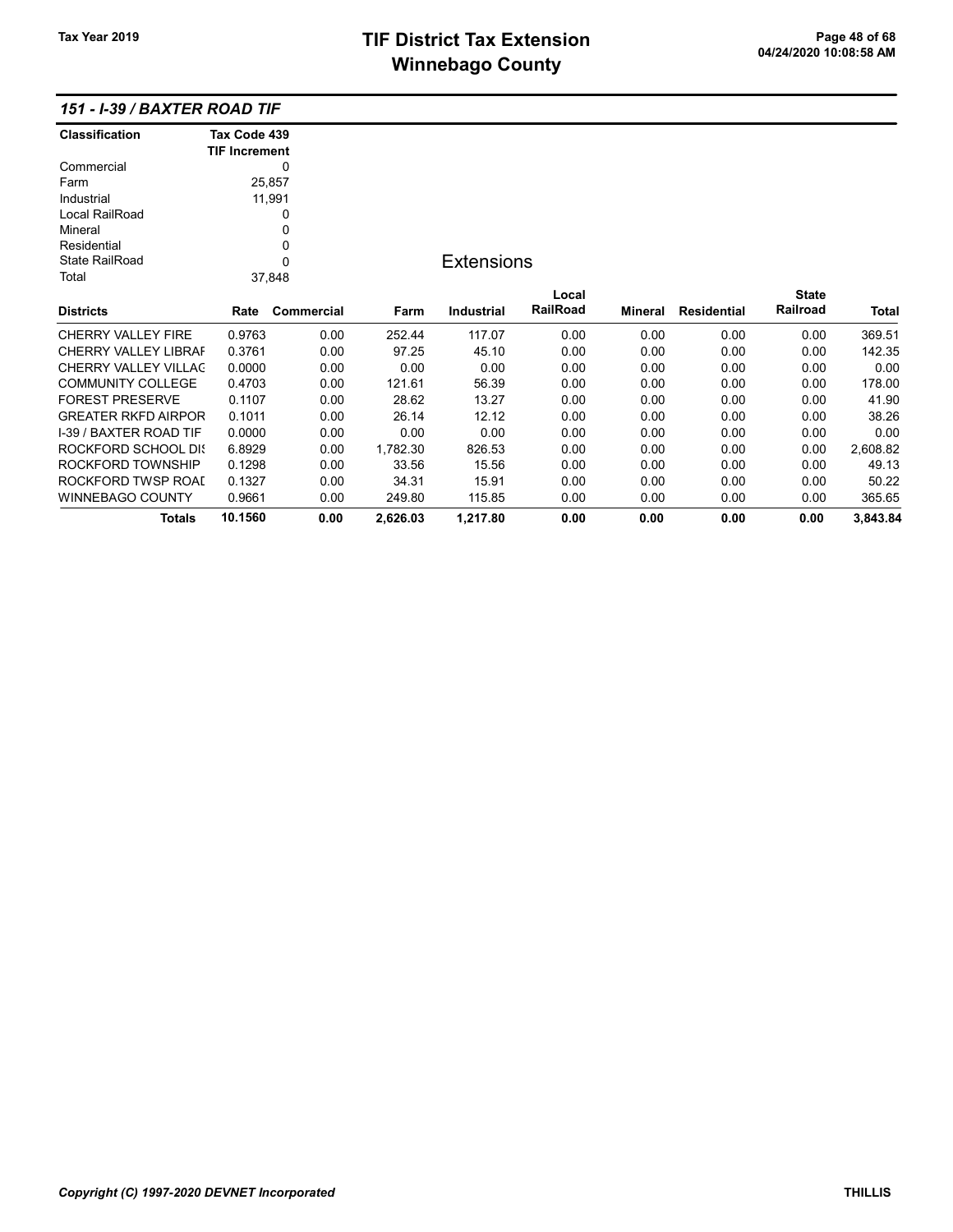# TIF District Tax Extension<br>
M's sales and Os and the page 49 of 68<br>
M's sales and Os and the page 49 of 68 **Winnebago County**

| Classification                | Tax Code 440         |            |          |                   |          |                |                    |              |            |
|-------------------------------|----------------------|------------|----------|-------------------|----------|----------------|--------------------|--------------|------------|
|                               | <b>TIF Increment</b> |            |          |                   |          |                |                    |              |            |
| Commercial                    |                      | 0          |          |                   |          |                |                    |              |            |
| Farm                          |                      | 14,262     |          |                   |          |                |                    |              |            |
| Industrial                    | 8,831,465            |            |          |                   |          |                |                    |              |            |
| Local RailRoad                |                      | 0          |          |                   |          |                |                    |              |            |
| Mineral                       |                      | 0          |          |                   |          |                |                    |              |            |
| Residential                   |                      | 0          |          |                   |          |                |                    |              |            |
| <b>State RailRoad</b>         |                      | 0          |          | <b>Extensions</b> |          |                |                    |              |            |
| Total                         | 8,845,727            |            |          |                   |          |                |                    |              |            |
|                               |                      |            |          |                   | Local    |                |                    | <b>State</b> |            |
| <b>Districts</b>              | Rate                 | Commercial | Farm     | Industrial        | RailRoad | <b>Mineral</b> | <b>Residential</b> | Railroad     | Total      |
| <b>CHERRY VALLEY FIRE</b>     | 0.9763               | 0.00       | 139.24   | 86,221.59         | 0.00     | 0.00           | 0.00               | 0.00         | 86,360.83  |
| <b>CHERRY VALLEY LIBRAF</b>   | 0.3761               | 0.00       | 53.64    | 33,215.14         | 0.00     | 0.00           | 0.00               | 0.00         | 33,268.78  |
| <b>CHERRY VALLEY TOWN:</b>    | 0.1334               | 0.00       | 19.03    | 11,781.17         | 0.00     | 0.00           | 0.00               | 0.00         | 11,800.20  |
| <b>CHERRY VALLEY TWSP</b>     | 0.2608               | 0.00       | 37.20    | 23,032.46         | 0.00     | 0.00           | 0.00               | 0.00         | 23,069.66  |
| CHERRY VALLEY VILLAC          | 0.0000               | 0.00       | 0.00     | 0.00              | 0.00     | 0.00           | 0.00               | 0.00         | 0.00       |
| <b>COMMUNITY COLLEGE</b>      | 0.4703               | 0.00       | 67.07    | 41,534.38         | 0.00     | 0.00           | 0.00               | 0.00         | 41,601.45  |
| <b>FOREST PRESERVE</b>        | 0.1107               | 0.00       | 15.79    | 9,776.43          | 0.00     | 0.00           | 0.00               | 0.00         | 9,792.22   |
| <b>GREATER RKFD AIRPOR</b>    | 0.1011               | 0.00       | 14.42    | 8,928.61          | 0.00     | 0.00           | 0.00               | 0.00         | 8,943.03   |
| <b>I-39 / BAXTER ROAD TIF</b> | 0.0000               | 0.00       | 0.00     | 0.00              | 0.00     | 0.00           | 0.00               | 0.00         | 0.00       |
| ROCKFORD SCHOOL DIS           | 6.8929               | 0.00       | 983.07   | 608,744.05        | 0.00     | 0.00           | 0.00               | 0.00         | 609,727.12 |
| <b>WINNEBAGO COUNTY</b>       | 0.9661               | 0.00       | 137.79   | 85,320.78         | 0.00     | 0.00           | 0.00               | 0.00         | 85,458.57  |
| <b>Totals</b>                 | 10.2877              | 0.00       | 1,467.25 | 908,554.61        | 0.00     | 0.00           | 0.00               | 0.00         | 910,021.86 |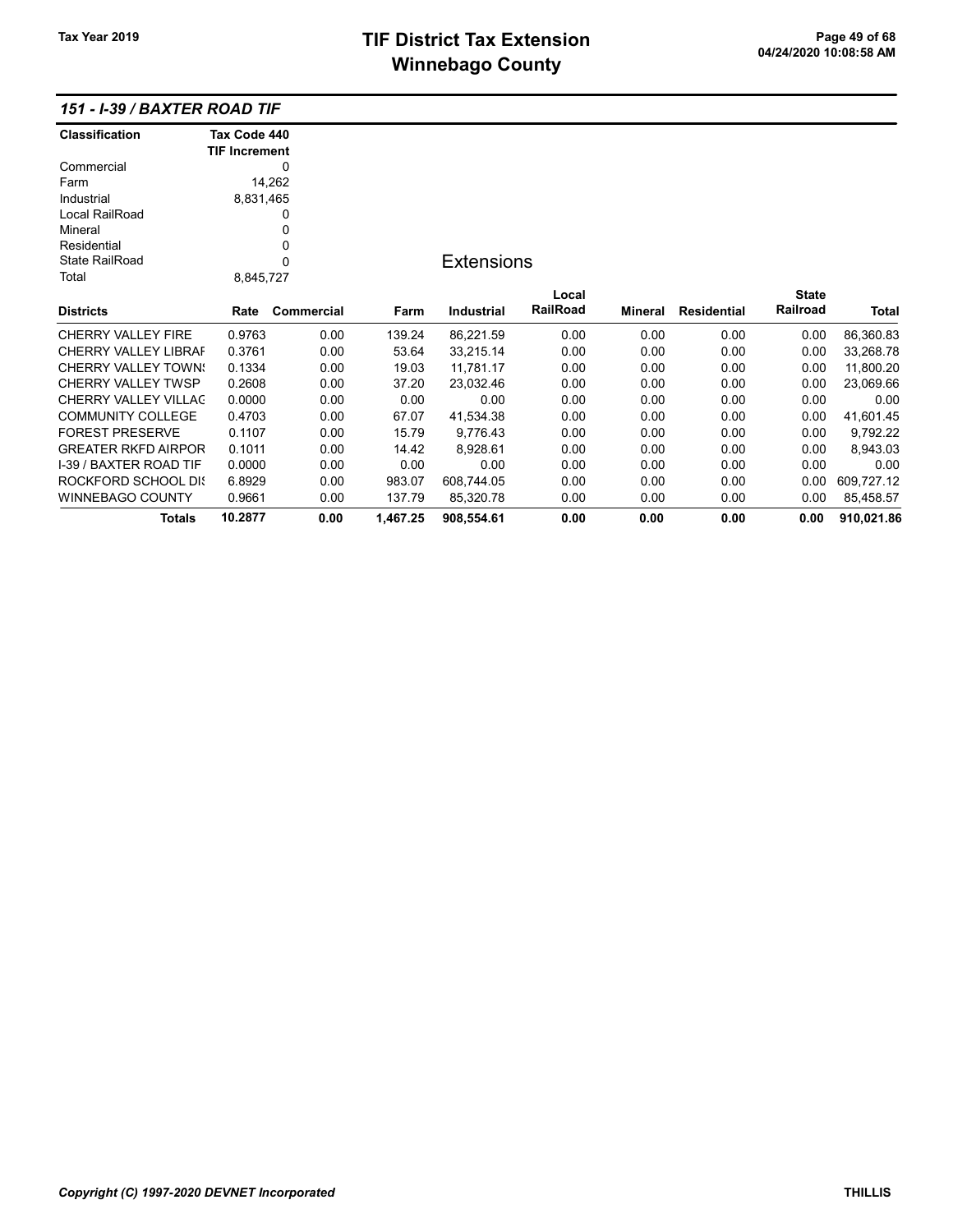# TIF District Tax Extension<br>
M's and has a Canadian of the California California California California California California California Ca **Winnebago County**

| <b>Classification</b>       | Tax Code 441         |            |          |                   |          |         |                    |              |          |
|-----------------------------|----------------------|------------|----------|-------------------|----------|---------|--------------------|--------------|----------|
|                             | <b>TIF Increment</b> |            |          |                   |          |         |                    |              |          |
| Commercial                  |                      | 0          |          |                   |          |         |                    |              |          |
| Farm                        |                      | 26,079     |          |                   |          |         |                    |              |          |
| Industrial                  |                      | 16,168     |          |                   |          |         |                    |              |          |
| Local RailRoad              |                      | 0          |          |                   |          |         |                    |              |          |
| Mineral                     |                      | 0          |          |                   |          |         |                    |              |          |
| Residential                 |                      | 8,522      |          |                   |          |         |                    |              |          |
| <b>State RailRoad</b>       |                      | 0          |          | <b>Extensions</b> |          |         |                    |              |          |
| Total                       |                      | 50,769     |          |                   |          |         |                    |              |          |
|                             |                      |            |          |                   | Local    |         |                    | <b>State</b> |          |
| <b>Districts</b>            | Rate                 | Commercial | Farm     | <b>Industrial</b> | RailRoad | Mineral | <b>Residential</b> | Railroad     | Total    |
| <b>CHERRY VALLEY LIBRAF</b> | 0.3761               | 0.00       | 98.08    | 60.81             | 0.00     | 0.00    | 32.05              | 0.00         | 190.94   |
| <b>COMMUNITY COLLEGE</b>    | 0.4703               | 0.00       | 122.65   | 76.04             | 0.00     | 0.00    | 40.08              | 0.00         | 238.77   |
| <b>FOREST PRESERVE</b>      | 0.1107               | 0.00       | 28.87    | 17.90             | 0.00     | 0.00    | 9.43               | 0.00         | 56.20    |
| <b>GREATER RKFD AIRPOR</b>  | 0.1011               | 0.00       | 26.37    | 16.35             | 0.00     | 0.00    | 8.62               | 0.00         | 51.33    |
| I-39 / BAXTER ROAD TIF      | 0.0000               | 0.00       | 0.00     | 0.00              | 0.00     | 0.00    | 0.00               | 0.00         | 0.00     |
| <b>NEW MILFORD FIRE</b>     | 0.8195               | 0.00       | 213.72   | 132.50            | 0.00     | 0.00    | 69.84              | 0.00         | 416.05   |
| <b>NEW MILFORD VILLAGE</b>  | 0.0000               | 0.00       | 0.00     | 0.00              | 0.00     | 0.00    | 0.00               | 0.00         | 0.00     |
| <b>ROCKFORD SCHOOL DIS</b>  | 6.8929               | 0.00       | 1,797.60 | 1,114.44          | 0.00     | 0.00    | 587.41             | 0.00         | 3,499.46 |
| ROCKFORD TOWNSHIP           | 0.1298               | 0.00       | 33.85    | 20.99             | 0.00     | 0.00    | 11.06              | 0.00         | 65.90    |
| ROCKFORD TWSP ROAI          | 0.1327               | 0.00       | 34.61    | 21.45             | 0.00     | 0.00    | 11.31              | 0.00         | 67.37    |
| WINNEBAGO COUNTY            | 0.9661               | 0.00       | 251.95   | 156.20            | 0.00     | 0.00    | 82.33              | 0.00         | 490.48   |
| <b>Totals</b>               | 9.9992               | 0.00       | 2,607.70 | 1,616.68          | 0.00     | 0.00    | 852.13             | 0.00         | 5,076.50 |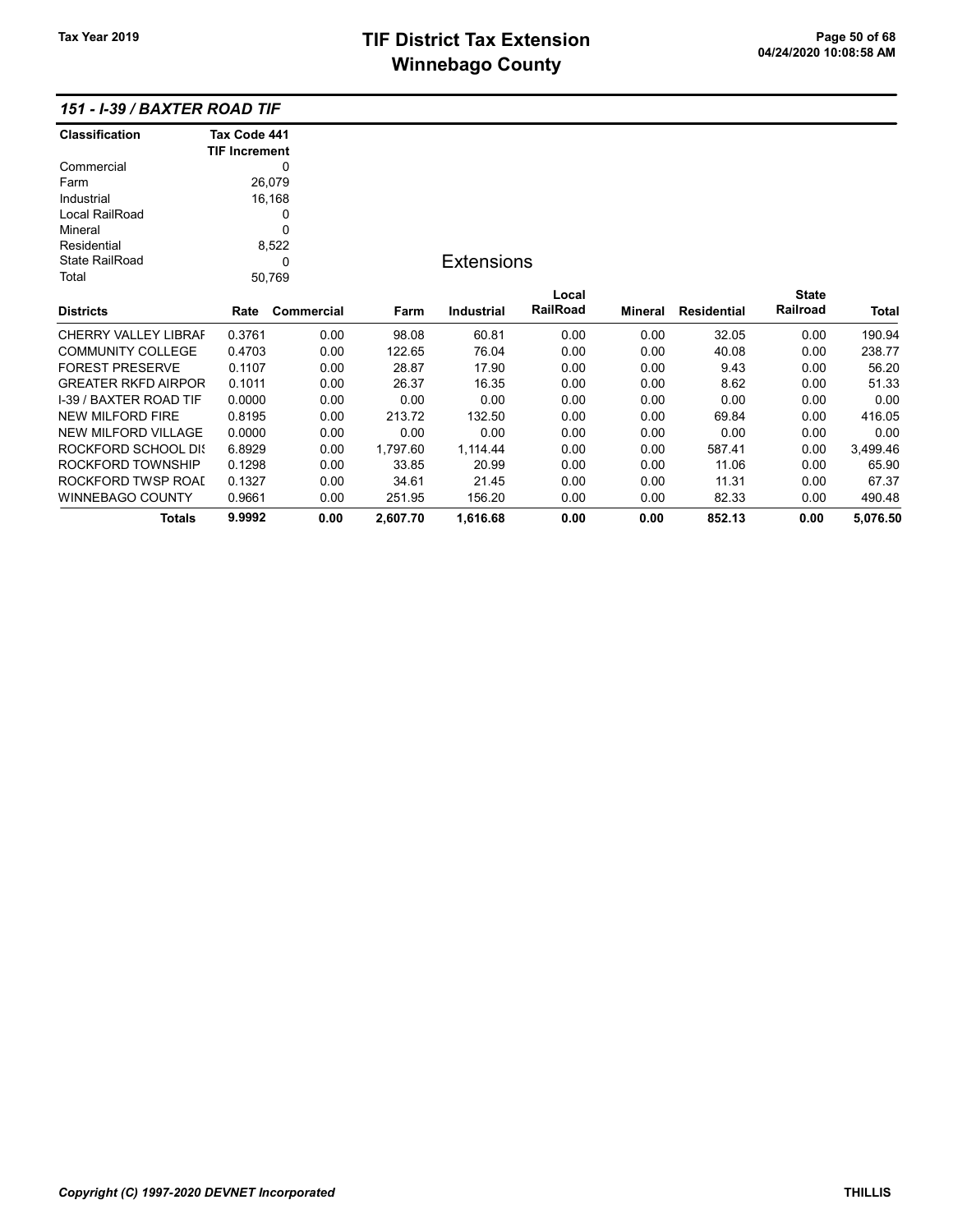Totals 9.9992 0.00 734.94 0.00 0.00 0.00 0.00 0.00 734.94

| <b>Classification</b>       | Tax Code 452<br><b>TIF Increment</b> |            |        |                   |          |         |                    |              |        |
|-----------------------------|--------------------------------------|------------|--------|-------------------|----------|---------|--------------------|--------------|--------|
| Commercial                  |                                      | 0          |        |                   |          |         |                    |              |        |
| Farm                        |                                      | 7,350      |        |                   |          |         |                    |              |        |
| Industrial                  |                                      | 0          |        |                   |          |         |                    |              |        |
| Local RailRoad              |                                      | 0          |        |                   |          |         |                    |              |        |
| Mineral                     |                                      | 0          |        |                   |          |         |                    |              |        |
| Residential                 |                                      | 0          |        |                   |          |         |                    |              |        |
| <b>State RailRoad</b>       |                                      | $\Omega$   |        | <b>Extensions</b> |          |         |                    |              |        |
| Total                       |                                      | 7,350      |        |                   |          |         |                    |              |        |
|                             |                                      |            |        |                   | Local    |         |                    | <b>State</b> |        |
| <b>Districts</b>            | Rate                                 | Commercial | Farm   | Industrial        | RailRoad | Mineral | <b>Residential</b> | Railroad     | Total  |
| <b>CHERRY VALLEY LIBRAF</b> | 0.3761                               | 0.00       | 27.64  | 0.00              | 0.00     | 0.00    | 0.00               | 0.00         | 27.64  |
| <b>CHERRY VALLEY VILLAC</b> | 0.0000                               | 0.00       | 0.00   | 0.00              | 0.00     | 0.00    | 0.00               | 0.00         | 0.00   |
| <b>COMMUNITY COLLEGE</b>    | 0.4703                               | 0.00       | 34.57  | 0.00              | 0.00     | 0.00    | 0.00               | 0.00         | 34.57  |
| <b>FOREST PRESERVE</b>      | 0.1107                               | 0.00       | 8.14   | 0.00              | 0.00     | 0.00    | 0.00               | 0.00         | 8.14   |
| <b>GREATER RKFD AIRPOR</b>  | 0.1011                               | 0.00       | 7.43   | 0.00              | 0.00     | 0.00    | 0.00               | 0.00         | 7.43   |
| I-39 / BAXTER ROAD TIF      | 0.0000                               | 0.00       | 0.00   | 0.00              | 0.00     | 0.00    | 0.00               | 0.00         | 0.00   |
| NEW MILFORD FIRE            | 0.8195                               | 0.00       | 60.23  | 0.00              | 0.00     | 0.00    | 0.00               | 0.00         | 60.23  |
| ROCKFORD SCHOOL DIS         | 6.8929                               | 0.00       | 506.63 | 0.00              | 0.00     | 0.00    | 0.00               | 0.00         | 506.63 |
| ROCKFORD TOWNSHIP           | 0.1298                               | 0.00       | 9.54   | 0.00              | 0.00     | 0.00    | 0.00               | 0.00         | 9.54   |
| ROCKFORD TWSP ROAI          | 0.1327                               | 0.00       | 9.75   | 0.00              | 0.00     | 0.00    | 0.00               | 0.00         | 9.75   |
| <b>WINNEBAGO COUNTY</b>     | 0.9661                               | 0.00       | 71.01  | 0.00              | 0.00     | 0.00    | 0.00               | 0.00         | 71.01  |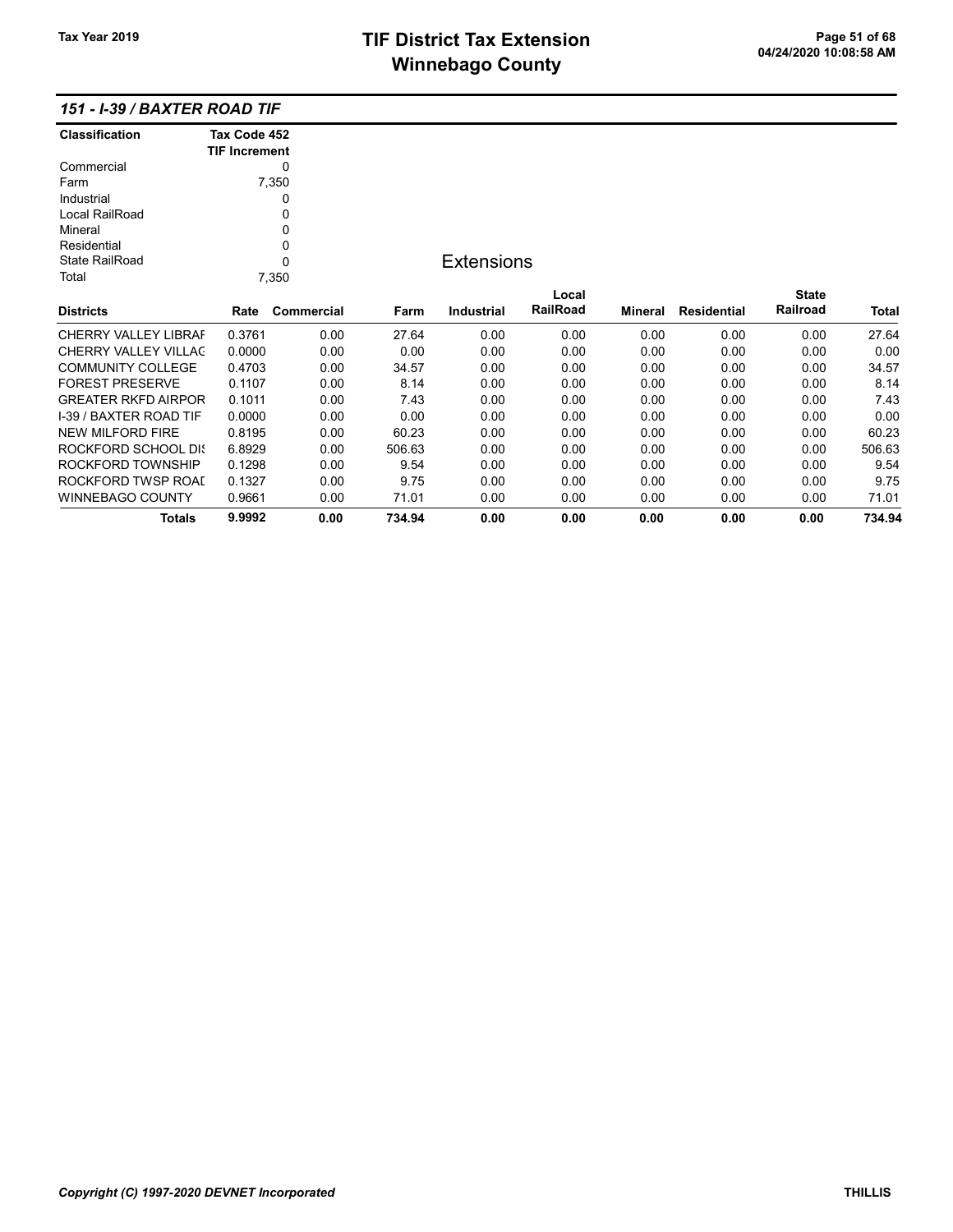## 152 - ZENITH CUTTER TIF

| <b>Classification</b>      | Tax Code 442         |            |      |                   |          |         |                    |                 |                   |
|----------------------------|----------------------|------------|------|-------------------|----------|---------|--------------------|-----------------|-------------------|
|                            | <b>TIF Increment</b> |            |      |                   |          |         |                    |                 |                   |
| Commercial                 |                      | 0          |      |                   |          |         |                    |                 |                   |
| Farm                       |                      | 0          |      |                   |          |         |                    |                 |                   |
| Industrial                 | 10,500,008           |            |      |                   |          |         |                    |                 |                   |
| Local RailRoad             |                      | 0          |      |                   |          |         |                    |                 |                   |
| Mineral                    |                      | 0          |      |                   |          |         |                    |                 |                   |
| Residential                |                      | 0          |      |                   |          |         |                    |                 |                   |
| <b>State RailRoad</b>      |                      | 0          |      | <b>Extensions</b> |          |         |                    |                 |                   |
| Total                      | 10,500,008           |            |      |                   |          |         |                    |                 |                   |
|                            |                      |            |      |                   | Local    |         |                    | <b>State</b>    |                   |
| <b>Districts</b>           | Rate                 | Commercial | Farm | Industrial        | RailRoad | Mineral | <b>Residential</b> | <b>Railroad</b> | <b>Total</b>      |
| <b>COMMUNITY COLLEGE</b>   | 0.4703               | 0.00       | 0.00 | 49,381.54         | 0.00     | 0.00    | 0.00               | 0.00            | 49,381.54         |
| <b>FOREST PRESERVE</b>     | 0.1107               | 0.00       | 0.00 | 11,623.51         | 0.00     | 0.00    | 0.00               | 0.00            | 11,623.51         |
| <b>GREATER RKFD AIRPOR</b> | 0.1011               | 0.00       | 0.00 | 10,615.51         | 0.00     | 0.00    | 0.00               | 0.00            | 10,615.51         |
| HARLEM SCHOOL DIST 1       | 7.1472               | 0.00       | 0.00 | 750,456.57        | 0.00     | 0.00    | 0.00               | 0.00            | 750,456.57        |
| <b>HARLEM TOWNSHIP</b>     | 0.1079               | 0.00       | 0.00 | 11,329.51         | 0.00     | 0.00    | 0.00               | 0.00            | 11,329.51         |
| <b>HARLEM TWSP ROAD</b>    | 0.0462               | 0.00       | 0.00 | 4,851.00          | 0.00     | 0.00    | 0.00               | 0.00            | 4,851.00          |
| <b>LOVES PARK CITY</b>     | 0.0000               | 0.00       | 0.00 | 0.00              | 0.00     | 0.00    | 0.00               | 0.00            | 0.00              |
| <b>NORTH SUBURBAN LIBR</b> | 0.2909               | 0.00       | 0.00 | 30,544.52         | 0.00     | 0.00    | 0.00               | 0.00            | 30,544.52         |
| ROCK RIVER WATER RE        | 0.1848               | 0.00       | 0.00 | 19,404.01         | 0.00     | 0.00    | 0.00               | 0.00            | 19,404.01         |
| ROCKFORD PARK DISTF        | 1.0334               | 0.00       | 0.00 | 108,507.08        | 0.00     | 0.00    | 0.00               | 0.00            | 108,507.08        |
| <b>WINNEBAGO COUNTY</b>    | 0.9661               | 0.00       | 0.00 | 101,440.58        | 0.00     | 0.00    | 0.00               | 0.00            | 101,440.58        |
| <b>ZENITH CUTTER TIF</b>   | 0.0000               | 0.00       | 0.00 | 0.00              | 0.00     | 0.00    | 0.00               | 0.00            | 0.00              |
| Totals                     | 10.4586              | 0.00       |      | 0.00 1,098,153.83 | 0.00     | 0.00    | 0.00               |                 | 0.00 1,098,153.83 |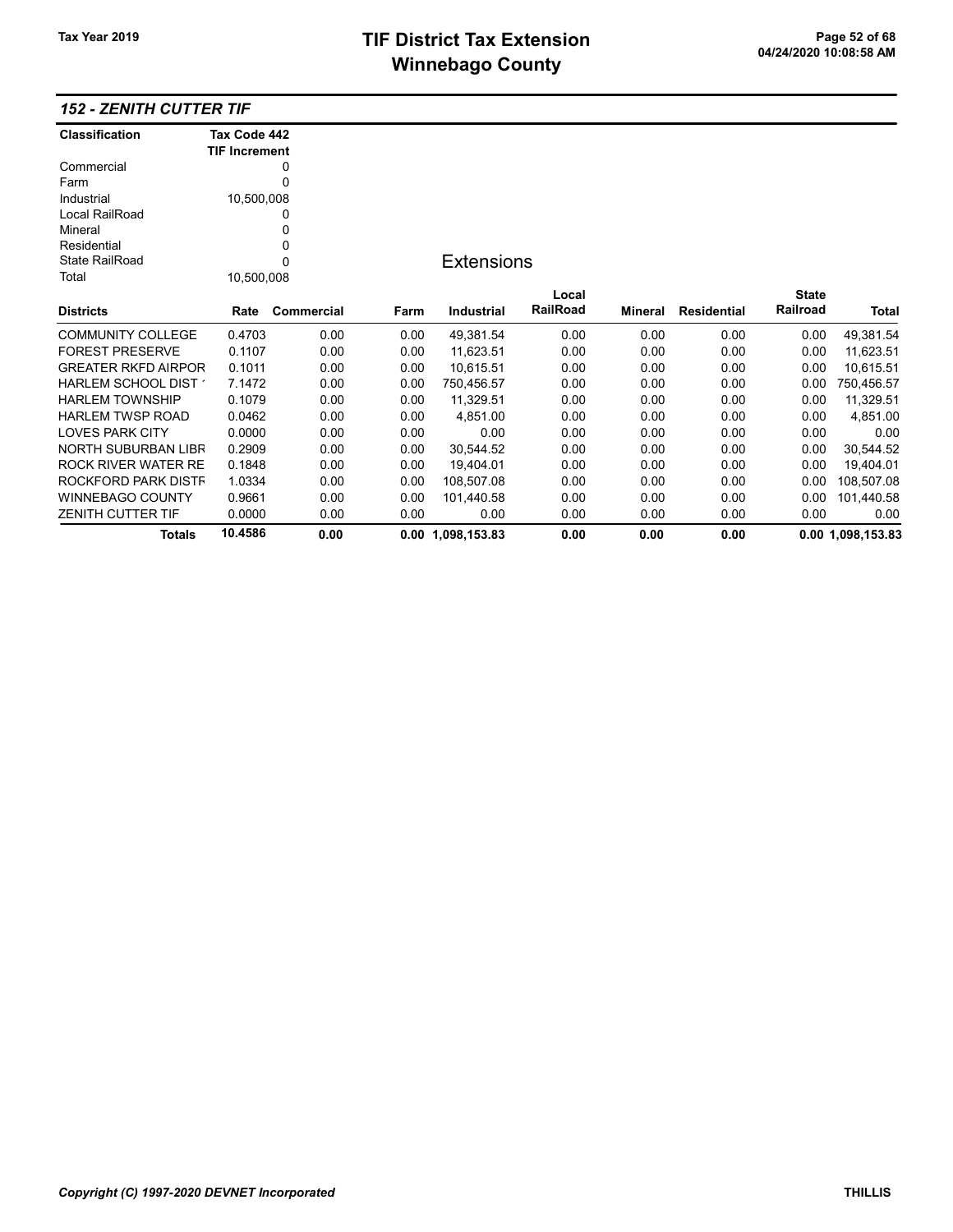# TIF District Tax Extension<br>
M's sales and Octube 11 of the Page 53 of 68<br>
M's sales and Octube 11 of the Page 2011 of the Page 2011 of the Page 11 of the Page 11 of the Page 11 of the **Winnebago County**

|  | <b>153 - SPRING CREEK LAKES TIF</b> |  |  |  |
|--|-------------------------------------|--|--|--|
|--|-------------------------------------|--|--|--|

| <b>Classification</b> | Tax Code 443         |  |
|-----------------------|----------------------|--|
|                       | <b>TIF Increment</b> |  |
| Commercial            |                      |  |
| Farm                  | 53,477               |  |
| Industrial            |                      |  |
| Local RailRoad        | 0                    |  |
| Mineral               | ŋ                    |  |
| Residential           | ŋ                    |  |
| State RailRoad        | U                    |  |
| Total                 | 53.477               |  |
|                       |                      |  |

## **Extensions**

| <b>Districts</b>            | Rate   | Commercial | Farm     | <b>Industrial</b> | Local<br><b>RailRoad</b> | Mineral | <b>Residential</b> | <b>State</b><br>Railroad | <b>Total</b> |
|-----------------------------|--------|------------|----------|-------------------|--------------------------|---------|--------------------|--------------------------|--------------|
| <b>COMMUNITY COLLEGE</b>    | 0.4703 | 0.00       | 251.50   | 0.00              | 0.00                     | 0.00    | 0.00               | 0.00                     | 251.50       |
| <b>FOREST PRESERVE</b>      | 0.1107 | 0.00       | 59.20    | 0.00              | 0.00                     | 0.00    | 0.00               | 0.00                     | 59.20        |
| <b>GREATER RKFD AIRPOR</b>  | 0.1011 | 0.00       | 54.07    | 0.00              | 0.00                     | 0.00    | 0.00               | 0.00                     | 54.07        |
| <b>HARLEM TOWNSHIP</b>      | 0.1079 | 0.00       | 57.70    | 0.00              | 0.00                     | 0.00    | 0.00               | 0.00                     | 57.70        |
| <b>HARLEM TWSP ROAD</b>     | 0.0462 | 0.00       | 24.71    | 0.00              | 0.00                     | 0.00    | 0.00               | 0.00                     | 24.71        |
| <b>LOVES PARK CITY</b>      | 0.0000 | 0.00       | 0.00     | 0.00              | 0.00                     | 0.00    | 0.00               | 0.00                     | 0.00         |
| NORTH SUBURBAN LIBR         | 0.2909 | 0.00       | 155.56   | 0.00              | 0.00                     | 0.00    | 0.00               | 0.00                     | 155.56       |
| ROCKFORD SCHOOL DIS         | 6.8929 | 0.00       | 3.686.12 | 0.00              | 0.00                     | 0.00    | 0.00               | 0.00                     | 3.686.12     |
| <b>SPRING CREEK LAKES 1</b> | 0.0000 | 0.00       | 0.00     | 0.00              | 0.00                     | 0.00    | 0.00               | 0.00                     | 0.00         |
| WINNEBAGO COUNTY            | 0.9661 | 0.00       | 516.64   | 0.00              | 0.00                     | 0.00    | 0.00               | 0.00                     | 516.64       |
| Totals                      | 8.9861 | 0.00       | 4.805.50 | 0.00              | 0.00                     | 0.00    | 0.00               | 0.00                     | 4.805.50     |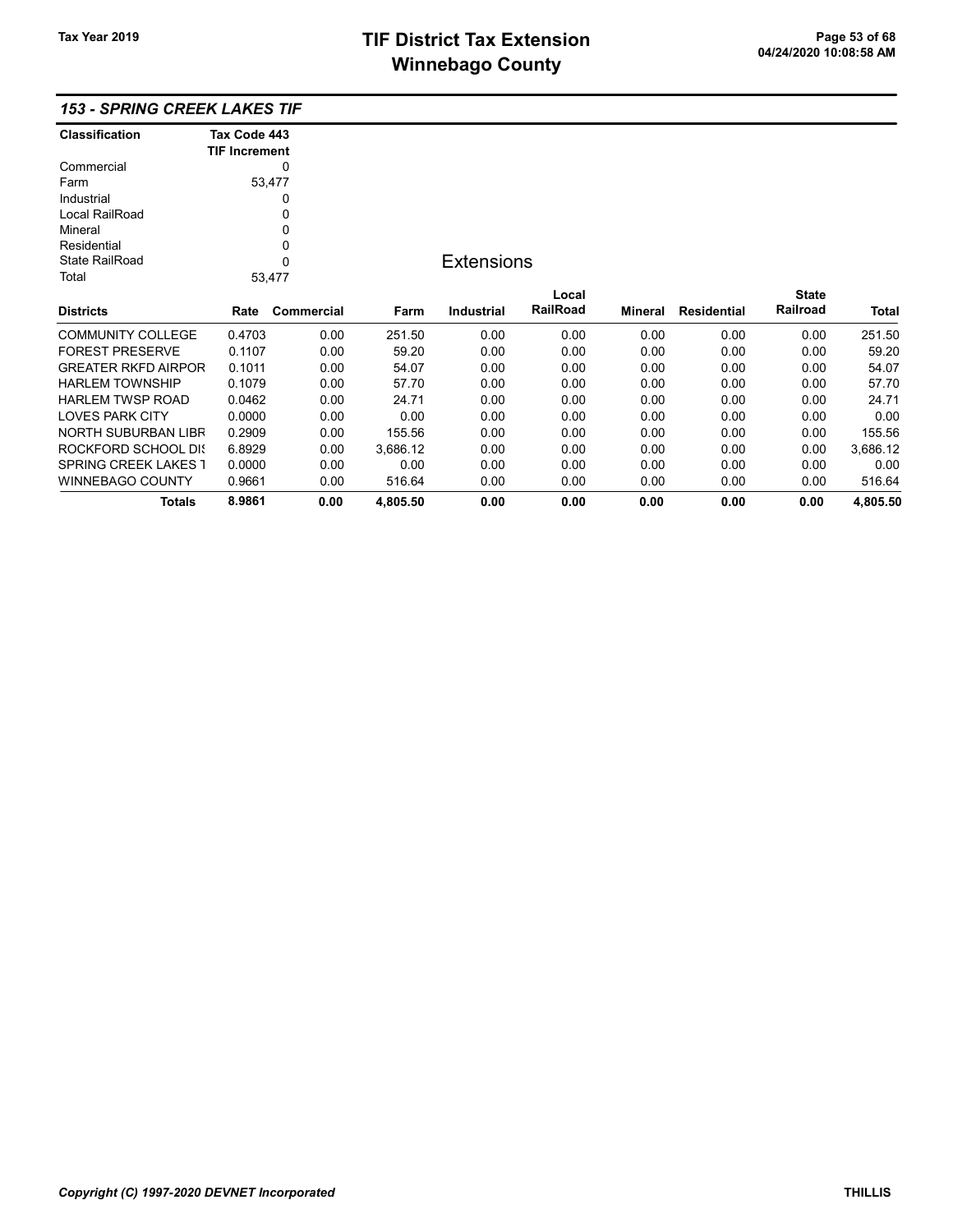## 153 - SPRING CREEK LAKES TIF

| <b>Classification</b>       | Tax Code 444         |            |        |                   |          |                |                    |              |            |
|-----------------------------|----------------------|------------|--------|-------------------|----------|----------------|--------------------|--------------|------------|
|                             | <b>TIF Increment</b> |            |        |                   |          |                |                    |              |            |
| Commercial                  |                      | 0          |        |                   |          |                |                    |              |            |
| Farm                        |                      | 1,990      |        |                   |          |                |                    |              |            |
| Industrial                  | 1,198,981            |            |        |                   |          |                |                    |              |            |
| Local RailRoad              |                      | 0          |        |                   |          |                |                    |              |            |
| Mineral                     |                      | 0          |        |                   |          |                |                    |              |            |
| Residential                 |                      | 0          |        |                   |          |                |                    |              |            |
| <b>State RailRoad</b>       |                      | $\Omega$   |        | <b>Extensions</b> |          |                |                    |              |            |
| Total                       | 1,200,971            |            |        |                   |          |                |                    |              |            |
|                             |                      |            |        |                   | Local    |                |                    | <b>State</b> |            |
| <b>Districts</b>            | Rate                 | Commercial | Farm   | <b>Industrial</b> | RailRoad | <b>Mineral</b> | <b>Residential</b> | Railroad     | Total      |
| <b>COMMUNITY COLLEGE</b>    | 0.4703               | 0.00       | 9.36   | 5,638.81          | 0.00     | 0.00           | 0.00               | 0.00         | 5,648.17   |
| <b>FOREST PRESERVE</b>      | 0.1107               | 0.00       | 2.20   | 1,327.27          | 0.00     | 0.00           | 0.00               | 0.00         | 1,329.47   |
| <b>GREATER RKFD AIRPOR</b>  | 0.1011               | 0.00       | 2.01   | 1,212.17          | 0.00     | 0.00           | 0.00               | 0.00         | 1,214.18   |
| <b>HARLEM TOWNSHIP</b>      | 0.1079               | 0.00       | 2.15   | 1,293.70          | 0.00     | 0.00           | 0.00               | 0.00         | 1,295.85   |
| <b>HARLEM TWSP ROAD</b>     | 0.0462               | 0.00       | 0.92   | 553.93            | 0.00     | 0.00           | 0.00               | 0.00         | 554.85     |
| <b>LOVES PARK CITY</b>      | 0.0000               | 0.00       | 0.00   | 0.00              | 0.00     | 0.00           | 0.00               | 0.00         | 0.00       |
| <b>NORTH SUBURBAN LIBR</b>  | 0.2909               | 0.00       | 5.79   | 3,487.84          | 0.00     | 0.00           | 0.00               | 0.00         | 3,493.62   |
| <b>ROCK RIVER WATER RE</b>  | 0.1848               | 0.00       | 3.68   | 2,215.72          | 0.00     | 0.00           | 0.00               | 0.00         | 2,219.39   |
| ROCKFORD PARK DISTF         | 1.0334               | 0.00       | 20.56  | 12,390.27         | 0.00     | 0.00           | 0.00               | 0.00         | 12,410.83  |
| ROCKFORD SCHOOL DIS         | 6.8929               | 0.00       | 137.17 | 82,644.56         | 0.00     | 0.00           | 0.00               | 0.00         | 82,781.73  |
| <b>SPRING CREEK LAKES 1</b> | 0.0000               | 0.00       | 0.00   | 0.00              | 0.00     | 0.00           | 0.00               | 0.00         | 0.00       |
| <b>WINNEBAGO COUNTY</b>     | 0.9661               | 0.00       | 19.23  | 11,583.36         | 0.00     | 0.00           | 0.00               | 0.00         | 11,602.58  |
| Totals                      | 10.2043              | 0.00       | 203.07 | 122,347.63        | 0.00     | 0.00           | 0.00               | 0.00         | 122,550.67 |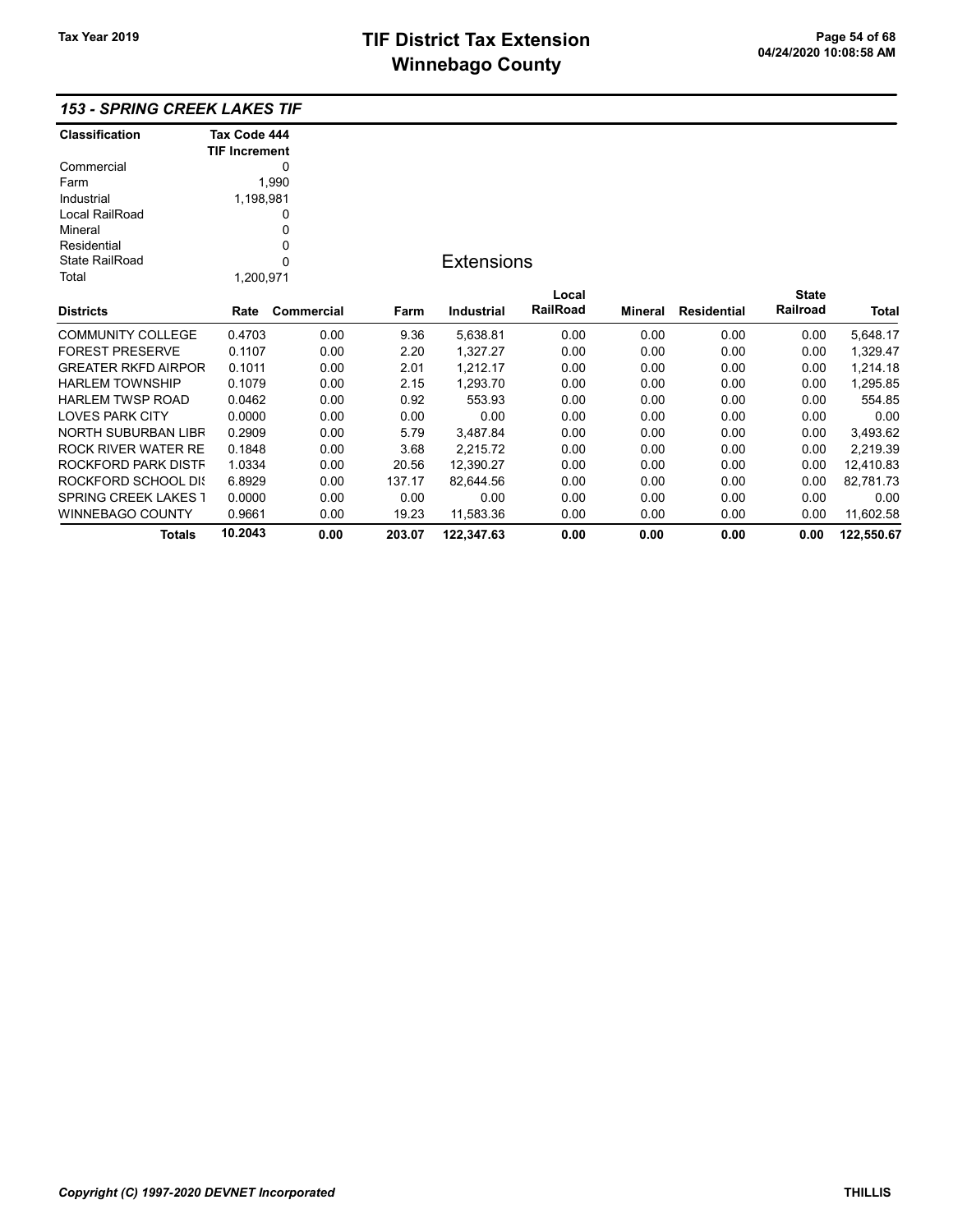## 153 - SPRING CREEK LAKES TIF

| Classification              | Tax Code 448         |            |      |                   |                 |                |                    |              |              |
|-----------------------------|----------------------|------------|------|-------------------|-----------------|----------------|--------------------|--------------|--------------|
|                             | <b>TIF Increment</b> |            |      |                   |                 |                |                    |              |              |
| Commercial                  |                      | 0          |      |                   |                 |                |                    |              |              |
| Farm                        |                      | 0          |      |                   |                 |                |                    |              |              |
| Industrial                  |                      | 155,390    |      |                   |                 |                |                    |              |              |
| Local RailRoad              |                      | 0          |      |                   |                 |                |                    |              |              |
| Mineral                     |                      | 0          |      |                   |                 |                |                    |              |              |
| Residential                 |                      | 0          |      |                   |                 |                |                    |              |              |
| <b>State RailRoad</b>       | 0                    |            |      | <b>Extensions</b> |                 |                |                    |              |              |
| Total                       |                      | 155,390    |      |                   |                 |                |                    |              |              |
|                             |                      |            |      |                   | Local           |                |                    | <b>State</b> |              |
| <b>Districts</b>            | Rate                 | Commercial | Farm | <b>Industrial</b> | <b>RailRoad</b> | <b>Mineral</b> | <b>Residential</b> | Railroad     | <b>Total</b> |
| <b>COMMUNITY COLLEGE</b>    | 0.4703               | 0.00       | 0.00 | 730.80            | 0.00            | 0.00           | 0.00               | 0.00         | 730.80       |
| <b>FOREST PRESERVE</b>      | 0.1107               | 0.00       | 0.00 | 172.02            | 0.00            | 0.00           | 0.00               | 0.00         | 172.02       |
| <b>GREATER RKFD AIRPOR</b>  | 0.1011               | 0.00       | 0.00 | 157.10            | 0.00            | 0.00           | 0.00               | 0.00         | 157.10       |
| <b>LOVES PARK CITY</b>      | 0.0000               | 0.00       | 0.00 | 0.00              | 0.00            | 0.00           | 0.00               | 0.00         | 0.00         |
| NORTH SUBURBAN LIBR         | 0.2909               | 0.00       | 0.00 | 452.03            | 0.00            | 0.00           | 0.00               | 0.00         | 452.03       |
| ROCK RIVER WATER RE         | 0.1848               | 0.00       | 0.00 | 287.16            | 0.00            | 0.00           | 0.00               | 0.00         | 287.16       |
| ROCKFORD PARK DISTF         | 1.0334               | 0.00       | 0.00 | 1,605.80          | 0.00            | 0.00           | 0.00               | 0.00         | 1,605.80     |
| ROCKFORD SCHOOL DIS         | 6.8929               | 0.00       | 0.00 | 10,710.88         | 0.00            | 0.00           | 0.00               | 0.00         | 10,710.88    |
| ROCKFORD TOWNSHIP           | 0.1298               | 0.00       | 0.00 | 201.70            | 0.00            | 0.00           | 0.00               | 0.00         | 201.70       |
| ROCKFORD TWSP ROAD          | 0.1327               | 0.00       | 0.00 | 206.20            | 0.00            | 0.00           | 0.00               | 0.00         | 206.20       |
| <b>SPRING CREEK LAKES 1</b> | 0.0000               | 0.00       | 0.00 | 0.00              | 0.00            | 0.00           | 0.00               | 0.00         | 0.00         |
| WINNEBAGO COUNTY            | 0.9661               | 0.00       | 0.00 | 1,501.22          | 0.00            | 0.00           | 0.00               | 0.00         | 1,501.22     |
| <b>Totals</b>               | 10.3127              | 0.00       | 0.00 | 16,024.91         | 0.00            | 0.00           | 0.00               | 0.00         | 16,024.91    |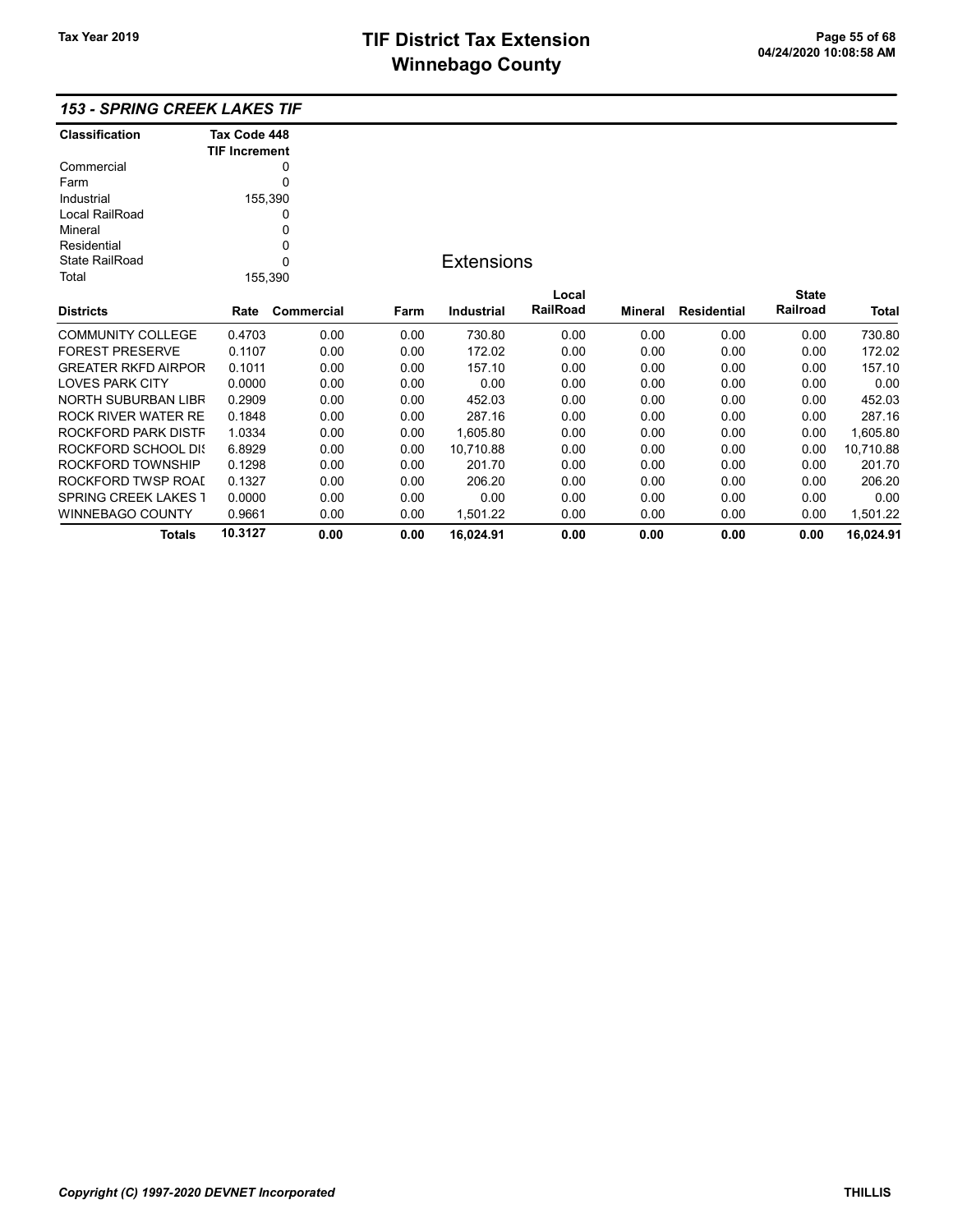## 153 - SPRING CREEK LAKES TIF

| Classification              | Tax Code 454         |            |          |                   |          |                |                    |              |             |
|-----------------------------|----------------------|------------|----------|-------------------|----------|----------------|--------------------|--------------|-------------|
|                             | <b>TIF Increment</b> |            |          |                   |          |                |                    |              |             |
| Commercial                  |                      | 0          |          |                   |          |                |                    |              |             |
| Farm                        |                      | 25,213     |          |                   |          |                |                    |              |             |
| Industrial                  | 2,312,809            |            |          |                   |          |                |                    |              |             |
| Local RailRoad              |                      | 0          |          |                   |          |                |                    |              |             |
| Mineral                     |                      | 0          |          |                   |          |                |                    |              |             |
| Residential                 |                      | 0          |          |                   |          |                |                    |              |             |
| <b>State RailRoad</b>       |                      | 0          |          | <b>Extensions</b> |          |                |                    |              |             |
| Total                       | 2,338,022            |            |          |                   |          |                |                    |              |             |
|                             |                      |            |          |                   | Local    |                |                    | <b>State</b> |             |
| <b>Districts</b>            | Rate                 | Commercial | Farm     | Industrial        | RailRoad | <b>Mineral</b> | <b>Residential</b> | Railroad     | Total       |
| <b>COMMUNITY COLLEGE</b>    | 0.4703               | 0.00       | 118.58   | 10,877.14         | 0.00     | 0.00           | 0.00               | 0.00         | 10,995.72   |
| <b>FOREST PRESERVE</b>      | 0.1107               | 0.00       | 27.91    | 2,560.28          | 0.00     | 0.00           | 0.00               | 0.00         | 2,588.19    |
| <b>GREATER RKFD AIRPOR</b>  | 0.1011               | 0.00       | 25.49    | 2,338.25          | 0.00     | 0.00           | 0.00               | 0.00         | 2,363.74    |
| <b>HARLEM TOWNSHIP</b>      | 0.1079               | 0.00       | 27.20    | 2,495.52          | 0.00     | 0.00           | 0.00               | 0.00         | 2,522.73    |
| <b>HARLEM TWSP ROAD</b>     | 0.0462               | 0.00       | 11.65    | 1,068.52          | 0.00     | 0.00           | 0.00               | 0.00         | 1,080.17    |
| <b>LOVES PARK CITY</b>      | 0.0000               | 0.00       | 0.00     | 0.00              | 0.00     | 0.00           | 0.00               | 0.00         | 0.00        |
| NORTH SUBURBAN LIBR         | 0.2909               | 0.00       | 73.34    | 6,727.96          | 0.00     | 0.00           | 0.00               | 0.00         | 6,801.31    |
| ROCKFORD PARK DISTF         | 1.0334               | 0.00       | 260.55   | 23,900.57         | 0.00     | 0.00           | 0.00               | 0.00         | 24, 161. 12 |
| <b>ROCKFORD SCHOOL DIS</b>  | 6.8929               | 0.00       | 1,737.91 | 159,419.61        | 0.00     | 0.00           | 0.00               | 0.00         | 161, 157.52 |
| <b>SPRING CREEK LAKES 1</b> | 0.0000               | 0.00       | 0.00     | 0.00              | 0.00     | 0.00           | 0.00               | 0.00         | 0.00        |
| WINNEBAGO COUNTY            | 0.9661               | 0.00       | 243.58   | 22,344.05         | 0.00     | 0.00           | 0.00               | 0.00         | 22,587.63   |
| <b>Totals</b>               | 10.0195              | 0.00       | 2,526.21 | 231,731.90        | 0.00     | 0.00           | 0.00               | 0.00         | 234,258.13  |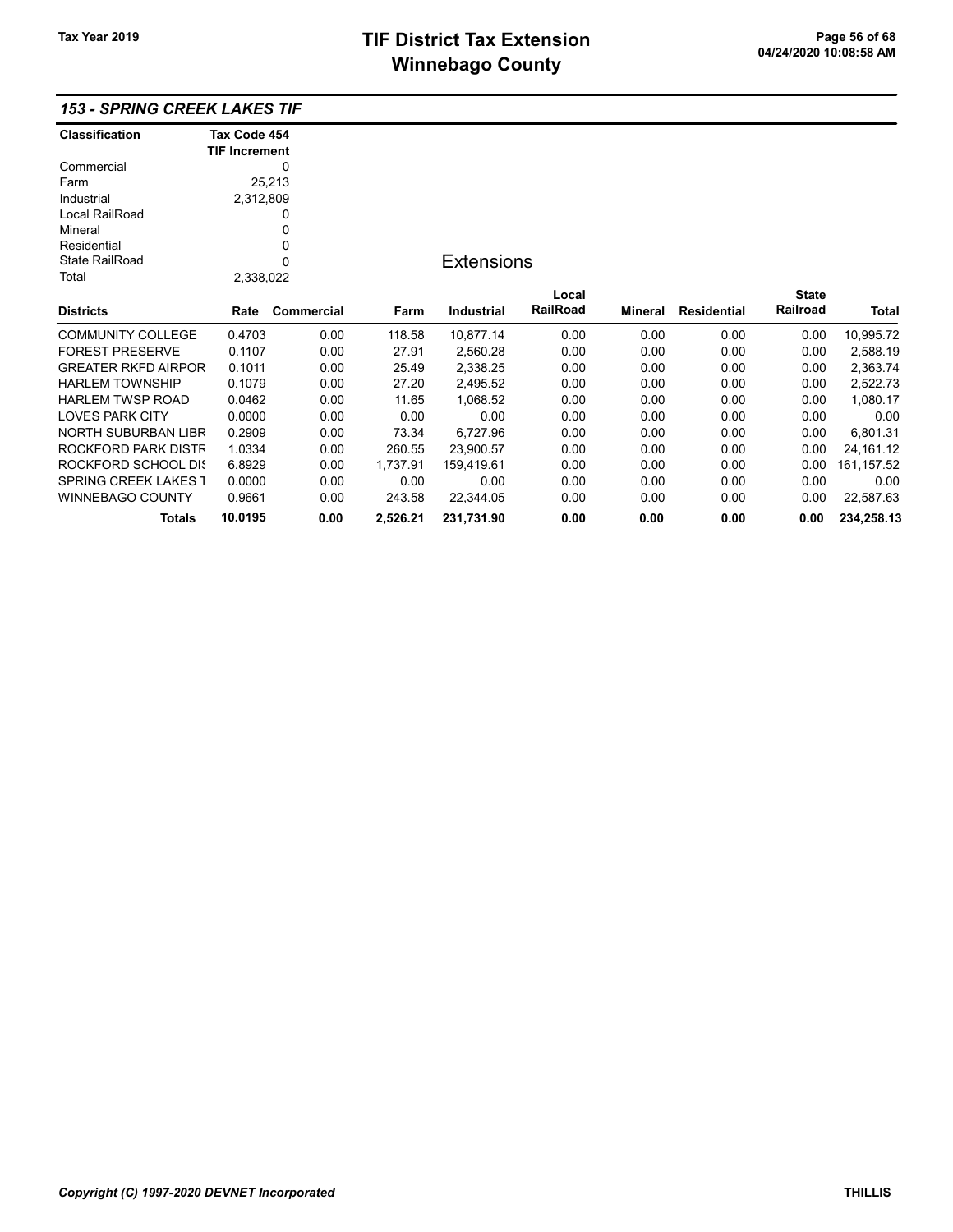## 154 - FORMER WARNER ELECTRIC TIF

| <b>Classification</b>      | Tax Code 447         |             |      |                   |          |         |                    |              |           |
|----------------------------|----------------------|-------------|------|-------------------|----------|---------|--------------------|--------------|-----------|
|                            | <b>TIF Increment</b> |             |      |                   |          |         |                    |              |           |
| Commercial                 |                      | 0           |      |                   |          |         |                    |              |           |
| Farm                       |                      | $\Omega$    |      |                   |          |         |                    |              |           |
| Industrial                 |                      | 114,623     |      |                   |          |         |                    |              |           |
| Local RailRoad             |                      | 0           |      |                   |          |         |                    |              |           |
| Mineral                    |                      | 0           |      |                   |          |         |                    |              |           |
| Residential                |                      | 0           |      |                   |          |         |                    |              |           |
| <b>State RailRoad</b>      |                      | $\mathbf 0$ |      | <b>Extensions</b> |          |         |                    |              |           |
| Total                      |                      | 114,623     |      |                   |          |         |                    |              |           |
|                            |                      |             |      |                   | Local    |         |                    | <b>State</b> |           |
| <b>Districts</b>           | Rate                 | Commercial  | Farm | <b>Industrial</b> | RailRoad | Mineral | <b>Residential</b> | Railroad     | Total     |
| <b>COMMUNITY COLLEGE</b>   | 0.4703               | 0.00        | 0.00 | 539.07            | 0.00     | 0.00    | 0.00               | 0.00         | 539.07    |
| <b>FOREST PRESERVE</b>     | 0.1107               | 0.00        | 0.00 | 126.89            | 0.00     | 0.00    | 0.00               | 0.00         | 126.89    |
| FORMER WARNER ELEC         | 0.0000               | 0.00        | 0.00 | 0.00              | 0.00     | 0.00    | 0.00               | 0.00         | 0.00      |
| <b>HARLEM-ROSCOE FIRE</b>  | 0.7392               | 0.00        | 0.00 | 847.29            | 0.00     | 0.00    | 0.00               | 0.00         | 847.29    |
| <b>HONONEGAH HIGH SD #</b> | 2.6611               | 0.00        | 0.00 | 3,050.23          | 0.00     | 0.00    | 0.00               | 0.00         | 3,050.23  |
| KINNIKINNICK SD #131       | 4.0761               | 0.00        | 0.00 | 4,672.15          | 0.00     | 0.00    | 0.00               | 0.00         | 4,672.15  |
| NORTH SUBURBAN LIBR        | 0.2909               | 0.00        | 0.00 | 333.44            | 0.00     | 0.00    | 0.00               | 0.00         | 333.44    |
| ROSCOE TOWNSHIP            | 0.1431               | 0.00        | 0.00 | 164.03            | 0.00     | 0.00    | 0.00               | 0.00         | 164.03    |
| ROSCOE TWSP ROAD           | 0.1698               | 0.00        | 0.00 | 194.63            | 0.00     | 0.00    | 0.00               | 0.00         | 194.63    |
| ROSCOE VILLAGE             | 0.6422               | 0.00        | 0.00 | 736.11            | 0.00     | 0.00    | 0.00               | 0.00         | 736.11    |
| <b>WINNEBAGO COUNTY</b>    | 0.9661               | 0.00        | 0.00 | 1,107.37          | 0.00     | 0.00    | 0.00               | 0.00         | 1,107.37  |
| Totals                     | 10.2695              | 0.00        | 0.00 | 11,771.21         | 0.00     | 0.00    | 0.00               | 0.00         | 11,771.21 |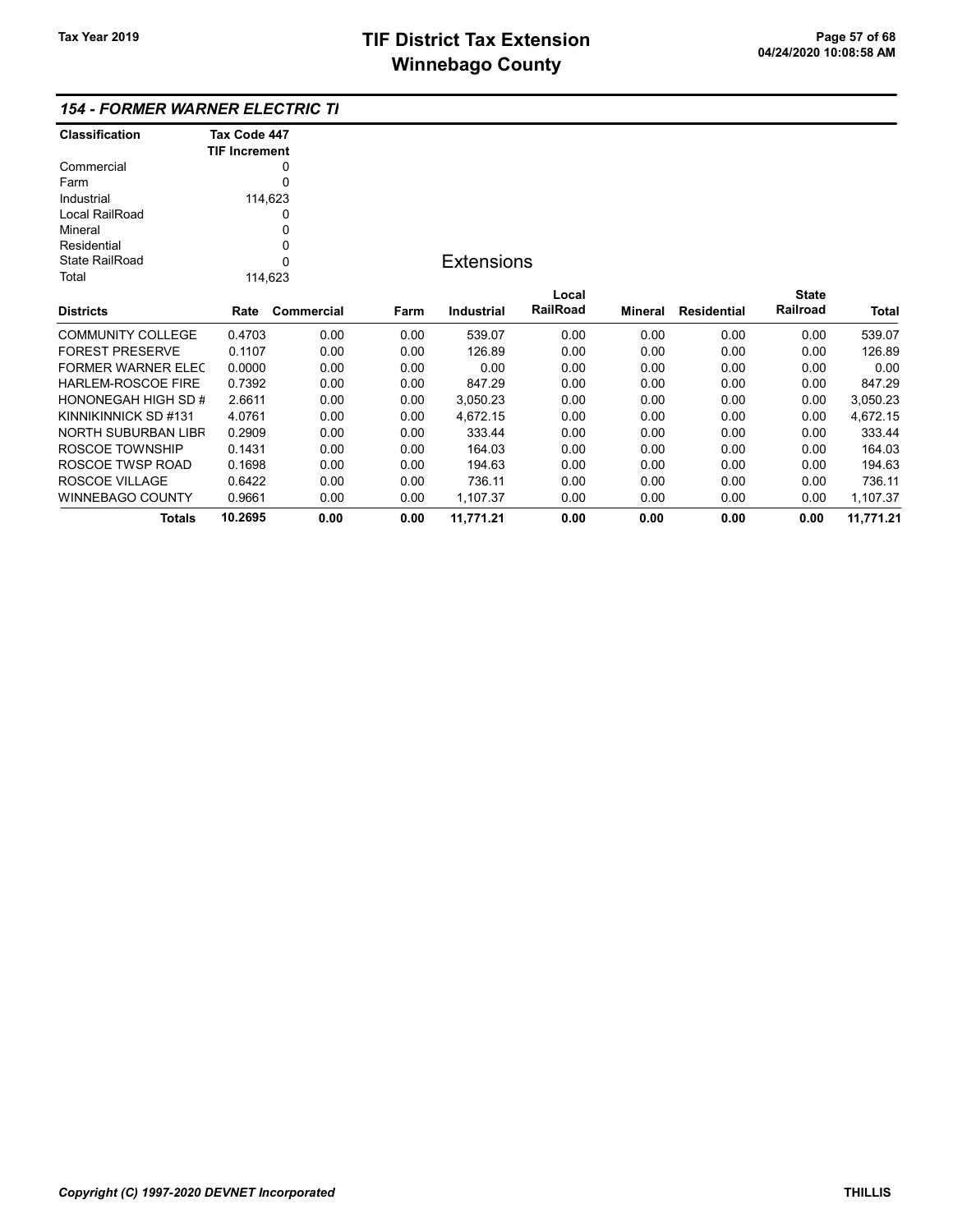| <b>Classification</b>      | Tax Code 450         |              |      |                   |          |         |                    |              |           |
|----------------------------|----------------------|--------------|------|-------------------|----------|---------|--------------------|--------------|-----------|
|                            | <b>TIF Increment</b> |              |      |                   |          |         |                    |              |           |
| Commercial                 |                      | 376,596      |      |                   |          |         |                    |              |           |
| Farm                       |                      | 0            |      |                   |          |         |                    |              |           |
| Industrial                 |                      | 0            |      |                   |          |         |                    |              |           |
| Local RailRoad             | 0                    |              |      |                   |          |         |                    |              |           |
| Mineral                    |                      | $\mathbf{0}$ |      |                   |          |         |                    |              |           |
| Residential                |                      | 2,162        |      |                   |          |         |                    |              |           |
| <b>State RailRoad</b><br>0 |                      |              |      | <b>Extensions</b> |          |         |                    |              |           |
| Total                      |                      | 378,758      |      |                   |          |         |                    |              |           |
|                            |                      |              |      |                   | Local    |         |                    | <b>State</b> |           |
| <b>Districts</b>           | Rate                 | Commercial   | Farm | <b>Industrial</b> | RailRoad | Mineral | <b>Residential</b> | Railroad     | Total     |
| <b>COMMUNITY COLLEGE</b>   | 0.4703               | 1,771.13     | 0.00 | 0.00              | 0.00     | 0.00    | 10.17              | 0.00         | 1,781.30  |
| <b>FOREST PRESERVE</b>     | 0.1107               | 416.89       | 0.00 | 0.00              | 0.00     | 0.00    | 2.39               | 0.00         | 419.29    |
| <b>GREATER RKFD AIRPOR</b> | 0.1011               | 380.74       | 0.00 | 0.00              | 0.00     | 0.00    | 2.19               | 0.00         | 382.92    |
| JEFFERSON / NORTH 3F       | 0.0000               | 0.00         | 0.00 | 0.00              | 0.00     | 0.00    | 0.00               | 0.00         | 0.00      |
| ROCK RIVER WATER RE        | 0.1848               | 695.95       | 0.00 | 0.00              | 0.00     | 0.00    | 4.00               | 0.00         | 699.94    |
| <b>ROCKFORD CITY</b>       | 2.9185               | 10,990.95    | 0.00 | 0.00              | 0.00     | 0.00    | 63.10              | 0.00         | 11,054.05 |
| ROCKFORD CITY LIBRAI       | 0.4564               | 1,718.78     | 0.00 | 0.00              | 0.00     | 0.00    | 9.87               | 0.00         | 1,728.65  |
| ROCKFORD PARK DISTF        | 1.0334               | 3,891.74     | 0.00 | 0.00              | 0.00     | 0.00    | 22.34              | 0.00         | 3,914.09  |
| ROCKFORD SCHOOL DIS        | 6.8929               | 25,958.39    | 0.00 | 0.00              | 0.00     | 0.00    | 149.02             | 0.00         | 26,107.41 |
| ROCKFORD TOWNSHIP          | 0.1298               | 488.82       | 0.00 | 0.00              | 0.00     | 0.00    | 2.81               | 0.00         | 491.63    |
| ROCKFORD TWSP ROAI         | 0.1327               | 499.74       | 0.00 | 0.00              | 0.00     | 0.00    | 2.87               | 0.00         | 502.61    |
| WINNEBAGO COUNTY           | 0.9661               | 3,638.29     | 0.00 | 0.00              | 0.00     | 0.00    | 20.89              | 0.00         | 3,659.18  |
| <b>Totals</b>              | 13.3967              | 50,451.42    | 0.00 | 0.00              | 0.00     | 0.00    | 289.65             | 0.00         | 50,741.07 |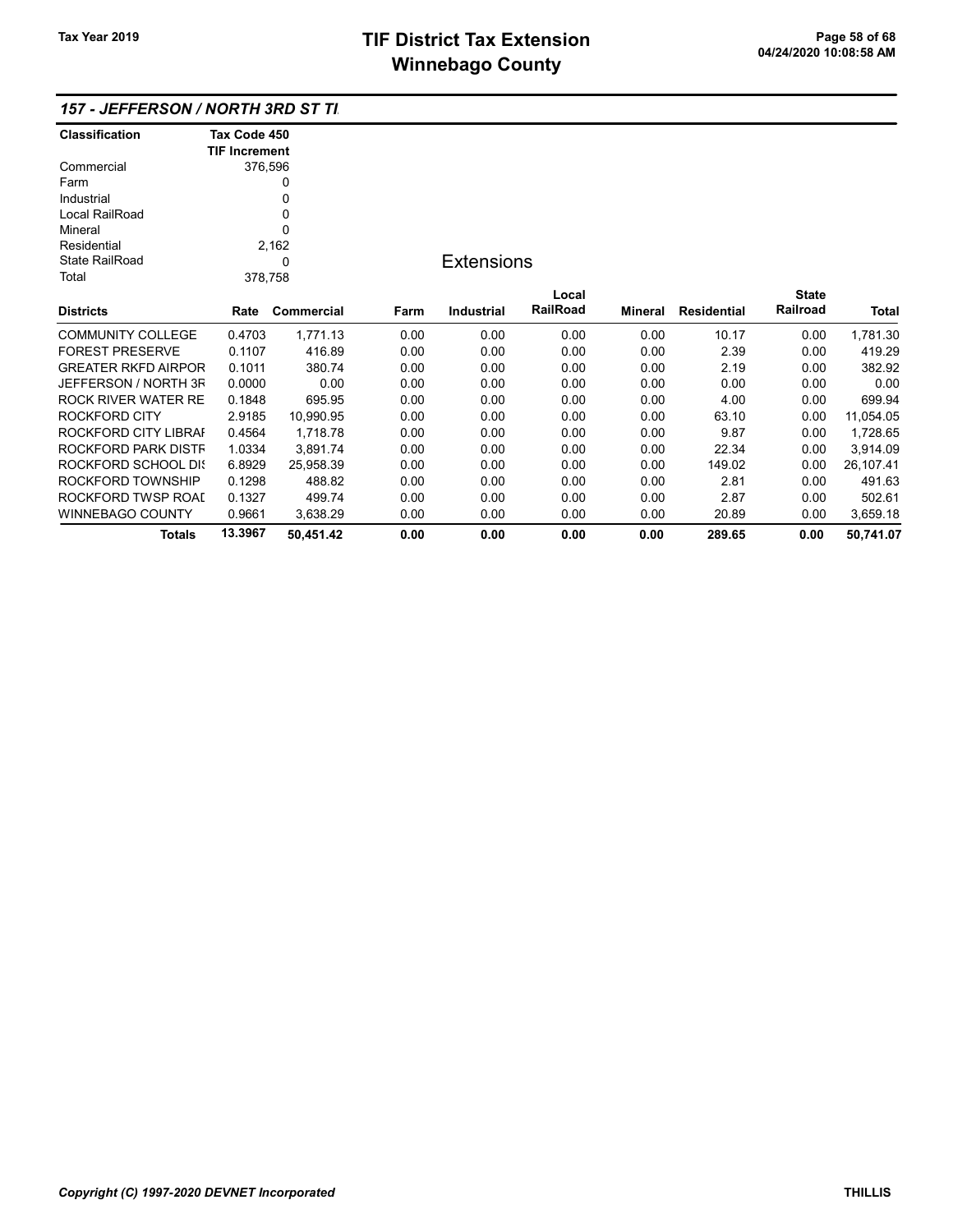| <b>159 - MULFORD &amp; EAST STATE STREI</b> |  |
|---------------------------------------------|--|
|---------------------------------------------|--|

| <b>Classification</b>  | Tax Code 451         |             |      |                   |          |         |                    |              |              |
|------------------------|----------------------|-------------|------|-------------------|----------|---------|--------------------|--------------|--------------|
|                        | <b>TIF Increment</b> |             |      |                   |          |         |                    |              |              |
| Commercial             | 3,325,093            |             |      |                   |          |         |                    |              |              |
| Farm                   |                      | 0           |      |                   |          |         |                    |              |              |
| Industrial             |                      |             |      |                   |          |         |                    |              |              |
| Local RailRoad         | 0                    |             |      |                   |          |         |                    |              |              |
| Mineral                |                      |             |      |                   |          |         |                    |              |              |
| Residential            | 93,851               |             |      |                   |          |         |                    |              |              |
| <b>State RailRoad</b>  |                      | 0           |      | <b>Extensions</b> |          |         |                    |              |              |
| Total                  | 3,418,944            |             |      |                   |          |         |                    |              |              |
|                        |                      |             |      |                   | Local    |         |                    | <b>State</b> |              |
| Districts              | Rate                 | Commercial  | Farm | <b>Industrial</b> | RailRoad | Mineral | <b>Residential</b> | Railroad     | <b>Total</b> |
| COMMUNITY COLLEGE      | 0.4703               | 15,637.91   | 0.00 | 0.00              | 0.00     | 0.00    | 441.38             | 0.00         | 16,079.29    |
| <b>FOREST PRESERVE</b> | 0.1107               | 3,680.88    | 0.00 | 0.00              | 0.00     | 0.00    | 103.89             | 0.00         | 3,784.77     |
| GREATER RKFD AIRPOR    | 0.1011               | 3,361.67    | 0.00 | 0.00              | 0.00     | 0.00    | 94.88              | 0.00         | 3,456.55     |
| MULFORD & EAST STATI   | 0.0000               | 0.00        | 0.00 | 0.00              | 0.00     | 0.00    | 0.00               | 0.00         | 0.00         |
| ROCK RIVER WATER RE    | 0.1848               | 6,144.77    | 0.00 | 0.00              | 0.00     | 0.00    | 173.44             | 0.00         | 6,318.21     |
| ROCKFORD CITY          | 2.9185               | 97,042.84   | 0.00 | 0.00              | 0.00     | 0.00    | 2,739.04           | 0.00         | 99,781.88    |
| ROCKFORD CITY LIBRAI   | 0.4564               | 15,175.72   | 0.00 | 0.00              | 0.00     | 0.00    | 428.34             | 0.00         | 15,604.06    |
| ROCKFORD PARK DISTF    | 1.0334               | 34,361.51   | 0.00 | 0.00              | 0.00     | 0.00    | 969.86             | 0.00         | 35,331.37    |
| ROCKFORD SCHOOL DI{    | 6.8929               | 229, 195.34 | 0.00 | 0.00              | 0.00     | 0.00    | 6,469.06           | 0.00         | 235,664.39   |
| ROCKFORD TOWNSHIP      | 0.1298               | 4,315.97    | 0.00 | 0.00              | 0.00     | 0.00    | 121.82             | 0.00         | 4,437.79     |
| ROCKFORD TWSP ROAI     | 0.1327               | 4,412.40    | 0.00 | 0.00              | 0.00     | 0.00    | 124.54             | 0.00         | 4,536.94     |
| WINNEBAGO COUNTY       | 0.9661               | 32,123.72   | 0.00 | 0.00              | 0.00     | 0.00    | 906.69             | 0.00         | 33,030.42    |
| Totals                 | 13.3967              | 445.452.73  | 0.00 | 0.00              | 0.00     | 0.00    | 12,572.94          | 0.00         | 458,025.67   |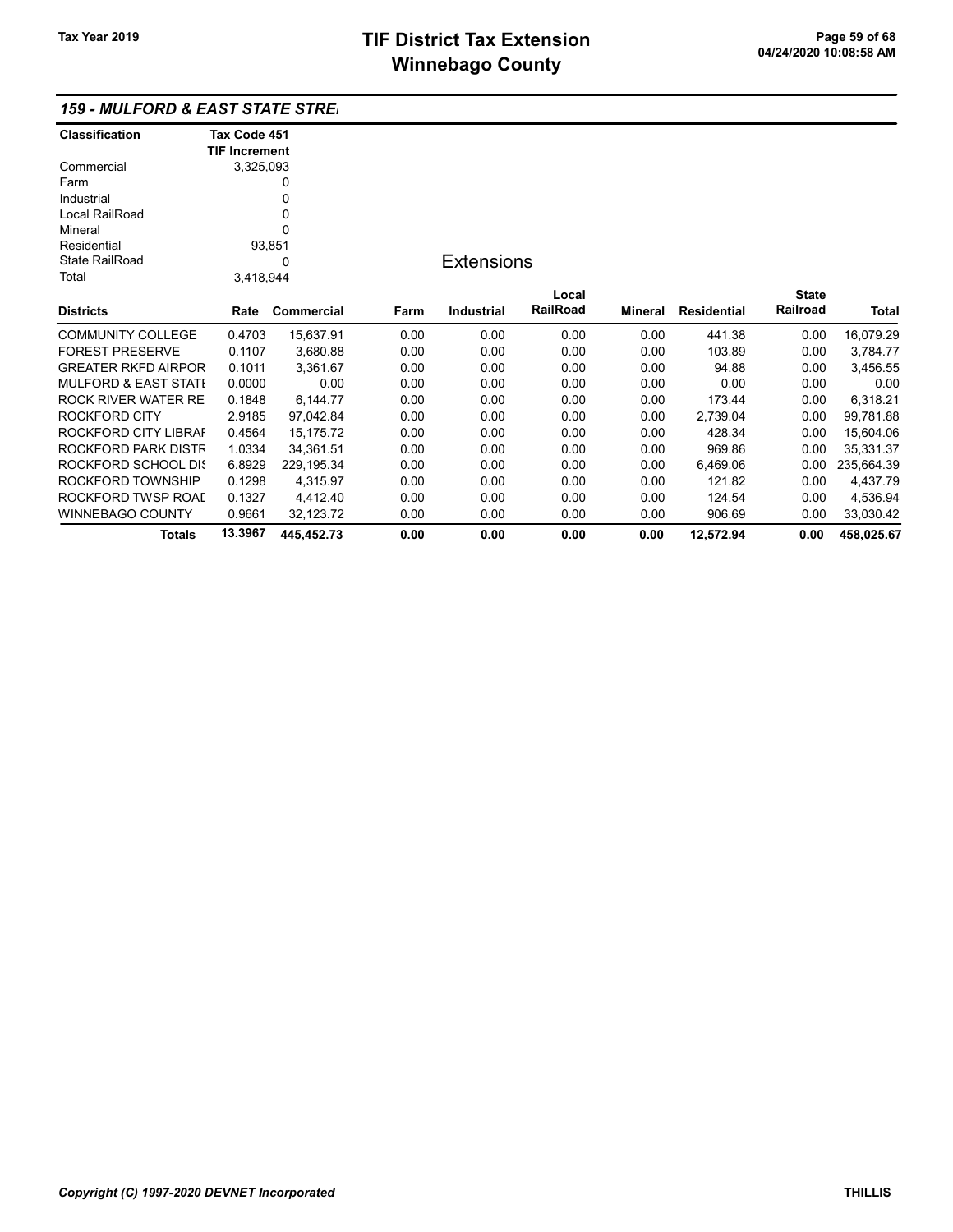|  |  |  | <b>164 - AUBURN STREET TIF</b> |  |
|--|--|--|--------------------------------|--|
|--|--|--|--------------------------------|--|

| <b>Classification</b>      | Tax Code 455         |            |      |                   |                 |         |                    |              |              |
|----------------------------|----------------------|------------|------|-------------------|-----------------|---------|--------------------|--------------|--------------|
|                            | <b>TIF Increment</b> |            |      |                   |                 |         |                    |              |              |
| Commercial                 | 454,271              |            |      |                   |                 |         |                    |              |              |
| Farm                       |                      | 0          |      |                   |                 |         |                    |              |              |
| Industrial                 | 382,464              |            |      |                   |                 |         |                    |              |              |
| Local RailRoad             | 0<br>0               |            |      |                   |                 |         |                    |              |              |
| Mineral                    |                      |            |      |                   |                 |         |                    |              |              |
| Residential                |                      | 8,438      |      |                   |                 |         |                    |              |              |
| <b>State RailRoad</b>      | 0                    |            |      | <b>Extensions</b> |                 |         |                    |              |              |
| Total                      | 845,173              |            |      |                   |                 |         |                    |              |              |
|                            |                      |            |      |                   | Local           |         |                    | <b>State</b> |              |
| <b>Districts</b>           | Rate                 | Commercial | Farm | Industrial        | <b>RailRoad</b> | Mineral | <b>Residential</b> | Railroad     | <b>Total</b> |
| <b>AUBURN STREET TIF</b>   | 0.0000               | 0.00       | 0.00 | 0.00              | 0.00            | 0.00    | 0.00               | 0.00         | 0.00         |
| <b>COMMUNITY COLLEGE</b>   | 0.4703               | 2,136.44   | 0.00 | 1,798.73          | 0.00            | 0.00    | 39.68              | 0.00         | 3,974.85     |
| <b>FOREST PRESERVE</b>     | 0.1107               | 502.88     | 0.00 | 423.39            | 0.00            | 0.00    | 9.34               | 0.00         | 935.61       |
| <b>GREATER RKFD AIRPOR</b> | 0.1011               | 459.27     | 0.00 | 386.67            | 0.00            | 0.00    | 8.53               | 0.00         | 854.47       |
| <b>ROCK RIVER WATER RE</b> | 0.1848               | 839.49     | 0.00 | 706.79            | 0.00            | 0.00    | 15.59              | 0.00         | 1,561.88     |
| ROCKFORD CITY              | 2.9185               | 13,257.90  | 0.00 | 11,162.21         | 0.00            | 0.00    | 246.26             | 0.00         | 24,666.37    |
| ROCKFORD CITY LIBRAI       | 0.4564               | 2,073.29   | 0.00 | 1,745.57          | 0.00            | 0.00    | 38.51              | 0.00         | 3,857.37     |
| ROCKFORD PARK DISTF        | 1.0334               | 4,694.44   | 0.00 | 3,952.38          | 0.00            | 0.00    | 87.20              | 0.00         | 8,734.02     |
| ROCKFORD SCHOOL DIS        | 6.8929               | 31,312.45  | 0.00 | 26,362.86         | 0.00            | 0.00    | 581.62             | 0.00         | 58,256.93    |
| ROCKFORD TOWNSHIP          | 0.1298               | 589.64     | 0.00 | 496.44            | 0.00            | 0.00    | 10.95              | 0.00         | 1,097.03     |
| ROCKFORD TWSP ROAI         | 0.1327               | 602.82     | 0.00 | 507.53            | 0.00            | 0.00    | 11.20              | 0.00         | 1,121.54     |
| WINNEBAGO COUNTY           | 0.9661               | 4,388.71   | 0.00 | 3,694.98          | 0.00            | 0.00    | 81.52              | 0.00         | 8,165.22     |
| <b>Totals</b>              | 13.3967              | 60,857.33  | 0.00 | 51,237.55         | 0.00            | 0.00    | 1,130.40           | 0.00         | 113,225.29   |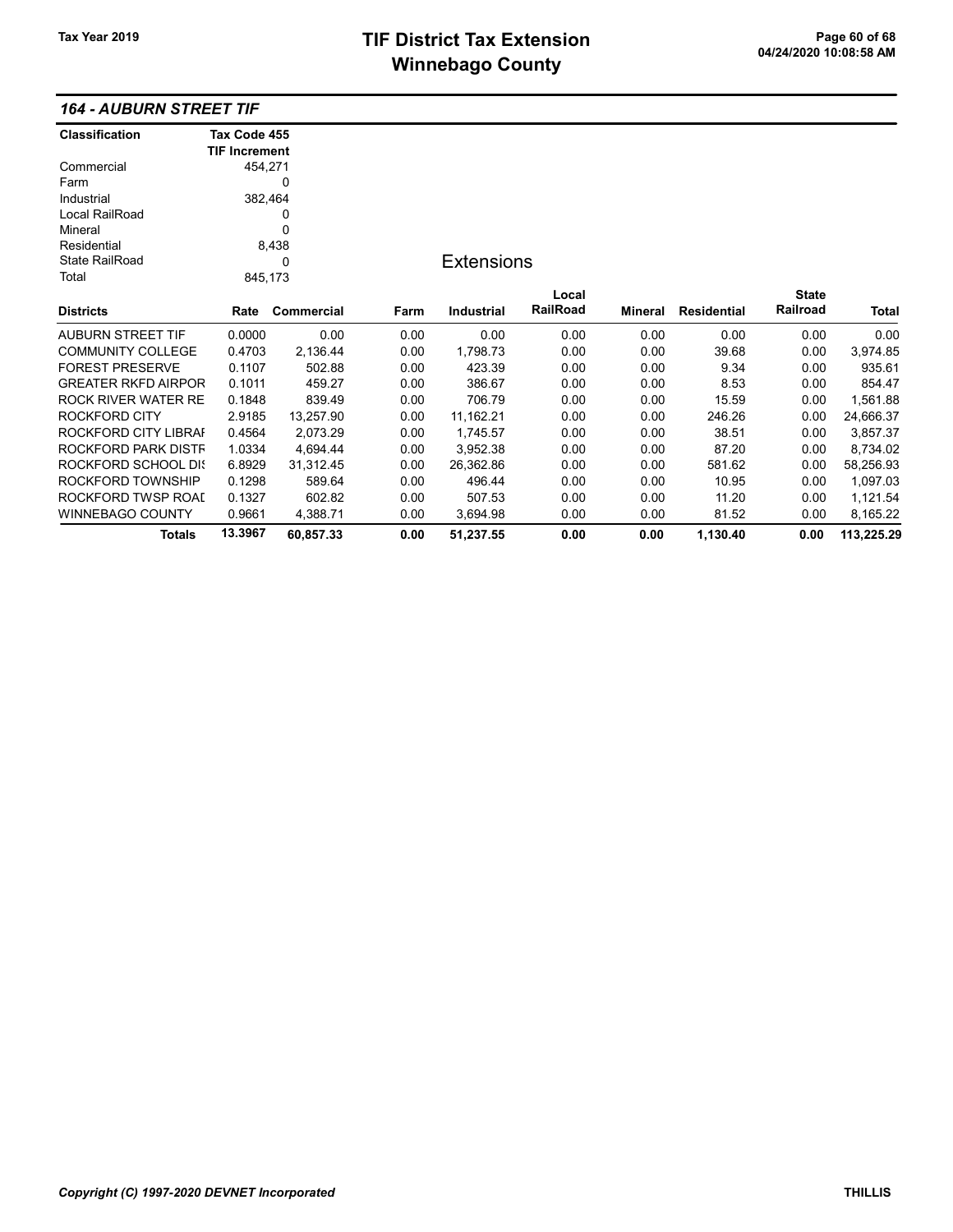## 165 - FOREST HILLS ROAD TIF

| <b>Classification</b>      | Tax Code 456         |            |      |                   |          |         |                    |              |            |
|----------------------------|----------------------|------------|------|-------------------|----------|---------|--------------------|--------------|------------|
|                            | <b>TIF Increment</b> |            |      |                   |          |         |                    |              |            |
| Commercial                 | 1,107,706            |            |      |                   |          |         |                    |              |            |
| Farm                       |                      | 0          |      |                   |          |         |                    |              |            |
| Industrial                 | 430,666              |            |      |                   |          |         |                    |              |            |
| Local RailRoad             | 0                    |            |      |                   |          |         |                    |              |            |
| Mineral                    |                      | 0          |      |                   |          |         |                    |              |            |
| Residential                |                      | 16,339     |      |                   |          |         |                    |              |            |
| <b>State RailRoad</b>      | 0                    |            |      | <b>Extensions</b> |          |         |                    |              |            |
| Total                      | 1,554,711            |            |      |                   |          |         |                    |              |            |
|                            |                      |            |      |                   | Local    |         |                    | <b>State</b> |            |
| <b>Districts</b>           | Rate                 | Commercial | Farm | Industrial        | RailRoad | Mineral | <b>Residential</b> | Railroad     | Total      |
| <b>COMMUNITY COLLEGE</b>   | 0.4703               | 5,209.54   | 0.00 | 2,025.42          | 0.00     | 0.00    | 76.84              | 0.00         | 7,311.81   |
| FOREST HILLS ROAD TII      | 0.0000               | 0.00       | 0.00 | 0.00              | 0.00     | 0.00    | 0.00               | 0.00         | 0.00       |
| <b>FOREST PRESERVE</b>     | 0.1107               | 1,226.23   | 0.00 | 476.75            | 0.00     | 0.00    | 18.09              | 0.00         | 1,721.07   |
| <b>GREATER RKFD AIRPOR</b> | 0.1011               | 1,119.89   | 0.00 | 435.40            | 0.00     | 0.00    | 16.52              | 0.00         | 1,571.81   |
| HARLEM SCHOOL DIST         | 7.1472               | 79,169.96  | 0.00 | 30,780.56         | 0.00     | 0.00    | 1,167.78           | 0.00         | 111,118.30 |
| <b>LOVES PARK CITY</b>     | 0.0000               | 0.00       | 0.00 | 0.00              | 0.00     | 0.00    | 0.00               | 0.00         | 0.00       |
| NORTH SUBURBAN LIBR        | 0.2909               | 3,222.32   | 0.00 | 1,252.81          | 0.00     | 0.00    | 47.53              | 0.00         | 4,522.65   |
| <b>ROCK RIVER WATER RE</b> | 0.1848               | 2,047.04   | 0.00 | 795.87            | 0.00     | 0.00    | 30.19              | 0.00         | 2,873.11   |
| ROCKFORD PARK DISTF        | 1.0334               | 11,447.03  | 0.00 | 4,450.50          | 0.00     | 0.00    | 168.85             | 0.00         | 16,066.38  |
| ROCKFORD TOWNSHIP          | 0.1298               | 1,437.80   | 0.00 | 559.00            | 0.00     | 0.00    | 21.21              | 0.00         | 2,018.01   |
| ROCKFORD TWSP ROAI         | 0.1327               | 1,469.93   | 0.00 | 571.49            | 0.00     | 0.00    | 21.68              | 0.00         | 2,063.10   |
| <b>WINNEBAGO COUNTY</b>    | 0.9661               | 10,701.55  | 0.00 | 4,160.66          | 0.00     | 0.00    | 157.85             | 0.00         | 15,020.06  |
| <b>Totals</b>              | 10.5670              | 117,051.29 | 0.00 | 45,508.46         | 0.00     | 0.00    | 1,726.54           | 0.00         | 164,286.30 |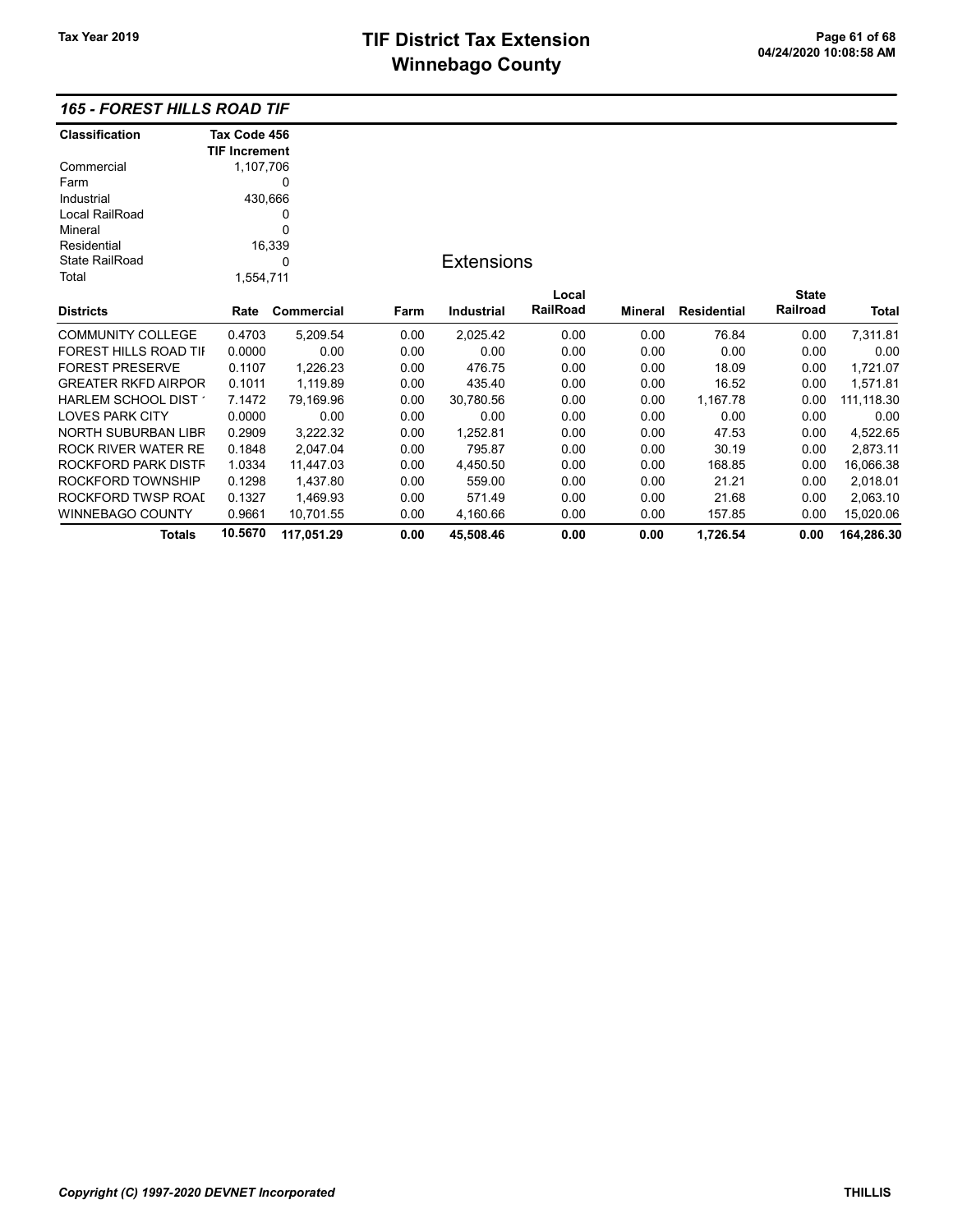| 166 - GARDNER / BLACKHAWK TIF |  |
|-------------------------------|--|
|-------------------------------|--|

| Classification             | Tax Code 347         |            |      |                   |          |                |                    |              |           |
|----------------------------|----------------------|------------|------|-------------------|----------|----------------|--------------------|--------------|-----------|
|                            | <b>TIF Increment</b> |            |      |                   |          |                |                    |              |           |
| Commercial                 |                      | 148,114    |      |                   |          |                |                    |              |           |
| Farm                       |                      | 0          |      |                   |          |                |                    |              |           |
| Industrial                 |                      | 0          |      |                   |          |                |                    |              |           |
| Local RailRoad             |                      | 0          |      |                   |          |                |                    |              |           |
| Mineral                    |                      | 0          |      |                   |          |                |                    |              |           |
| Residential                |                      | 0          |      |                   |          |                |                    |              |           |
| <b>State RailRoad</b><br>0 |                      |            |      | <b>Extensions</b> |          |                |                    |              |           |
| Total                      |                      | 148,114    |      |                   |          |                |                    |              |           |
|                            |                      |            |      |                   | Local    |                |                    | <b>State</b> |           |
| Districts                  | Rate                 | Commercial | Farm | <b>Industrial</b> | RailRoad | <b>Mineral</b> | <b>Residential</b> | Railroad     | Total     |
| COMMUNITY COLLEGE          | 0.4703               | 696.58     | 0.00 | 0.00              | 0.00     | 0.00           | 0.00               | 0.00         | 696.58    |
| FOREST PRESERVE            | 0.1107               | 163.96     | 0.00 | 0.00              | 0.00     | 0.00           | 0.00               | 0.00         | 163.96    |
| GARDNER / BLACKHAWI        | 0.0000               | 0.00       | 0.00 | 0.00              | 0.00     | 0.00           | 0.00               | 0.00         | 0.00      |
| ROSCOE TOWNSHIP            | 0.1431               | 211.95     | 0.00 | 0.00              | 0.00     | 0.00           | 0.00               | 0.00         | 211.95    |
| ROSCOE TWSP ROAD           | 0.1698               | 251.50     | 0.00 | 0.00              | 0.00     | 0.00           | 0.00               | 0.00         | 251.50    |
| SOUTH BELOIT CITY          | 1.0813               | 1,601.56   | 0.00 | 0.00              | 0.00     | 0.00           | 0.00               | 0.00         | 1,601.56  |
| SOUTH BELOIT CITY LIB      | 0.2008               | 297.41     | 0.00 | 0.00              | 0.00     | 0.00           | 0.00               | 0.00         | 297.41    |
| SOUTH BELOIT SD #320       | 6.2320               | 9,230.46   | 0.00 | 0.00              | 0.00     | 0.00           | 0.00               | 0.00         | 9,230.46  |
| SOUTH BELOIT SSA 10        | 0.0000               | 0.00       | 0.00 | 0.00              | 0.00     | 0.00           | 0.00               | 0.00         | 0.00      |
| WINNEBAGO COUNTY           | 0.9661               | 1,430.93   | 0.00 | 0.00              | 0.00     | 0.00           | 0.00               | 0.00         | 1,430.93  |
| <b>Totals</b>              | 9.3741               | 13,884.35  | 0.00 | 0.00              | 0.00     | 0.00           | 0.00               | 0.00         | 13,884.35 |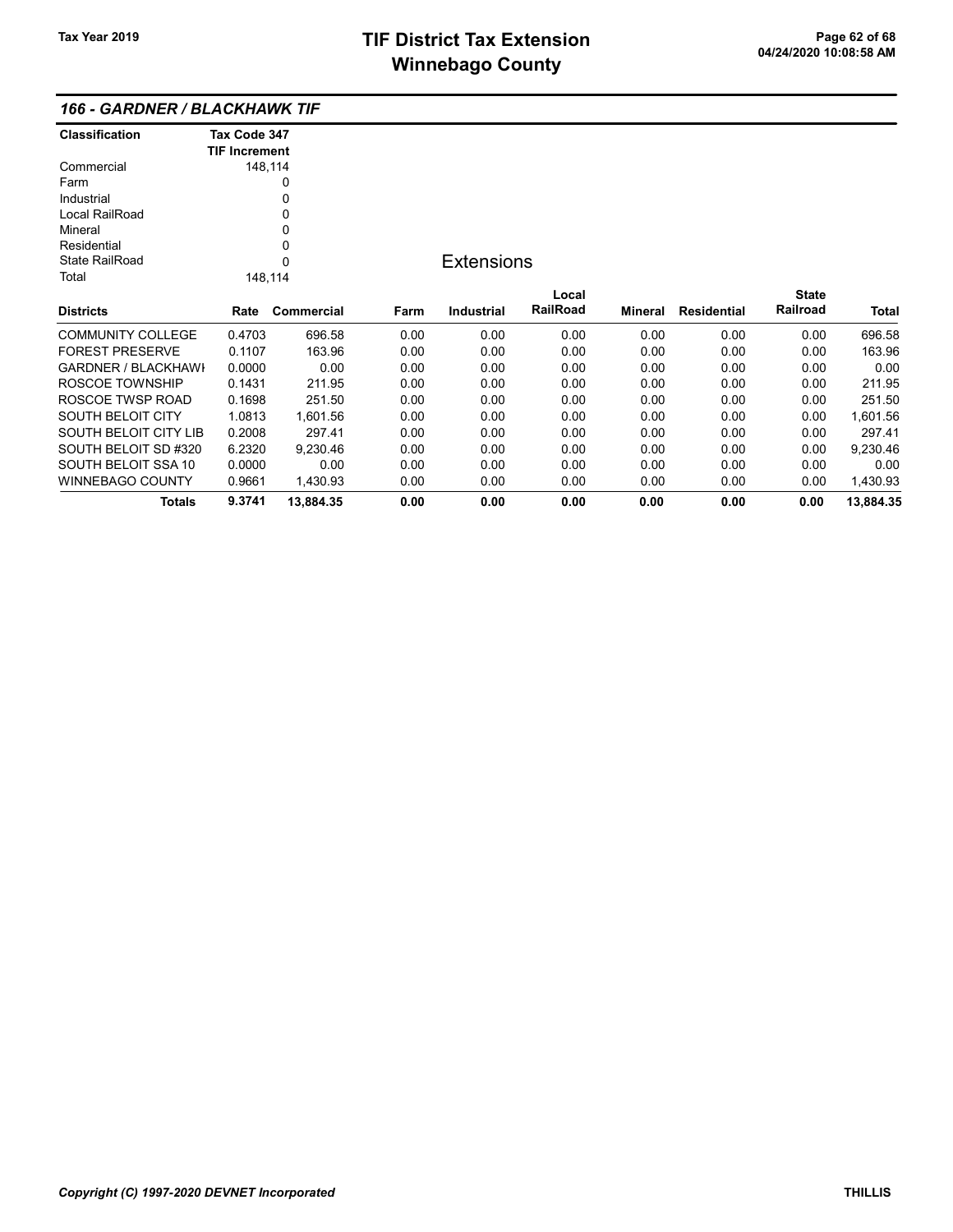### 166 - GARDNER / BLACKHAWK TIF

| <b>Classification</b>      | Tax Code 348         |            |      |                   |                 |                |                    |              |           |
|----------------------------|----------------------|------------|------|-------------------|-----------------|----------------|--------------------|--------------|-----------|
|                            | <b>TIF Increment</b> |            |      |                   |                 |                |                    |              |           |
| Commercial                 |                      | 0          |      |                   |                 |                |                    |              |           |
| Farm                       | 0                    |            |      |                   |                 |                |                    |              |           |
| Industrial                 | 149,941              |            |      |                   |                 |                |                    |              |           |
| Local RailRoad             |                      | 0          |      |                   |                 |                |                    |              |           |
| Mineral                    |                      | 0          |      |                   |                 |                |                    |              |           |
| Residential                |                      | 0          |      |                   |                 |                |                    |              |           |
| <b>State RailRoad</b>      |                      | 0          |      | <b>Extensions</b> |                 |                |                    |              |           |
| Total                      | 149,941              |            |      |                   |                 |                |                    |              |           |
|                            |                      |            |      |                   | Local           |                |                    | <b>State</b> |           |
| <b>Districts</b>           | Rate                 | Commercial | Farm | <b>Industrial</b> | <b>RailRoad</b> | <b>Mineral</b> | <b>Residential</b> | Railroad     | Total     |
| <b>COMMUNITY COLLEGE</b>   | 0.4703               | 0.00       | 0.00 | 705.17            | 0.00            | 0.00           | 0.00               | 0.00         | 705.17    |
| <b>FOREST PRESERVE</b>     | 0.1107               | 0.00       | 0.00 | 165.98            | 0.00            | 0.00           | 0.00               | 0.00         | 165.98    |
| <b>GARDNER / BLACKHAWI</b> | 0.0000               | 0.00       | 0.00 | 0.00              | 0.00            | 0.00           | 0.00               | 0.00         | 0.00      |
| ROCKTON TOWNSHIP           | 0.1901               | 0.00       | 0.00 | 285.04            | 0.00            | 0.00           | 0.00               | 0.00         | 285.04    |
| ROCKTON TWSP ROAD          | 0.1506               | 0.00       | 0.00 | 225.81            | 0.00            | 0.00           | 0.00               | 0.00         | 225.81    |
| SOUTH BELOIT CITY          | 1.0813               | 0.00       | 0.00 | 1,621.31          | 0.00            | 0.00           | 0.00               | 0.00         | 1,621.31  |
| SOUTH BELOIT CITY LIB      | 0.2008               | 0.00       | 0.00 | 301.08            | 0.00            | 0.00           | 0.00               | 0.00         | 301.08    |
| SOUTH BELOIT SD #320       | 6.2320               | 0.00       | 0.00 | 9,344.32          | 0.00            | 0.00           | 0.00               | 0.00         | 9,344.32  |
| SOUTH BELOIT SSA 5         | 0.0000               | 0.00       | 0.00 | 0.00              | 0.00            | 0.00           | 0.00               | 0.00         | 0.00      |
| WINNEBAGO COUNTY           | 0.9661               | 0.00       | 0.00 | 1,448.58          | 0.00            | 0.00           | 0.00               | 0.00         | 1,448.58  |
| <b>Totals</b>              | 9.4019               | 0.00       | 0.00 | 14,097.29         | 0.00            | 0.00           | 0.00               | 0.00         | 14,097.29 |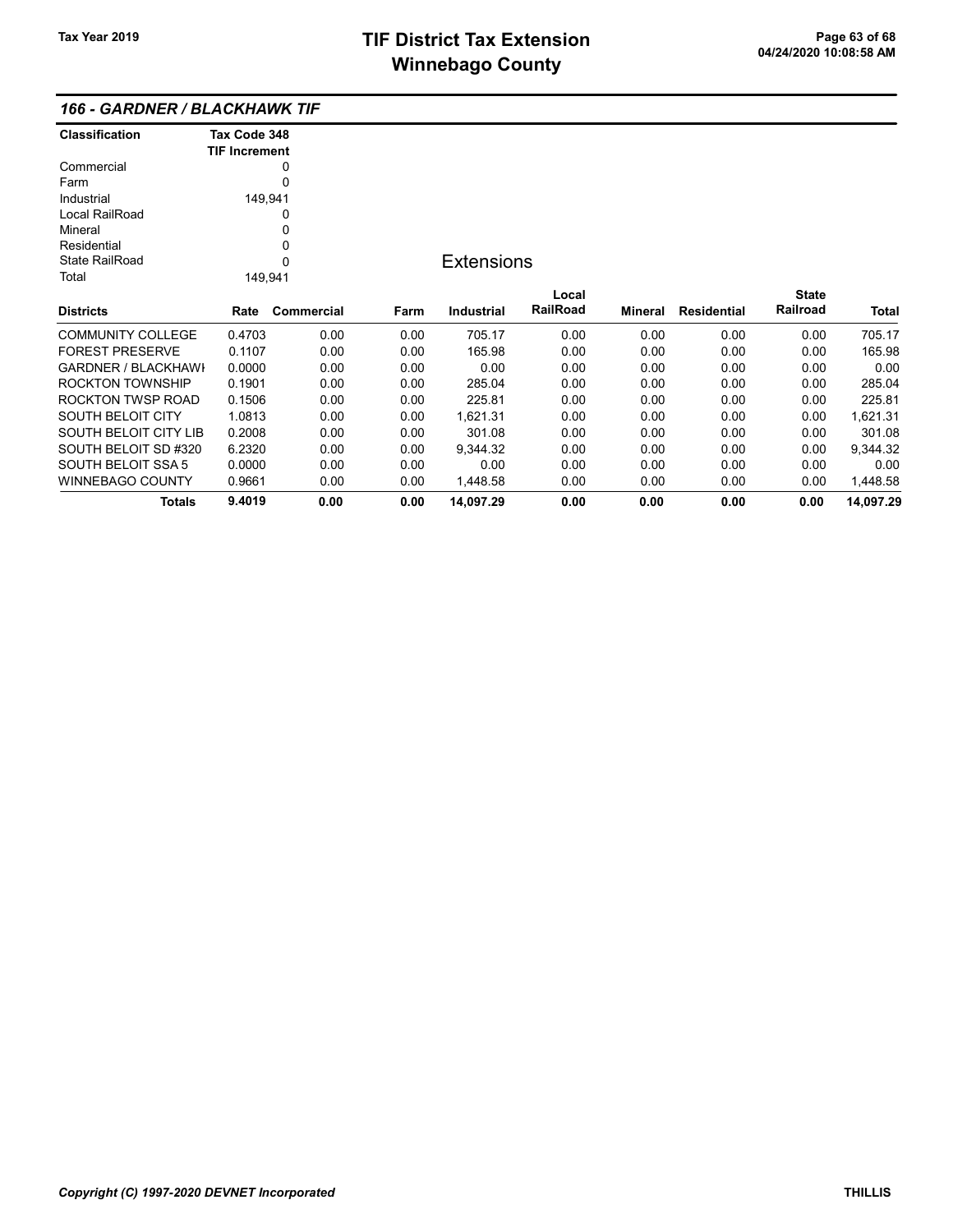## 166 - GARDNER / BLACKHAWK TIF

| <b>Classification</b>      | Tax Code 457         |            |      |                   |          |         |                    |              |           |
|----------------------------|----------------------|------------|------|-------------------|----------|---------|--------------------|--------------|-----------|
|                            | <b>TIF Increment</b> |            |      |                   |          |         |                    |              |           |
| Commercial                 | 120,311              |            |      |                   |          |         |                    |              |           |
| Farm                       |                      | 0          |      |                   |          |         |                    |              |           |
| Industrial                 |                      | 81,864     |      |                   |          |         |                    |              |           |
| Local RailRoad             |                      | 0          |      |                   |          |         |                    |              |           |
| Mineral                    |                      | 0          |      |                   |          |         |                    |              |           |
| Residential                |                      | 11,568     |      |                   |          |         |                    |              |           |
| <b>State RailRoad</b>      |                      | 0          |      | <b>Extensions</b> |          |         |                    |              |           |
| Total                      | 213,743              |            |      |                   |          |         |                    |              |           |
|                            |                      |            |      |                   | Local    |         |                    | <b>State</b> |           |
| <b>Districts</b>           | Rate                 | Commercial | Farm | <b>Industrial</b> | RailRoad | Mineral | <b>Residential</b> | Railroad     | Total     |
| <b>COMMUNITY COLLEGE</b>   | 0.4703               | 565.82     | 0.00 | 385.01            | 0.00     | 0.00    | 54.40              | 0.00         | 1,005.23  |
| <b>FOREST PRESERVE</b>     | 0.1107               | 133.18     | 0.00 | 90.62             | 0.00     | 0.00    | 12.81              | 0.00         | 236.61    |
| <b>GARDNER / BLACKHAWI</b> | 0.0000               | 0.00       | 0.00 | 0.00              | 0.00     | 0.00    | 0.00               | 0.00         | 0.00      |
| ROSCOE TOWNSHIP            | 0.1431               | 172.17     | 0.00 | 117.15            | 0.00     | 0.00    | 16.55              | 0.00         | 305.87    |
| ROSCOE TWSP ROAD           | 0.1698               | 204.29     | 0.00 | 139.01            | 0.00     | 0.00    | 19.64              | 0.00         | 362.94    |
| SOUTH BELOIT CITY          | 1.0813               | 1,300.92   | 0.00 | 885.20            | 0.00     | 0.00    | 125.08             | 0.00         | 2,311.20  |
| SOUTH BELOIT CITY LIB      | 0.2008               | 241.58     | 0.00 | 164.38            | 0.00     | 0.00    | 23.23              | 0.00         | 429.20    |
| SOUTH BELOIT SD #320       | 6.2320               | 7,497.78   | 0.00 | 5,101.76          | 0.00     | 0.00    | 720.92             | 0.00         | 13,320.46 |
| <b>WINNEBAGO COUNTY</b>    | 0.9661               | 1,162.32   | 0.00 | 790.89            | 0.00     | 0.00    | 111.76             | 0.00         | 2,064.97  |
| <b>Totals</b>              | 9.3741               | 11,278.06  | 0.00 | 7,674.02          | 0.00     | 0.00    | 1,084.39           | 0.00         | 20,036.48 |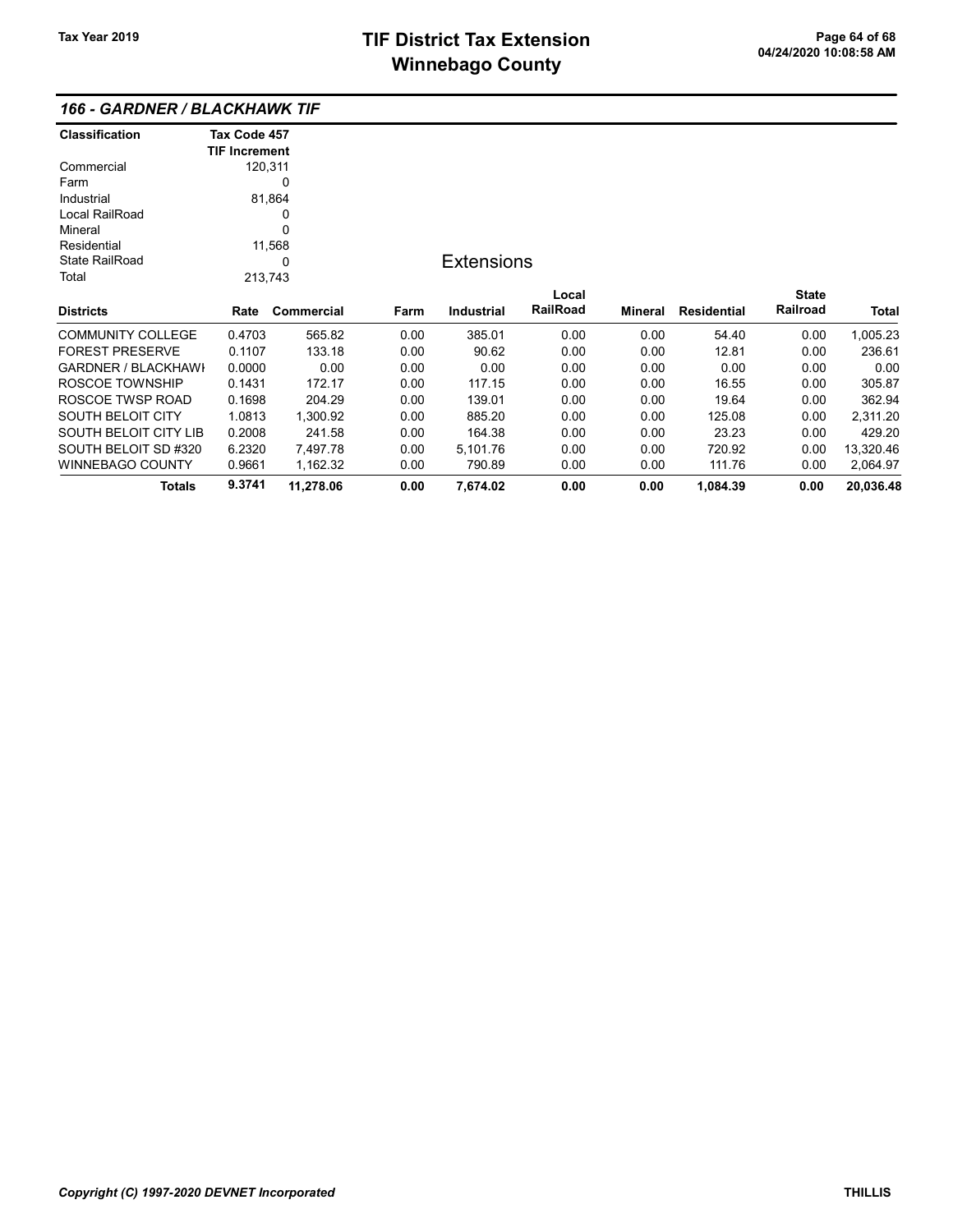## 166 - GARDNER / BLACKHAWK TIF

| <b>Classification</b>      | Tax Code 458         |                   |      |                   |                 |         |                    |              |           |
|----------------------------|----------------------|-------------------|------|-------------------|-----------------|---------|--------------------|--------------|-----------|
|                            | <b>TIF Increment</b> |                   |      |                   |                 |         |                    |              |           |
| Commercial                 |                      | 507,536           |      |                   |                 |         |                    |              |           |
| Farm                       | 0                    |                   |      |                   |                 |         |                    |              |           |
| Industrial                 | 443,887              |                   |      |                   |                 |         |                    |              |           |
| Local RailRoad             |                      | 0                 |      |                   |                 |         |                    |              |           |
| Mineral                    |                      | 0                 |      |                   |                 |         |                    |              |           |
| Residential                |                      | 40,657            |      |                   |                 |         |                    |              |           |
| <b>State RailRoad</b>      |                      | <b>Extensions</b> |      |                   |                 |         |                    |              |           |
| Total                      | 992,080              |                   |      |                   |                 |         |                    |              |           |
|                            |                      |                   |      |                   | Local           |         |                    | <b>State</b> |           |
| <b>Districts</b>           | Rate                 | Commercial        | Farm | <b>Industrial</b> | <b>RailRoad</b> | Mineral | <b>Residential</b> | Railroad     | Total     |
| <b>COMMUNITY COLLEGE</b>   | 0.4703               | 2,386.94          | 0.00 | 2,087.60          | 0.00            | 0.00    | 191.21             | 0.00         | 4,665.75  |
| <b>FOREST PRESERVE</b>     | 0.1107               | 561.84            | 0.00 | 491.38            | 0.00            | 0.00    | 45.01              | 0.00         | 1,098.23  |
| <b>GARDNER / BLACKHAWI</b> | 0.0000               | 0.00              | 0.00 | 0.00              | 0.00            | 0.00    | 0.00               | 0.00         | 0.00      |
| <b>ROCKTON TOWNSHIP</b>    | 0.1901               | 964.83            | 0.00 | 843.83            | 0.00            | 0.00    | 77.29              | 0.00         | 1,885.94  |
| <b>ROCKTON TWSP ROAD</b>   | 0.1506               | 764.35            | 0.00 | 668.49            | 0.00            | 0.00    | 61.23              | 0.00         | 1,494.07  |
| <b>SOUTH BELOIT CITY</b>   | 1.0813               | 5,487.99          | 0.00 | 4,799.75          | 0.00            | 0.00    | 439.62             | 0.00         | 10,727.36 |
| SOUTH BELOIT CITY LIB      | 0.2008               | 1,019.13          | 0.00 | 891.33            | 0.00            | 0.00    | 81.64              | 0.00         | 1,992.10  |
| SOUTH BELOIT SD #320       | 6.2320               | 31,629.64         | 0.00 | 27,663.04         | 0.00            | 0.00    | 2,533.74           | 0.00         | 61,826.43 |
| <b>WINNEBAGO COUNTY</b>    | 0.9661               | 4,903.31          | 0.00 | 4,288.39          | 0.00            | 0.00    | 392.79             | 0.00         | 9,584.48  |
| Totals                     | 9.4019               | 47,718.03         | 0.00 | 41,733.81         | 0.00            | 0.00    | 3,822.53           | 0.00         | 93,274.36 |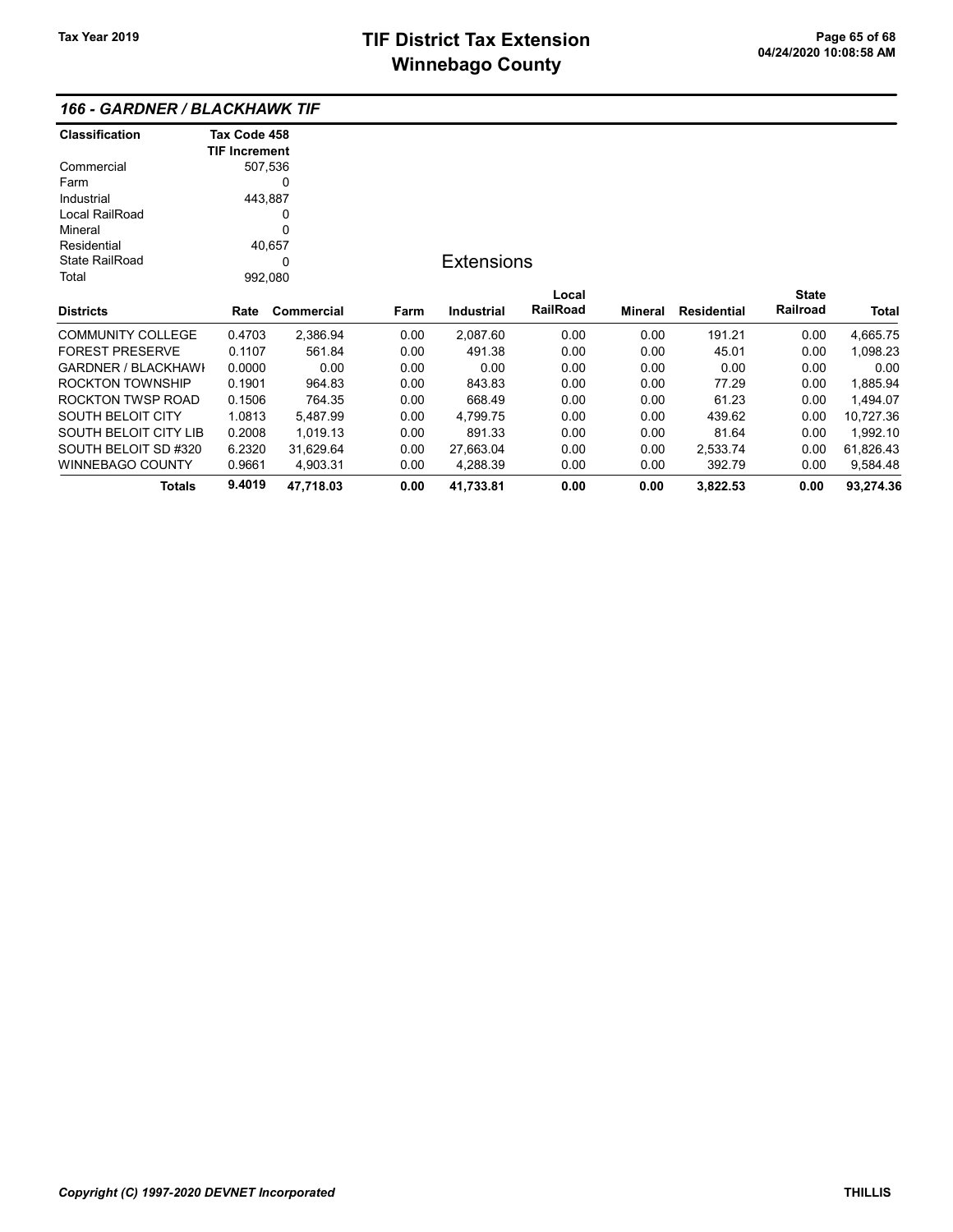| <b>Classification</b>  | Tax Code 401         |            |      |                   |          |                |                    |              |           |
|------------------------|----------------------|------------|------|-------------------|----------|----------------|--------------------|--------------|-----------|
|                        | <b>TIF Increment</b> |            |      |                   |          |                |                    |              |           |
| Commercial             |                      | 554,809    |      |                   |          |                |                    |              |           |
| Farm                   | 0                    |            |      |                   |          |                |                    |              |           |
| Industrial             |                      | 1,748      |      |                   |          |                |                    |              |           |
| Local RailRoad         |                      | 0          |      |                   |          |                |                    |              |           |
| Mineral                |                      | 0          |      |                   |          |                |                    |              |           |
| Residential            |                      | 82,760     |      |                   |          |                |                    |              |           |
| <b>State RailRoad</b>  |                      | 0          |      | <b>Extensions</b> |          |                |                    |              |           |
| Total                  | 639,317              |            |      |                   |          |                |                    |              |           |
|                        |                      |            |      |                   | Local    |                |                    | <b>State</b> |           |
| <b>Districts</b>       | Rate                 | Commercial | Farm | <b>Industrial</b> | RailRoad | <b>Mineral</b> | <b>Residential</b> | Railroad     | Total     |
| COMMUNITY COLLEGE      | 0.4703               | 2,609.27   | 0.00 | 8.22              | 0.00     | 0.00           | 389.22             | 0.00         | 3,006.71  |
| <b>FOREST PRESERVE</b> | 0.1107               | 614.17     | 0.00 | 1.94              | 0.00     | 0.00           | 91.62              | 0.00         | 707.72    |
| HONONEGAH HIGH SD #    | 2.6611               | 14,764.02  | 0.00 | 46.52             | 0.00     | 0.00           | 2,202.33           | 0.00         | 17,012.86 |
| ROCKTON FIRE           | 0.6975               | 3,869.79   | 0.00 | 12.19             | 0.00     | 0.00           | 577.25             | 0.00         | 4,459.24  |
| ROCKTON SCHOOL DIS1    | 3.6359               | 20,172.30  | 0.00 | 63.56             | 0.00     | 0.00           | 3,009.07           | 0.00         | 23,244.93 |
| ROCKTON TOWNSHIP       | 0.1901               | 1,054.69   | 0.00 | 3.32              | 0.00     | 0.00           | 157.33             | 0.00         | 1,215.34  |
| ROCKTON TWSP ROAD      | 0.1506               | 835.54     | 0.00 | 2.63              | 0.00     | 0.00           | 124.64             | 0.00         | 962.81    |
| ROCKTON VILLAGE        | 0.6427               | 3,565.76   | 0.00 | 11.23             | 0.00     | 0.00           | 531.90             | 0.00         | 4,108.89  |
| TALCOTT FREE LIBRARY   | 0.2875               | 1,595.08   | 0.00 | 5.03              | 0.00     | 0.00           | 237.94             | 0.00         | 1,838.04  |
| VILLAGE OF ROCKTON I   | 0.0000               | 0.00       | 0.00 | 0.00              | 0.00     | 0.00           | 0.00               | 0.00         | 0.00      |
| WINNEBAGO COUNTY       | 0.9661               | 5,360.01   | 0.00 | 16.89             | 0.00     | 0.00           | 799.54             | 0.00         | 6,176.44  |
| <b>Totals</b>          | 9.8125               | 54,440.63  | 0.00 | 171.53            | 0.00     | 0.00           | 8,120.84           | 0.00         | 62,732.98 |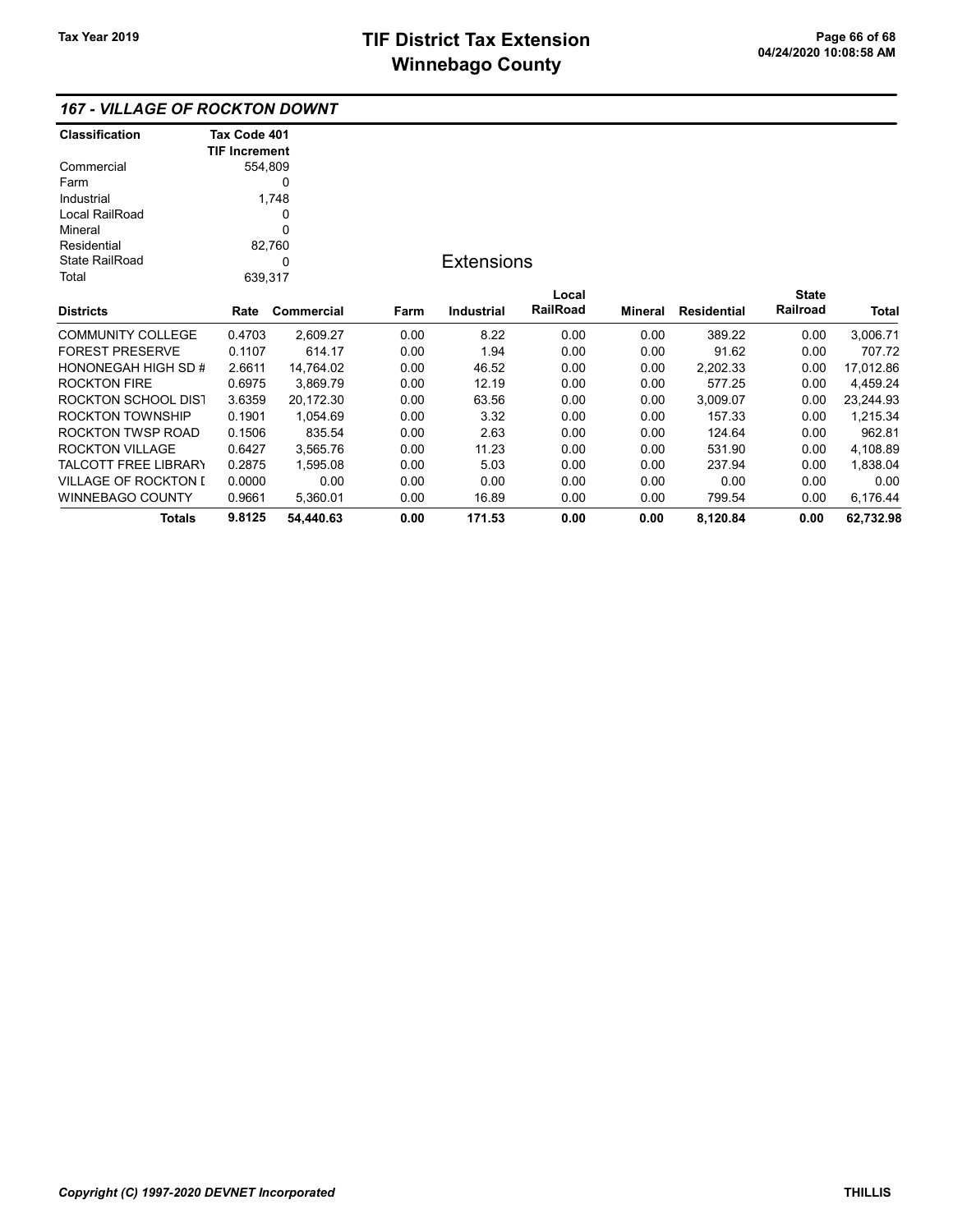Totals 13.3967 2,773.80 0.00 486.17 0.00 0.00 0.00 0.00 3,259.96

| <b>Classification</b>      | Tax Code 460<br><b>TIF Increment</b> |            |      |                   |          |         |                    |              |              |
|----------------------------|--------------------------------------|------------|------|-------------------|----------|---------|--------------------|--------------|--------------|
| Commercial                 |                                      | 20,705     |      |                   |          |         |                    |              |              |
| Farm                       |                                      | 0          |      |                   |          |         |                    |              |              |
| Industrial                 |                                      | 3,629      |      |                   |          |         |                    |              |              |
| Local RailRoad             |                                      | 0          |      |                   |          |         |                    |              |              |
| Mineral                    |                                      | 0          |      |                   |          |         |                    |              |              |
| Residential                |                                      | 0          |      |                   |          |         |                    |              |              |
| <b>State RailRoad</b>      |                                      | 0          |      | <b>Extensions</b> |          |         |                    |              |              |
| Total                      |                                      | 24,334     |      |                   |          |         |                    |              |              |
|                            |                                      |            |      |                   | Local    |         |                    | <b>State</b> |              |
| <b>Districts</b>           | Rate                                 | Commercial | Farm | <b>Industrial</b> | RailRoad | Mineral | <b>Residential</b> | Railroad     | <b>Total</b> |
| AMEROCK HOTEL TIF          | 0.0000                               | 0.00       | 0.00 | 0.00              | 0.00     | 0.00    | 0.00               | 0.00         | 0.00         |
| <b>COMMUNITY COLLEGE</b>   | 0.4703                               | 97.38      | 0.00 | 17.07             | 0.00     | 0.00    | 0.00               | 0.00         | 114.44       |
| <b>FOREST PRESERVE</b>     | 0.1107                               | 22.92      | 0.00 | 4.02              | 0.00     | 0.00    | 0.00               | 0.00         | 26.94        |
| <b>GREATER RKFD AIRPOR</b> | 0.1011                               | 20.93      | 0.00 | 3.67              | 0.00     | 0.00    | 0.00               | 0.00         | 24.60        |
| <b>ROCK RIVER WATER RE</b> | 0.1848                               | 38.26      | 0.00 | 6.71              | 0.00     | 0.00    | 0.00               | 0.00         | 44.97        |
| ROCKFORD CITY              | 2.9185                               | 604.28     | 0.00 | 105.91            | 0.00     | 0.00    | 0.00               | 0.00         | 710.19       |
| ROCKFORD CITY LIBRAI       | 0.4564                               | 94.50      | 0.00 | 16.56             | 0.00     | 0.00    | 0.00               | 0.00         | 111.06       |
| ROCKFORD PARK DISTF        | 1.0334                               | 213.97     | 0.00 | 37.50             | 0.00     | 0.00    | 0.00               | 0.00         | 251.47       |
| ROCKFORD SCHOOL DIS        | 6.8929                               | 1,427.17   | 0.00 | 250.14            | 0.00     | 0.00    | 0.00               | 0.00         | 1,677.32     |
| ROCKFORD TOWNSHIP          | 0.1298                               | 26.88      | 0.00 | 4.71              | 0.00     | 0.00    | 0.00               | 0.00         | 31.59        |
| ROCKFORD TWSP ROAI         | 0.1327                               | 27.48      | 0.00 | 4.82              | 0.00     | 0.00    | 0.00               | 0.00         | 32.29        |
| <b>WINNEBAGO COUNTY</b>    | 0.9661                               | 200.03     | 0.00 | 35.06             | 0.00     | 0.00    | 0.00               | 0.00         | 235.09       |